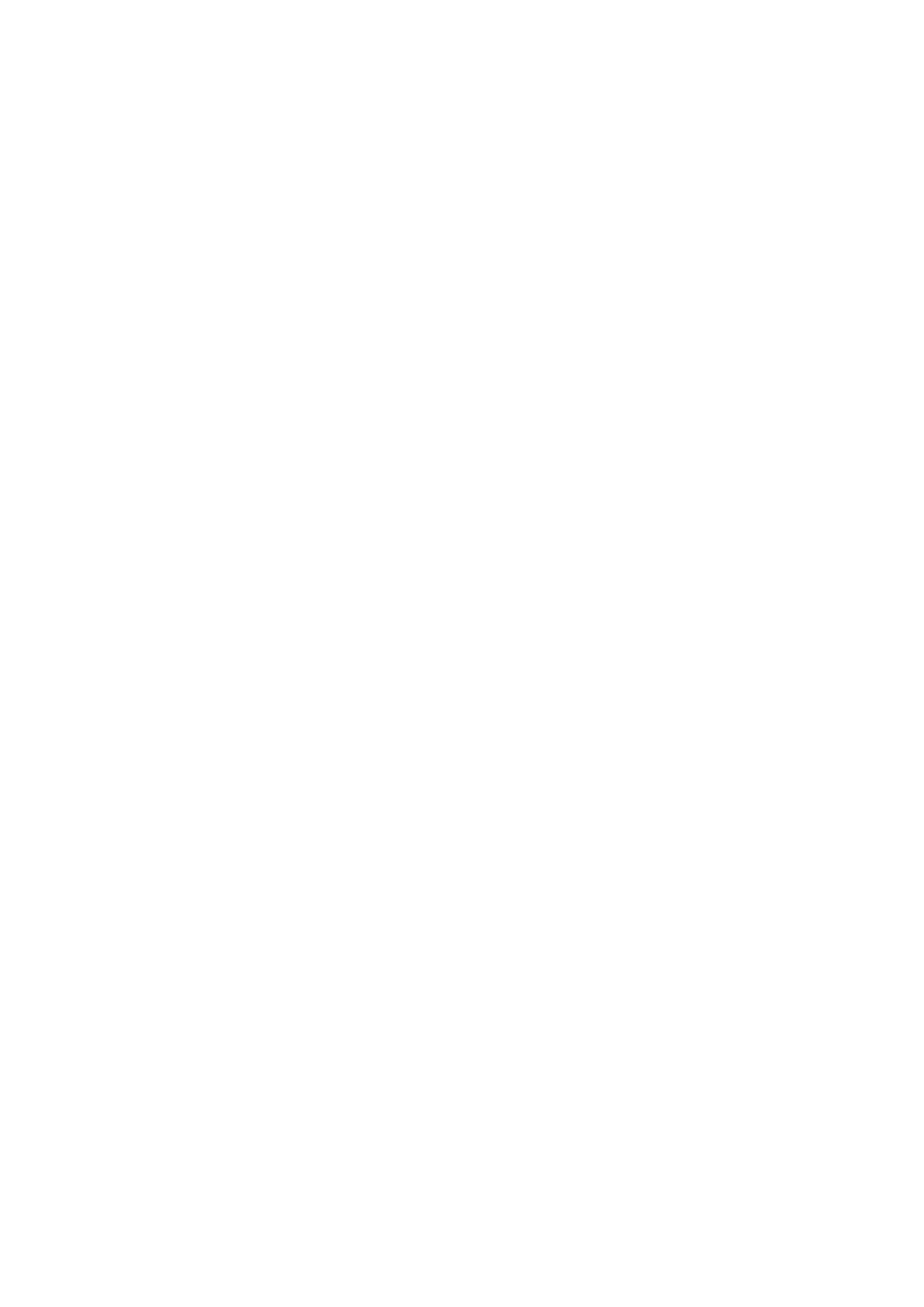

*Estimating toxicity thresholds for aquatic ecological communities from sensitivity distributions 11-13 February 2014, Amsterdam*

## Workshop Report No. 28

Brussels, November 2014

ISSN-2078-7200-28 (print) ISSN-2078-7219-28 (online)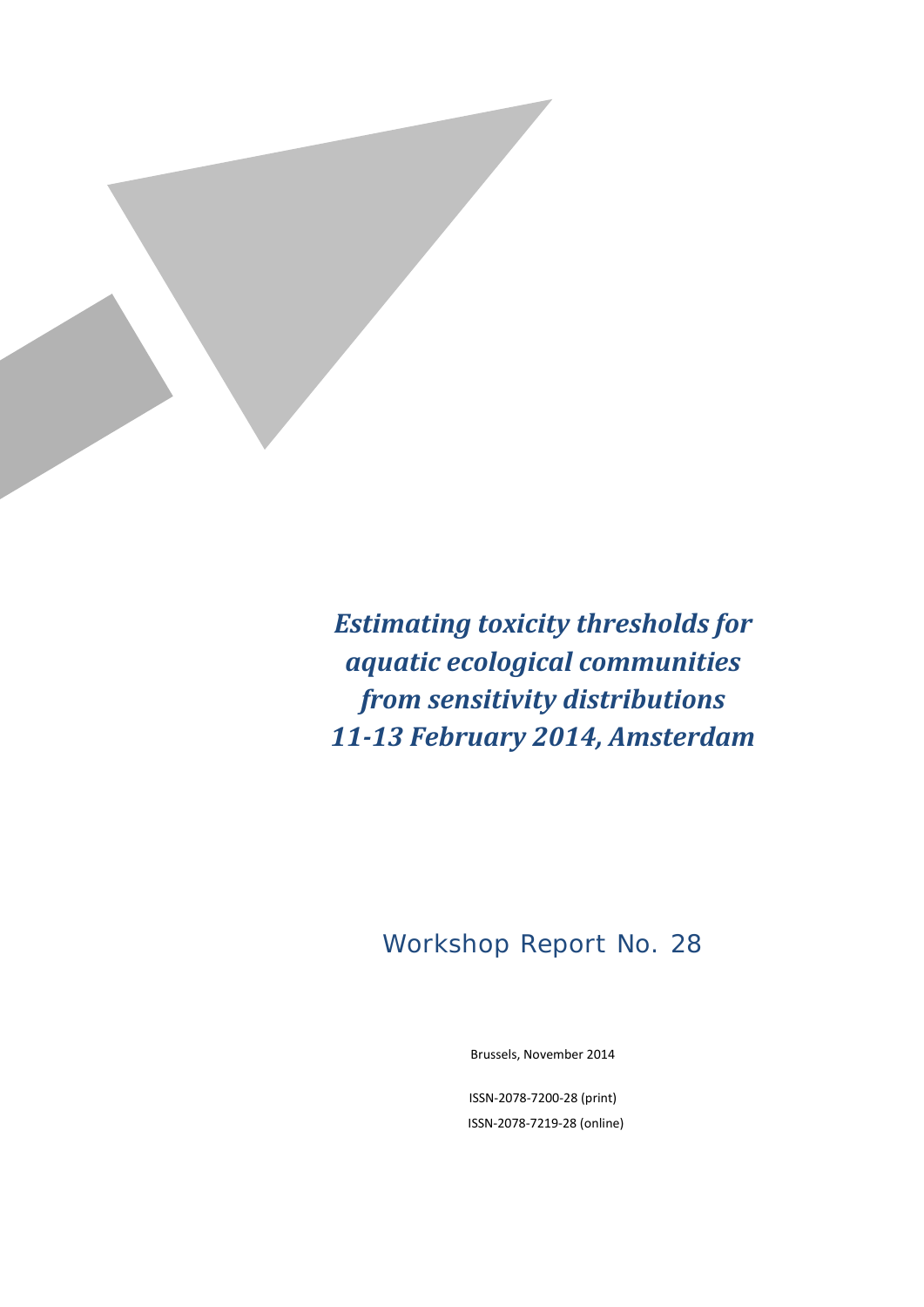#### **ECETOC Workshop Report No. 28**

### © Copyright – ECETOC AISBL European Centre for Ecotoxicology and Toxicology of Chemicals 2 Avenue E. Van Nieuwenhuyse (Bte 8), B-1160 Brussels, Belgium.

All rights reserved. No part of this publication may be reproduced, copied, stored in a retrieval system or transmitted in any form or by any means, electronic, mechanical, photocopying, recording or otherwise without the prior written permission of the copyright holder. Applications to reproduce, store, copy or translate should be made to the Secretary General. ECETOC welcomes such applications. Reference to the document, its title and summary may be copied or abstracted in data retrieval systems without subsequent reference.

The content of this document has been prepared and reviewed by experts on behalf of ECETOC with all possible care and from the available scientific information. It is provided for information only. ECETOC cannot accept any responsibility or liability and does not provide a warranty for any use or interpretation of the material contained in the publication.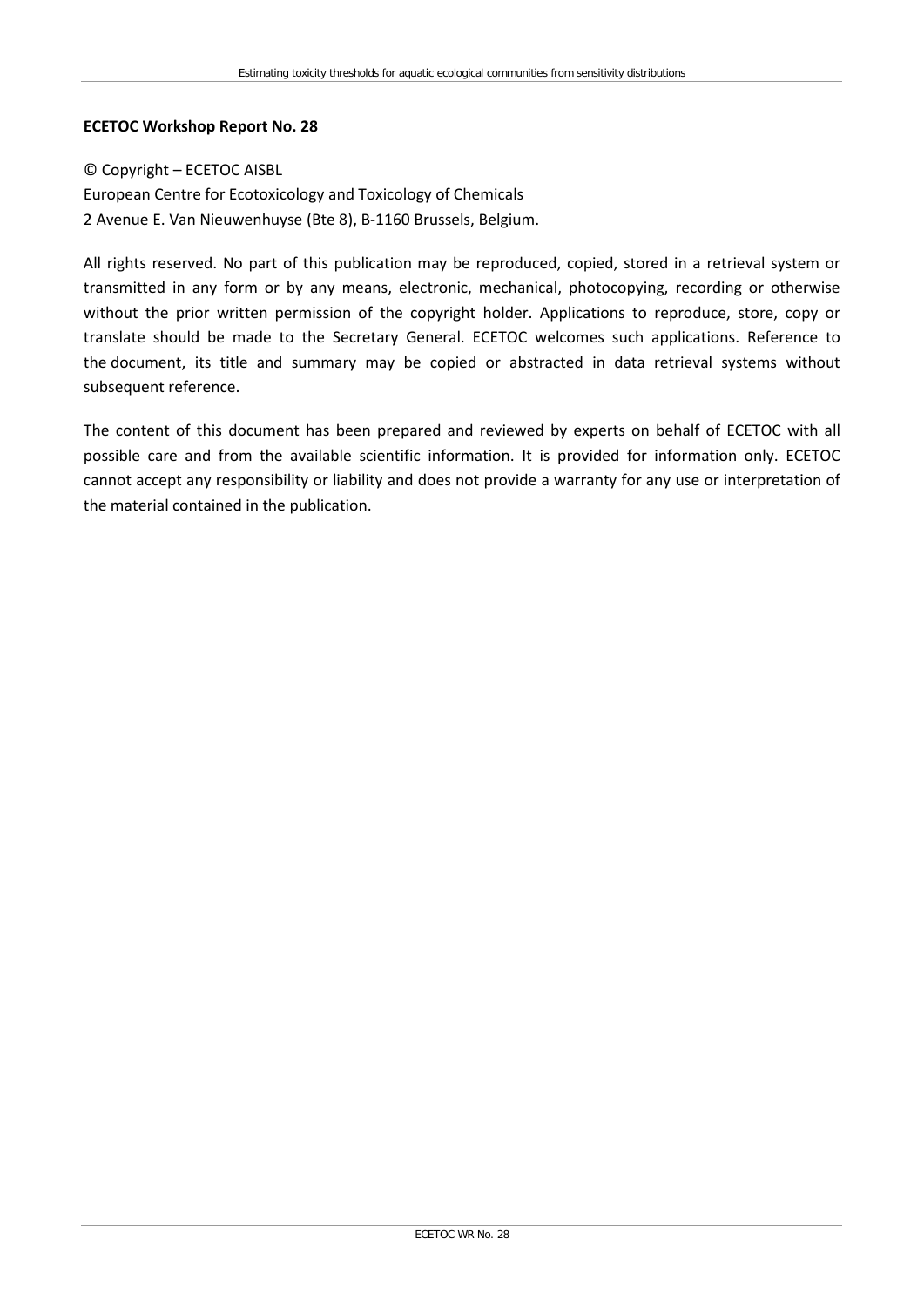### *Estimating toxicity thresholds for aquatic ecological communities from sensitivity distributions*

#### **CONTENTS**

| 1.  | <b>SUMMARY</b>                                                                                                           | 1              |  |  |
|-----|--------------------------------------------------------------------------------------------------------------------------|----------------|--|--|
| 2.  | <b>WORKSHOP OVERVIEW</b>                                                                                                 | 3              |  |  |
| 2.1 | Introduction                                                                                                             | 3              |  |  |
|     | 2.2 Workshop structure                                                                                                   | $\mathbf{3}$   |  |  |
| 2.3 | Workshop aims and objectives                                                                                             | 4              |  |  |
| 3.  | <b>PRESENTATION SUMMARIES</b>                                                                                            | 5              |  |  |
| 3.1 | Sense, simplicity and successes of SSDs in environmental protection, assessment and management                           | 5              |  |  |
|     | 3.2 Ecological limitations of SSDs                                                                                       | $\overline{7}$ |  |  |
| 3.3 | How do species traits influence sensitivity and herewith species sensitivity distributions?                              | 8              |  |  |
|     | 3.4 Field validation of species sensitivity distributions                                                                | 9              |  |  |
|     | 3.5 Derivation of toxicity thresholds for LAS - integration of QSARs, SSDs, mesocosms, and field data                    | 10             |  |  |
|     | 3.6 Field-based SSD and community sensitivity distribution as alternative ways for field validation of the PNECs         |                |  |  |
|     | derived from laboratory based approaches<br>3.7 HC5 estimation in SSDs revisted                                          | 11<br>12       |  |  |
|     | 3.8 Assessment factors for deriving PNECs: Food for thought                                                              | 13             |  |  |
|     | 3.9 Weight of evidence approaches for deriving HC5s                                                                      | 14             |  |  |
|     | 3.10 Sample size in PNEC derivation                                                                                      | 15             |  |  |
|     | 3.11 How to extrapolate across 100,000 <sup>+</sup> substances, sites and species with SSDs ?                            | 16             |  |  |
|     | 3.12 Interspecies correlation estimation (ICE) models predict supplemental toxicity data for SSDs                        | 17             |  |  |
|     | 3.13 HC5s from taxonomically structured hierarchical SSDs                                                                | 18             |  |  |
|     | 3.14 Demonstration of the web-based interspecies correlation estimation (Web-ICE) modelling application                  | 19             |  |  |
|     | 3.15 Regulatory applications of SSDs in European regulations                                                             | 20             |  |  |
|     | 3.16 Regulatory use of SSDs in Australia and New Zealand                                                                 | 21             |  |  |
|     | 3.17 Use of SSD in China                                                                                                 | 22             |  |  |
|     | 3.18 Use of SSD to derive no-effect thresholds for water quality guidelines and ecological risk assessments in Canada 23 |                |  |  |
|     | 3.19 Use of SSDs in the USA - endangered species and water quality criteria                                              | 24             |  |  |
| 4.  | <b>SYNDICATE SESSIONS</b>                                                                                                | 25             |  |  |
|     | 4.1 Syndicate Session 1: Ecological Considerations                                                                       | 25             |  |  |
|     | Group 1A                                                                                                                 | 25             |  |  |
|     | Group 1B                                                                                                                 | 28             |  |  |
|     | Group 1C<br>Group 1D                                                                                                     | 32<br>35       |  |  |
|     | 4.2 Syndicate Session 2: Statistical Considerations                                                                      | 38             |  |  |
|     | Group 2A                                                                                                                 | 38             |  |  |
|     | Group 2B                                                                                                                 | 42             |  |  |
|     | Group 2C                                                                                                                 | 48             |  |  |
|     | Group 2D                                                                                                                 | 51             |  |  |
| 4.3 | Syndicate Session 3: Regulatory Considerations                                                                           | 55             |  |  |
|     | Group 3A                                                                                                                 | 55             |  |  |
|     | Group 3B                                                                                                                 | 58             |  |  |
|     | Group 3C                                                                                                                 | 60             |  |  |
|     | Group 3D                                                                                                                 | 63             |  |  |
| 4.4 | Feedback from plenary sessions                                                                                           | 66             |  |  |
| 5.  | <b>CONCLUSIONS AND RECOMMENDATIONS</b>                                                                                   | 72             |  |  |
|     | 76<br><b>ABBREVIATIONS</b>                                                                                               |                |  |  |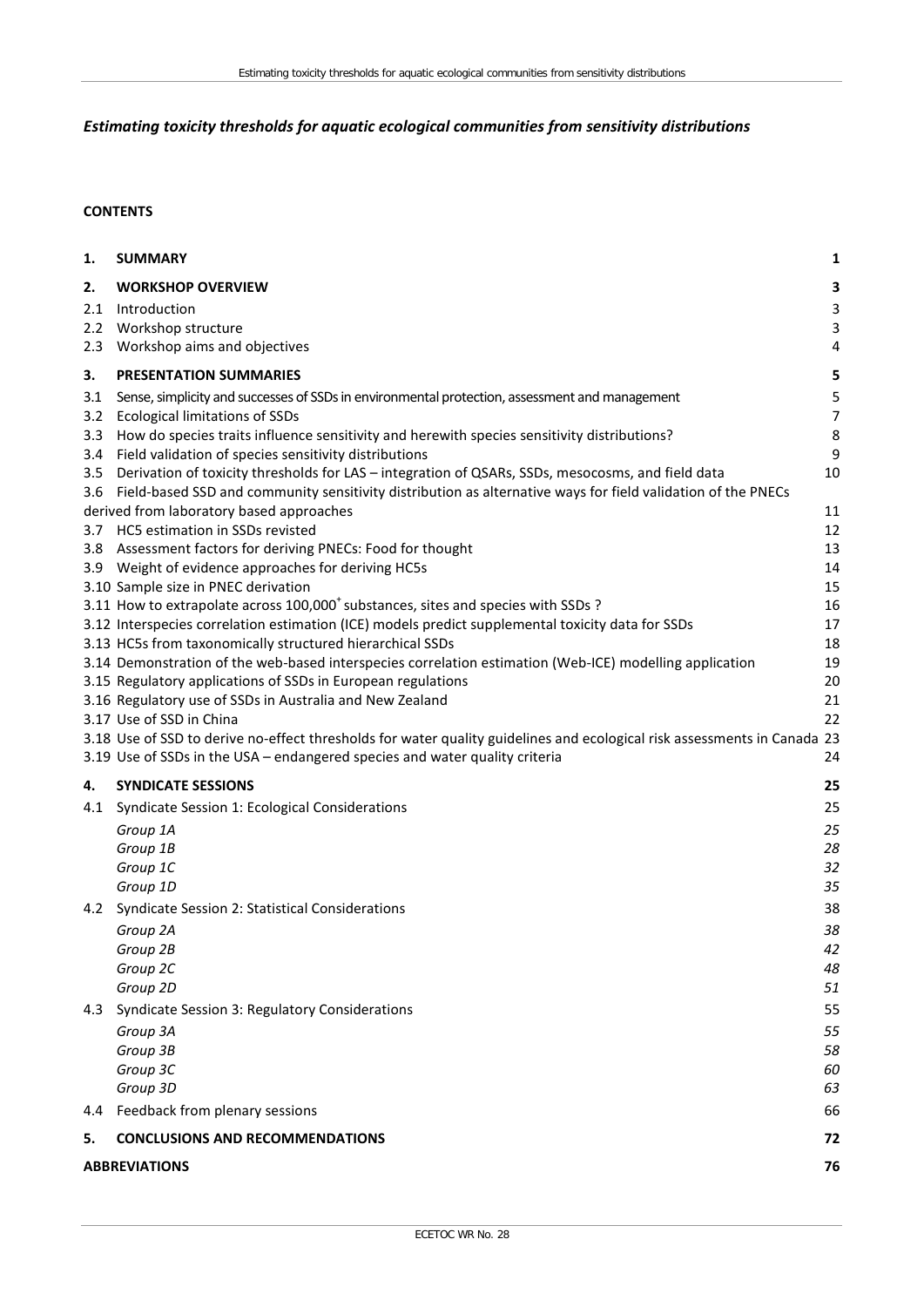| <b>BIBLIOGRAPHY</b>                     | 78 |
|-----------------------------------------|----|
| <b>APPENDIX A: LIST OF PARTICIPANTS</b> | 81 |
| <b>APPENDIX B: WORKSHOP PROGRAMME</b>   | 83 |
| <b>APPENDIX C: ORGANISING COMMITTEE</b> | 88 |
|                                         |    |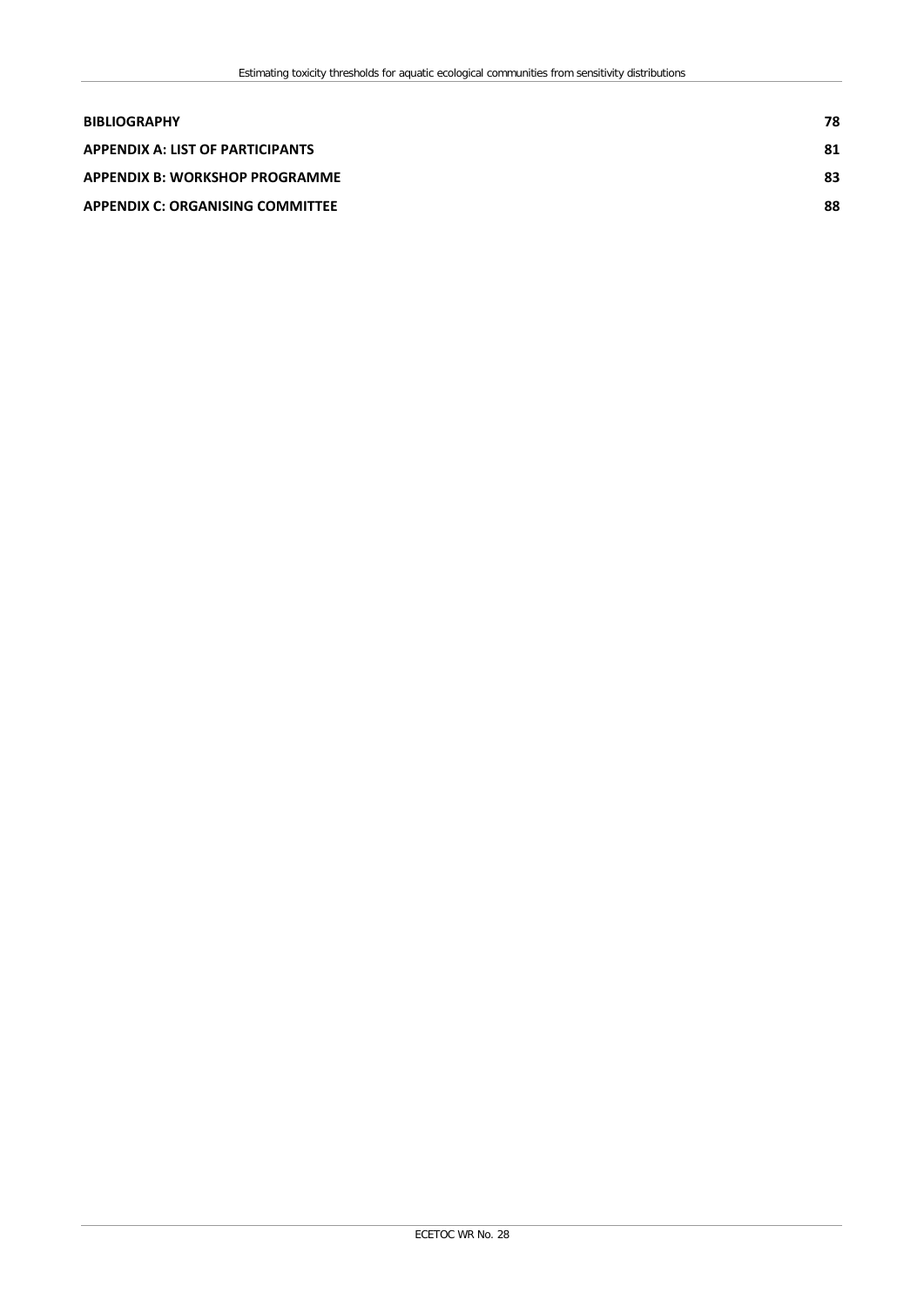# <span id="page-6-0"></span>**1. SUMMARY**

This 3-day workshop organised by ECETOC and the Environment Agency for England and Wales took place in Amsterdam on the  $11-13$ <sup>th</sup> February 2014.

The aims of the workshop were to review current thinking on when and how species sensitivity distributions (SSDs) should be used in environmental protection and management of chemicals and discuss how the methodology could be further developed to improve the quality of decisions. The workshop covered 3 specific areas:

#### a) What is the ecological relevance of an SSD?

b) What SSD statistical models are available for deriving toxic thresholds (HC5/PNEC) (hazardous concentration affecting p% of species / predicted no effect concentration) for aquatic communities?

c) What are the regulatory applications?

There were 41 attendees with experience in ecological risk assessment, ecology and statistics from academia, the chemical industry and the regulatory community. Appendix A provides a list of the attendees and Appendix B the meeting programme.

18 presentations were given during the workshop which covered the broader aspects of the use of SSDs in environmental protection and management, recent developments and specific case studies. In addition there were 3 syndicate sessions (with 4 discussion groups each) which focused on ecological, statistical and regulatory considerations.

There was general consensus that scientifically sound extrapolation approaches based on agreed but perhaps minimal and pertinent dataset SSDs for deriving toxicity threshold concentrations/PNECs should provide a more useful and transparent assessment of risks than a deterministic approach using generic factors applied to simple aquatic toxicity tests. The ability to understand the uncertainty was consider to be very important. For regulatory tools to be useful, they must not be overcautious (i.e. the tools become over protective and lead to unnecessary costs). When large datasets are available, the risk of being over protective is reduced and the use of SSDs becomes an option. When datasets are small, uncertainty is greater and consequently the more cautious deterministic approach may be more appropriate. The additional use of SSDs, (e.g. deriving expected impact magnitudes for focusing risk management of chemical contamination) was also acknowledged.

Continued validation against field and mesocosm data is required to ensure that thresholds expressed as an environmental quality standard (EQS) or PNEC have ecological relevance. The results of any extrapolation process (including SSDs) should always be critically assessed based on all available knowledge on the substance and related substances. It was agreed that SSD methodology is a valuable regulatory and management tool since it can give greater insight into the potential ecological effects than the assessment factor method, enabling better problem definitions and decisions. Use of SSD methodology should yield more generally applicable and acceptable results than those obtained from mesocosm-based methods.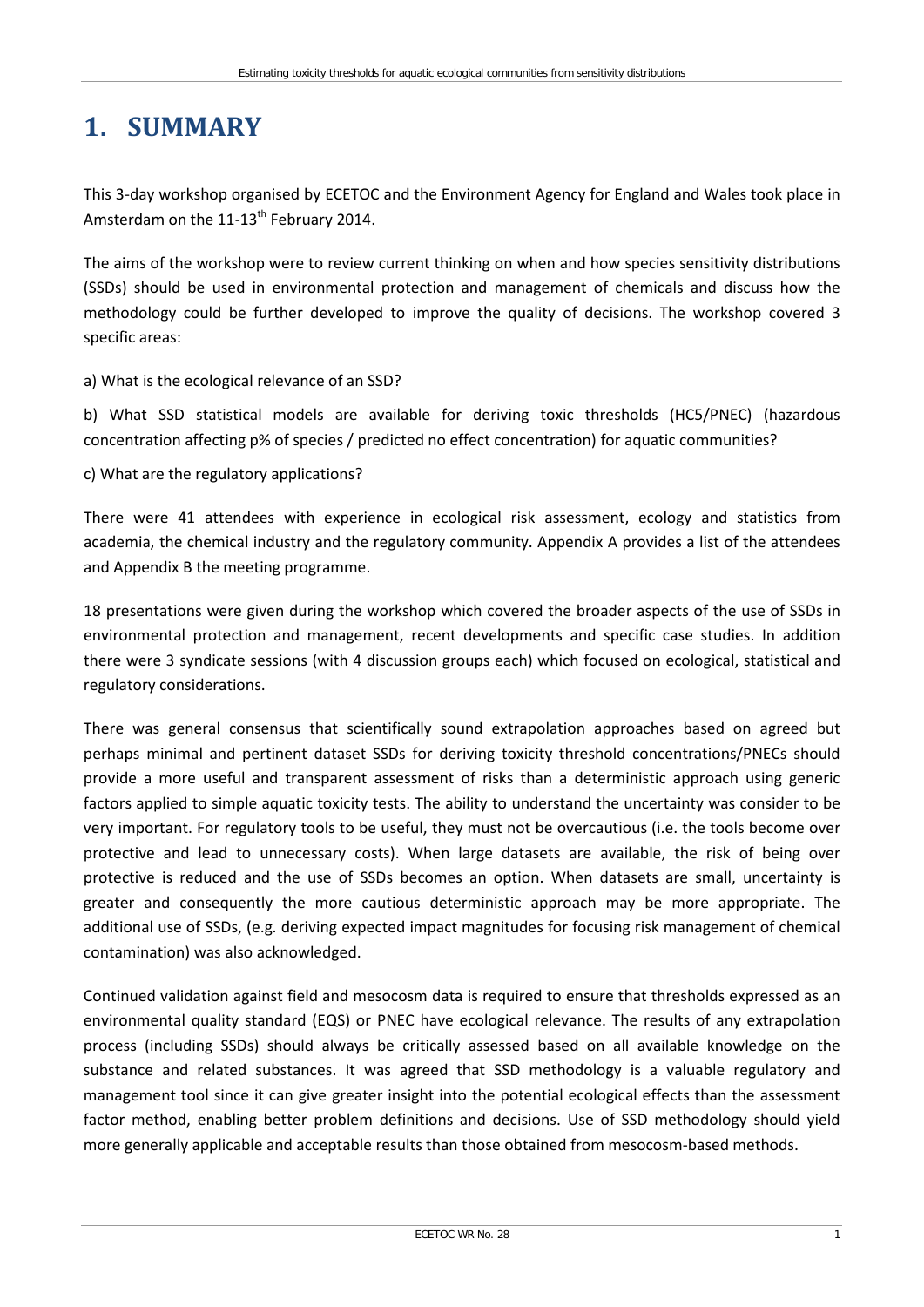The workshop considered the scientific and regulatory use of SSDs in chemical risk assessment and compared a range of accepted tools and their implementation. A novel approach, hSSD, to predict thresholds for defined species assemblages that uses knowledge of the general trends in how species sensitivity is related to their taxonomic distance was also discussed. A representative ETX model, the US Environmental Protection Agency (EPA) Web-ICE tool and the hSSD prototype were compared using case studies on the surfactant linear alkylbenzene sulfonate (LAS) and the pesticide, chlorpyrifos. The advantages and disadvantages of each approach were reported.

SSDs are used in both prospective risk- and retrospective impact assessment of chemicals. A prospective risk assessment needs to establish that there will be acceptable risk. In contrast, retrospective impact assessment uses diagnostic tools to identify the cause of existing adverse effects, using SSDs to quantify expected impacts. 3 distinct regulatory activities were identified:

- 1. The derivation of generic thresholds that need to be applied to many different locations, perhaps over very large geographical regions. These are assumed to offer sufficient protection everywhere, even in the most sensitive systems.
- 2. The derivation of scenario-specific thresholds that more closely reflect local conditions but which may not be transferable from one place to another.
- 3. Identifying the causes of biological impact ('diagnosis') or expected impact magnitudes of existing (mixture) contamination, in order to inform the need and focus for any remedial action.

Looking to the future, although it was noted that expert judgement will always be needed, a compilation of current best practices, a review of the state of the science and answers to frequently asked questions would facilitate acceptance of SSDs by regulators and risk managers. This compendium of best practice should be a technical document aimed at users with knowledge of SSDs and ecosystems. A less technical document suited to a more general audience is also recommended.

Knowledge gaps were identified and a list of research topics were developed. Although not prioritised during the workshop, the report authors will seek an indication of priority for the work from the workshop participants.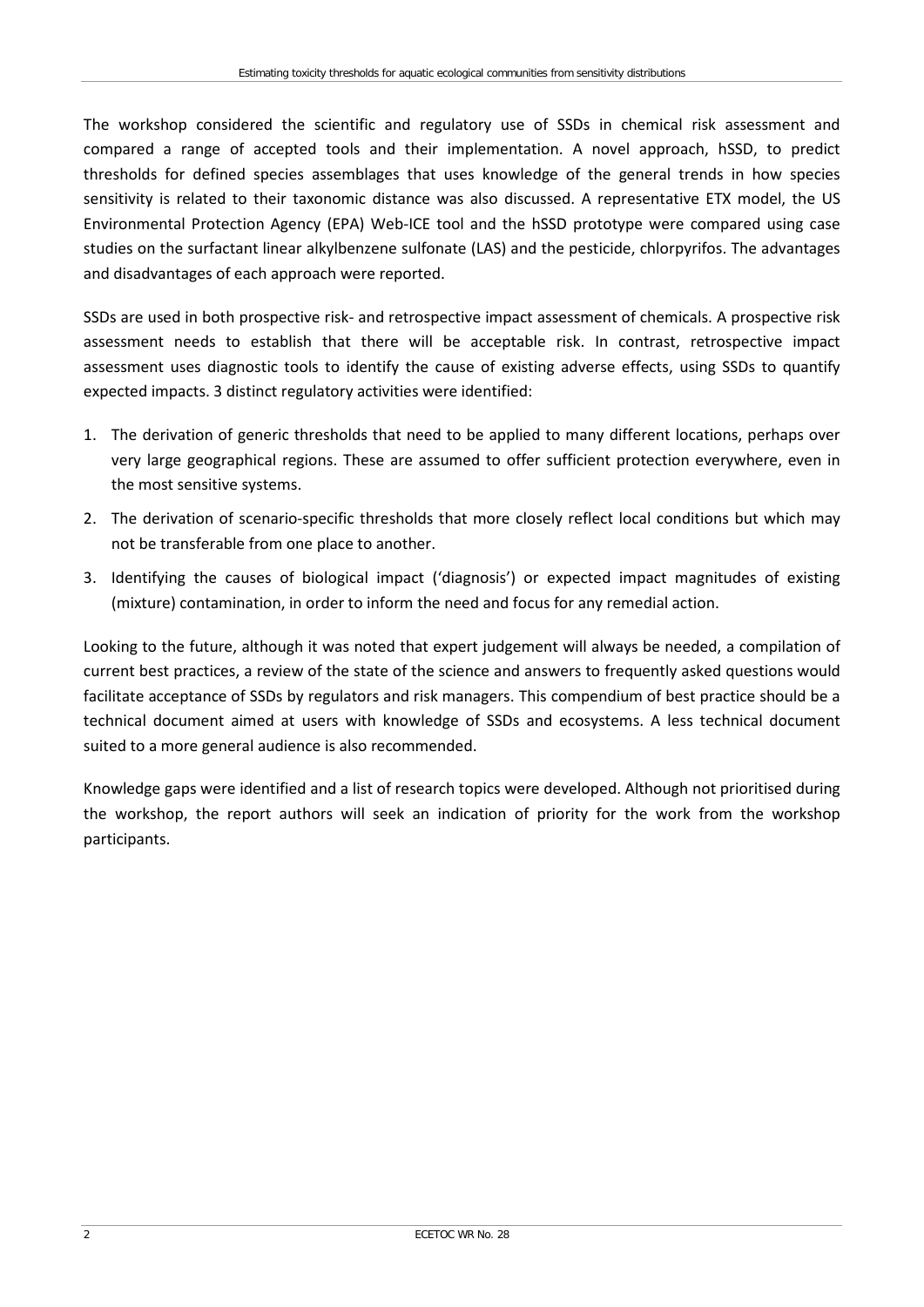# <span id="page-8-0"></span>**2. WORKSHOP OVERVIEW**

## <span id="page-8-1"></span>**2.1 Introduction**

In 2008 ECETOC held a workshop on Probabilistic Approaches for Marine Hazard Assessment (ECETOC, 2008) which included discussion of the application of ETX-type SSDs for marine hazard assessment. The outcome identified key statistical and ecological challenges and further research to address them. Since then refined regulatory guidance has helped applicability of SSDs in risk assessment but there remain ecological and statistical challenges. Other approaches to SSDs have emerged over this period, e.g. US EPA Web-ICE and a prototype hierarchical model from Durham University, UK, both of which utilise prior knowledge of interspecies sensitivity relationships in deriving HC5 values.

These developments suggested that a workshop bringing together SSD practitioners from industry, regulatory agencies and academia would be valuable in discussing and report current thinking on when and how SSDs, should be used and how the methodology might be further developed. With this in mind, ECETOC organised this latest workshop with the aim of addressing 3 key aspects:

- 1. What is the ecological relevance of an SSD?
- 2. What SSD statistical models are available for deriving toxic thresholds (HC5/PNEC) for aquatic communities?
- 3. Regulatory application

## <span id="page-8-2"></span>**2.2 Workshop structure**

41 scientific experts from academia, governmental agencies and industry with experience in ecological risk assessment, ecology and statistics participated in a workshop held in Amsterdam from the  $11^{th}$  to  $13^{th}$  of February 2014. The workshop was organised around 18 presentations, 2 case studies and 3 syndicate discussion sessions where the ecological relevance of an SSD, SSD statistical models for deriving toxic thresholds (HC5/PNEC) for aquatic communities and regulatory applications were discussed. The deliberations from the 4 session subgroups for each of the 3 syndicate themes were addressed in subsequent plenary sessions and a final plenary session identified key points, consensus conclusions and research needs. A list of participants is given in Appendix A, and the programme is detailed in Appendix B.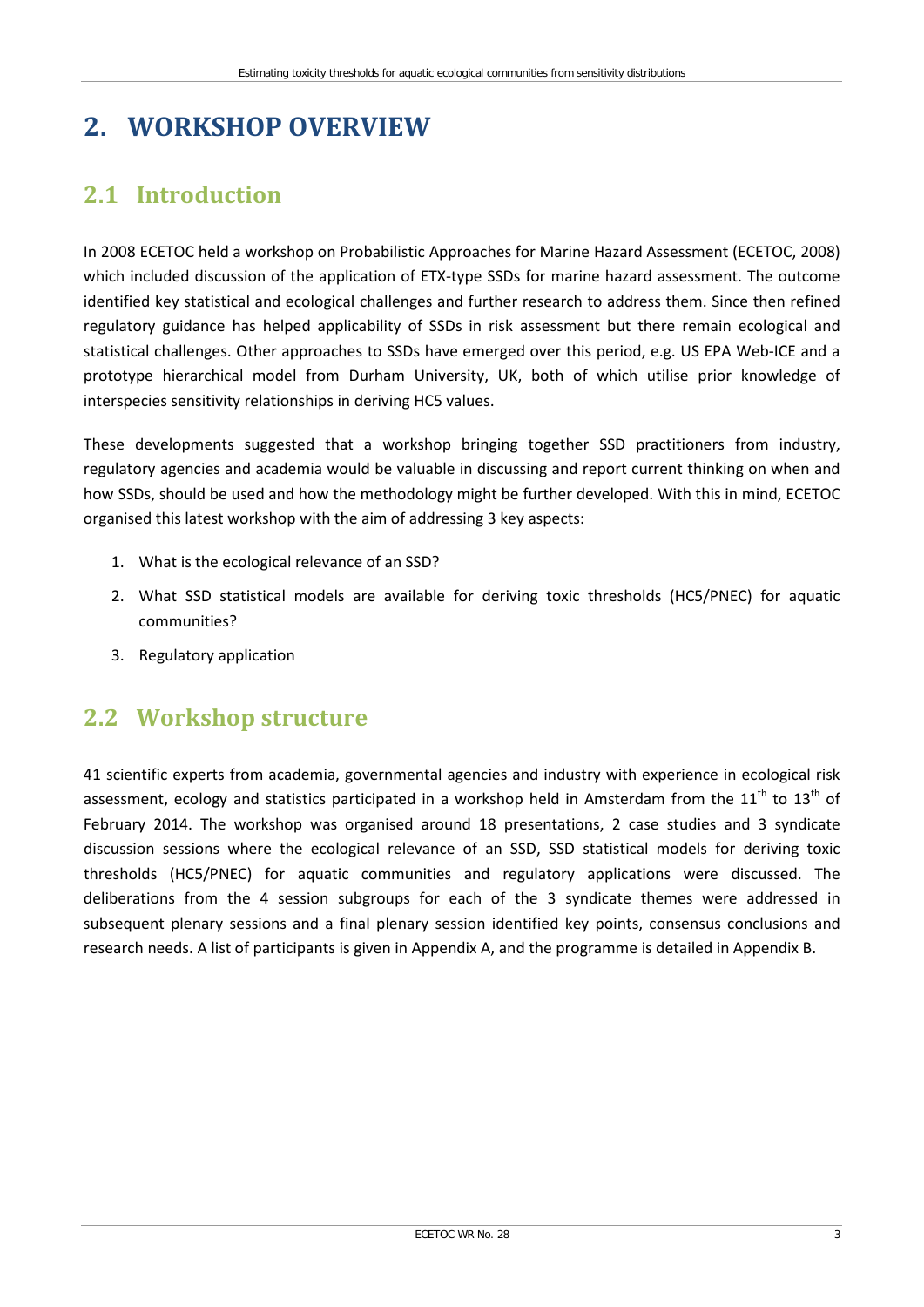# <span id="page-9-0"></span>**2.3 Workshop aims and objectives**

### Workshop aims

The workshop reviewed current thinking on when and how species sensitivity distributions (SSDs), should be used and discussed how the methodology might be further developed. The workshop considered 3 key aspects:

- 1) What is the ecological relevance of an SSD?
- Are ecologically relevant assessments being made? Are regulatory protection goals explicit and clear? Are they set in relation to environmental quality? How do prospective and retrospective approaches differ?
- Are all species of equal importance, or are there keystone species that are more important than others? If so, how might these be accounted for?
- Is a generic PNEC derived from an SSD overly simplistic in terms of ecological representativeness? Should representative assemblages/communities (archetypes) to represent different typologies be developed? Should protection goals account for local community composition?
- How does aquatic community sensitivity vary with species composition? (summary of and developments since Pellston Classic workshop 2001- Ecological Variability: Separating Natural from Anthropogenic Causes of Ecosystem impairment)
- How can knowledge of chemical mode of action (MoA) help construct SSDs for HC5 estimation?
- 2) What SSD statistical models are available for deriving toxic thresholds (HC5/PNEC) for aquatic communities?
- Review current tools and key (statistical) methodology, including assumptions about distributions of sensitivity, use of hierarchical models, interspecies correlations. Identify where there are important differences and what the implications of these could be.
- As sensitivity to chemical stress seems to be related to taxonomic closeness, how could this be used in the construction and interpretation of SSDs?
- Do models that utilise prior knowledge, e.g. aquatic toxicity data sets on many species, provide advantages over other methods?
- Are current modelling success criteria, such as those identified in the REACH Technical Guidance Document (TGD) (ECHA, 2011), sufficient, overly prescriptive or insufficient?
	- 3) Regulatory application
	- Would the methods reviewed in this workshop be accepted for use in regulatory assessments under current guidance? If not, what steps would be needed to facilitate their acceptance in the future?
	- Should current guidance on the use of SSDs be revised in the light of the issues and approaches discussed in this workshop?
	- What implications are there for the interpretation of SSDs and HC5s in risk assessment and risk management?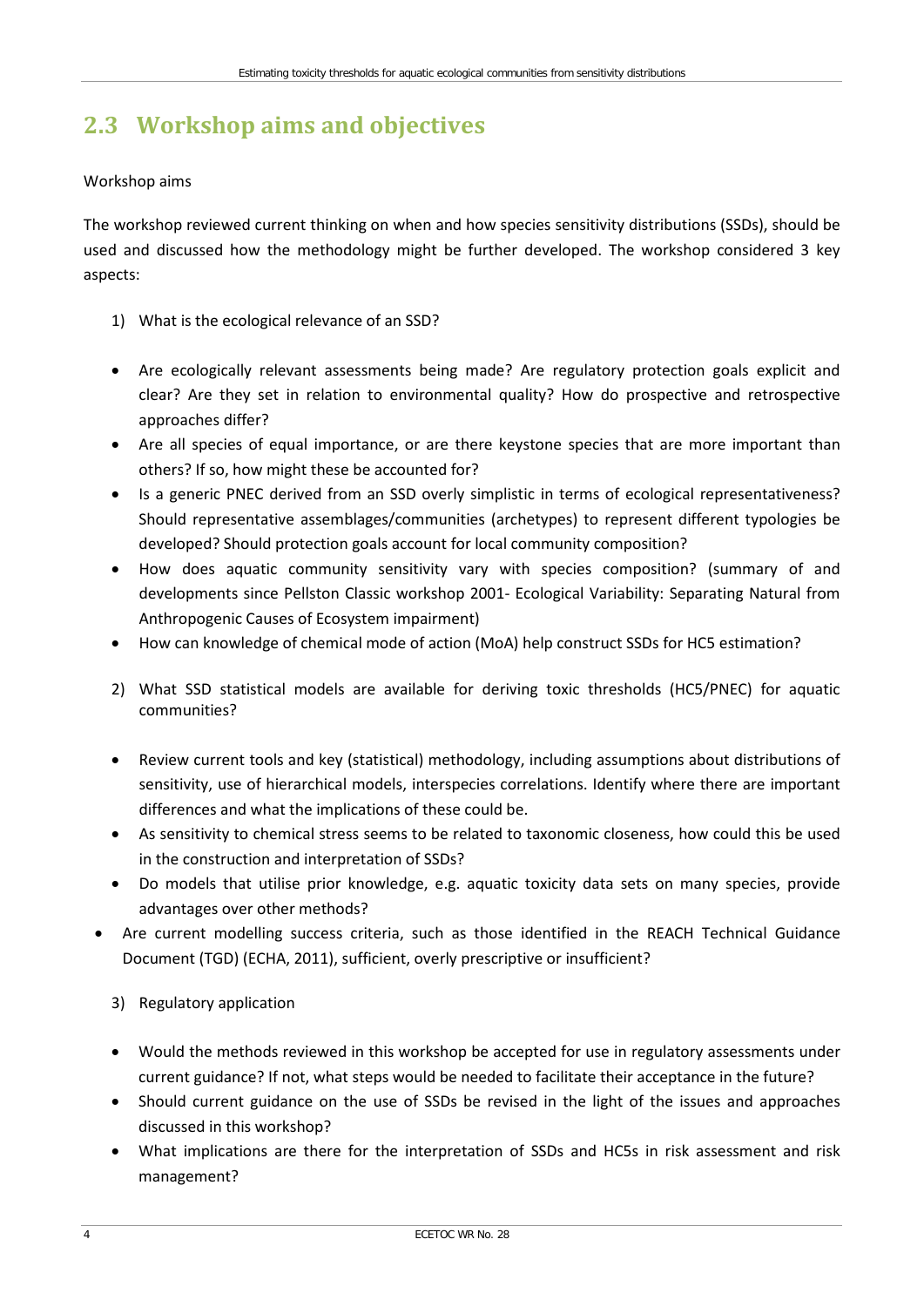# <span id="page-10-0"></span>**3. PRESENTATION SUMMARIES**

## <span id="page-10-1"></span>**3.1 Sense, simplicity and successes of SSDs in environmental protection, assessment and management**

#### **Leo Posthuma**

RIVM, the Netherlands

This contribution presented the versatility of the use of species sensitivity distributions (SSDs) in the contemporary practices of environmental protection, assessment and management in the context of environmental stress. There is sense, simplicity and success - despite various shortcomings of the approach.

Some decades ago, the observation was made that - like many phenomena that exhibit variation - the sensitivities of different species towards a toxic compound were distributed in a way that could be described by a statistical model: this marked the birth of the concept known as the species sensitivity distribution. This was a timely concept, since it helped to solve the questions of that time. Soils and waters were affected by various compounds emitted to- or present in the environment, naturally or from past emissions, and the SSD concept helped to set Environmental Quality Criteria. SSDs were one of the methods used to derive the socalled PNEC for ecosystems. Comparison of a PEC (Predicted environmental concentration) with a PNEC became an important practical approach in environmental policies that aimed at reducing and limiting adverse impacts in ecosystems, since a PEC/PNEC-ratio higher than unity signals a potential for undesired effects. In this context, key issues of concern were and are amongst others quality, number and representativity of input data of SSDs, statistical model choice, and the definition of the PNEC itself, given an SSD. The current workshop focuses, with the science of today, on strengths and weaknesses of this use of the method - to support the best possible decision making.

Holistic goals have been set in environmental regulations, and they need be made operational. The Water Framework Directive (EC, 2000) states that water bodies should reach Good Ecological Status next to Good Chemical Status. When a water body is impacted, this can be the result of a suite of stressors, not necessarily being chemicals or their mixtures. Furthermore, monitoring has revealed that exceedances of the Quality Criteria are observed frequently. These kinds of triggers have prompted attention for the use of SSDs in another way, namely: to derive a local hazard level from an ambient concentration. In combination with mixture modelling, this SSD-use yields an estimated value for the toxic pressure (of single chemicals or mixtures) of an environmental sample. This use has been applied many times, in disciplines and approaches as variable as eco-epidemiological diagnosis of local impacts in aquatic ecosystems on a landscape scale, determination of sanitation urgency in soil management, derivation of impacts of chemical emissions in product Life Cycle Analysis, derivation of the Chemical Footprint of current chemical emissions in an area, and assessment and management of chemical disasters around the globe by UN-field teams.

In total, the sum of the 'reverse use' (deriving PNECs) and of the 'forward use' (deriving local hazard) of SSDs has grown into a wide field, which encompasses not only single chemicals, but also themes as variable as underwater noise, temperature and radionuclides, and techniques such as field-SSDs. As a response to the high practical importance of SSDs in environmental protection, assessment and management, various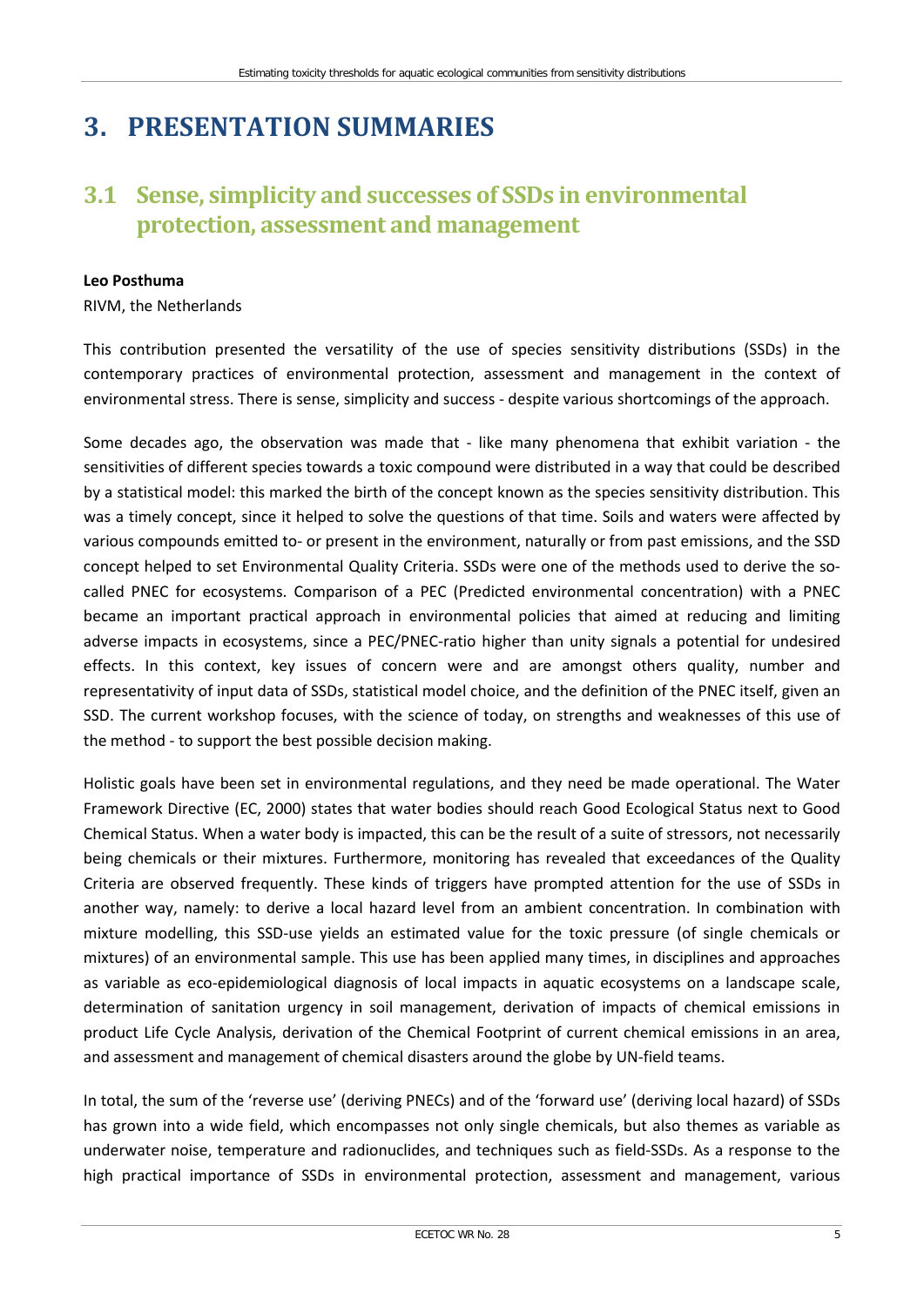studies focused on the validity of model outcomes. What does it mean when environmental concentrations increase? Does the predicted fraction of species affected relate to observed impacts? And if so, is this a straightforward one-to-one relationship, or at least a linear one? Various studies allow for the derivation of confirmation statements on SSD output, and suggest that a nuanced view is needed.

SSDs have sense, in that they apparently help to address contemporary questions for a variety of environmental problem definitions.

SSDs are simple, and they contain not a single bit of ecology - but despite that, confirmation studies highlight a basic relevance of SSD output for those problem definitions. The use of SSDs has resulted in successes, which might best be envisaged by imagining the absence of concepts like the PNEC on the one hand, and the potentially impacted fraction of species on the other.

Reflections on the sense, simplicity and successes of SSDs provide the context within which SSD-oriented improvements can be designed. These reflections, though not necessarily complete, can serve as a basis for the workshop and for further developments and use of SSDs.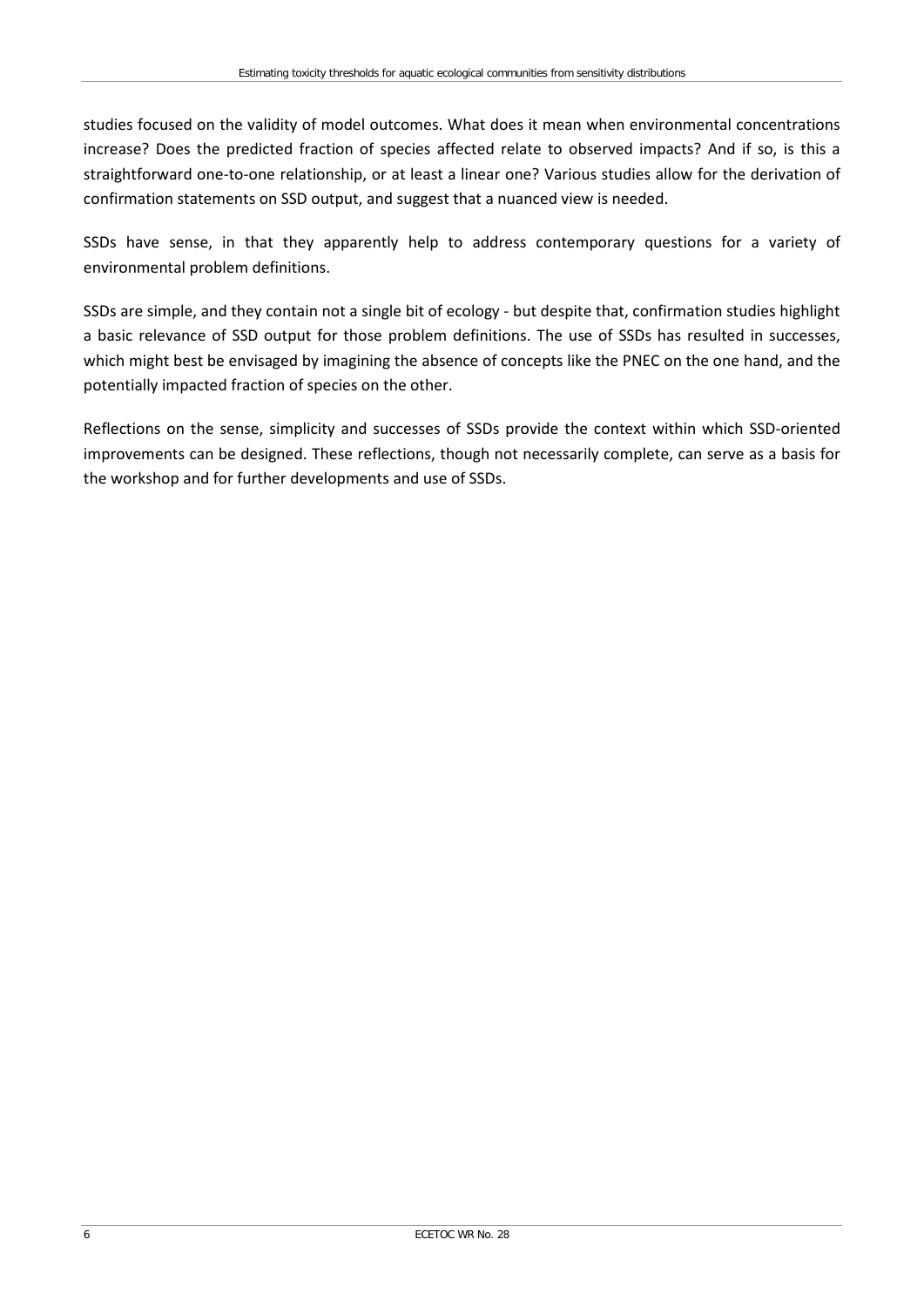# <span id="page-12-0"></span>**3.2 Ecological limitations of SSDs**

#### **Lorraine Maltb**y

#### *The University of Sheffield, UK*

Species sensitivity distributions are generally derived using data from single-species toxicity tests. The species used in these tests are often from a limited geographic and/or habitat range and toxicity is measured in the absence of interspecific interactions. SSDs are used to assess the risk of chemicals to ecological assemblages containing many interacting species, often in a range of habitats (e.g. rivers, ditches, ponds) in different geographic regions. An extensive and detailed analysis of toxicity data for 67 pesticides (16 insecticides, 9 herbicides, 42 fungicides) has considered the implications of generating SSDs using data sets that contain toxicity data for species from different broad taxonomic groups (e.g. primary producers, fish, arthropods etc), from different habitats (e.g. fresh water, sea water, lotic, lentic) and from different parts of the world (e.g. temperate, tropical, UK). Moreover, this analysis considered how toxicity thresholds derived from SSDs compared to toxicity thresholds derived from multispecies, semi-field studies. The key findings of the analysis reported by Maltby *et al,* 2005, 2009; van den Brink *et al*, 2006, are:

- the species sensitivity profiles for 30 fungicides could be described by a single SSD, but separate SSDs for different taxonomic groups were required for herbicides, insecticides and the remaining 12 fungicides. Herbicides were most toxic to primary producers, insecticides were most toxic to arthropods but most fungicides were general biocides.
- Toxicity data for species from different geographical areas can be combined as long as the SSD is based on the sensitive taxonomic group(s). Similarly, toxicity data for species from different habitats can be combined as long as taxonomic differences are accounted for. The potential effects of test conditions on exposure, and hence sensitivity, should be considered whenever data are collated across different studies, irrespective of the geographical region in which the data were generated or the habitat from which the species were obtained.
- Threshold values derived from SSDs can be regarded as protective when compared with threshold values in multispecies studies. SSD-derived values (HC1, HC5, LLHC5 [Lower limit hazardous concentration for 5% of species]) were compared with the NOECeco values derived from the most sensitive structural or functional endpoint in each of 32 mesocosm studies. For the majority of pesticides, the HC1 or LLHC5 were lower than the NOECeco, as was the HC5/3.

The main conclusion of this analysis was that, if based on the most sensitive taxonomic group (determined by mode of action), SSDs derived from a collection of species from different habitats and geographies tested in the absence of interspecific interactions, can be used to derive threshold values that are protective of effects in more ecological complex systems. However, a limitation of this analysis is that the toxicity data sets used to derive SSDs generally do not contain information on all taxonomic groups and information on heterotrophic microorganisms, which are known to play key roles in many ecosystems, is generally absent. The very limited information available indicates that microbially-mediated functions (e.g. decomposition) may be protected by threshold values based on non-microbial toxicity data, but this is an area that requires more investigation.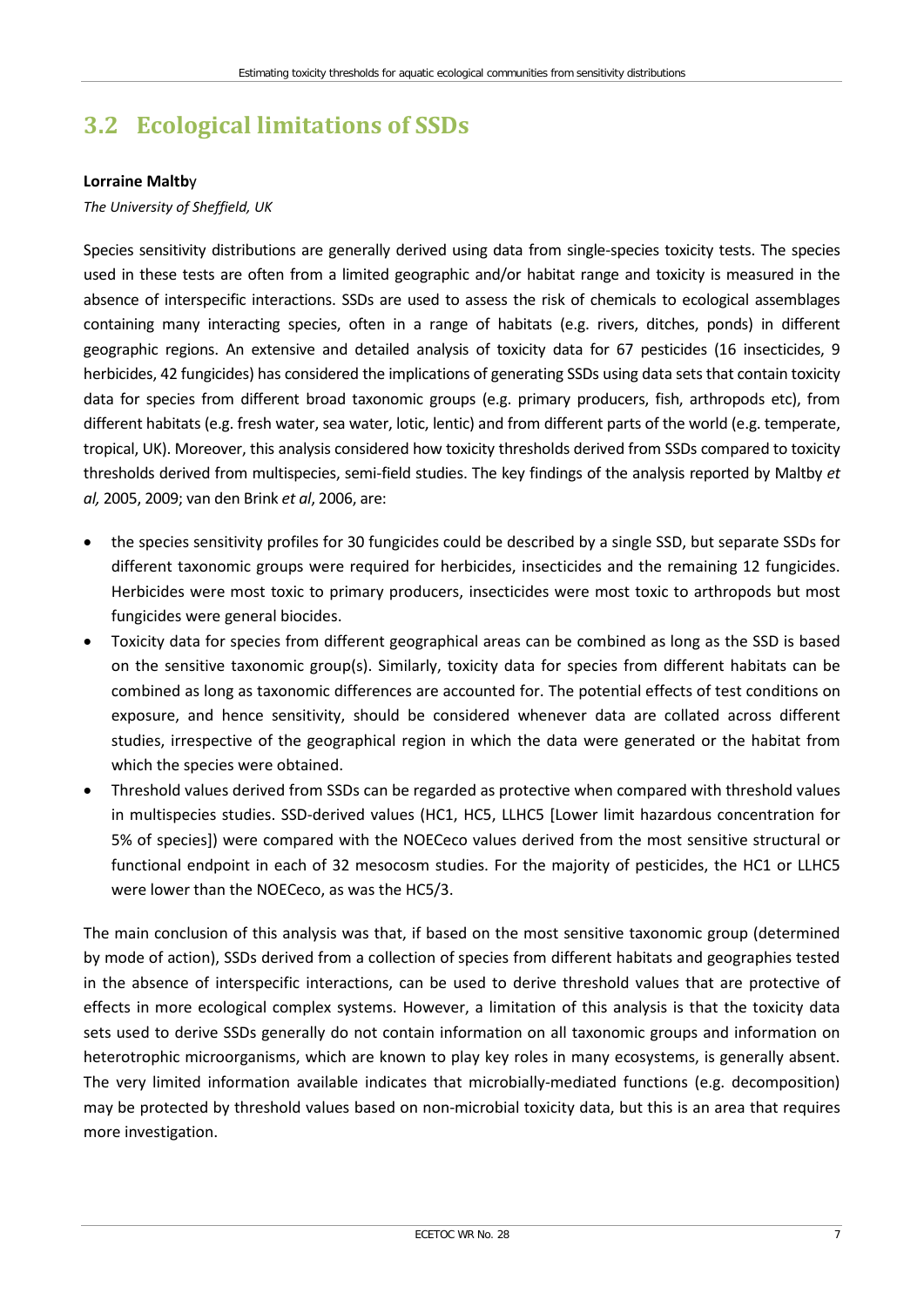## <span id="page-13-0"></span>**3.3 How do species traits influence sensitivity and herewith species sensitivity distributions?**

# **Paul J. van den Brink** (Cancelled due to ill health)

Alterra and Wageningen University, the Netherlands

Species sensitivity distributions assume that sensitivity to toxicants within target species is random. While the SSD approach has shown to be promising, it is limited by the fact that data are sparse for most compounds, and that these data are largely based on the lethal responses of a small group of testing laboratory species. Here an alternative approach, based on the hypothesis that organisms' sensitivity to stress is a function of their biology, and can be predicted from species traits such as morphology, life history, physiology and feeding ecology is presented.

Examples of how species traits have been used to explain the differences in sensitivity between species will be shown in this talk.

- 1. Using data from the US EPA's AQUIRE database, we found that 4 species traits explained 71% of the variability in sensitivity to toxicants within a group of 12 species exposed to 15 chemicals. Our results indicate that this approach is promising, but effort is needed to compile species trait information to increase the power, precision and taxonomic representativeness of this approach.
- 2. Secondly, we mined existing data on organophosphate, carbamate and pyrethroid toxicity and mode of action and also species trait information. We linked taxon sensitivity to their traits at the family level in order to generate empirical and mechanistic hypotheses about sensitivity-trait relationships. In this way, we developed a Mode-specific sensitivity (MSS) ranking method, and tested this at the taxonomic level of family and genus. The MSS rankings were successfully linked to existing trait data in order to identify traits with predictive potential. Single traits as well as combinations of traits can be used to predict laboratory sensitivity to the substances tested, although associations were not as strong as in previous studies.
- 3. We also explored whether and in what ways traits can be linked purposefully to mechanistic effect models to predict intrinsic sensitivity using available data on the acute sensitivity and toxicokinetics of a range of freshwater arthropods exposed to chemicals, using the insecticide chlorpyrifos as an example. The results of a quantitative linking of 7 different endpoints and 12 traits demonstrate that while quantitative links between traits and/or trait combinations and process based (toxicokinetic) model parameters could be established, the use of simple traits to predict classical sensitivity endpoints yields less insight. Future research in this area should include a quantitative linking of toxicodynamic parameter estimations and physiological traits, and requires further consideration of how mechanistic trait-process/parameter links can be used for prediction of intrinsic sensitivity across species for different substances in environmental risk assessment (ERA).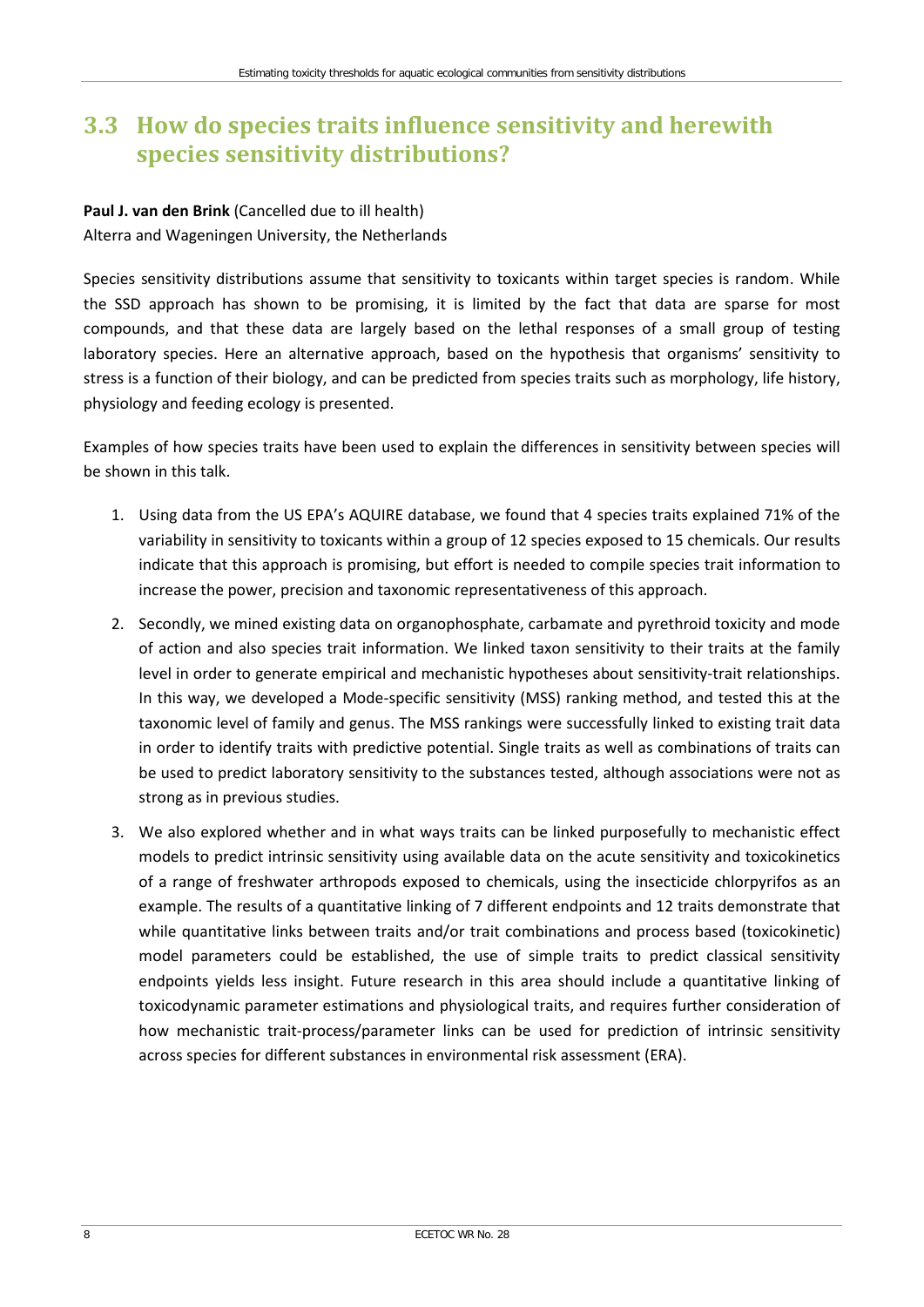# <span id="page-14-0"></span>**3.4 Field validation of species sensitivity distributions**

#### **Adam Peters**

### *WCA Environment, UK*

There is a requirement in the technical guidance for quality standards derived under the European Water Framework Directive (WFD) to consider evidence from field and mesocosm studies, where such data exists. The same principle can also be applied to any chemical substance for which a robust ecological threshold (e.g. PNEC) has been derived, for example through the derivation of a species sensitivity distribution. Several different approaches towards performing these types of assessments were outlined, including examples of real assessments. The advantages and limitations of various assessment approaches were considered for both whole community assessments and assessments that are targeted at particularly sensitive organisms.

In order to evaluate relationships between metal exposures and benthic community metrics, the bioavailability of the metals must be calculated for each site. Several approaches can be taken towards the assessment of PNEC values, including simplistic assessments of ecological quality at different exposure levels and the derivation of limiting functions (comparable to a traditional dose response relationship). Assessments can be based on the whole community, subsets of the community, groups of taxa, or an individual taxon. Analyses based at the level of the whole community may lack the sensitivity to identify slight effects on particularly sensitive species or families. Reducing the diversity of organisms assessed increases the uncertainty in the assessment, particularly for reference based methods. This presentation reviewed approaches towards the identification of those taxa that should be considered as sensitive to a particular pollutant.

A novel approach for bridging the gap between quality standards based on laboratory ecotoxicity studies and site-specific local aquatic communities was also outlined. This approach aims to take account of variation in the composition of ecological communities, and the effect that this may have on the sensitivity of the community to a particular pollutant. This was illustrated with an example for deriving site-specific thresholds for zinc in an area affected by historic mining activities.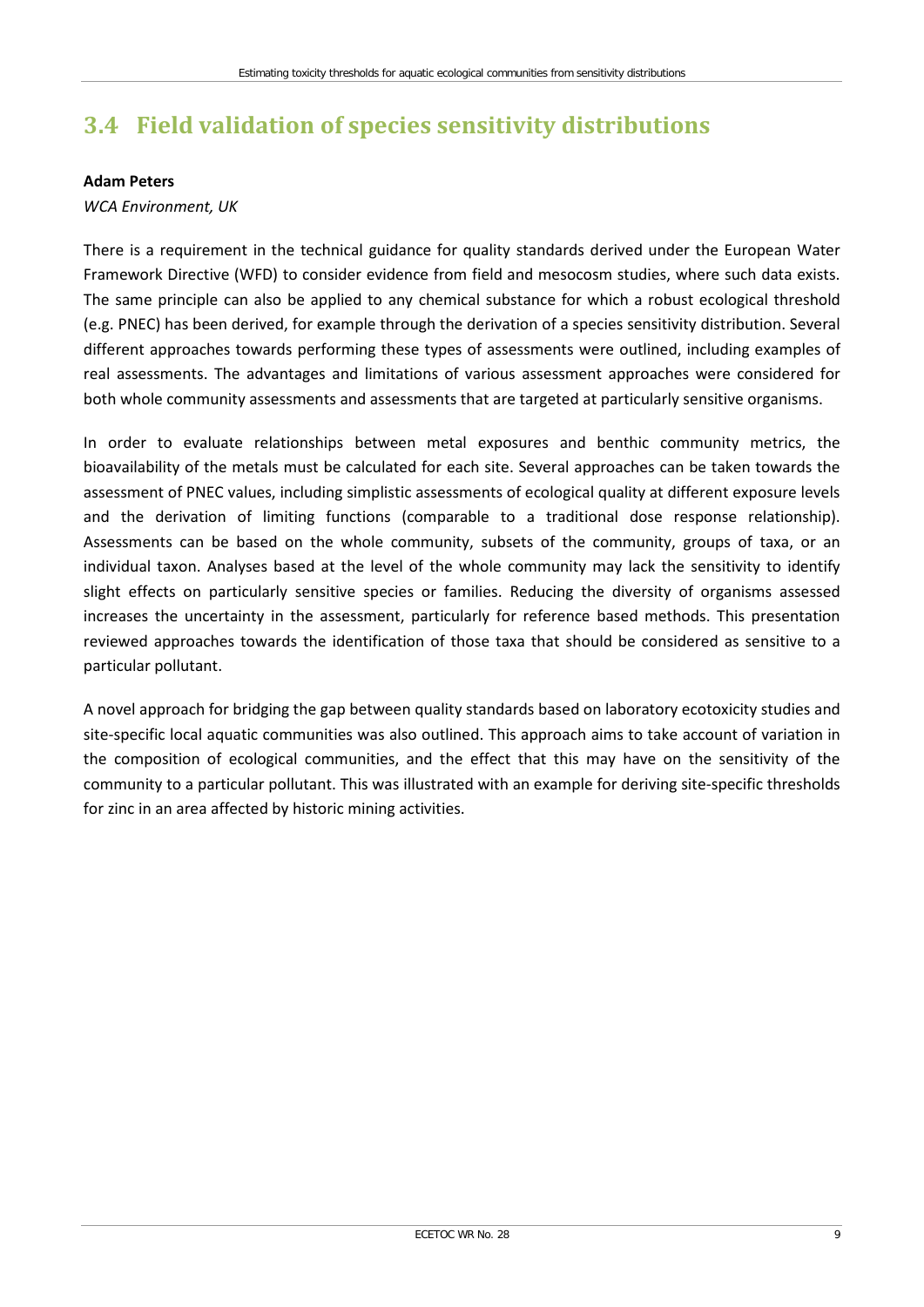## <span id="page-15-0"></span>**3.5 Derivation of toxicity thresholds for LAS – integration of QSARs, SSDs, mesocosms, and field data**

#### **Scott Belanger**

#### *Procter & Gamble, USA*

Linear alkylbenzene sulfonate (LAS) has been one of the most heavily used anionic detergent surfactants globally since its introduction to the market in the 1960s. As such, it has a rich information base spanning physico-chemical properties, specific analytical methods applicable to all environmental matrices, acute and chronic toxicity, bioaccumulation, field monitoring data, and assessments using stream mesocosms. In this talk, this information was reviewed in support of an integrated approach that translates chronic toxicity data on pure LAS materials and technical mixtures for comparison to experimental stream mesocosm studies on LAS. Using the toxicity normalization method using local quantitative structure activity relationships (QSARs), chronic laboratory toxicity data for 19 species representing 9 phyla were summarized in various species sensitivity distributions that were also probed to understand the robustness of the SSD itself. The resulting HC5 was 0.19 mg/L (95% confidence interval of 0.06-0.38 mg/L). Leave-one-out and add-one-in Monte Carlo simulations were used to quantitatively and qualitatively evaluate 'what-if' scenarios regarding the generation of additional data and clearly demonstrated that the HC5 would not benefit from additional data generation. A high quality experimental stream mesocosm study yielded a long-term NOEC value of 0.27 mg/L suggesting the SSD remained appropriately conservative. In order to provide perspective on the relationships between SSDs, mesocosms, and field studies with regards to application factors, the ecological context of the stream mesocosm was also reviewed. The mesocosm was demonstrated to be an ecological equivalent of natural, low order, relatively unperturbed streams systems. Ecological investigations on trophic dynamics, nutrient processing regional community structure, combined with statistical and biological sensitivity of the test system support the use of low application factors for the mesocosm and SSD outputs as well as their predictive nature to derive safe concentrations for tested chemicals.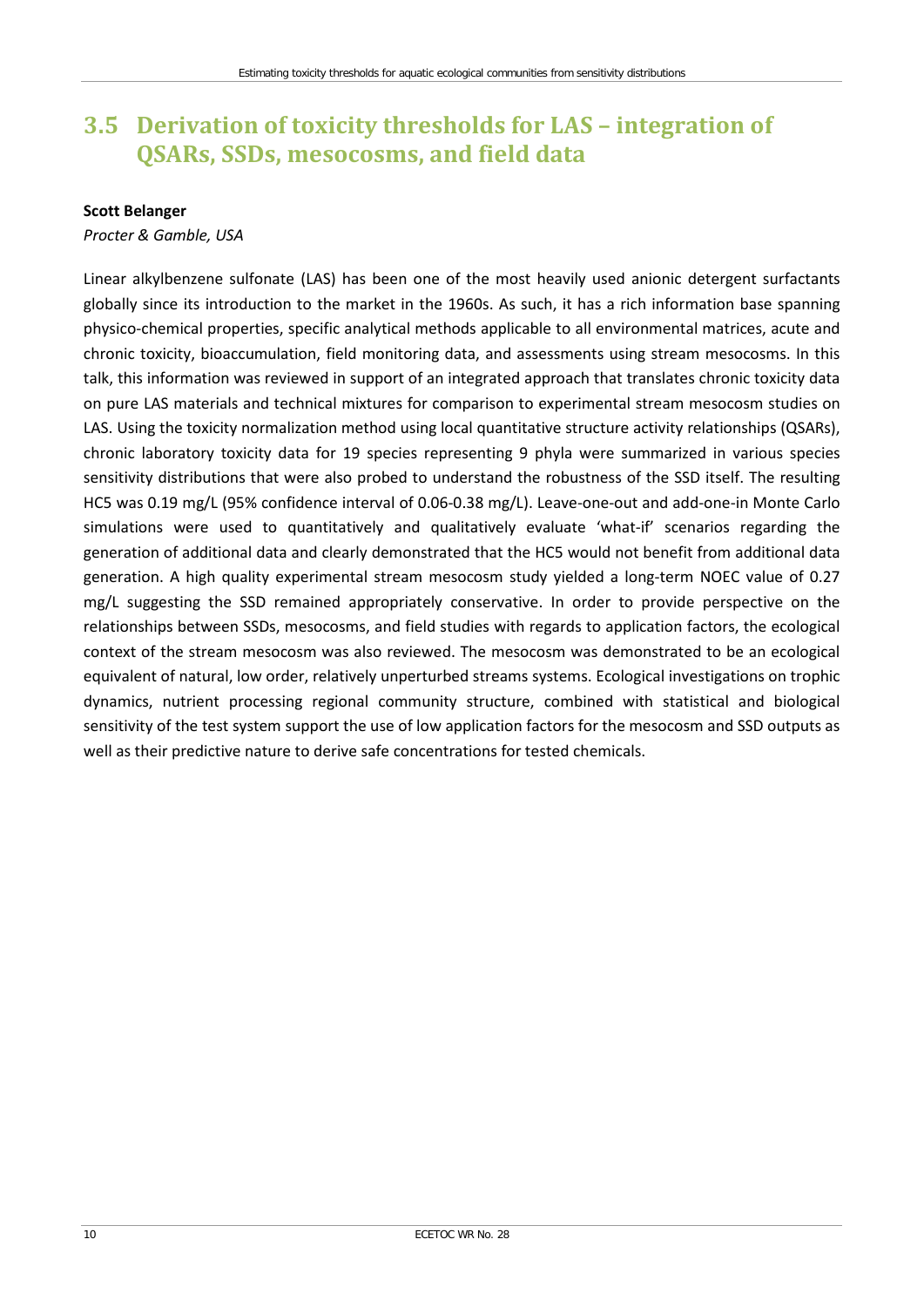## <span id="page-16-0"></span>**3.6 Field-based SSD and community sensitivity distribution as alternative ways for field validation of the PNECs derived from laboratory based approaches**

### **Kenneth Mei Yee Leung**

*The Swire Institute of Marine Science and School of Biological Sciences, The University of Hong Kong, Hong Kong, China* 

The determination of PNECs and sediment quality guidelines (SQGs) of toxic chemicals in marine sediment is very crucial in ecological risk assessment, sediment quality management (e.g. mud disposal in the sea) and environmental remediation (e.g. dredging of contaminated mud). However, current methods of deriving sediment PNECs are primarily based on toxicity data generated from laboratory ecotoxicity bioassays that often lack ecological realism. To tackle this issue, we have developed 2 novel alternative approaches to scientifically derive site-specific SQGs by utilising field data of benthic biodiversity and contaminant concentration which are concurrently measured in sediment samples collected from the area of concern.

In this talk, I first described the principle of these field-based approaches. Secondly, I introduced the fieldbased species sensitivity distributions (f-SSDs) approach, which is based on the relationship between species abundance and contaminant level (Leung *et al*, 2005; Kwok *et al*, 2009). Since its establishment, f-SSDs have been utilised in different parts of the world such as Europe, Hong Kong, New Zealand and the United States. The Norwegian continental shelf and the marine environment of Hong Kong were taken as examples to illustrate the methodology. Thirdly, I presented the community sensitivity distributions (CSDs) approach which is founded on the relationship between species density and contaminant level, and makes use of Empirical Bayes methods (Gilbert *et al*, 2014). Overall, the field-data-derived SQGs appear to be more environmentally relevant and ecologically realistic. The f-SSD and CSD can be directly adopted as 'effect distributions' for probabilistic risk assessment. The field-data-derived SQGs can be employed as site-specific guidelines, and used to validate the current PNECs or SQGs derived from laboratory ecotoxicity data. Finally, the limitation of these field-based approaches were discussed, while their recent development and application in different countries were highlighted.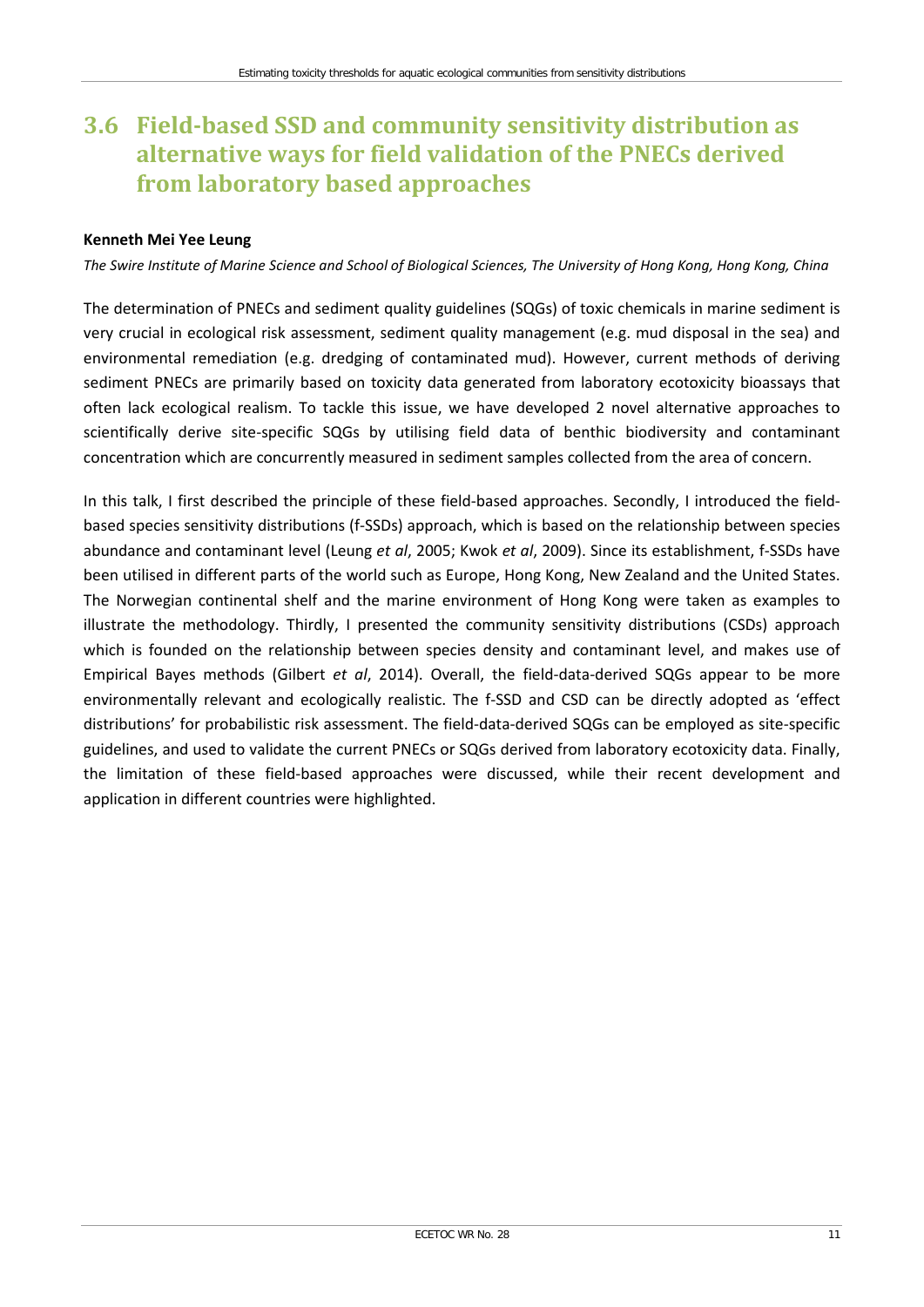# <span id="page-17-0"></span>**3.7 HC5 estimation in SSDs revisited**

#### **Tom Aldenberg**

#### *RIVM, the Netherlands*

Species sensitivity distributions, in their basic form defined as univariate continuous statistical distributions over a logarithmic species sensitivity concentration axis for a particular chemical substance, can be applied in environmental risk assessment to estimate a PNEC for that toxicant. This PNEC is in many cases implemented as a statistical estimate of the log HC5 concentration. This minimalist model, originally due to Kooijman (Kooijman, 1987) and Van Straalen (Van Straalen and Denneman, 1989), needs extension to address a multitude of thinkable challenges, e.g. with regard to species selection, ecosystem representativeness / functioning, data quality, statistical model selection, and predictive evaluation of the SSD and its quantiles.

This presentation first reviewed how we handled the uncertainty of the log HC5 for the Logistic and Normal distribution, from a Bayesian viewpoint. Second, we developed the estimation of the so-called *predictive distribution* - formally the mean of the Bayesian spaghetti plot SSD - in order to pinpoint a single-curve SSD for a given statistical family. This leads to an *improved log HC5* - or other quantile - estimate, to better reflect uncertainty due to small sample size. Presently, we consider the ubiquitous median estimate log HC5 as being unrealistically insensitive to small sample size, hence risking lack of conservativeness. This is compounded by the  $5<sup>th</sup>$  and  $95<sup>th</sup>$  confidence limits of log HC5 uncertainty often not being reported. The Bayesian predictive distribution method spawns *a new table of extrapolation constants*, addressing both chronic and acute species sensitivity data, depending on the basic fraction affected. The sensitivity of these new extrapolation constants is evaluated in the light of the REACH-required samples sizes of 10, preferably 15. A recurring concern is the effect of log species toxicity *data uncertainty*. Operationally, this may derive from having multiple data for the same species, from *dose-response curve confidence limits*, from *QSARestimated toxicity data* with associated confidence, and possibly a host of other sources of uncertainty. Intuitively, one would expect data uncertainty to further lower old - as well as new - log HC5 estimates, but methods of hierarchical modelling reveal that the reverse is the case: the more variation has to be attributed to the individual species points, the less variation remains for the SSD itself. Surprisingly, theory, as well as numerical experiments, show that *the effect of data uncertainty is quite modest*, leading to the recommendation to take the mean of log data point uncertainty, and continue with the old, or updated, extrapolation methodology, *as if data were certain*. Averaging multiple species data was already recommended in REACH (EC, 2006). It follows that using such averages per species, or employing point estimates, i.e. expected values, through model-estimated species sensitivities, only leads to slightly increased conservative, i.e. lower estimates of PNEC values being pursued. New insights of predictive SSD and the effect of data uncertainty would both help to alleviate the need for assessment factors addressing these particular issues.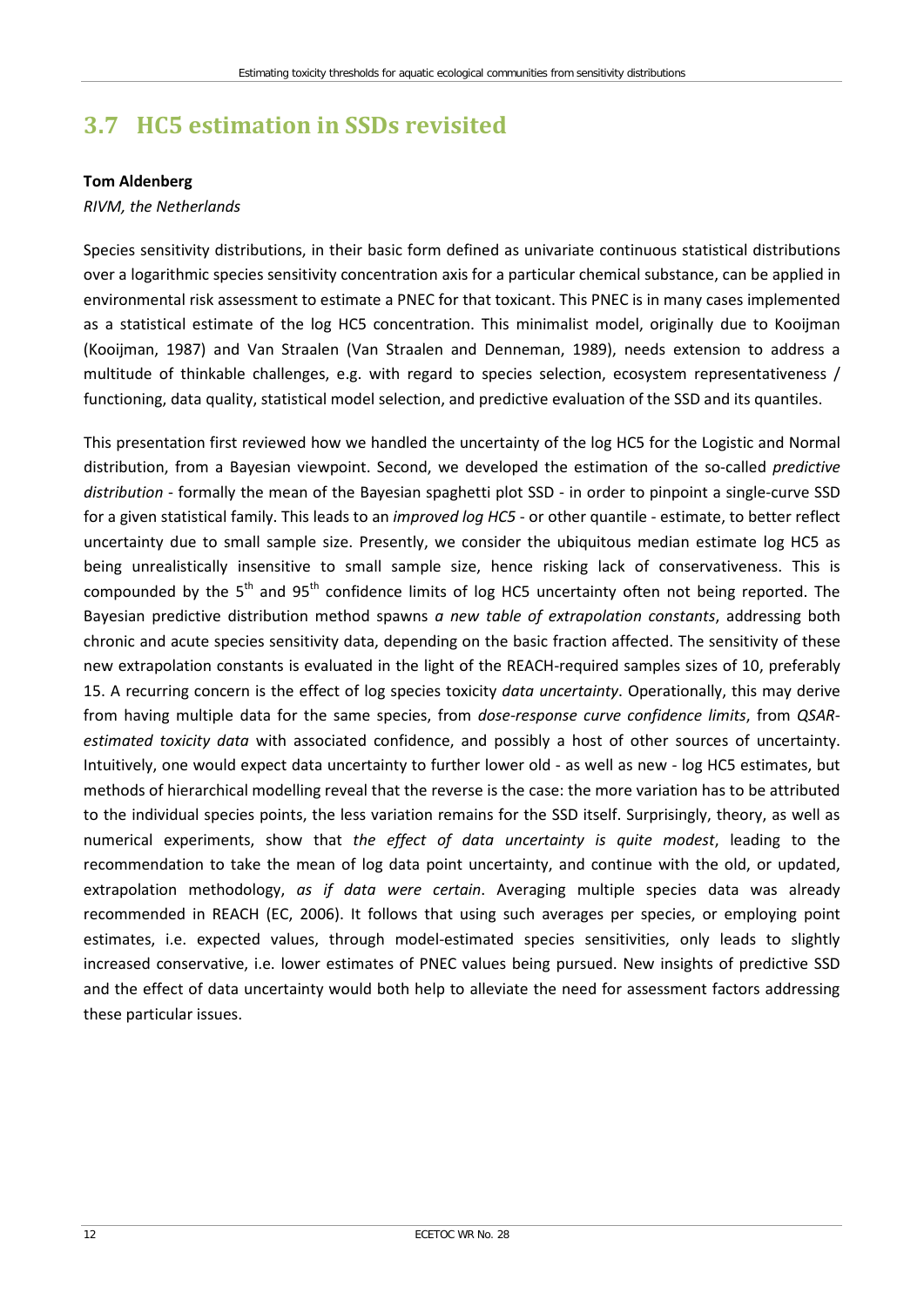# <span id="page-18-0"></span>**3.8 Assessment factors for deriving PNECs: Food for thought**

#### **Ad M.J. Ragas**

#### *Radboud University, the Netherlands*

Within regulatory contexts such as REACH and the European Water Framework Directive (WFD), assessment factors are used to derive safe exposure levels for aquatic and terrestrial ecosystems from single species toxicity data. These safe exposure levels are also referred to as PNECs. If toxicity data are available for a limited set of aquatic species – e.g. an alga, a daphnia and a fish – the lowest value is typically divided by an assessment factor to arrive at the PNEC. The value of this assessment factor varies between 10 and 1000, depending on the number and the nature of the available data. If chronic NOECs are available for an extensive set of aquatic species (i.e. > 15 species covering at least 10 different taxonomic groups), the  $5<sup>th</sup>$ percentile of the species sensitivity distribution is determined and an assessment factor of 1-5 is subsequently applied to arrive at the PNEC. The main aim of the current contribution is to formulate recommendations for improving the use of assessment factors in deriving PNECs. These recommendations are based on a statistical analysis of a large set of chronic toxicity data resulting from aquatic single species tests and mesocosm experiments.

A database with chronic single species NOECs on 20 different chemicals was compiled based on data reported in the open literature. Chronic mesocosm data were found for 6 of these substances and were also included in the database. For each of the substances in the database, the  $5<sup>th</sup>$  percentile of the SSD (HC5) was determined. This HC5 was then compared with:

- the PNEC reported in the mesocosm experiments (if available);
- PNECs derived by applying a safety factor of 10 to the lowest value of a limited dataset of 3, 6 or 9 NOECs. These datasets were generated by parametric bootstrapping of the available single-species NOECs.

Mesocosm PNECs were generally lower than the HC5, with 2 notable exceptions, i.e. lindane and dimethoate, which can be explained by the limited set of species in the mesocosm. The HC5 is on average a factor of 2.0 lower than the PNEC derived from a set of 3 chronic NOECs. This difference increases to a factor of 4.5 and 7.2 for datasets with 6 and 9 chronic NOECs, respectively. Based on these results 2 general recommendations are formulated:

- The assessment factor of 10 that is currently being applied to the lowest value of small datasets (i.e. alga, daphnid and fish) should be differentiated depending on the number of available data, e.g. a factor of 20 if one value is available for each taxonomic group, but a value of 5 when 3 or more values are available for each taxonomic group.
- The default assessment factor of 2 is suggested for the HC5 of the SSD. This default value can be further refined based on the specific characteristics of the available toxicity data, i.e. representativeness, mode of action, interspecies variability and uncertainty.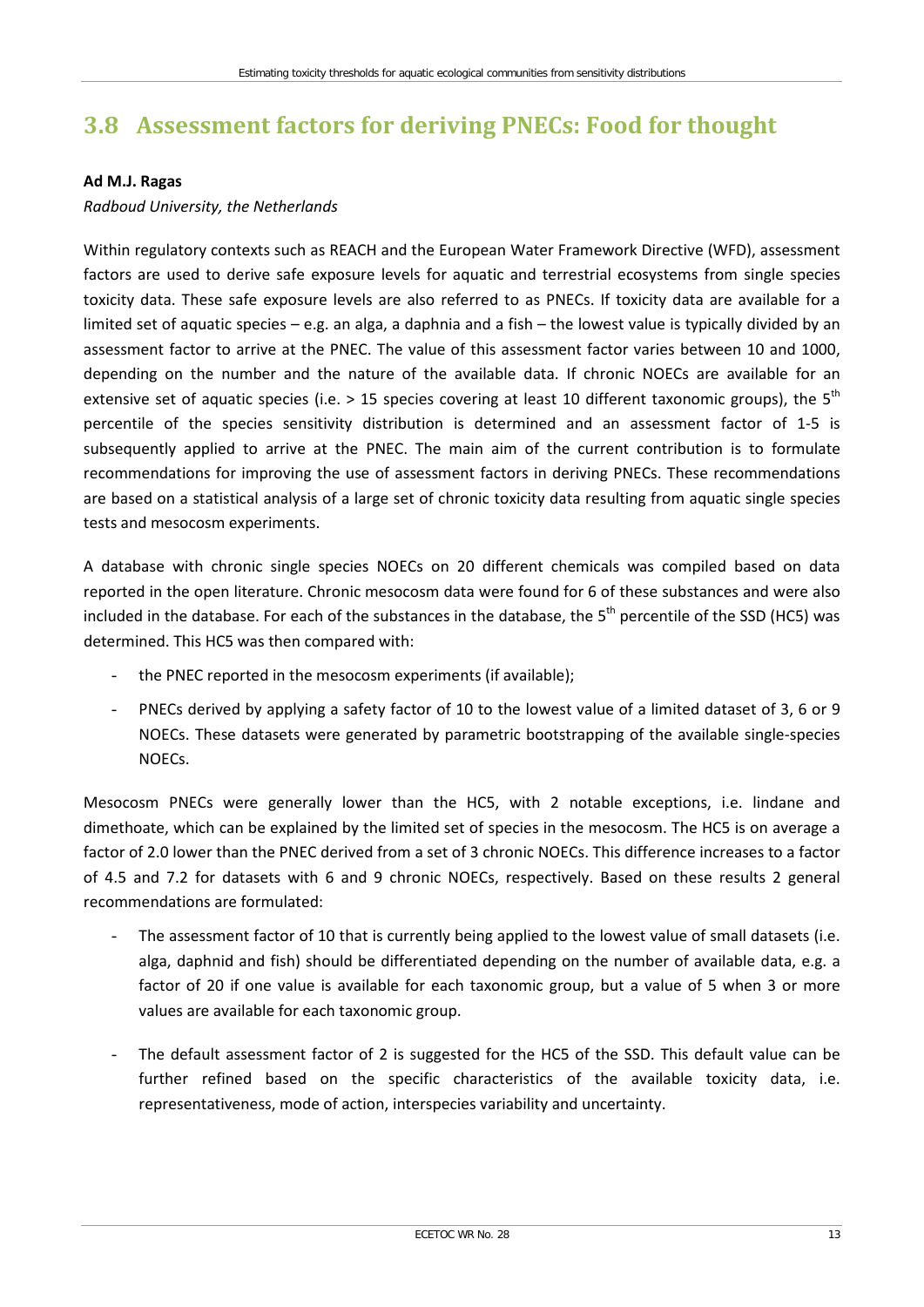# <span id="page-19-0"></span>**3.9 Weight of evidence approaches for deriving HC5s**

#### **Sandrine Andres**

### *INERIS, France*

Experience gained in developing Quality Standards (e.g. PNEC) in the framework of the REACH Technical Guidance Document (ECHA, 2011) shows that only a few substances can benefit from the use of an species sensitivity distributions, even if substances appear after an initial assessment as data rich substances. The main drawback is the lack of validated studies for the additional taxa. Indeed, the level of standardisation for testing these additional taxa (such as mayfly, dragonfly, amphibian, rotifer, molluscs, etc...) is usually lower than for the regular algae/daphnid/fish simplified trophic chain. As a consequence, this additional information is often not used for the assessment.

In order to make the best use of all the information available, a Multi-Criteria Decision Analysis (MCDA) tool was developed in the framework of the research project AMORE (Multi-Criteria Analysis for the Development of a Decision Support Tool for the prevention of Environmental Risks). This tool is based on weight of evidence (WoE) methodology, which aims to improve the evaluation of ecotoxicological data, through the assessment of their relevance and reliability for the definition of SSDs. The methodology allows us to rank the acceptability of ecotoxicological data for further use in the risk assessment process and therefore optimise their influence in the production of reliable SSDs, through a weighted bootstrap modelling procedure for data resampling.

In this project, it was hypothesised that the SSD can be based on all available ecotoxicity data, which can be heterogeneous and often non comparable. These data can be obtained through different approaches (e.g. experimental or even modelling) and conditions, e.g. the protocol can be standardised or not; time duration can vary among experiments, leading to chronic or acute data; different physiological endpoints can be observed, e.g. mortality, growth, reproduction; statistics used for interpreting data can differ, e.g. leading to NOEC or ECx.

The methodology is based on the assessment of a hierarchically structured set of 57 criteria, which is used for assigning a quantitative score to every ecotoxicological datum and was created based on the review of the state of the art frameworks for the assessment of ecotoxicological data. The different endpoints are analysed based on their production method and specifically on 3 main aspects: the 'Experimental Reliability', the 'Statistical Reliability' and the 'Biological Relevance' of the experimental or modelling protocol used. This assessment has been developed with the contribution of an expert panel of scientists on ecotoxicology. Knowledge and preferences of experts have been gathered through a participatory process, and is used for the calculation of the aggregated reliability scores of data. The nature of the process mandates the use of Fuzzy Logic during the aggregation phase, for handling the inherent uncertainty which appears in the form of unreported information, as well as possible lack of knowledge of the experts.

This approach allows for a weighed use of the available information available in a weight of evidence perspective.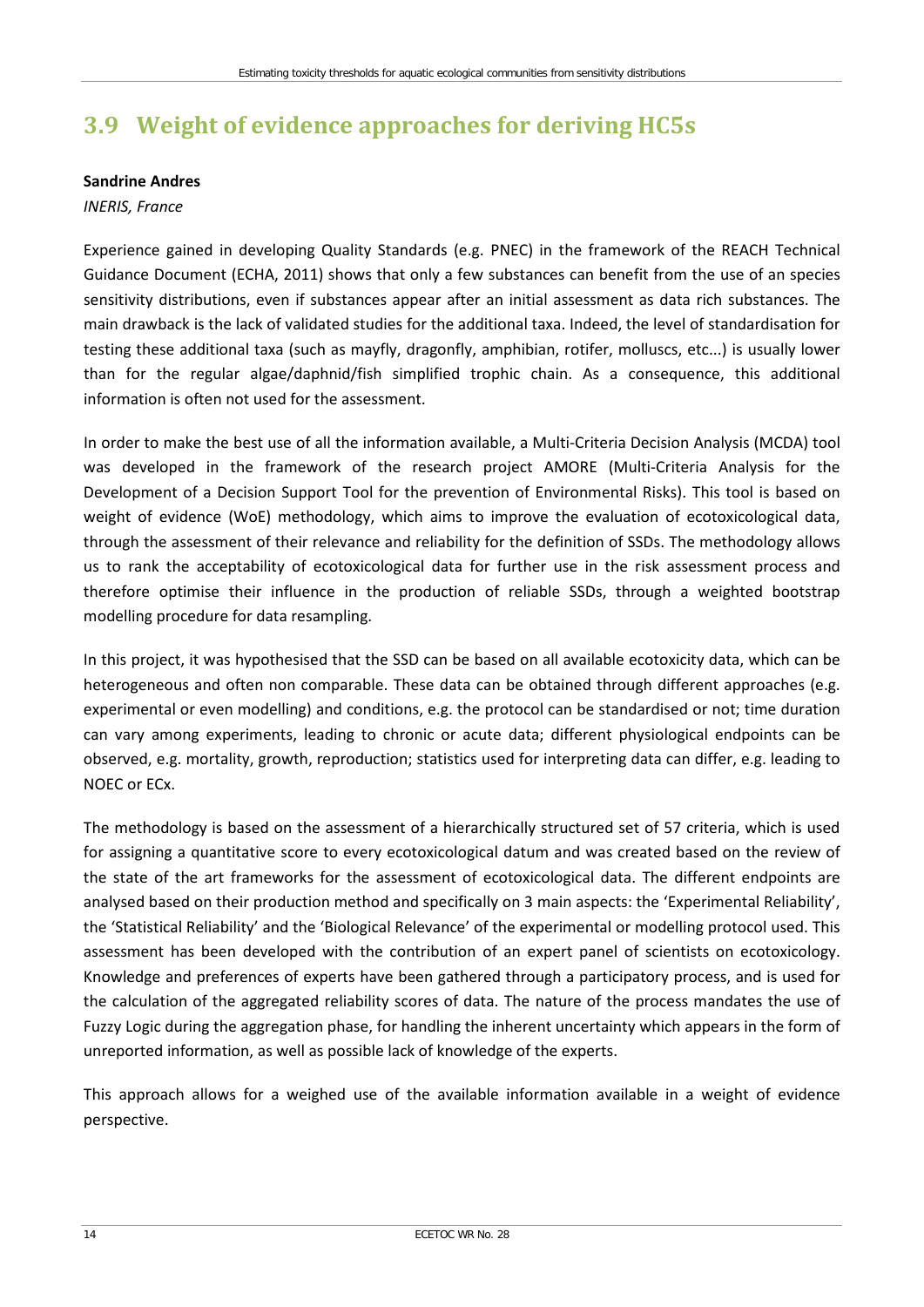# <span id="page-20-0"></span>**3.10Sample size in PNEC derivation**

#### **Scott Dyer**

### *Procter & Gamble, USA*

SSDs have been used to develop water quality criteria (e.g. PNECs) and other protective environmental concentrations (e.g. HC5). These criteria typically require large datasets (e.g. US EPA ambient water quality criteria utilize at least 8 acute toxicity values from several taxa spanning 3 trophic levels, fish, invertebrates and plants) of measured toxicity values. However, there has been a considerable debate regarding the minimum requirements for establishing protective concentrations, such as the HC5, within the scientific and regulatory communities. For organizations needing to establish these criteria, questions remain whether the addition of taxa into the SSD will greatly change the criterion. Is it possible that the addition of taxa will not change the HC5 and thereafter the PNEC? Is there a law of diminishing returns for expanding the number of taxa incorporated into an SSD? If so, then understanding factors that dictate the lack of need for additional taxa would result in appropriate PNECs without undo cost and time. To explore this question we developed 3 distributions, each assuming normality: 1) wide (toxicity values ranged 4 orders of magnitude); narrow (values ranged by 1 order of magnitude; and 3) mixed (sensitive taxa corresponded to 1/3 of the distribution and more tolerant taxa the remaining 2/3). In each distribution the numbers of taxa sampled were varied as well as the number of replicate tests/taxa. Monte-Carlo was used to sample each distribution 1000-times. The following conclusions were noted: 1) the spread of the HC5 values were proportional to magnitude of the spread of the toxicity data per distribution. For example, the  $5<sup>th</sup>$  percentile and 95<sup>th</sup> percentiles of the range of HC5s from the wide distribution were 4-orders of magnitude apart. 2) Increasing the number of taxa sampled per distribution increasingly approximated the 'true or ideal' HC5. 3) There appeared to be a law of diminishing returns with increasing the number of taxa to approximate the ideal HC5. Approximately 10 taxa were sufficient to within a factor of 2 of the ideal HC5 for predicting any distribution. Considering this, discussion is warranted in the cost versus benefits of obtaining more taxa to derive an ideal HC5. While not presented, we also found the number of replicates per taxa did not significantly change the HC5, though they did narrow the range of HC5s. The common occurrence of a mixed distribution (e.g. algae more sensitive than invertebrates and fish) did not change the conclusions from the narrow and wide distributions. The authors recognize that this exercise was theoretically-based, however, the findings simplify future discussions regarding how many taxa are needed to obtain an HC5 to derive a PNEC.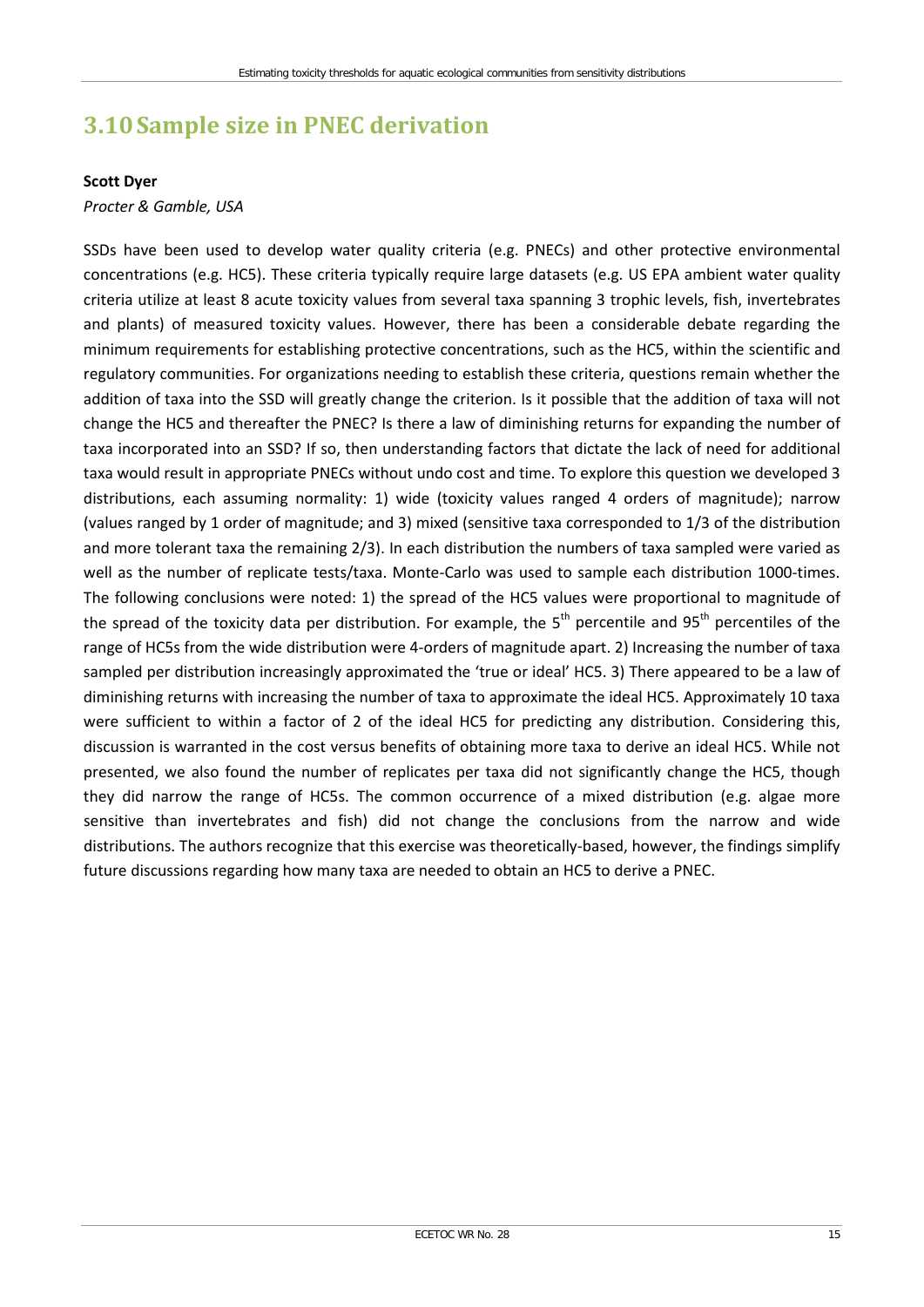## <span id="page-21-0"></span>**3.11How to extrapolate across 100,000+ substances, sites and species with SSDs ?**

#### **Jan Hendriks**

### *Radboud University, the Netherlands*

Each second, 1 new chemical is added to the more than 65,000,000 already registered. In the EU, 100,000+ compounds are awaiting assessment while 1,500,000 contaminated sites potentially require clean-up. Worldwide, 8,000,000+ species, of which 10,000+ endangered, need protection (Hendriks, 2013).

At the same time, empirical research is severely limited by financial, practical and ethical constraints. Assessing 100,000+ substances at 100,000+ sites threatening 100,000+ species obviously cannot be achieved by toxicological testing only. As an alternative, I suggest that we focus on simple models. Instead of going for statistical regressions with the highest explained variability, we might attach more value to meaningful equations of which the coefficients and exponents can be interpreted physically.

We have derived and collected SSDs on toxic and non-toxic stressors to discern patterns across stressors, species and endpoints. In this contribution, some examples were discussed. We looked at (1) intra-species and inter-species variability, (2) the number of species included in an SSD, (3) SSDs across modes of action, (4) the combined use of SSDs for toxic and non-toxic stressors, (5) 'field'-based SSDs (PNOFs) and (6) *in vitro* biomarker SSDs to *in vivo* bioassay SSDs (Azevedo *et al*, 2014; De Hoop *et al*, 2011; Elshout *et al*, 2013; Fedorenkova *et al*, 2010, 2012, 2013; Golsteijn *et al*, 2012, 2013; Hendriks, 2013, Hendricks *et al*, 2013; Smit *et al*, 2009.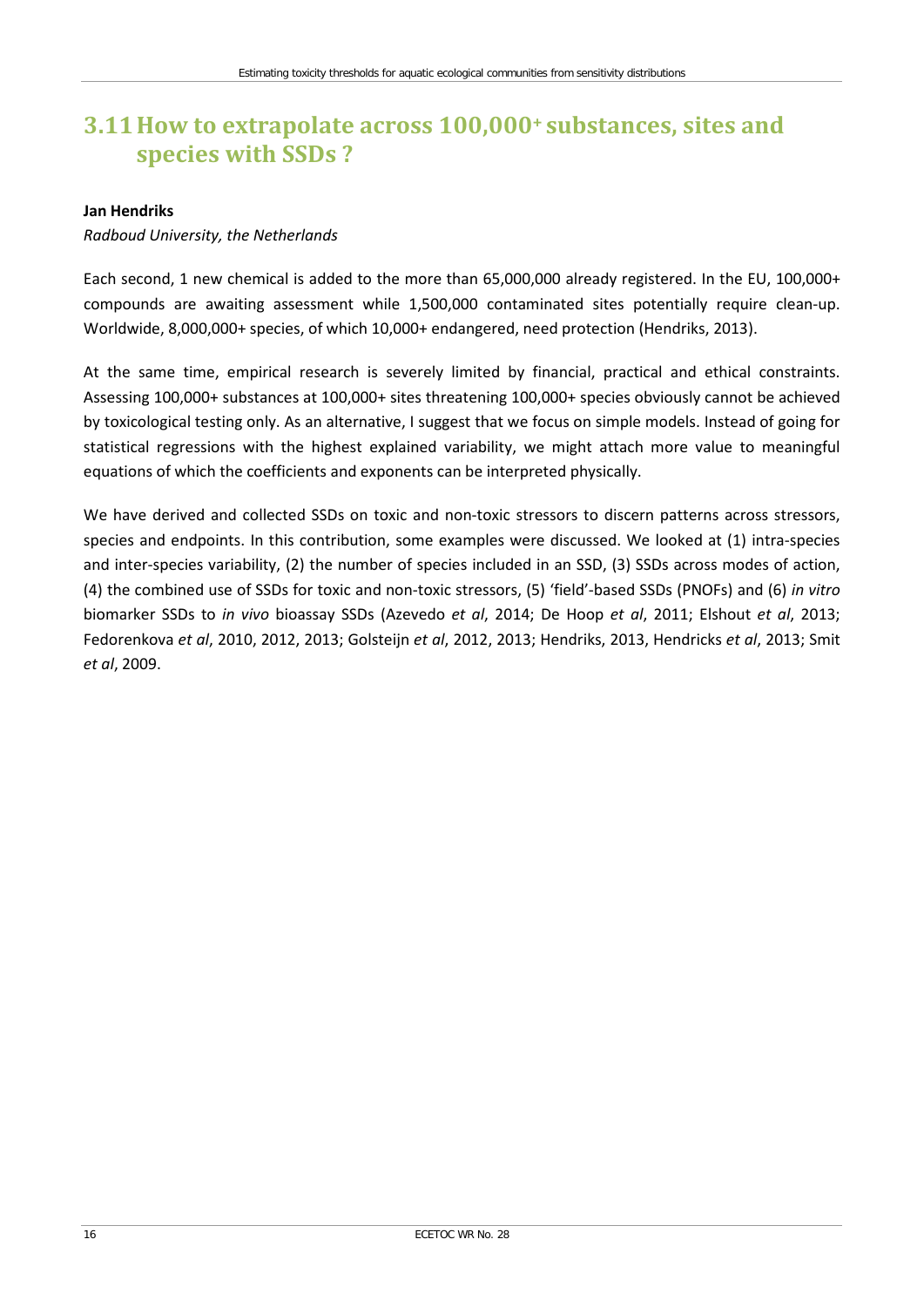## <span id="page-22-0"></span>**3.12Interspecies correlation estimation (ICE) models predict supplemental toxicity data for SSDs**

#### **Sandy Raimondo**

### *Environmental Protection Agency, USA*

Species sensitivity distributions require a large number of toxicity values for a diversity of taxa to define a hazard level protective of multiple species. For most chemicals, measured toxicity data are limited to a few standard test species that are unlikely to adequately represent ecological communities. Interspecies correlation estimation (ICE) models are log-linear least squares regressions that predict the acute toxicity to untested taxa from known toxicity of a single surrogate species. A suite of ICE models is developed from a comprehensive, standardized dataset of acute toxicity with the goal of maximizing the number of potential species for which toxicity can be predicted while minimizing extraneous sources of variation in the models. The United States Environmental Protection Agency houses 3 ICE databases: aquatic animals (vertebrates and invertebrates; 5501 records, 180 species, 1266 chemicals), algae (1647 records, 69 species, 457 chemicals), and wildlife (birds and mammals; 4329 records, 156 species, 951 chemicals). Approximately 2400 models have been developed from these databases and made available through the Web-based Interspecies Correlation Estimation internet application (Web-ICE; [http://epa.gov/ceampubl/fchain/webice/\)](http://epa.gov/ceampubl/fchain/webice/).

ICE models were validated using leave-one-out cross validation and sources of model uncertainty were evaluated. Toxicity predictions are most accurate for models with closely related taxa pairs, with over 90% of cross-validated values predicted within 5-fold of the measured value when the surrogate and predicted taxa are in the same family. Model mean square error and prediction confidence intervals should be considered when evaluating an ICE predicted value. Models built with a single mode of action (MOA) were often more robust than models built using toxicity values with multiple MOAs, and improve predictions among species pairs with large taxonomic distance (e.g. within phylum). SSDs developed solely from ICE-predicted toxicity values produce hazard levels with an average factor of 3.0 and 5.0 of those developed with all measured data for aquatic species and wildlife, respectively. For chemicals in which more measured data are available, ICE models may be used to augment datasets to increase species diversity in SSDs. Compared to SSDs developed from only measured data, the uncertainty of ICE model predictions contributes less variability to hazard levels than variance due to species composition. Through extensive study of ICE model evaluation and uncertainty and their application in developing SSDs, ICE generated toxicity values have been demonstrated to provide a statistically sound approach to supplementing datasets to generate SSD-based hazard levels applicable to ecological risk assessments.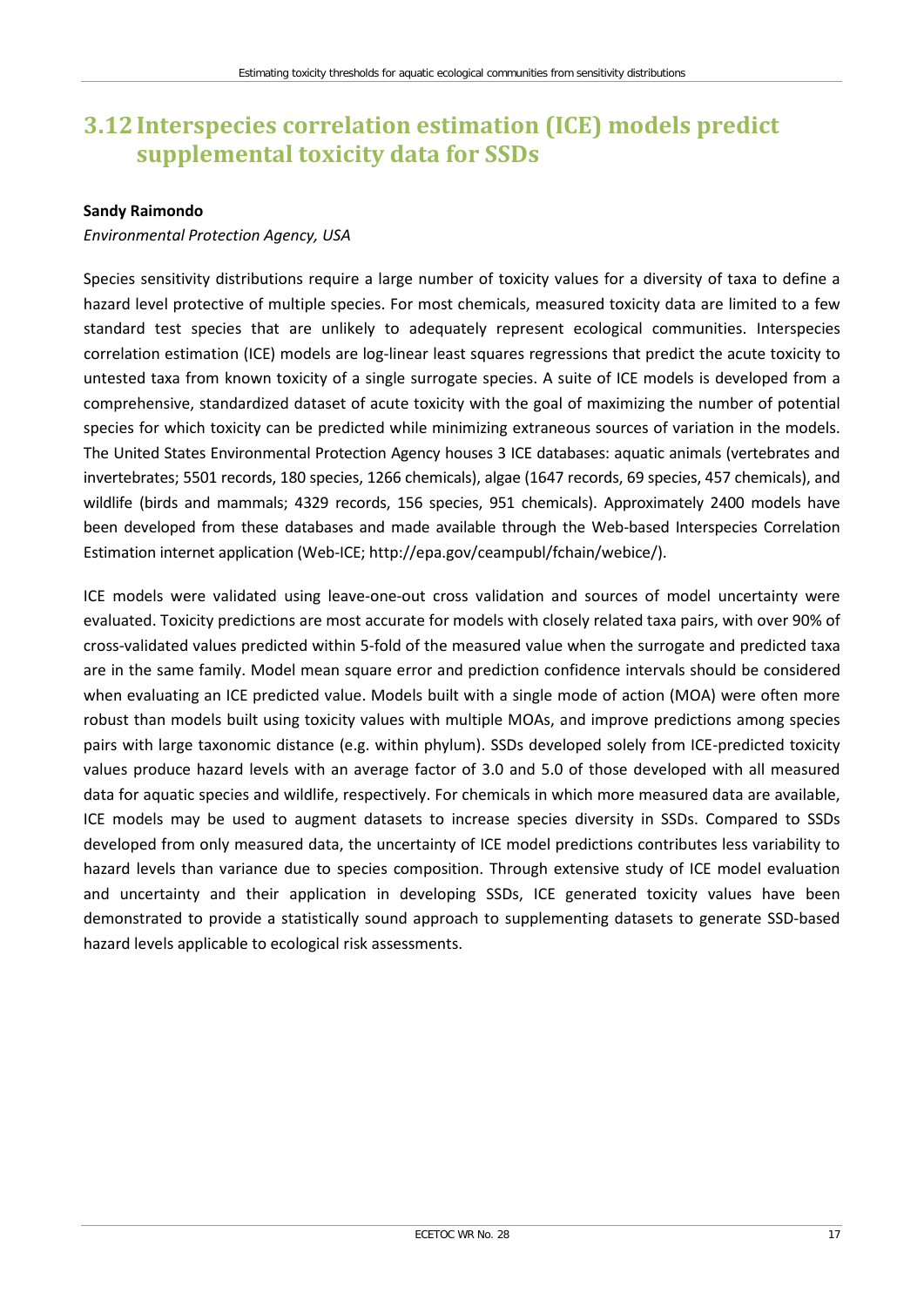# <span id="page-23-0"></span>**3.13HC5s from taxonomically structured hierarchical SSDs**

### **Peter Craig**

### *Department of Mathematical Sciences, Durham University, UK*

One approach to deriving the predicted no-effect concentration for a chemical is to use a species sensitivity distribution model to estimate the hazardous concentration affecting p% of species (HCp), where p is usually 5. Many questions have been raised about both principles and application of SSDs but the concept has nevertheless been found to be useful.

Analysis of a database of acute aquatic toxicity test results reveals several features which should be addressed by SSD methodology, including: (a) inter-species correlation; (b) tendencies of particular species to one or other end of the sensitivity distribution; and (c) inter-test variation. In earlier work (Dyer *et al,* 2006, Craig *et al,* 2012, Hickey *et al,* 2012), each issue has been addressed on its own. Addressing them collectively requires multivariate statistical modelling.

We present a Bayesian hierarchical model of variability and uncertainty for: (i) sensitivities of species to a chemical undergoing assessment and (ii) a database of relevant test results for other chemicals (Craig, 2013). Bayesian statistical methodology has several advantages over traditional non-Bayesian methodology which is intended primarily for analysing experimental data. It can incorporate data, expert judgements and results of meta-analyses. It provides a collective description of uncertainty for all components of a model, a coherent mechanism for revising uncertainty when additional data become available, and a decision-making framework.

Our model generalises the Aldenberg and Jaworska (2000) single randomly-sampled-chemical log-normal SSD model and addresses issues (a)-(c). It models inter-species correlation by building species tendencies and sensitivities hierarchically, based on the taxonomic classification of species. The taxonomic structure seems natural and enables a better description of the available data but means that it is necessary also to specify an eco-taxonomic scenario: the taxonomic structure of the community being protected by the HCp. The HCp is then scenario-specific, being the  $p<sup>th</sup>$  percentile of sensitivity to the chemical for species in the scenario. The model automatically delivers a quantitative assessment of uncertainty to accompany the HCp estimate.

The model is trained, using the same database as for the original data analysis, and is then ready for application to other chemicals. The trained model is available as software, known as hSSD, for application to test data for a new chemical in the user's chosen eco-taxonomic scenario. The workshop included a demonstration of hSSD which is one of the methodologies used in the workshop case studies.

As an illustration, we applied the trained model to a chemical for which a substantial number of test data are available. For the eco-taxonomic scenario, we took the Kent river scenario that was developed for the workshop case studies. We highlighted the prediction from the model for the true sensitivity of each species in the scenario; the predictive uncertainty is high for species which are taxonomically distant from all tested species and low for tested species.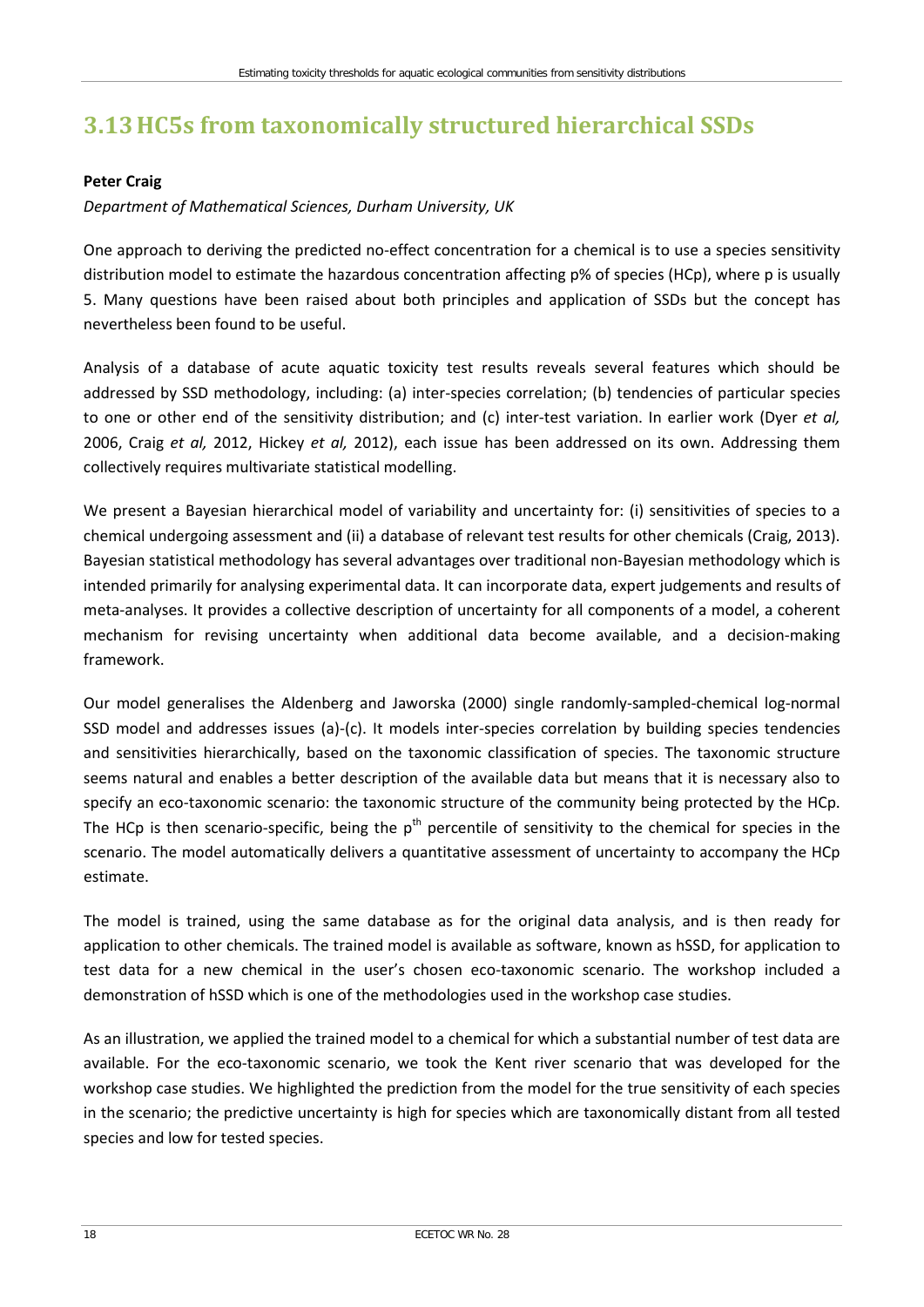## <span id="page-24-0"></span>**3.14Demonstration of the web-based interspecies correlation estimation (Web-ICE) modelling application**

#### **Sandy Raimondo**

### *Environmental Protection Agency, USA*

The Web-based Interspecies Correlation Estimation (Web-ICE) modeling application is available to the risk assessment community through a user-friendly internet platform [\(http://epa.gov/ceampubl/fchain/webice/\)](http://epa.gov/ceampubl/fchain/webice/). ICE models are log-linear least square regressions that predict acute toxicity (LC50/LD50) of a chemical to a species, genus, or family based on estimates of relative sensitivity between the taxon of interest and that of a surrogate species. Web-ICE v 3.2 includes over 1440 models for aquatic animal taxa, 100 models for algae, and 852 models for wildlife taxa. Web-ICE has modules that predict toxicity to one taxa of interest at a time while providing detailed information on model parameters. It also has species sensitivity distribution and endangered species modules that produce toxicity values to multiple species based on the number of surrogates entered. In the SSD module, a user can enter up to 20 surrogate species which are used to predict toxicity to all predicted taxa possible. The entered surrogate and predicted toxicity values are used to develop a log-logistic probability distribution and estimate a hazard level equivalent to either the  $1^{st}$ ,  $5^{th}$  or  $10^{th}$  percentile of the distribution. Users can also enter multiple surrogate toxicity values into the endangered species module, which are used to calculate predicted species, genus, and family level sensitivity for selected endangered species. Both the SSD and endangered species modules provide exportable data files of predicted results. A demonstration of the Web-ICE will familiarize participants with the functionality of the application and provide examples of its use for single taxon predictions, SSD generation, and development of endangered species toxicity reports.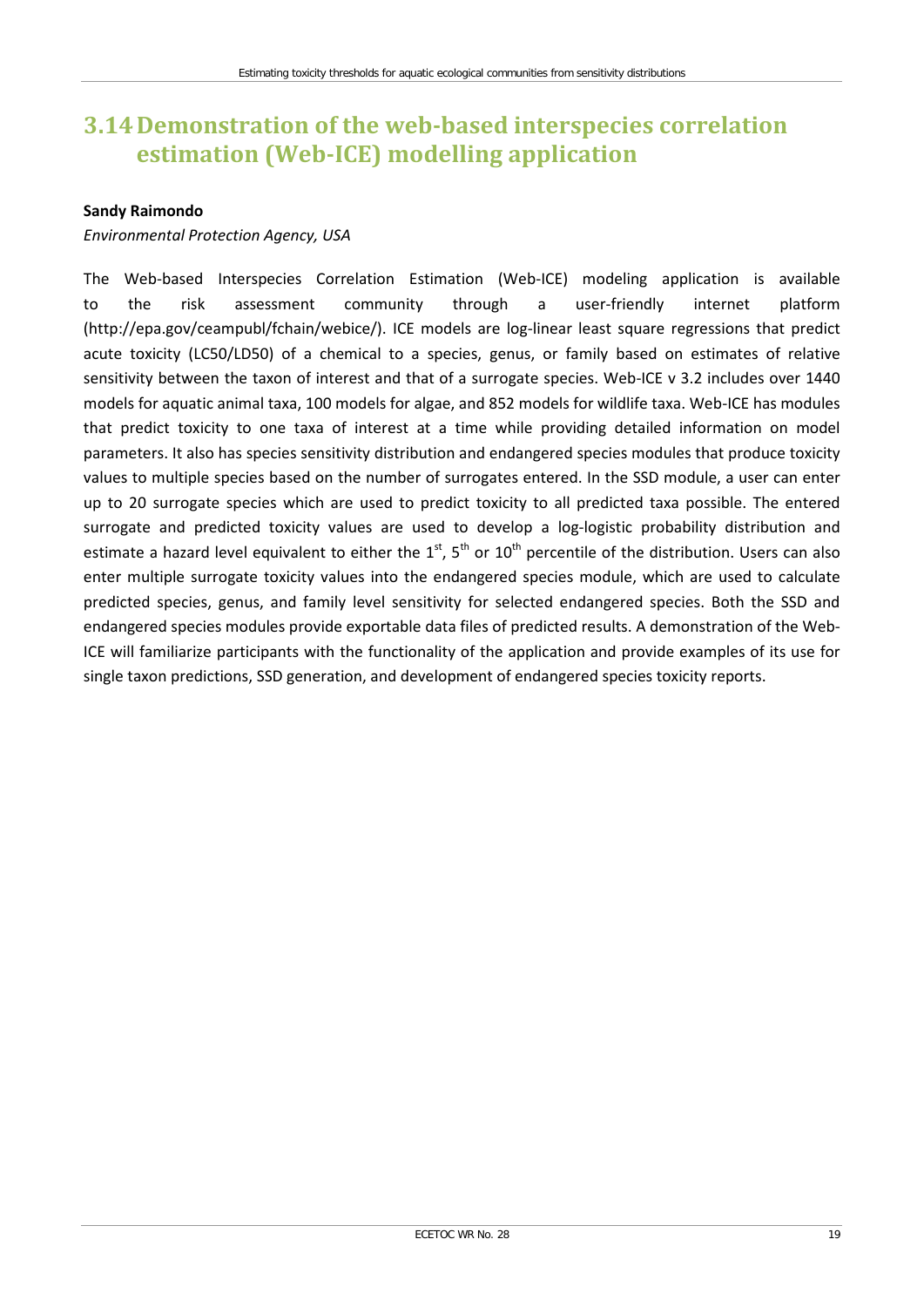# <span id="page-25-0"></span>**3.15Regulatory applications of SSDs in European regulations**

#### **Paul Whitehouse**

### *Environment Agency, UK*

Regulatory frameworks like the Water Framework Directive (EC, 2000), Marine Strategy Framework Directive (EC, 2008), Plant Protection Products Directive (EC, 2009 and REACH (EC, 2006) are far-reaching pieces of legislation that require us to identify and manage pressures on the environment, including toxic chemicals. Assessing the hazard posed by chemicals is central to chemical risk assessment and also to the derivation of Environmental Quality Standards (EQSs).These play a key role in identifying risks and helping manage emissions to ensure wildlife and human health are not adversely impacted.

This presentation was in 2 halves. In the first half, I compared the approaches to setting environmental thresholds for chemicals in several European regulatory regimes. The comparison paid particular attention to the use of species sensitivity distributions e.g. the data requirements, use of other lines of evidence (e.g. field and mesocosm data) and use of assessment factors for dealing with residual uncertainty that remains after addressing interspecies differences in sensitivity. The second half of the presentation focused on the derivation and role of EQSs in the Water Framework Directive. There have been important technical developments in the derivation and application of EQSs in recent years, some of which have been captured in EU Technical Guidance (EC, 2011). Whilst deterministic methods for deriving EQSs remain the only option in some cases, SSDs are now the method of choice, including standards for bioavailable metals. I briefly reviewed the experience of EU Member States in using such approaches, the sources of variability that can give rise to different outcomes when different jurisdictions derive EQSs, and how different lines of evidence can be combined to derive EQSs. Finally, I suggested where further development in EQS derivation would be welcomed. For example, can we use SSDs to calibrate EQSs to the biological thresholds used within WFD to classify water bodies?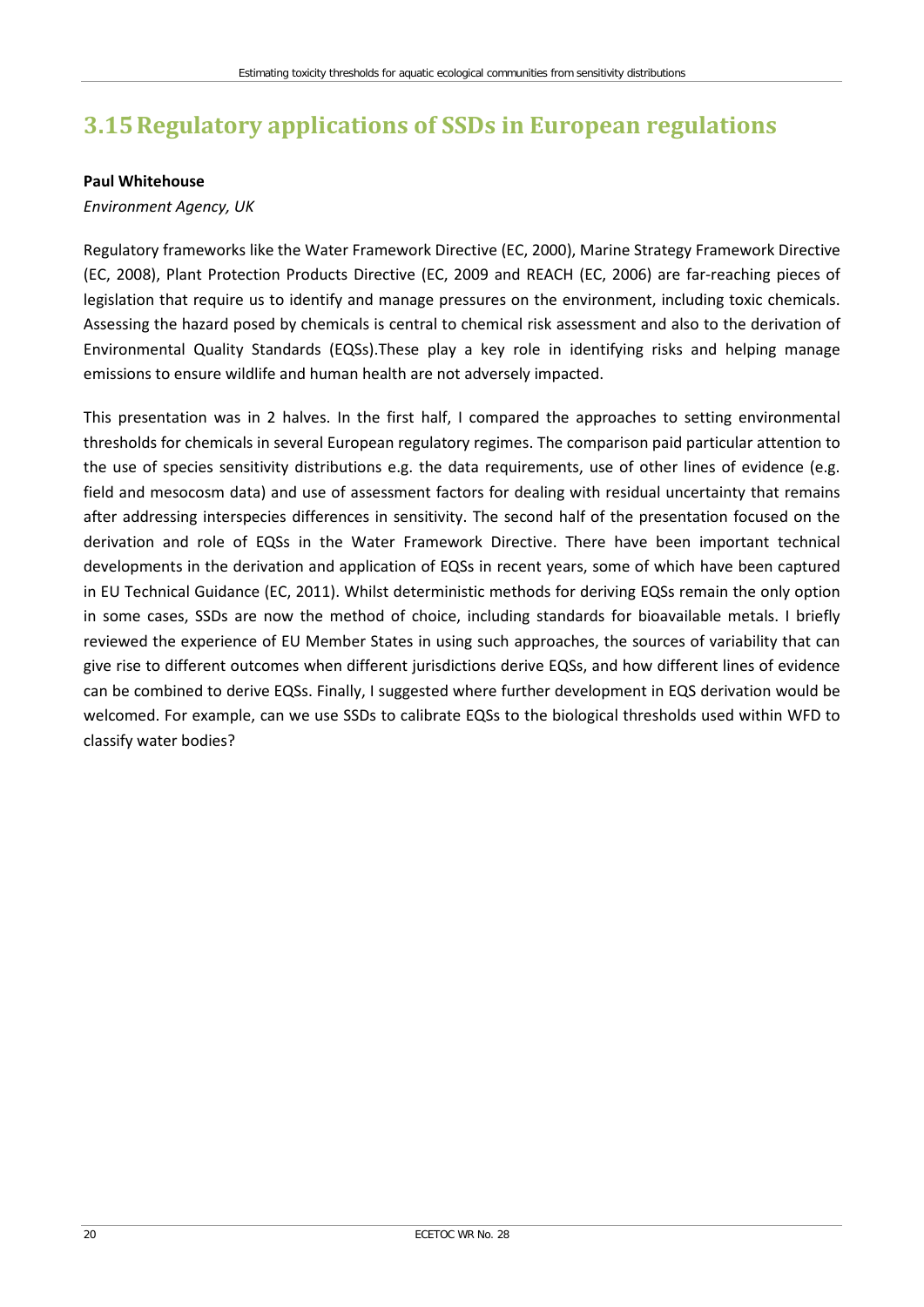# <span id="page-26-0"></span>**3.16Regulatory use of SSDs in Australia and New Zealand**

#### **Michael Warne**

*DSITIA Science Delivery, Australia*

Author: Warne MStJ<sup>1</sup>, Batley GE<sup>2</sup>, Braga O<sup>3</sup>, Chapman JC<sup>4</sup>, Fox D<sup>5</sup>, Hickey C<sup>6</sup>, Stauber JL<sup>2</sup>, and Van Dam R<sup>7</sup>. **Affiliation:** 

<sup>1</sup> Water Quality and Investigations, Environmental Monitoring and Assessment Science, Science Delivery, Department of Science, Information Technology, Innovation and the Arts, Brisbane, Queensland, Australia.

<sup>2</sup>Centre for Environmental Contaminants Research, CSIRO Land and Water, Lucas Heights, NSW, Australia.<br><sup>3</sup>Department of Sustainability, Environment, Water, Population and Communities, Canberra, Australia.

<sup>4</sup>: Office of Environment & Heritage, Lidcombe, NSW, Australia.<br><sup>5.</sup> Environmetrics, Melbourne, Victoria, Australia.

 $6.6$ National Institute of Water and Atmospheric Research (NIWA), Hamilton, New Zealand.

<sup>7</sup> Environmental Research Institute of the Supervising Scientist, GPO Box 461, Darwin, NT, Australia.

Australia and New Zealand, along with many other countries, use risk-based approaches to manage and regulate chemicals in the environment. A key component of the risk approach has been the use of species sensitivity distribution (SSD) methods. SSDs are central to the Australian and New Zealand approach to managing the quality of various environmental compartments (water, sediment and soil), of additives to soils (biosolids and mineral fertilisers) and in conducting environmental risk assessments. Australia and New Zealand developed a new SSD method called BurrliOZ [\(http://www.csiro.au/Outcomes/Environment](http://www.csiro.au/Outcomes/Environment) [/Australian-Landscapes/BurrliOZ.aspx\)](http://www.csiro.au/Outcomes/Environment) that uses the distribution from the Burr Type III family of statistical distributions that best fits the sensitivity data. This method can therefore provide a good fit to many more datasets than can SSD methods that use a single statistical distribution. The Australian and New Zealand Guidelines for Fresh and Marine Water Quality [\(http://www.environment.gov.au/resource](http://www.environment.gov.au/resource) [/australian-and-new-zealand-guidelines-fresh-and-marine-water-quality-volume-1-guidelines\)](http://www.environment.gov.au/resource) were released in 2000 and are currently undergoing a review. This is examining the framework used to derive the guidelines (called trigger values). Key recommendations arising from the review are: increasing the types and sources of data that can be used; working with industry to permit the use of commercial-in-confidence toxicity data; increasing data requirements; improving the software used to calculate trigger values; increasing the rigour of site-specific trigger values; improving the method for assessing the reliability of the trigger values; providing guidance of measures of toxicity and toxicological endpoints that may, in the near future, be appropriate for trigger value derivation. A new set of sediment quality guidelines and new trigger values for a number of existing metals will be derived. In addition, trigger values for a range of organic chemicals focussing on pesticides, pharmaceuticals and personal care products will be derived. Finally, a weight of evidence approach is being included into the guidelines. These changes will improve the number and quality of the trigger values that can be derived and will increase end-users' ability to understand and implement the guidelines in a scientifically rigorous manner.

The water quality guidelines are generic - a single value that applies to all waterways. The only exception being the trigger values of some metals that can be modified using hardness algorithms. In contrast, the Australian guidelines for contaminants in contaminated soils and in biosolids, are wherever possible, soilspecific. That is a matrix of guidelines are generated for each contaminant depending on the values of various soil physico-chemical properties known to modify toxicity. This presentation discussed the ways that SSDs are used in Australia and New Zealand and the proposed changes arising from the current review of the Australian and New Zealand water quality guidelines.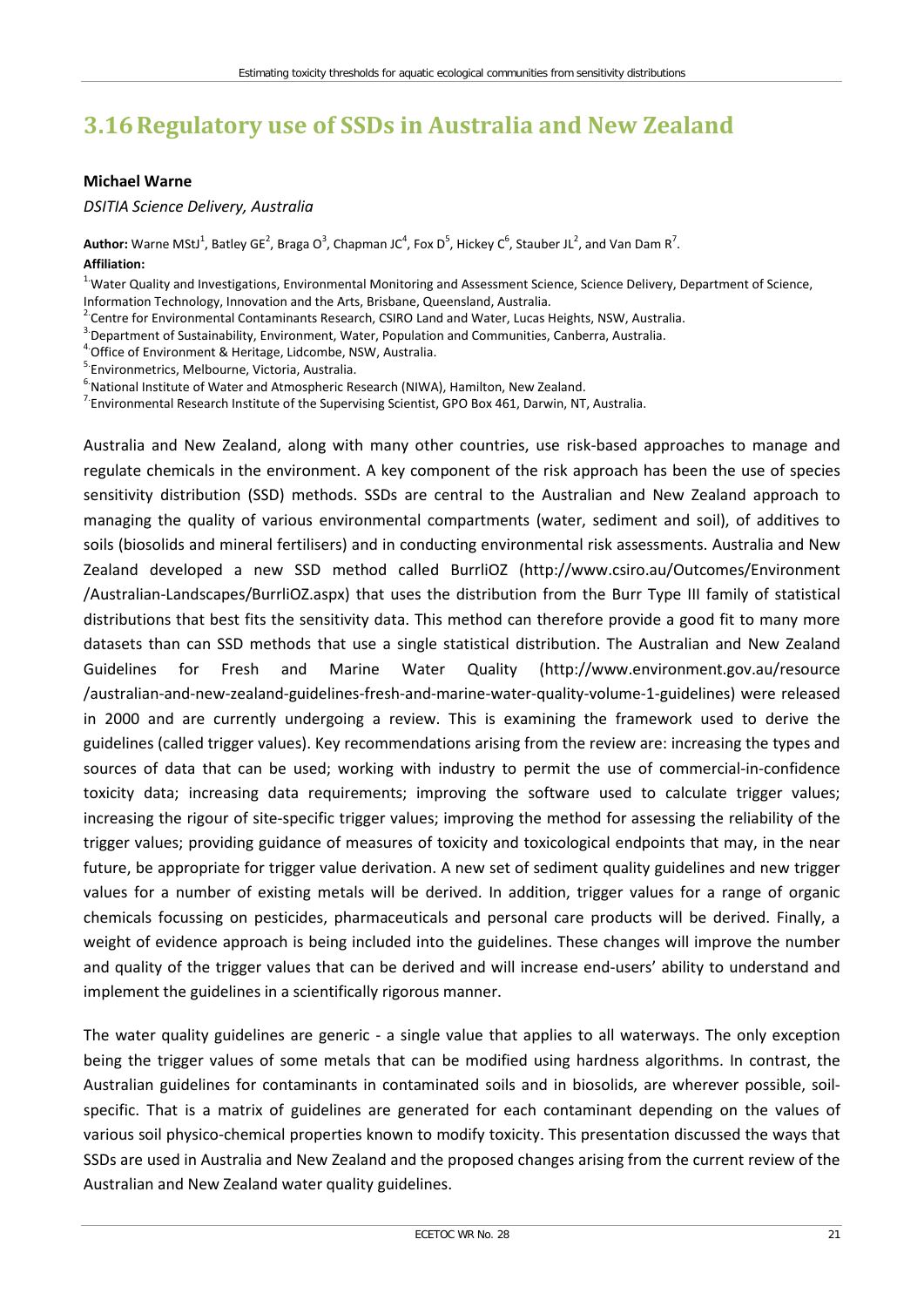## <span id="page-27-0"></span>**3.17Use of SSD in China**

#### **Fengchang Wu**

Chinese Research Academy of Environmental Sciences, China

Species sensitivity distributions are usually used in the development of water quality criteria (WQC) and require a large number of toxicity values to define a hazard level to protect the majority of species. In the present study, we introduced the specific use of SSD in the study of water quality criteria in China. As case studies, WQC for representative water-body pollutants in China using SSD were conducted. i.e. toxicological data for zinc (Zn), cadmium (Cd), hexavalent chromium (Cr (VI)), benzene, and nitrobenzene were collected from various databases, publications and experimental test data. These toxicological data were screened and constructed into SSD curves. WQC for protection of the freshwater aquatic life in China against 5 representative pollutants were then derived. The values derived in this study were compared with those issued by the US Environmental Protection Agency and the Chinese national environmental standard for surface water to identify factors underlying the differences. The results showed that the SSD curves for the 5 pollutants differed significantly, with the examined aquatic species being generally more sensitive to Zn, Cd, and Cr (VI) than benzene and nitrobenzene.

While SSDs based on measured toxicity values can provide a strong level of confidence for environmental protection, there is still some uncertainty in their applicability for untested species. Additionally, SSD development has been limited to a relatively few chemicals because of the requirement for toxicity data for a broad diversity of taxa. Interspecies correlation estimations (ICE) models may provide great assistance for addressing the development of WQC that are protective of species that cannot be tested. To address this need, we also tried to use ICE-based SSD in deriving WQC for zinc in China. Taken zinc for example, ICEbased-SSDs were generated using 3 surrogate species (common carp (*Cyprinus carpio*), rainbow trout (*Oncorhynchus mykiss*), and *Daphnia magna*) and compared with the measured-based SSD and corresponding HC5. The results showed that no significant differences were observed between the ICE- and the measured-based SSDs and HC5s. Given the similarity of SSD and HC5s for zinc, the use of ICE to derive potential water quality criteria for diverse chemicals in China is proposed. Further, a combination of measured and ICE-derived data will prove useful for assessing water quality and chemical risks in the near future. Above all, the comparative study of SSD in WQC studies may offer guideline values for future WQC studies in China.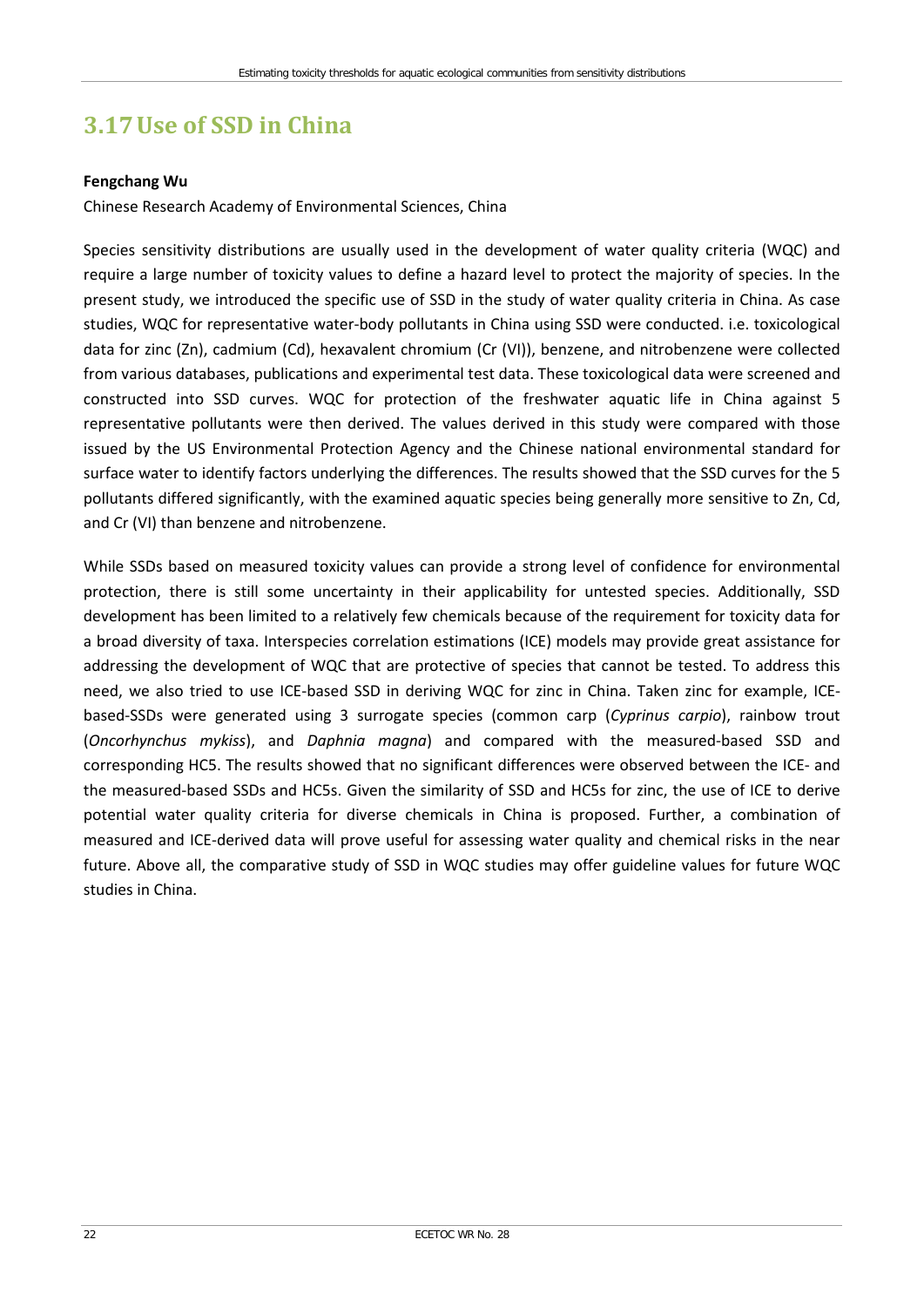## <span id="page-28-0"></span>**3.18Use of SSD to derive no-effect thresholds for water quality guidelines and ecological risk assessments in Canada**

#### **Anne Gosselin**

### *Environment Canada, Canada*

 $\mathsf{Authors}\text{: A. Gosselin}^1$ , D.J. Spry $^1$ , S. Dixit $^1$ , S. Teed $^2$  and M. Bonnell $^1$ Affiliations: <sup>1</sup>Environment Canada, Gatineau, Canada; <sup>2</sup>Intrinsik Environmental Sciences Inc., Ottawa, Canada

In Canada, species sensitivity distributions are used to derive 'no effect' thresholds that serve to determine water quality guidelines for aquatic life as well as PNECs in ecological risk assessments of chemicals. The Federal Water Quality Guidelines (FWQGs) are developed to meet the needs of risk assessment and risk management of chemicals under the Canadian Environmental Protection Act, 1999 (CEPA, 1999). In addition, Canadian WQGs are developed under the auspices of the Canadian Council of Ministers of the Environment (CCME) based on priorities identified by federal, provincial and territorial jurisdictions. Moreover, under CEPA 1999, regulatory ecological and human health risk assessments are conducted for substances identified as priorities on Canada's Domestic Substances List.

The FWQGs, CCME guidelines and PNECs used in ecological risk assessments all identify thresholds for aquatic ecosystems that are intended to protect all forms of aquatic life and all life stages for indefinite exposure periods. The methodology used to derive these thresholds is the "Protocol for the Derivation of Water Quality Guidelines for the Protection of Aquatic Life" (CCME, 2007). SSD is the preferred approach for FWQGs, CCME guidelines and PNECs. It follows these steps: toxicity data collection, evaluation and selection, SSD plotting, verification of statistical assumptions including determination of the goodness-of-fit (i.e. selection of the model), and determination of the FWQG, CCME guideline and/or PNEC. They are set at the  $5<sup>th</sup>$  percentile of the SSD, which may, in the case of the PNEC used for risk assessment, be divided by an assessment factor if deemed necessary.

Examples of the use of SSDs in Canada were presented, including the Federal Water Quality Guidelines and risk assessment for metals (vanadium and uranium) and the antimicrobial triclosan.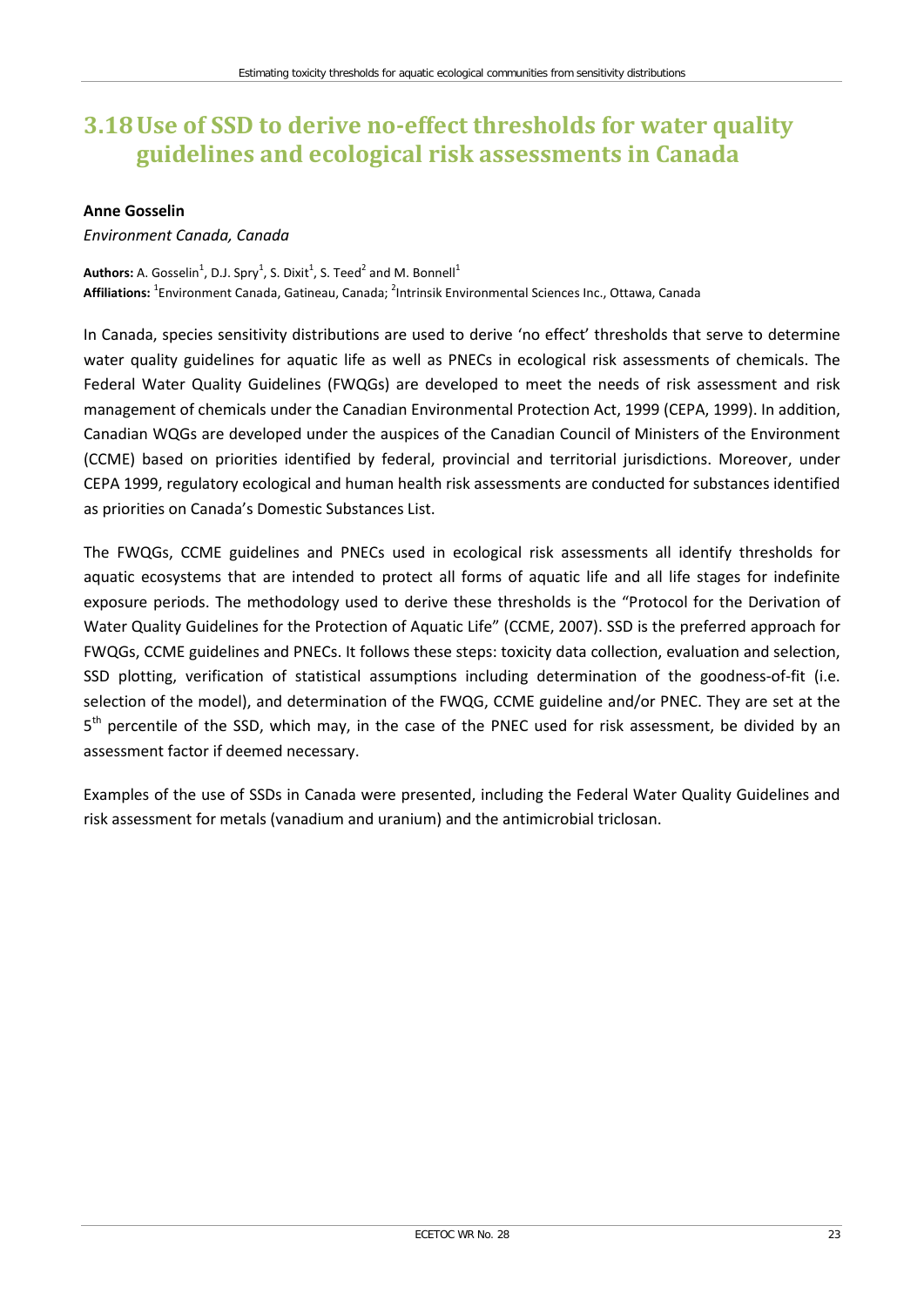## <span id="page-29-0"></span>**3.19Use of SSDs in the USA – endangered species and water quality criteria**

#### **Mace Barron**

### *Environmental Protection Agency, USA*

Species sensitivity distributions are used in the United States (US) in the development of national ambient water quality criteria (AWQC), with site-specific and numeric modifications to protect sensitive taxa including threatened and endangered species. The US Environmental Protection Agency (EPA) first used SSDs constructed of acute toxicity values in 1978, with formal guidance issued in 1985 for computing  $5<sup>th</sup>$ percentile hazard concentrations (HC5) from SSDs constructed of at least 8 families with acceptable toxicity data. Additional minimum data requirements (MDRs) include acceptance of only North American species and specific taxa diversity requirements that have limited the development of AWQC to only 47 chemicals. EPA is currently considering alternative approaches for developing SSD-based AWQC, with the recognition that species composition appears to affect HC5 estimates for aquatic species more than differences in geography or habitat of the assemblage. The protectiveness of SSD hazard concentrations used in endangered species risk assessment remains a concern because of uncertainty in sensitivity compared to standard test species. In a recent study, the relative sensitivities of US federally listed and non-listed aquatic species were compared for a broad range of chemicals. The SSD, HC5s and HC1s were lower than 97 and 99.5% of all endangered species mean acute LC50s, indicating that the use of SSDs as distribution-based risk assessment and criteria development approaches can be generally protective of listed species. A recent US National Academy of Sciences report suggested SSDs should be applied in endangered species risk assessments as an alternative to general uncertainty factors. This presentation gave an overview of US applications of SSDs in AWQC development and listed species assessment, and included perspectives on modifying MDRs and adopting new approaches to meet taxa diversity requirements.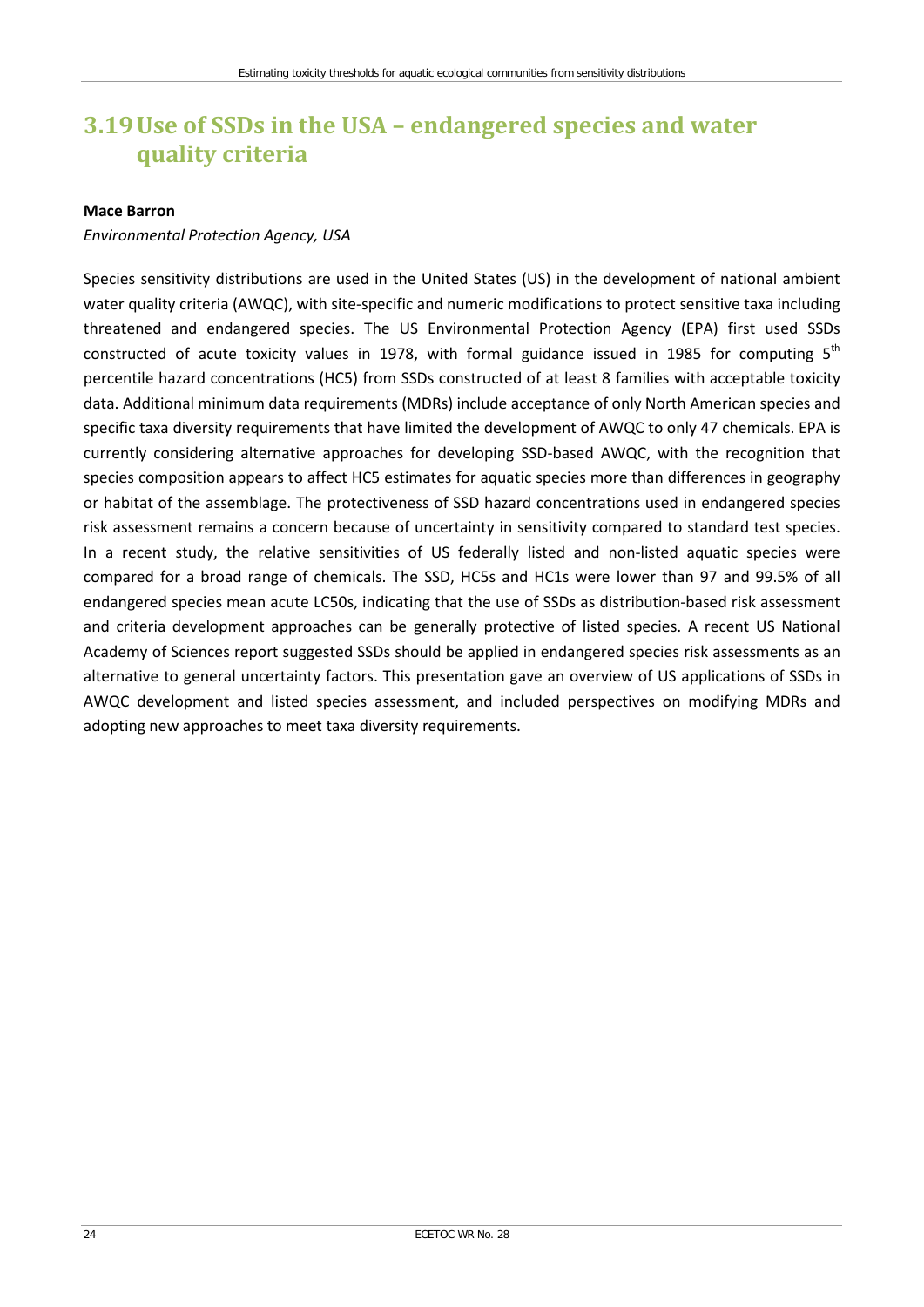# <span id="page-30-0"></span>**4. SYNDICATE SESSIONS**

# <span id="page-30-1"></span>**4.1 Syndicate Session 1: Ecological Considerations**

## <span id="page-30-2"></span>**Group 1A**

| Moderator:  | L. Maltby       |
|-------------|-----------------|
| Rapporteur: | M. Hamer        |
|             | T. Aldenberg    |
|             | T. Barber       |
|             | P. Craig        |
|             | P. de Vries     |
|             | C. Feng         |
|             | G. Kon Kam King |
|             | K. Leung        |
|             | A. Peters       |
|             |                 |

The following questions / concerns were discussed:

*1. Are we making ecologically relevant assessments? Are regulatory protection goals explicit and clear? Are they set in relation to environmental quality? How do prospective and retrospective approaches differ?*

It was considered that the correct place to start was with the protection goals. Within the legislation, there are generally no explicit statements of what we are trying to protect. Rather broad statements, such as "the need to protect ecosystem health", or "have no unacceptable effects" are used. In addition, there is no such thing as 'the' ecosystem. Therefore, it is necessary to make these protection goals more specific. The use of ecosystem services allows different protection goals to be set based on a cost/benefit basis rather than just protecting everything everywhere all of the time. There is the possibility to set protection goals based on ecosystem structure and/or function, with the assumption that by protecting ecosystem structure, function and other ecosystem services would be protected.

It was apparent that there were different protection goals between different legislative frameworks. Examples of goals included:

- preservation of ecosystem structure and function based on measured endpoints;
- no to minimal impacts accepted (Sijm *et al*, 2002)
- acceptability of some effects (EC, 2009)
- the need to "protect aquatic life", through the ecosystem structure, with essentially no effects acceptable (EC, 2000).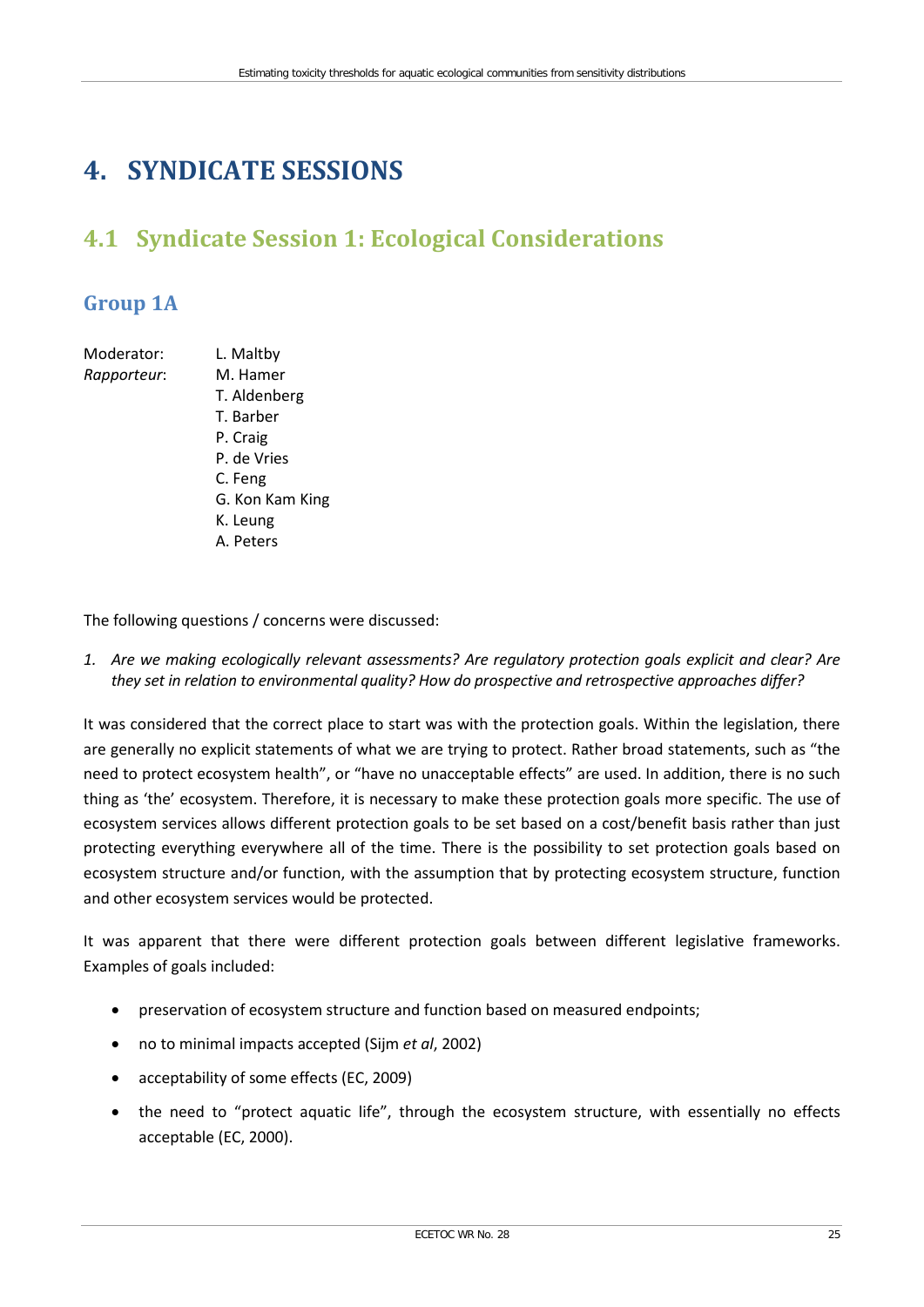Examples were given of protection goals, mostly based on population, community or ecosystem structure/function, acceptable/no effects, with little quantification of the scale of effect. However for the US Clean Water Act, the stated protection goal is 95% of all species and this is achieved through setting a quality standard based on an HC5 from an SSD.

There was recognition of the limitations of the ecological relevance of SSDs. They are a collection of single species laboratory tests (or extrapolations), limited to direct effects, without interspecies interactions and so do not represent communities or ecosystems. Despite the fact that SSD-predictions are limited to predicting direct effects, indirect effects are more likely to be associated with concentrations to the right of the SSD curve (HC50+), since indirect effects cannot occur when direct effects are absent – so that indirect effects are unlikely at an HC5-level that is really protective. So do these limitations matter, provided there is empirical evidence that the risk assessment procedure is effective and ecosystems are protected? Certainly, the relatively limited available evidence does tend to suggest that communities are adequately protected by thresholds derived from SSDs compiled from single species laboratory tests.

Prospective and retrospective approaches to risk assessment and the application of SSDs to achieve their stated aims are very different. The aim of using an SSD in a prospective risk assessment is to derive a threshold which is protective, whilst SSDs in retrospective analysis are used in a predictive way, to assess the likely degree of impact on local communities. For prospective risk assessment a single parameter such as an HC5 may be all that is required from an SSD, whereas other characteristics of the SSD will be important for retrospective analysis, such as the relative sensitivity of species, and the slope.

### *2. Are all species of equal importance, or are there keystone species that are more important than others?*

Participants at the workshop were in general agreement that all species are not of equal importance, there can be differences ecologically, economically or aesthetically, for instance. This question brings the discussion back to the protection goals, and deciding what it is we are trying to protect. If the protection goal is to preserve ecosystem structure, i.e. no effects, then it does not matter where the species are on the SSD. If using an SSD as a diagnostic tool, site specific protection goals (and testing of particular species) may be appropriate.

Protection goals may impact the species tested for an SSD, such as a site specific assessment, but there are normally other considerations such as availability, ability to culture, endangered species concerns or ethical considerations (vertebrates). Furthermore, not all tests are performed in light of protection goals. All of this can create a bias in the species that are being tested.

- *3. Is a generic PNEC derived from an SSD overly simplistic in terms of ecological representativeness or should we develop representative assemblages/communities (archetypes) to represent different typologies? Should protection goals account for local community composition?*
- *4. How does aquatic community sensitivity vary with species composition?*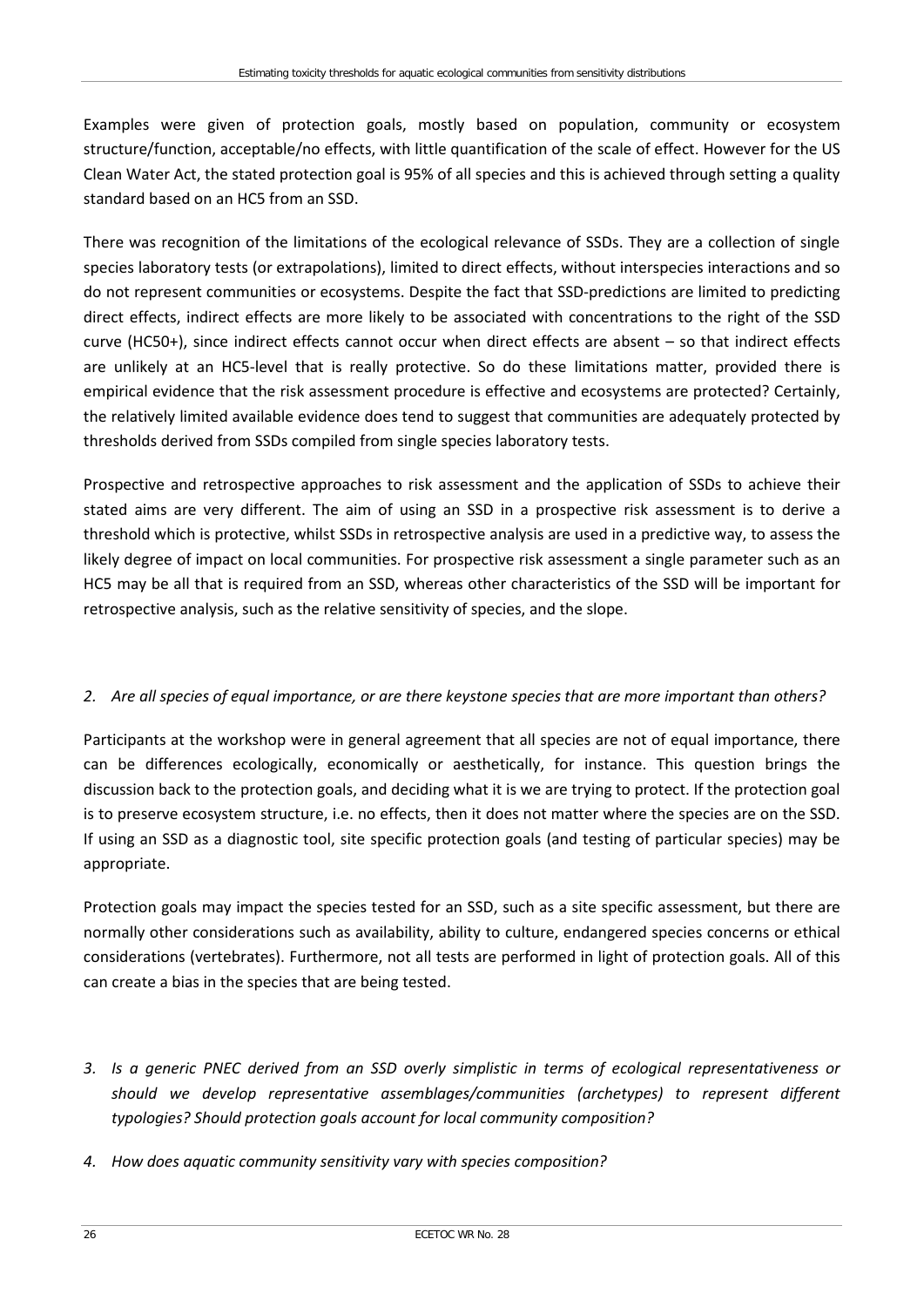The above 2 questions were tackled together. There was much discussion over the need to consider different communities taking into account geographical and climatic factors. Limited evidence exists to support whether or not these factors can be deemed important for the majority of organic chemicals, and evidence is therefore insufficient to draw general conclusions. For metals it is known that differences in water chemistry can affect not only community sensitivity, but also the relative sensitivity of different organisms within an SSD. Similarly for freshwater and marine communities, whilst acknowledging that these communities can be very different structurally, aside from chemical considerations affecting toxicity, there is little evidence of differences between the inherent sensitivity of the communities. When using SSDs in a prospective manner with no effects as the protection goal a single threshold value derived from a generic SSD is all that is needed, provided it is sufficiently protective. Specific community composition may be important when some effects are allowed as both direct and indirect effects may occur and recovery is included. Again, when using SSDs retrospectively in a site specific assessment the need to understand particular assemblages may be important. Approaches which are able to predict community composition in the absence of pressures can provide a valuable tool in assessing whether or not especially sensitive organisms would be likely to be present.

### *5. How can knowledge of chemical MoA help construct SSDs for HC5 estimation?*

When chemicals have a non-specific, or unknown, mode of action, which species are tested should not make a difference when using SSDs in a predictive, protective manner. In these cases including a diverse taxonomic range of relevant organisms is likely to be the most appropriate approach. However when there is a specific mode of action, this needs to be taken into consideration when selecting species for testing and combining in an SSD.

### *6. What are the research needs?*

Further validation of thresholds derived using SSD based approaches to adequately protect communities and ecosystems from adverse responses to predicted chemical exposures.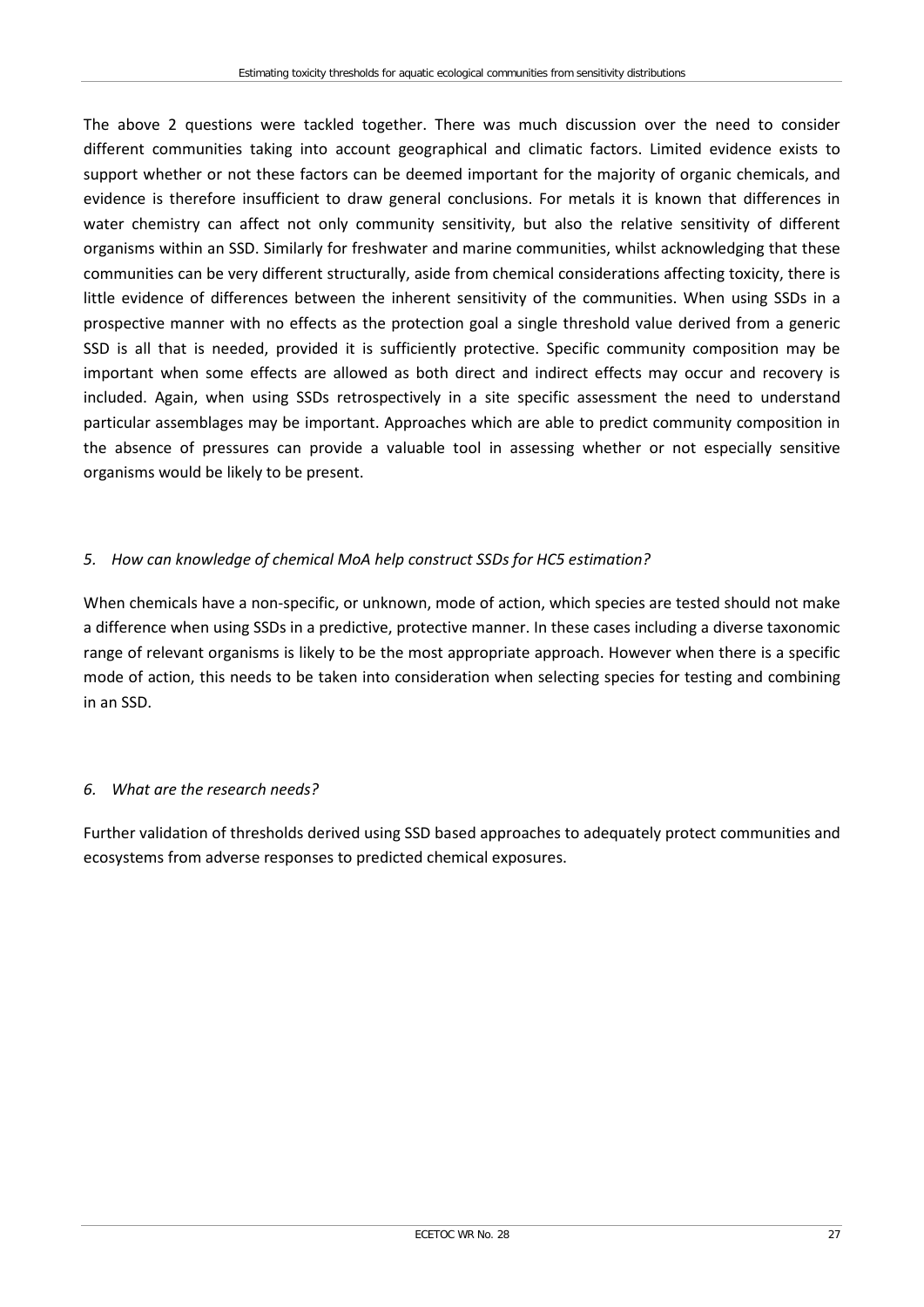## <span id="page-33-0"></span>**Group 1B**

Moderator: L. Posthuma *Rapporteur*: P. Whitehouse S. Belanger C. Collin-Hansen C. Eadsforth M. Galay Burgos J-P. Gosling M. Junghans M. Warne R. Wenning

The following questions / concerns were discussed:

- *1. Are we making ecologically relevant assessments? Are regulatory protection goals explicit and clear? Are they set in relation to environmental quality? How do prospective and retrospective approaches differ?*
- *2. Are all species of equal importance, or are there keystone species that are more important than others?*
- *3. Is a generic PNEC derived from an SSD overly simplistic in terms of ecological representativeness or should we develop representative assemblages/communities (archetypes) to represent different typologies? Should protection goals account for local community composition?*
- *4. How does aquatic community sensitivity vary with species composition?*
- *5. How can knowledge of chemical MoA help construct SSDs for HC5 estimation?*
- *6. What are the research needs?*

Due to emerging views, the discussion followed the questions only loosely, instead taking a 'high level' view of the issues being raised.

A theme of the group's discussions was that there was no such thing as 'the' ecosystem and consequently no single benchmark that would apply in all circumstances, in the sense of predicting accurately between 'safe' and 'impacted' conditions. It is reasonable to expect that assemblages that may be exposed to stressors like chemicals will vary in composition from place to place and over time. Examples of the more extreme ecosystem types might be communities associated with polar regions (characterised by low diversity but large numbers of organisms) or sub-tropical seas (where biodiversity is typically very high). It is also reasonable to suppose that these different ecosystem types will show a range of sensitivities to stressors, and while some may exhibit high sensitivity to a particular set of stressors (e.g. eutrophication), others may be more sensitive to the presence of other stressors (e.g. toxic chemicals).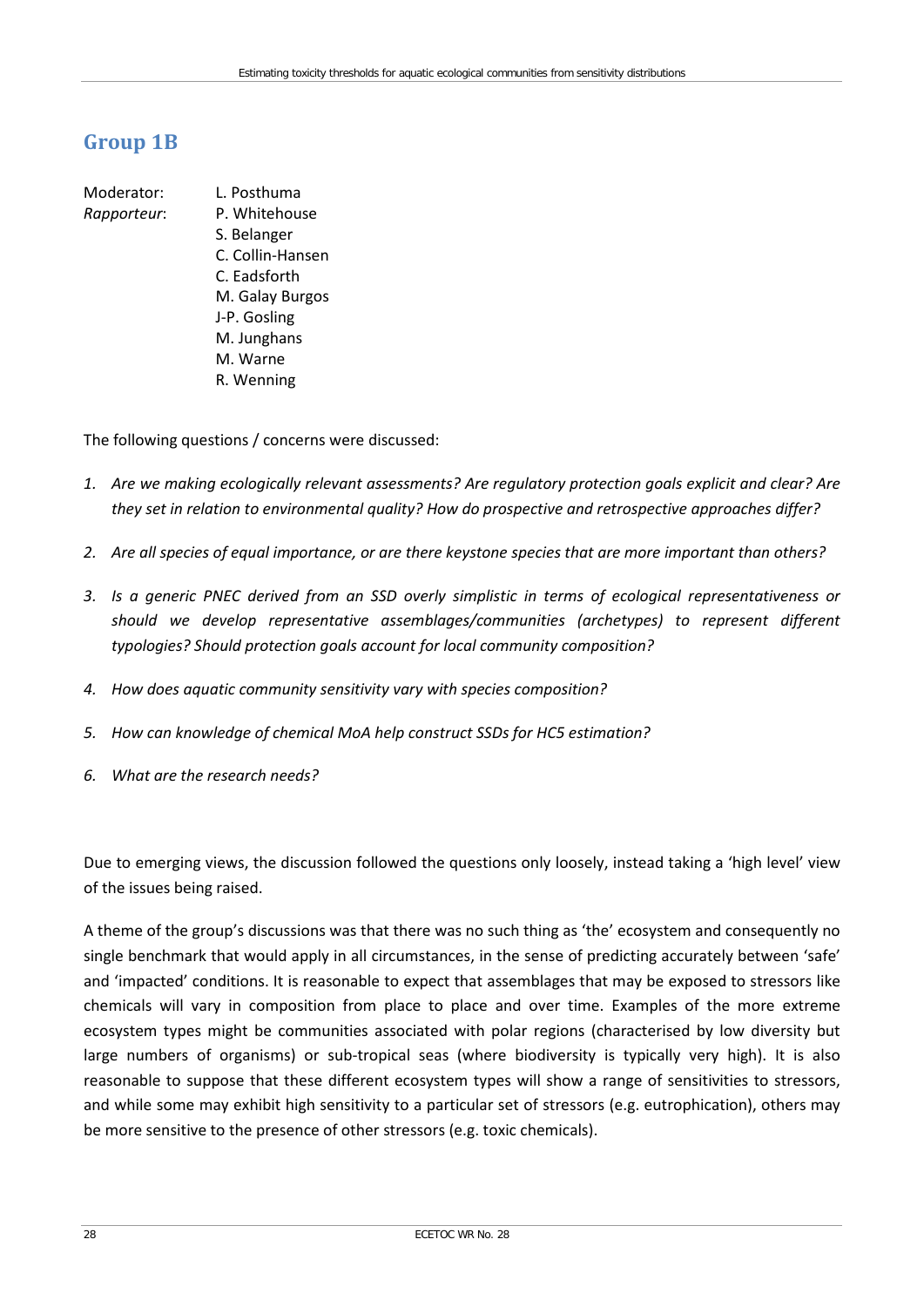Often, there is a requirement to set a generic criterion - one that is intended to apply across a large area (perhaps even a continent) - and is independent of environmental variables. Ideally, the most sensitive ecosystem is protected by the generic criterion. Logically, when this protects the most sensitive of a suite of systems (ecotypes) then other systems which are less sensitive would be protected too. That would imply a margin of safety when such a criterion is applied to less sensitive systems. In order to identify risk management measures, we need to acknowledge the variability between ecosystems, and try to understand the normal operating range of traits/species abundance in these different ecosystem types. This is very important to ensure that risk managers do not jump to the wrong conclusion and take action to address a less important pressure (false positive), or fail to fix a problem that really does need attention (false negative). For making more ecologically relevant assessments, we could envisage a distribution of ecosystem sensitivities. The group speculated whether it might be possible to place such ecosystem types on a scale of sensitivity to a particular stressor, and to extrapolate from ones where we have a good understanding of chemical sensitivity to ones where we do not.

Taking stock of current approaches, the group felt that most HC5s seem to be accurate (based on limited corroboration from field and mesocosm studies) in the sense that HC5 values often correspond to the absence of visible or measurable biodiversity changes in field or mesocosm studies. But is that merely a coincidence? We can see no underlying reason why ecosystems should 'tolerate' risks (NOEC-exceedance) to a maximum of 5% of species without measurable adverse changes to structure or function. As presented by Posthuma (section 3.1), there is no ecology (yet) in SSDs, nor in the definition of the 'safe' level. On the other hand, requirements of SSDs to capture a diverse spectrum taxonomic representation does suggest that practitioners broadly view ecological and taxonomic considerations as relevant and important.

The group also agreed that functional aspects of ecosystems are more resilient than structural aspects (e.g. primary production could go unaffected even if several species of algae were impacted by a stressor). This implies that a focus on protection against impacts on ecosystem structure would generally protect major ecosystem functional aspects too. However, it must be recognised that some species have specific value, because they provide important ecological services, they are charismatic, or are rare. However, we have little appreciation of a relationship between scarcity and sensitivity to stressors (are they rare because they are sensitive?). We seek to protect structure, and thereby function, in a generic (non-ecological) way and, based on the corroboration from field evidence, generally seem to succeed. However, we should be careful that the proportion of species at risk does not lead to functional ecosystem change e.g. if pollinators were in the affected fraction of species. Scenarios that look at specific receptors need be systematically considered but this is much more challenging when the aim is to develop a generic criterion, as opposed to a welldefined ecosystem or habitat .

In the current regulatory paradigm, the (largely unknown) variability between different ecotypes is dealt with by focussing on structural protection in our thresholds. We have been seeking to protect all but the most sensitive 5% of species by setting an HC5-NOEC based threshold criterion, based on clean water laboratory studies and most sensitive endpoints, in the expectation that such a threshold will provide adequate protection to a wide range of communities. With hindsight, where SSDs are used to estimate a threshold for a single stressor, the approach appears to be protective, but the approach may be too simplistic: we usually rely on information about the sensitivity of a sample of closely related individuals of a species to the stressor over a fixed period of exposure. We are not making effective use of the wider insights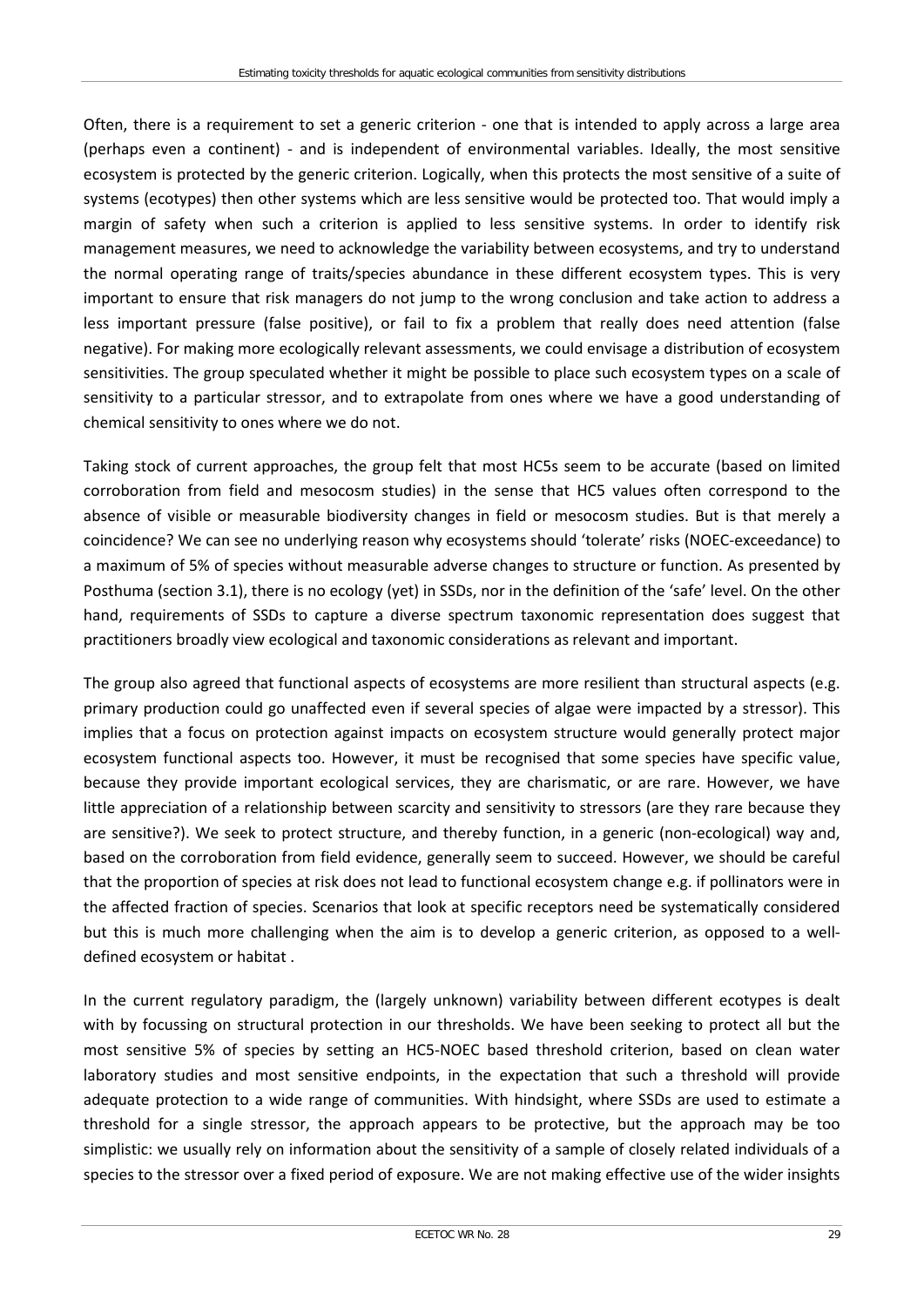that are now available about (1) ecological, (2) chemical, (3) exposure, or (4) toxicological influences on risk. The following examples illustrate this over-simplicity.

(1) Ecological aspects: this includes an understanding of interdependencies between species through food webs (system level), or the relationship between sensitivity and traits such as reproductive strategy and feeding behaviour (species level). Instead of describing communities of organisms in terms of the species they contain, they could be described in terms of the traits they exhibit, or their dependencies on each other. Some aspects of food web architecture may be common to many ecosystem types, so this is where our effort should focus initially. Past studies for example have already looked into QSSRs (Quantitative Species Sensitivity Relationships), where not only chemical sensitivity but also relationships with body size and so on were studied. Trait-related studies are ongoing in this respect.

It might be expected that the responses of organisms in extreme environments (e.g. highly saline) or where there is adaptation to stressors e.g. in metal mine tailings) are linked to the physiological adaptations needed for those environments.

- (2) Chemical behaviour: There is now a much better understanding of the importance of water chemistry on bioavailability of metals and hence their toxicity to aquatic organisms. Bioavailability is now explicitly incorporated into SSDs for some metals. The influence of pH on weak acids could readily be accommodated in a similar way, giving rise to more environmentally relevant estimates of risk. The effect should be to lead to more accurate assessments of risk so that any remediation is directed to where it is really needed.
- (3) Chemical exposure: The exposure profiles of many substances are known to affect the response of organisms, and these can be characterised. For example, many household chemicals typically give rise to low-level chronic exposure from point sources, whilst some insecticides applied to arable and tree crops are more likely to give rise to short episodes of exposure such as following accidental overspray or run-off shortly after application. Sessile organisms in estuaries are likely to experience diurnal variations in exposure to chemicals with tidal ebb and flow.
- (4) Toxic mode of action: Information about a chemical's mechanism of action is important in helping to identify taxa (or perhaps traits) that are likely to be particularly sensitive. Existing guidance in the EU Common Implementation Strategy 'CIS' Technical Guidance on EQS Derivation (EC, 2011) acknowledges this and suggests that information about mode of action may be used to adjust assessment factors. Alternatively, an understanding of mode of action can help focus attention on critical data gaps that may be filled by testing particular species, or some of the non-testing alternatives suggested below.

How might such higher level thinking be incorporated into our hazard and risk assessments? One approach may be to use existing and emerging tools for generating information about sensitivity of different species to chemicals (e.g. QSARs, 'read across' tools, Web-ICE, dynamic energy budget tools [DEBTOX], to simulate different ecosystem types, and the consequences for thresholds if we were to simulate exposure of a community dominated by certain taxa or trophic level e.g. primary producers. That is, there is a need to distinguish between the protective success of our conventional generic methods (deriving one criterion to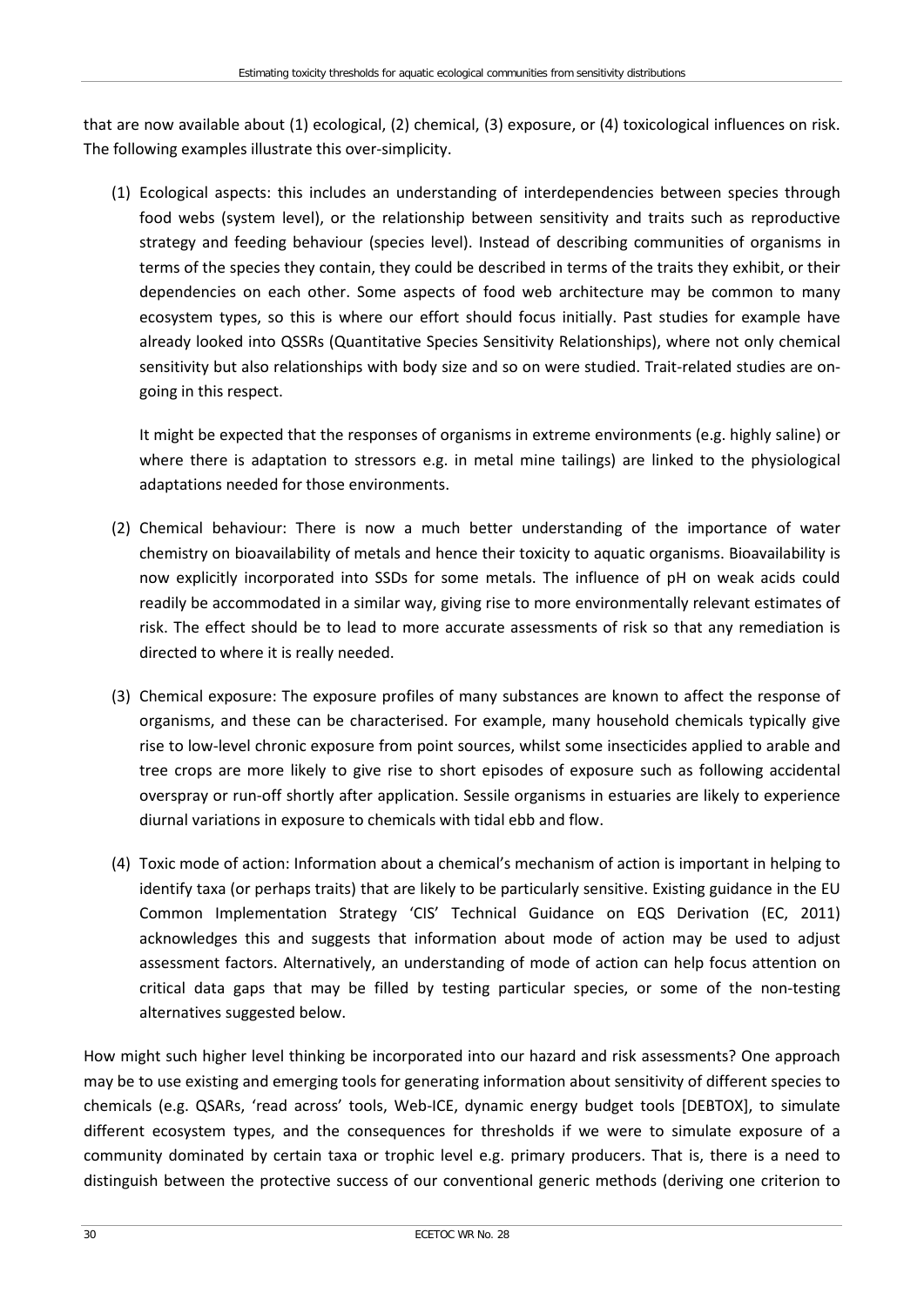cover all eventualities), and the need to tailor the generic approach to specific circumstances when this is required (e.g. site-specific thresholds).

In a tiered system, the generic criterion serves as a starting point, which protects all systems. This is intended to be protective, but provides different margins of safety to different ecosystems. At a higher tier of assessment, SSDs for specific scenario (a specific area, species composition, or community exposed to with other stresses, etc.) may utilise information drawn from the 4 fields mentioned above. The aim would be to refine the SSD output to the system of interest. As a strategy, the group felt that there is ample opportunity to create 'what if' scenarios with SSDs, so the assessor can decide whether the criterion is, or is not, sensitive to adding scientific insights and data. By incorporating some of the principles mentioned in  $(1) - (4)$ , it may be possible to simulate the effects of, for example, changing the set of tested species data in the SSDs to mirror the ecosystem under study. Low impacts of such simulations would suggest that the criterion is robust, whilst high impacts suggest specific attention for the factors causing the change, which may feed into risk management activities, or help guide the generation of new data.

The more intensive approach to hazard and risk assessment we are advocating could add a lot more work. How do we know when enough is enough? How can we decide when a next tier is necessary, and when we should stop? The group felt that the alternative scenario outputs, and the confidence estimates around an HCx provide a useful prompt for more (or less) scrutiny. A large uncertainty should be a major trigger for the sorts of systems thinking advocated above. Field data may also have a stronger role to play as a line of evidence in defining and using thresholds. The EU Technical Guidance on EQS derivation (EC, 2011) already refers to the use of field data in informing the size of assessment factors to be used.

In summary, the group felt the time was right to move away from using SSDs as a purely statistical construct applied to poorly understood species sensitivity data to one in which SSDs provide the framework for a more process-based approach. We envisage a statistics-related approach will remain at the core of our assessments but it can be enriched with fundamental insights of the kinds stated in  $(1) - (4)$ . This would be greatly assisted by some sort of over-arching guidance (not a 'rule book') that would prompt the assessor to think about some of the factors that might be important (1-4 above) and the options for pursuing them further. The guidance might usefully adopt a hierarchical structure (as suggested above) that takes the assessor through a series of 'things to think about' in some logical sequence. The aim should be to stimulate a broader approach to the assessment and not to 'fossilise' the science by being over-prescriptive or wedded to particular tools. Any over-arching guidance should, however, be clear about what tools are available, along with their strengths and limitations.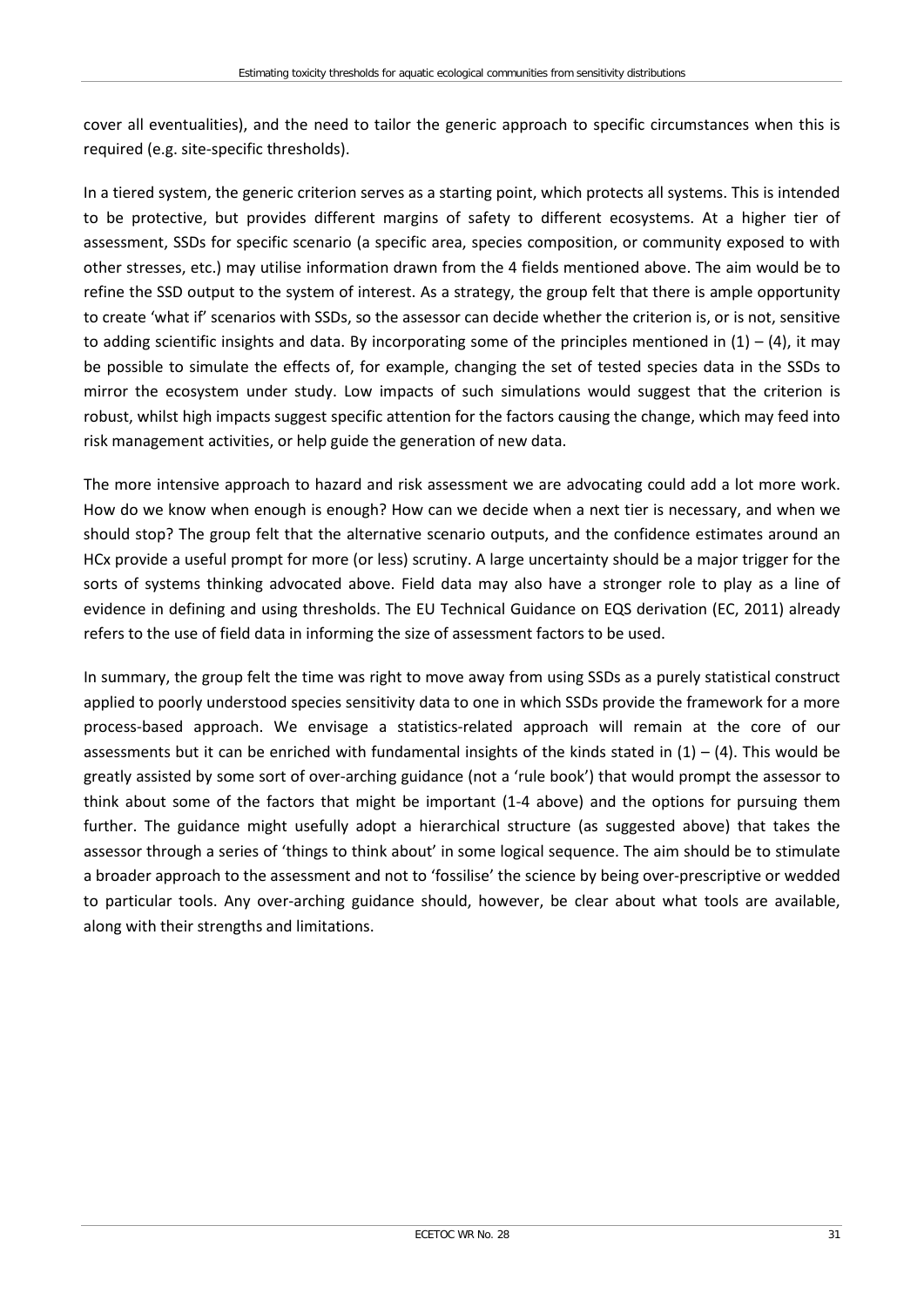## **Group 1C**

Moderator: S. Duquesne *Rapporteur*: S. Dyer M. Barron J-L. Dorne A. Gosselin M. Habekost J. Hendriks C. Michel A. Ragas F. Wu

The following questions / concerns were discussed:

#### *1. Are all species of equal importance, or are there keystone species that are more important than others?*

There was a clear consensus that not all species should be considered as equal to each other within an ecosystem. Species sensitivities to toxicants and other stressors clearly illustrate that there are sensitive taxa as well as tolerant taxa. A commonly held ideal is that in ecosystems there are keystone species. However, the concept of a keystone species is context dependent. For example: 1) a keystone species may refer to exquisite sensitivity to toxicants and/or other stressors; 2) a rare species, worth protecting via regulations (e.g. nature conservation); 3) a species that provides a valued service (e.g. salmon – human food); and 4) species that are so interdependent upon each other (e.g. snail kite and the apple snail, found in the Everglades, FL and in South America) that the larger ecosystem is dependent upon their continued survival. The role of a keystone species may be most impactful in simple food webs as compared to highly robust and redundant ecosystems. An example discussed within Syndicate 1C was that the elimination or reduced abundance of one taxa in an arctic ecosystem, where food webs are short, would be highly impactful to the entire system compared to highly complicated webs.

*2. Is a generic PNEC derived from an SSD overly simplistic in terms of ecological representativeness or should we develop representative assemblages/communities (archetypes) to represent different typologies? Should protection goals account for local community composition?*

There was a consensus that derivation of a PNEC should follow a tiered process as is commonly done in current risk assessments. Protection goals should be based upon what is to be protected and how it is related to environmental exposures. For some exposure scenarios, the generation species sensitivity distributions may not be necessary to generate species sensitivity distributions as the use of generic safety factors may be sufficient. For example, a chemical that is not toxic and used at low levels may not need a sophisticated assessment. However, with the availability of Interspecies Correlations Estimations (ICE) it is possible to estimate screening level HC5s based on data from a few laboratory tested species. The species present in the screening level SSDs provide a suite of traits worthy of protection. The development of traitsbased SSDs and HC5s are considered as a generic manner of addressing different types of ecological sensitivities. However as SSDs are usually based on an array of single species toxicity test results, the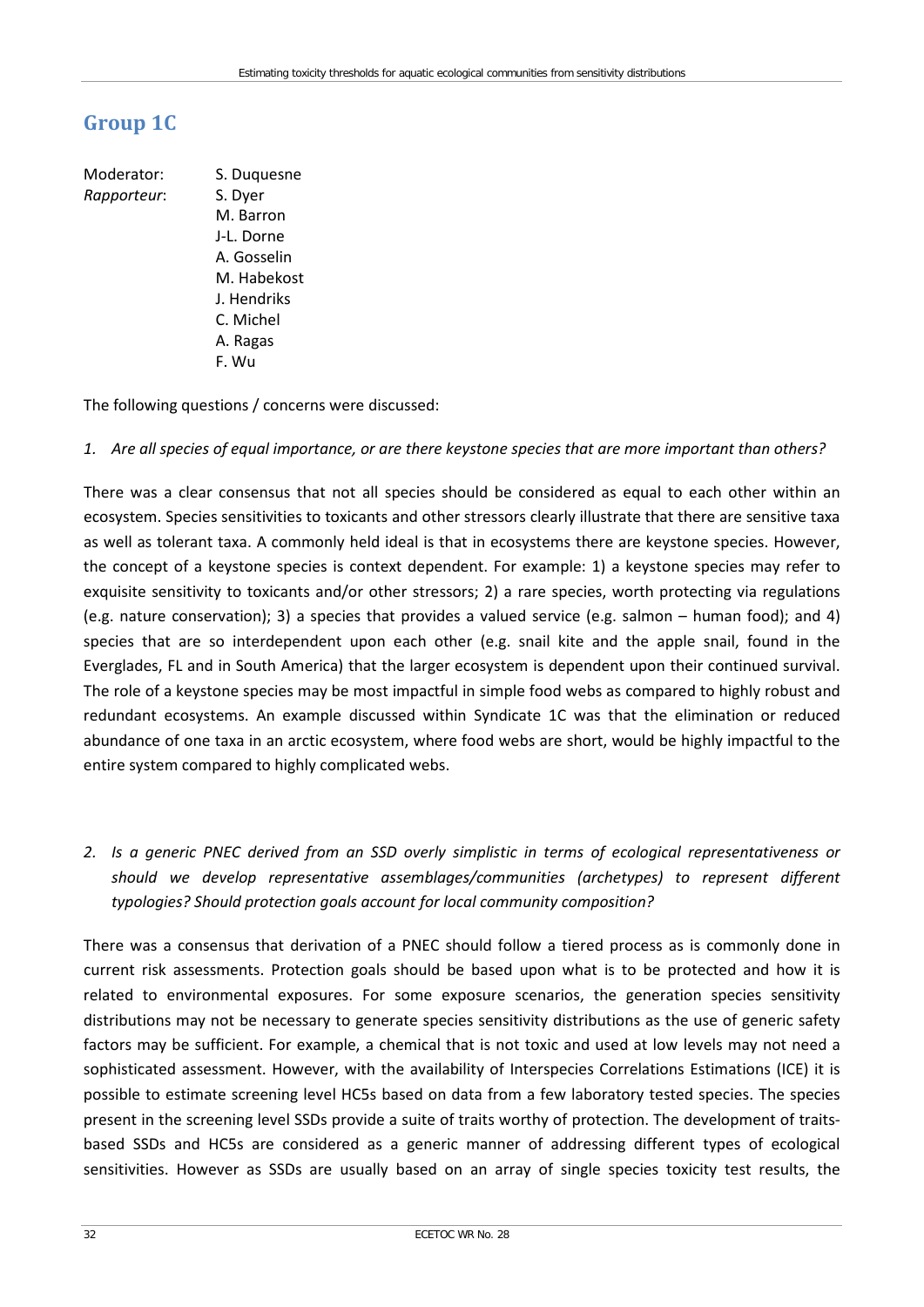ecological sensitivity will thus not include the variations due to indirect effects such as community effects (e.g. competition for resources, predation).

#### *3. How does aquatic community sensitivity vary with species composition?*

Detecting ecological sensitivity to chemical and/or physical stressors is dependent upon what are considered 'reference conditions'. In general, reference conditions refer to ecological states which humans have not significantly altered. Detecting differences from the reference condition may be dependent upon how specious the ecological community is. For instance, highly diverse and specious ecological states may have traits and functions that are redundant among some taxa, hence – resiliency. Losing taxa in such situations may be more difficult to ascertain than say reference conditions in which there are few species (e.g. arctic systems or nutrient poor situations). In more simple systems the loss of taxa may have large ecological consequences.

There is a great need to provide a mechanistic argument for the use of traits. That is, there is a need to illustrate the links between biochemical responses to stressors and morphological, physiological and ecological consequences. If SSDs are to be accepted by the ecologically-scientifically minded community, links of species traits to community – level traits will be needed. A simple example includes r versus K (quantity versus quality of offspring) reproduction strategies of different species and how they lead to ecological community resilience to stress. Currently, SSDs do not provide such information, but should in the near future.

### *4. How can knowledge of chemical MoA help construct SSDs for HC5 estimation?*

A chemical's mode of action (MoA) and its potential effect in the construction of SSDs needs to take into account its intended as well as non-intended effects. MoAs are typically defined in terms of acute toxicity. As such, there are a limited number of MoAs. Further, they are often develop for and thus tied to specific taxa. For instance, insecticides are obviously more potent to arthropods than plants, however, fish may also be sensitive. The advent of adverse outcome pathways are an excellent tool to illustrate the probable causal relationships between the dose of a chemical at a subcellular level to the series of events leading to impairment of a population. However, chronic exposures may greatly change the potential for adverse ecological effects. Long-term exposures may affect more metabolic life stages of diverse taxa and thus provide a different array of species sensitivities. Traits such as those related to r or K reproductive strategies, body size, and accessibility to direct exposure to the chemical may be very different depending on taxa.

Tools, such as QSARs, 'Omics, physiologically based pharmacokinetic (PBPK) and energy-based models are very useful in classifying the potential effects of a chemical's MoA. Some caution needs to be exercised here, however, as for most taxa, such models do not exist. Indeed, reasonable data sets, that can tie a chemical's MoA with biological effects exist for only a few taxa (e.g. zebrafish).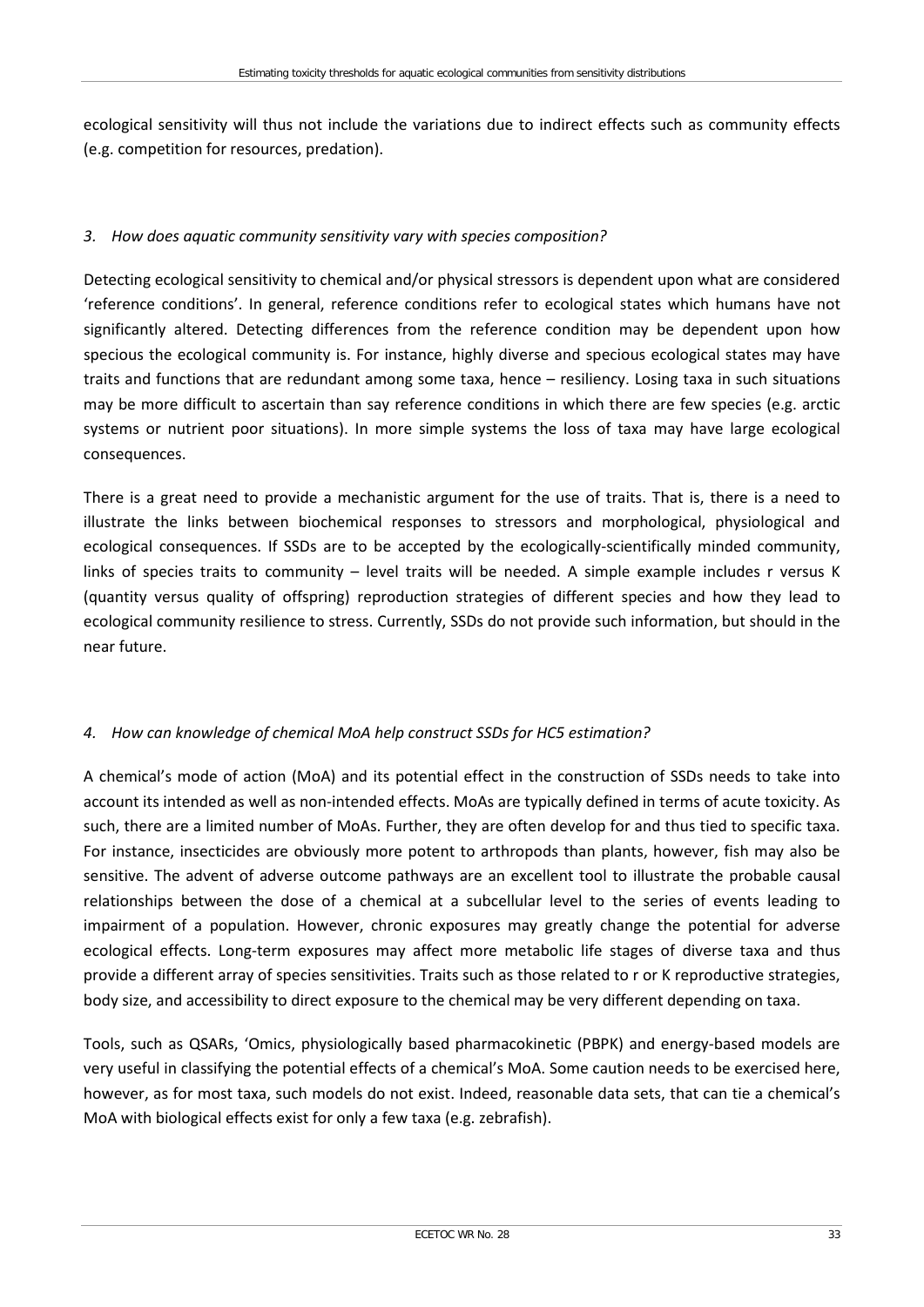#### *5. What are the research needs?*

There are 2 key areas in which more research is needed regarding the use and generation of SSDs for environmental protection: 1) inclusion of adverse outcome pathways (AOPs) or mechanisms of toxicity and 2) linking mechanisms to species traits. Such research would provide knowledge on mechanistically-based outcome pathways and on determining taxa possessing these pathways. Establishing links between these aspects would eventually show a continuum between exposure and the propagation of effects. Based on such information, a SSD could then become more ecologically informative.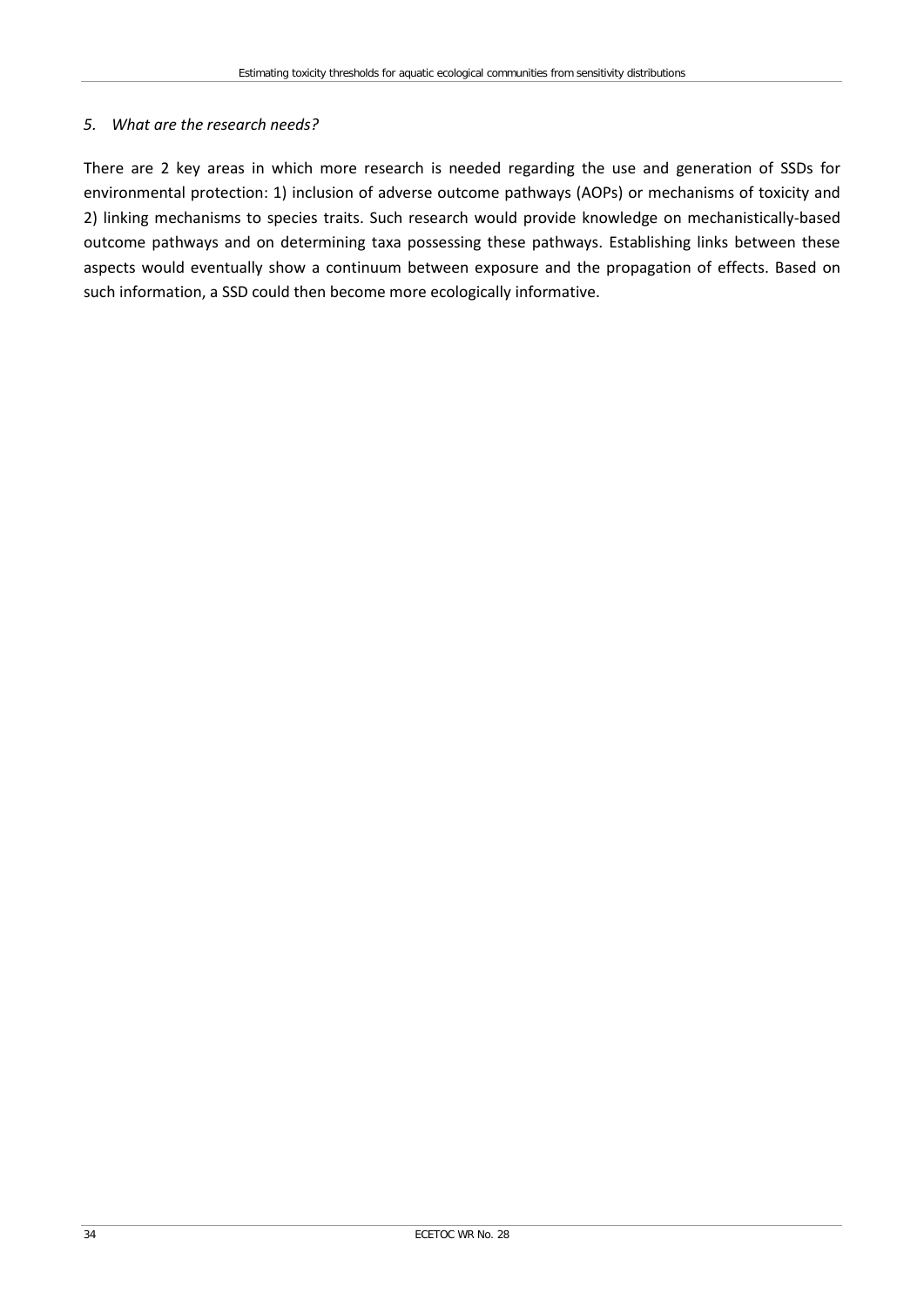## **Group 1D**

Moderator: K. Solomon *Rapporteur*: S. Marshall S. Andres P. Chapman D. de Zwart A. Hart A. Macken Y. Pan S. Raimondo H. Sanderson Z. Yan

The following questions / concerns were discussed:

*1. Are we making ecologically relevant assessments? Are regulatory protection goals explicit and clear? Are they set in relation to environmental quality? How do prospective and retrospective approaches differ?*

The group did not consider this question.

*2. Are all species of equal importance, or are there keystone species that are more important than others?*

This depends on the ecological role of the species and whether this needs to be explicitly protected (is there functional redundancy?). Most keystone species are known and can be protected appropriately.

Some keystone species are actually tropho-species, i.e. assemblages of species with an ecological role, e.g. Krill in polar marine environments.

Keystone species should be protected and, therefore, ideally would also be included in the SSD. However, the likelihood of having test data or being able to generate it is dependent on other, more practical factors.

Charismatic species often do not have ecological importance (compared to keystone species) but can be important to human society, e.g. pandas.

*3. Is a generic PNEC derived from an SSD overly simplistic in terms of ecological representativeness or should we develop representative assemblages/communities (archetypes) to represent different typologies? Should protection goals account for local community composition?* 

It seems likely that the species data available to fit an SSD for prospective estimation of an HC5 would be unrepresentative because they tend to be those species conducive to laboratory testing regimes and methods. However, this does not mean that the assumed statistical distribution of the SSD would be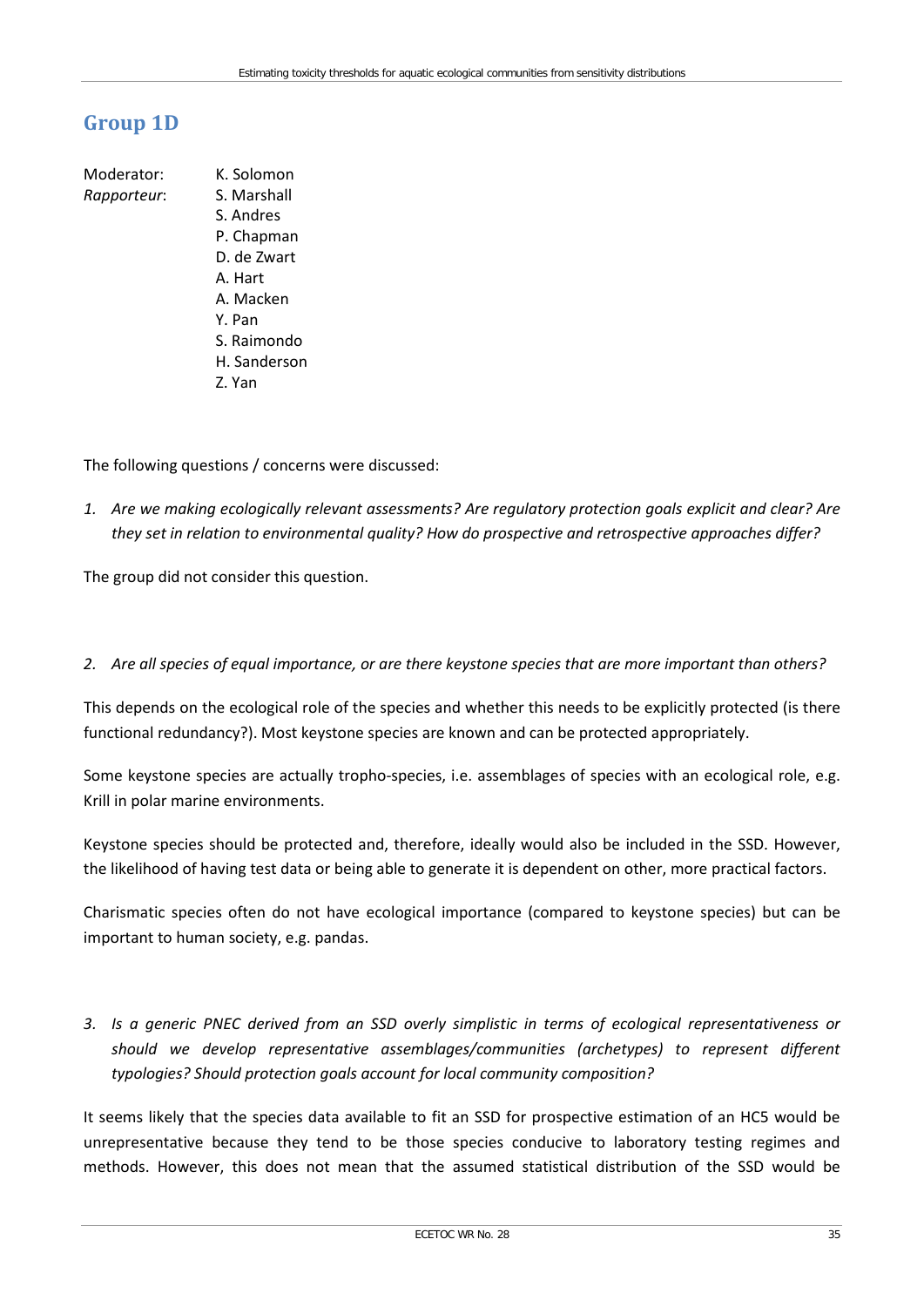inappropriate. The group did not decide whether representative assemblages would make a substantial difference to the generic approach. However, the group did consider that local community composition should be considered in setting protection goals. Setting protection goals from policies informed by science is key to good management of chemicals. Once protection goals are set, scientists can design risk assessment strategies as necessary. This can benefit from use of SSDs.

The group noted that toxicity data generated from studies with laboratory cultured organisms may not be representative of toxicity in field organisms where the field organisms have developed a degree of tolerance to some chemicals, e.g. metals. This raises the question of whether laboratory tests should involve organisms pre-exposed to the test chemical. Of course, for chemicals not yet present in the environment, this would be inappropriate.

### *4. How does aquatic community sensitivity vary with species composition?*

The work of Professor Maltby (section 3.2) suggests that differences in community structure do not relate to clear trends in sensitivity. Although there may be data gaps as in the case of chronic data for EPT (the Ephemeroptera–Plecoptera–Trichoptera taxa, considered as relatively sensitive taxa), does comparison of PNECs derived from HC5s with field biomonitoring data suggest such taxa are protected? It follows that there would be little value in developing generic community scenarios/archetypes to represent different community sensitivities.

At an organism-sensitivity level, taxonomic distance starts to be important at higher levels of organisation, i.e. order or above. This implies that it is more important to include a range of broadly different taxonomic species than to add more species that are taxonomically close to species already included in the distribution.

Differences in sensitivity between freshwater and saltwater organisms can vary more than between different freshwater communities, but this is likely to be due to differences in bioavailability/chemistry.

There may be specialised organisms with specific adaptations to local conditions that could lead to higher or lower sensitivity. For example, cold water adapted species, e.g. arctic cod, may adopt different excretion routes for some chemicals (via liver rather than kidney). If exposed to a pollutant that is metabolised in the liver, this could influence toxico-kinetics and, therefore, sensitivity compared to other fish. Of course, other factors such as slower rates of degradation will influence exposures and also must be taken in consideration when undertaking risk assessments in cold water marine environments.

### *5. How can knowledge of chemical MoA help construct SSDs for HC5 estimation?*

The slope of an SSD, i.e. its cumulative distribution function, is indicative of a chemical's MoA. This seems to work for distinguishing narcotics, where the slope is usually uni-modal and steeper, from chemicals with specific MoAs, where the distribution is usually flatter and multi-modal. Comparison of the slope of a chemical SSD with unknown MoA with SSDs for existing chemicals (with known MoAs) can also be useful.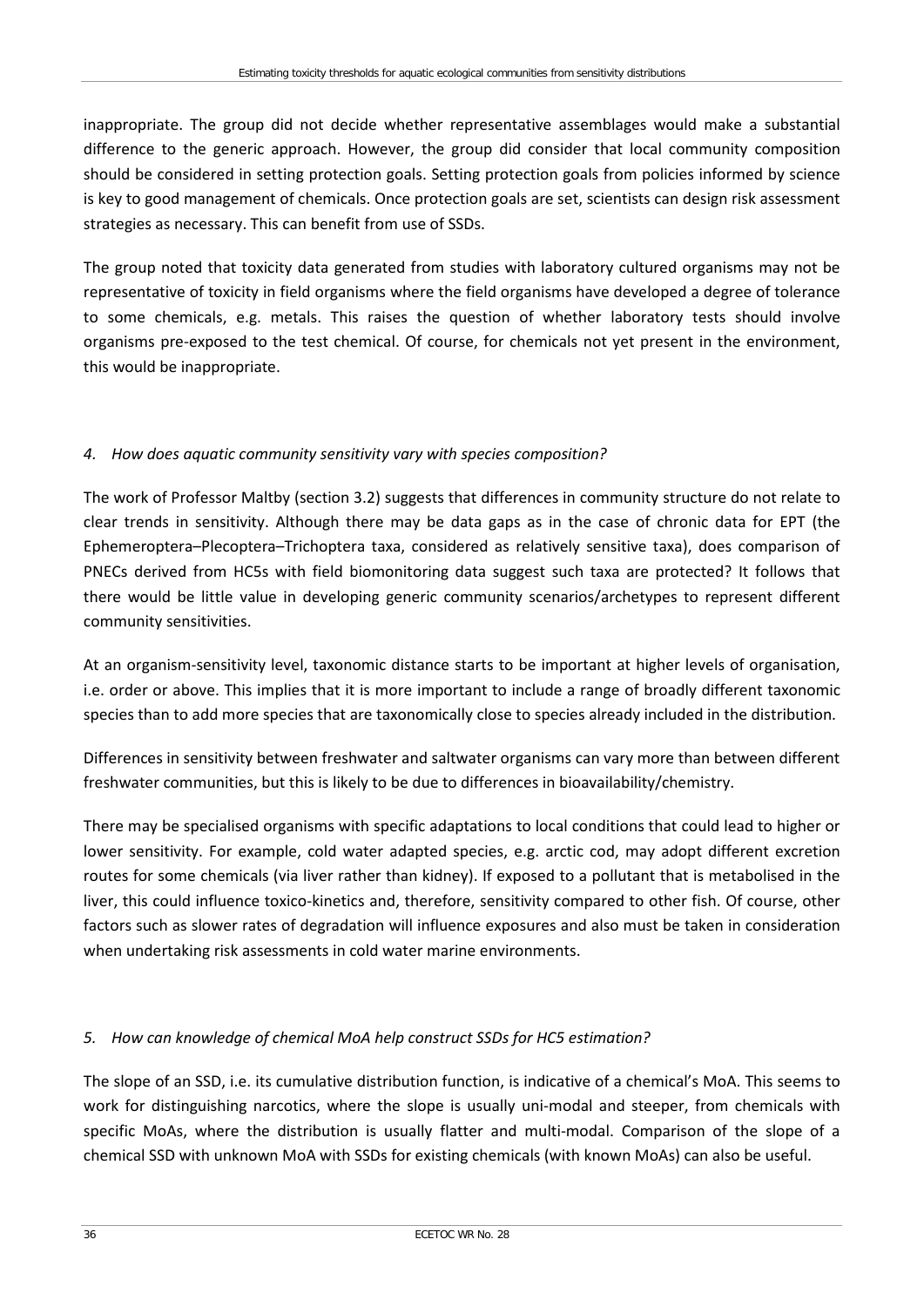For pesticides, which often have wide-ranging potencies to different taxonomic groups, the SSD should be constructed from the more sensitive taxa when this can be demonstrated or separate SSDs constructed for sensitive and less-sensitive tax.

Care is needed to ensure responses used in the SSD are comparable - responses for plants tend to be measures of growth inhibition whereas invertebrate tests measure binary endpoints such as mortality. These should not be mixed in the same SSD although they often are. If there are enough data to make a SSD for fish, invertebrates, and algae, it is useful to consider if the different taxa data overlap to decide if they should be combined to represent the 'ecosystem'. Colour coding species in the SSD plot helps visualise sensitive groups.

US EPA may also look at the most sensitive 4 or 5 species in the SSD to estimate a conservative HC5. This clearly provides a strong conservative bias although it should be noted that the statistical endpoint, HC5, is influenced by the span of the sensitivity distribution. Using SSDs to set WQSs can be applied differently in different regulatory jurisdictions.

Knowledge of the mode or mechanism of action is useful to decide if taxa should be in one SSD for one MoA. MoA needs to be described at an appropriate level. The group thought mode of action was more practical than mechanism of action.

Knowledge of MoA could help decide which species to test, e.g. herbicides and algae/plants. However, this may be a problem when guidelines for test methods are not available for some taxonomic groups, e.g. molluscs.

#### *6. What are the research needs?*

Sensitivity of cold water communities, e.g. arctic.

Better application of toxicological data in SSDs, e.g. using more chronic data, mechanistic understanding.

More use of predictive modelling to overcome limited data sets.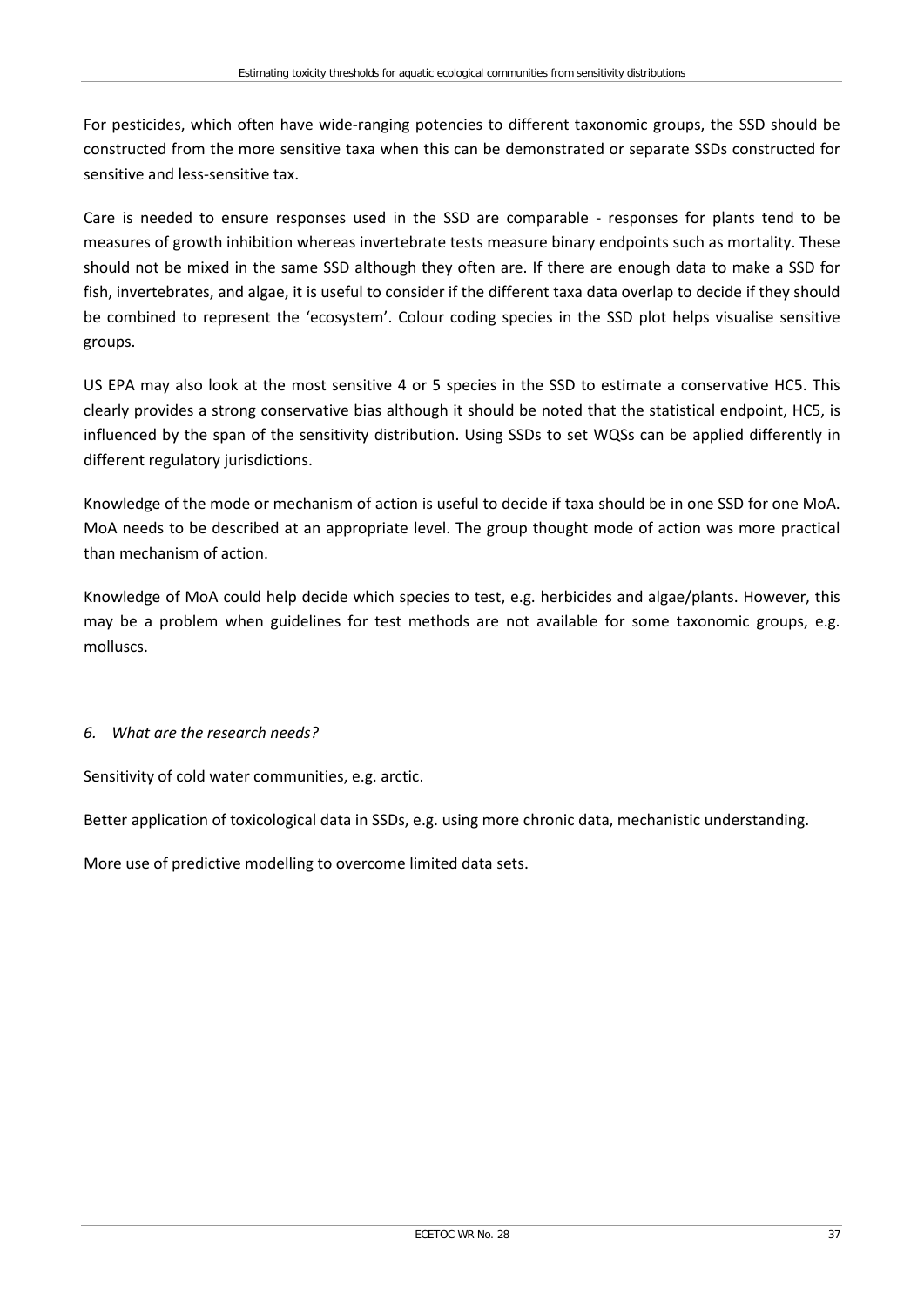# **4.2 Syndicate Session 2: Statistical Considerations**

## **Group 2A**

- Moderator: K. Leung *Rapporteur*: P. Craig
	- T. Aldenberg T. Barber P. de Vries C. Feng M. Hamer G. Kon Kam King L. Maltby A. Peters

The following questions / concerns were discussed:

*1. Review current tools and key (statistical) methodology, including assumptions about distributions of sensitivity, use of hierarchical models, interspecies correlations. Identify where there are important differences and what the implications of these could be.*

The group considered a number of tools in turn, trying to evaluate the strengths and weaknesses of each. The tools considered were Web-ICE (a web-based interspecies correlation estimation tool), hSSD (a hierarchical SSD modelling tool), ETX 2.0 (a program for calculating estimates of the HC5 and potential fraction affected and confidence intervals for the estimates, based on a log-normal SSD model), MOSAIC SSD (a web interface which calculates an estimate of the HCx for any x and provides a bootstrap confidence interval for the estimate) and the R software developed by Procter & Gamble and presented by Scott Belanger in this workshop (section 3.5). The group were aware of the existence of some other tools (e.g. BurrliOZ software used in Australia) but there was insufficient time to evaluate them.

The hierarchical SSD model (hSSD) was considered to be an experimental tool and still under development, whereas the other tools were available for use to construct SSDs and compute HCx estimates and confidence intervals.

The tools divided naturally into 2 groups:

#### **Web-ICE and hSSD**

*Features in common:* Both tools make use of taxonomic structure and have the potential to address data gaps by predicting toxicity for species which have not been tested. This was felt to be generally useful but especially in the context of reduced animal testing. It was noted that Web-ICE has a specific feature for prediction of the chemical sensitivity of endangered species based on simple regression models. Both tools were built using only data from acute tests and this was felt to be a significant limitation, especially in regulatory settings requiring chronic data. Both tools made no distinction between classes of chemical and it was felt that mode of toxic action is an important consideration which should be taken into account.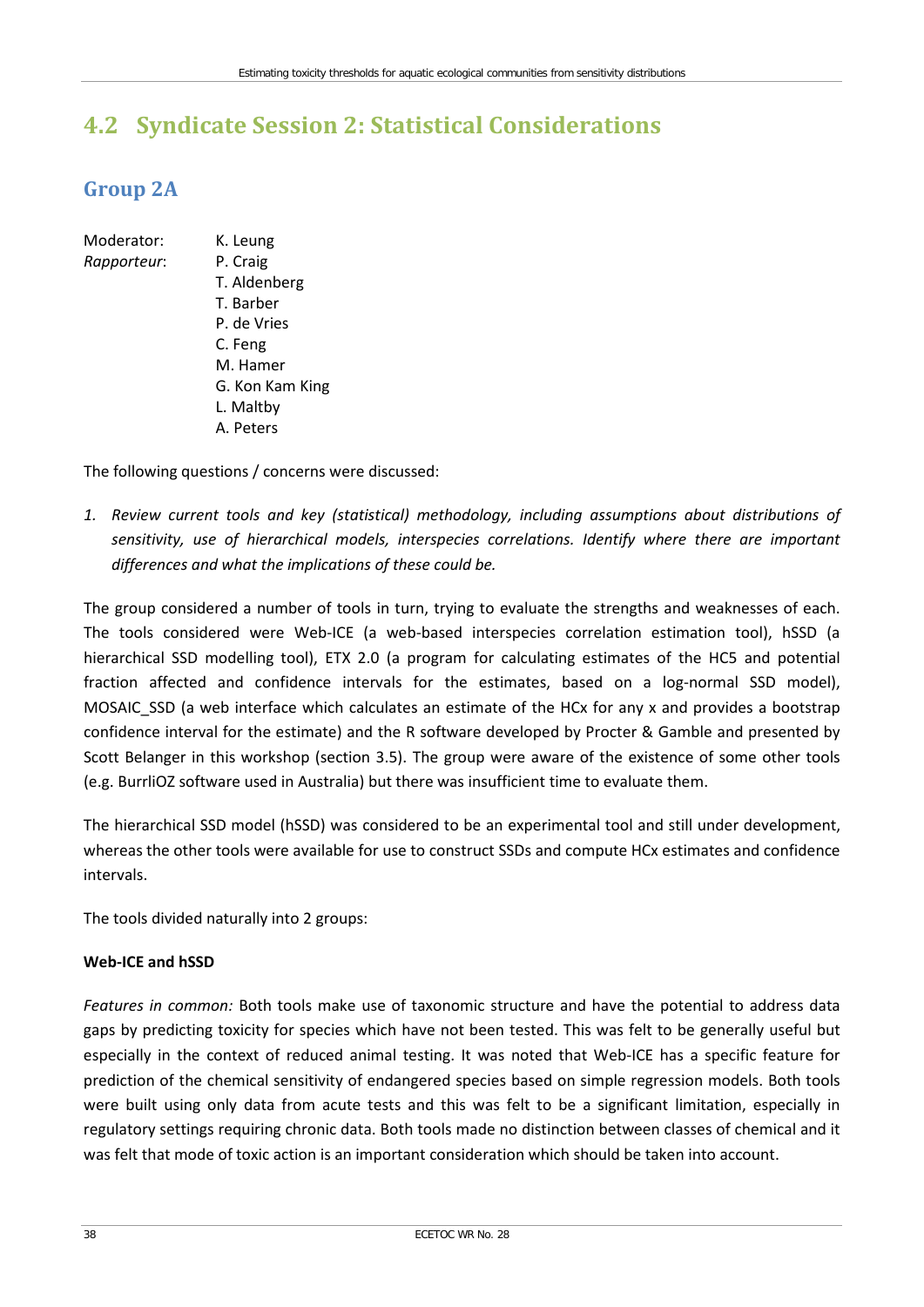*Contrasting features:* The Web-ICE user can select or reject individual toxicity predictions whereas the hSSD user cannot. The hSSD programme accepts censored toxicity data whereas Web-ICE does not.

#### **ETX, MOSAIC\_SSD and R-SB**

*Features in common*: None of these 3 tools has the ability to address data gaps although they can be used to indicate the influence of adding additional data points to the HC5. All of these tools would therefore require a toxicity dataset which is regarded as complete in terms of regulatory requirements for taxonomic representation, but the dataset might be supplemented with values predicted with/extrapolated from other models. However, all of these tools could be used with either acute or chronic data.

*Contrasting features:* Mosaic and R-SB both accept censored data whereas ETX does not. ETX is restricted to log-normal models whereas the others can fit other parametric distributions, in particular the log-logistic family. Notably, both MOSAIC SSD and R-SB provide a feature to compute bootstrapped approximate confidence intervals for the HCx value.

In addition to this general division into 2 groups, some specific features were identified:

#### **Web-ICE:**

Some of the members in the syndicate group felt that the capacity to reduce data gaps would lead to reduced uncertainty attached to the resulting HC5 estimate while others felt that it was not clear that it would do so, as known uncertainty caused by a small sample size is replaced by uncertainty originating from modelled/extrapolated toxicity values, which may not be completely quantifiable. Members also considered that the method by which Web-ICE computes a confidence interval for the HC5 was not transparent and clear enough; some members questioned the validity of the method.

It was felt to be ecologically biased, in particular towards fish, in terms of the pairs of species for which a sufficient dataset was available to exploit the interspecies correlation. It was noted also that it is built mainly using species primarily from North America. Since the method is simply based on a simple linear regression model using toxicity endpoint data from the well-studied standard test species and those from a group of rarely tested species for various chemicals, there are foreseeable uncertainties due to the limited data, highly variable combination of chemicals and unknown mode of toxic actions of the chemicals being included in the regression.

In terms of validation of individual predictions, it was felt by some of our members that, although quality of prediction had been assessed by a cross-validation approach, this was still essentially a validation internal to the data used rather than a validation against data from a truly external source.

#### **hSSD:**

The hSSD model is highly parameterised; some of our members felt that this was beneficial, but others worried that it was over-parameterised.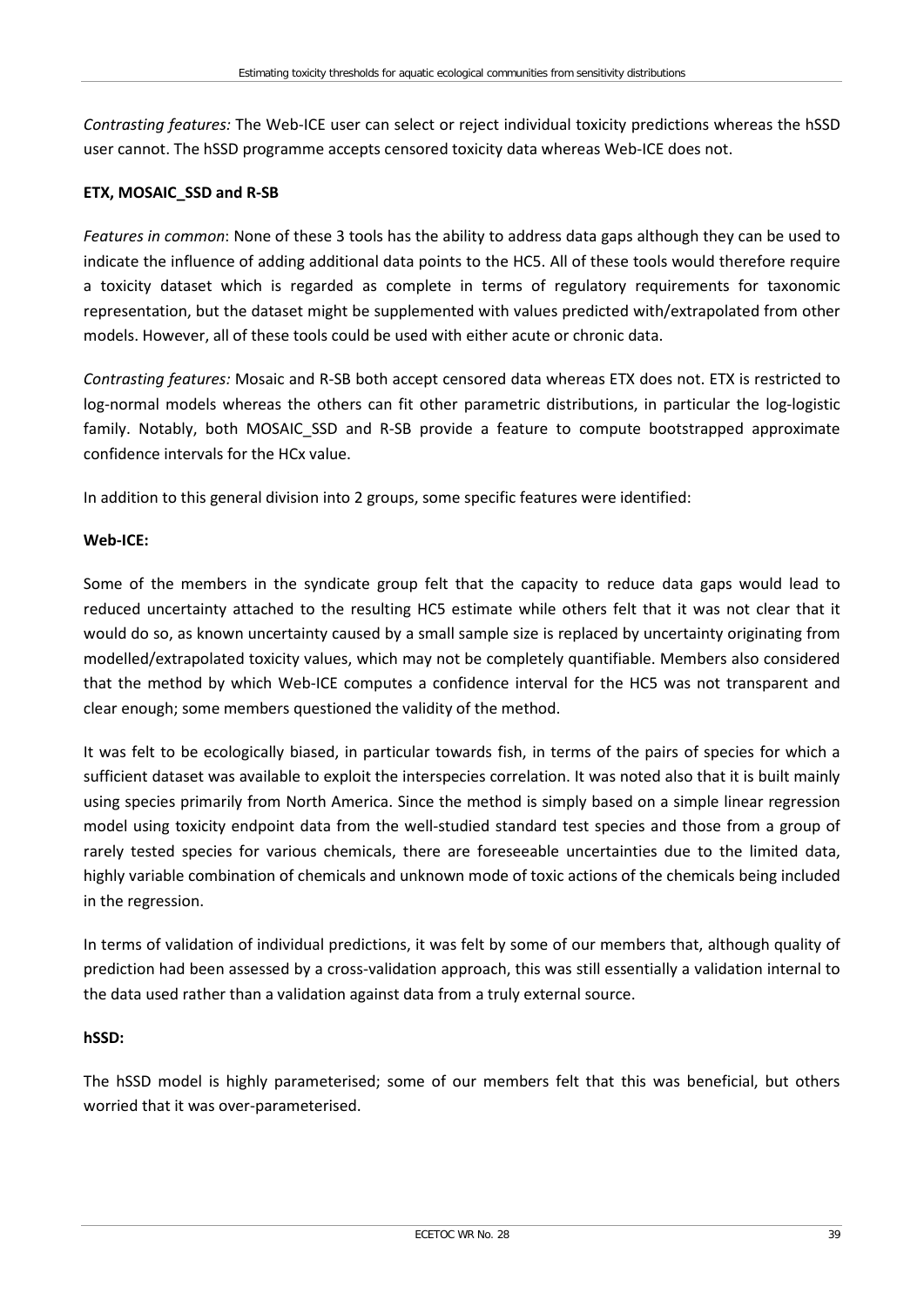The hSSD requires the user to specify an ecological scenario. This was felt to have some potential benefits, especially in terms of ability to test hypotheses about effect of the chemical on the site-specific community structure.

Up to now, the hSSD has not been validated against laboratory and/or field data.

### **ETX:**

The ETX tool has regulatory acceptance in Europe since it is easy to use and understand.

At the end of the detailed discussion on the pros and cons of the various tools, there was a short discussion on their implications. It was agreed that this remains an area in which progress is on-going and it is not clear which tool is the most useful nor is it clear whether a single approach should be used. It was suggested that the way in which any tool is used may be just as important as the choice of the tool.

*2. As sensitivity to chemical stress seems to be related to taxonomic closeness, how could this be used in the construction and interpretation of SSDs?*

The group devoted limited time to this question.

It was agreed that knowledge of mode of toxic action should be taken into account first. Resulting predictable differences between taxonomic groups are a key driver in ecological risk assessment.

Overall it was felt that the best choice of methodology and software tool will depend on the question to be answered. Consequently, it is very important for risk managers to specify clear protection goals and questions to be answered by the risk assessment. For example, one should be clear about purpose of the HC5; is it intended to protect 95% of species or 95% of ecosystems?

The question of the need to continue with testing of taxonomically diverse species was raised. A distinction was made between prospective and retrospective assessments and between biocides and other chemicals. For prospective assessments, it was suggested that for biocides, one may often know the mode of toxic action and therefore be able to target testing appropriately (e.g. insects and arthropods should be emphasised in SSDs for insecticides; plants and algae should be the focus of SSDs for herbicides) whereas this would probably not be so for an industrial chemical without clear *a priori* information on its mode of toxic action. For retrospective assessments, there appeared to be a greater need for taxonomically diverse data, especially for general biocides.

#### *3. What are the research needs?*

The group's discussion was limited to a brief list of topics:

• Further validation for extrapolations in relevant models (i.e. hSSD and Web-ICE) and of consequences for HC5 uncertainty.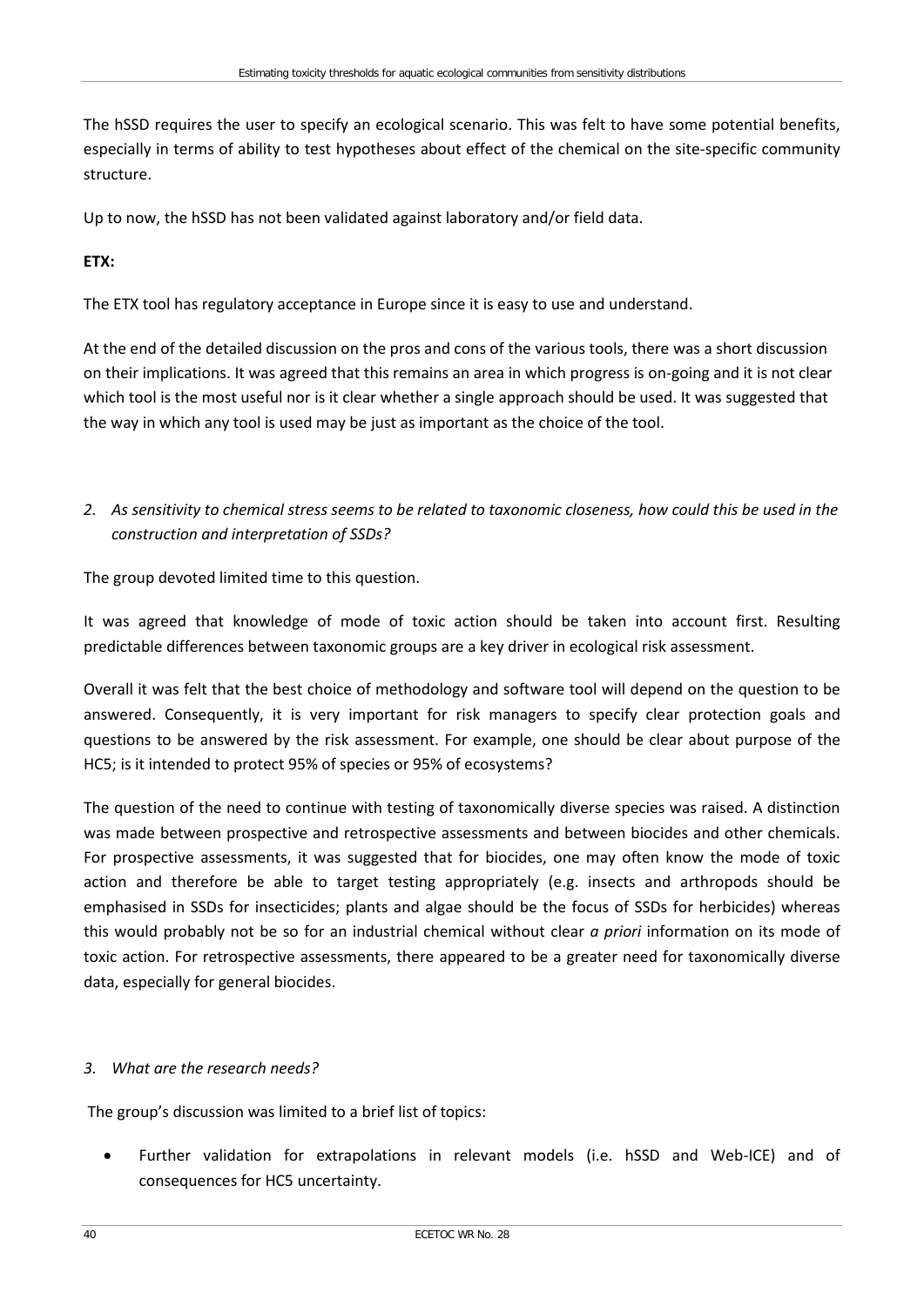- Extending software tools to add the capacity to predict chronic toxicity.
- Validation of hSSD scenario-specific HC5s relative to the field and/or mesocosm studies.
- Uses of SSDs for purposes other than estimating the HC5 (e.g. using the entire SSD for probabilistic risk assessment and deriving other values (say HC50) for trigger management action).
- The role of SSDs in risk assessment for mixtures is still at an exploratory stage. It is likely to be dependent on the questions to be addressed and the rationale for using SSDs.
- Possible inclusion of microorganisms in SSDs to protect ecosystem functions was debated. For instance, when assessing the ecological risk of fungicides, we never consider including various fungal species in the test battery and incorporating their data into the SSD; if our management goal is to protect the ecosystem functions and services, we should try to protect the fungi as well. As such, microorganisms should be considered in the HCx derivation. Nonetheless, such a development is currently hindered by the lack of available approved testing procedures for different groups of microorganisms.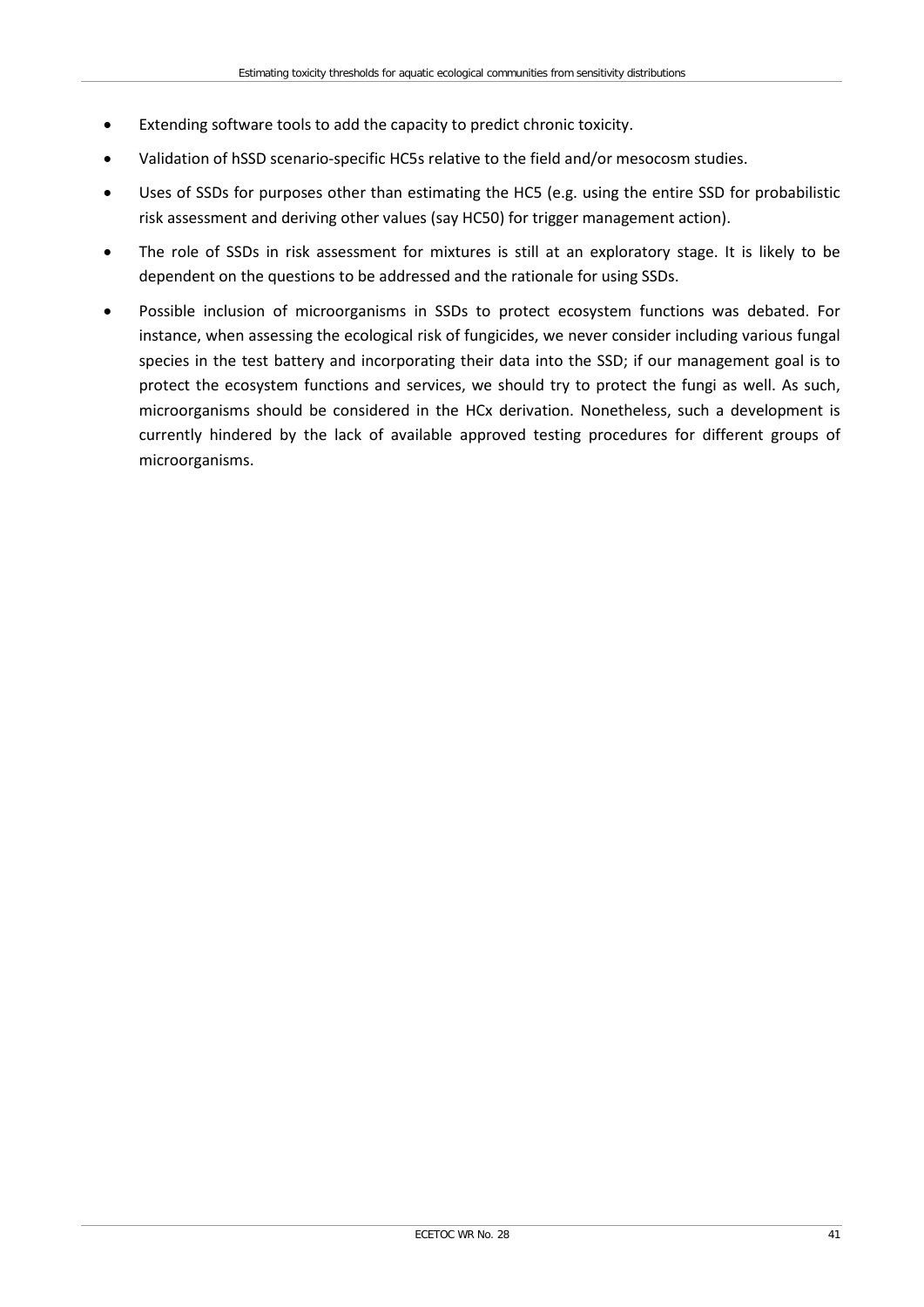## **Group 2B**

Moderator: R. Wenning *Rapporteur*: J-P. Gosling S. Belanger C. Eadsforth M. Galay Burgos M. Junghans L. Posthuma M. Warne P. Whitehouse

The group was asked to consider the following set of issues covering statistical aspects of SSD use in the order presented (order not according to importance):

- *1. Review current tools and key (statistical) methodology, including assumptions about distributions of sensitivity, use of hierarchical models, interspecies correlations. Identify where there are important differences and what the implications of these could be.*
- *2. As sensitivity to chemical stress seems to be related to taxonomic closeness, how could this be used in the construction and interpretation of SSDs?*
- *3. Do models based on prior knowledge provide advantages over other methods?*
- *4. Are current modelling success criteria, such as those identified in the REACH TGD, sufficient, overly prescriptive or insufficient?*
- *5. What are the research needs?*

Although the group was guided by considering these issues, the discussion was not structured using the questions, and, ultimately, the group decided to report back about 3 main themes. Those themes yielded over-arching notions, valuable to answer the detailed questions and the application of SSDs and criteria. Building on the presentations and discussions of the previous workshop day regarding ecological aspects and validity, for example, it was made clear and discussed that various ecological aspects are currently being addressed in SSD-related risk assessments. Further, SSDs have various uses beyond criteria setting.

#### **Initial Reactions and Thoughts from the Syndicate**

At the start of the discussions, there was an opportunity for each member of group to highlight what they thought was the key issue surrounding the statistical models being discussed at the workshop. Here is the list of comments and questions that individuals thought were important for us to discuss:

• What are the limitations of the statistical models? We need more experience with the models to understand the limitations and the differences. The influence of several data aspects on different models are uncertain. Factors include, but are not limited to, amount of data, confounding factors, and sensitivity to natural variability.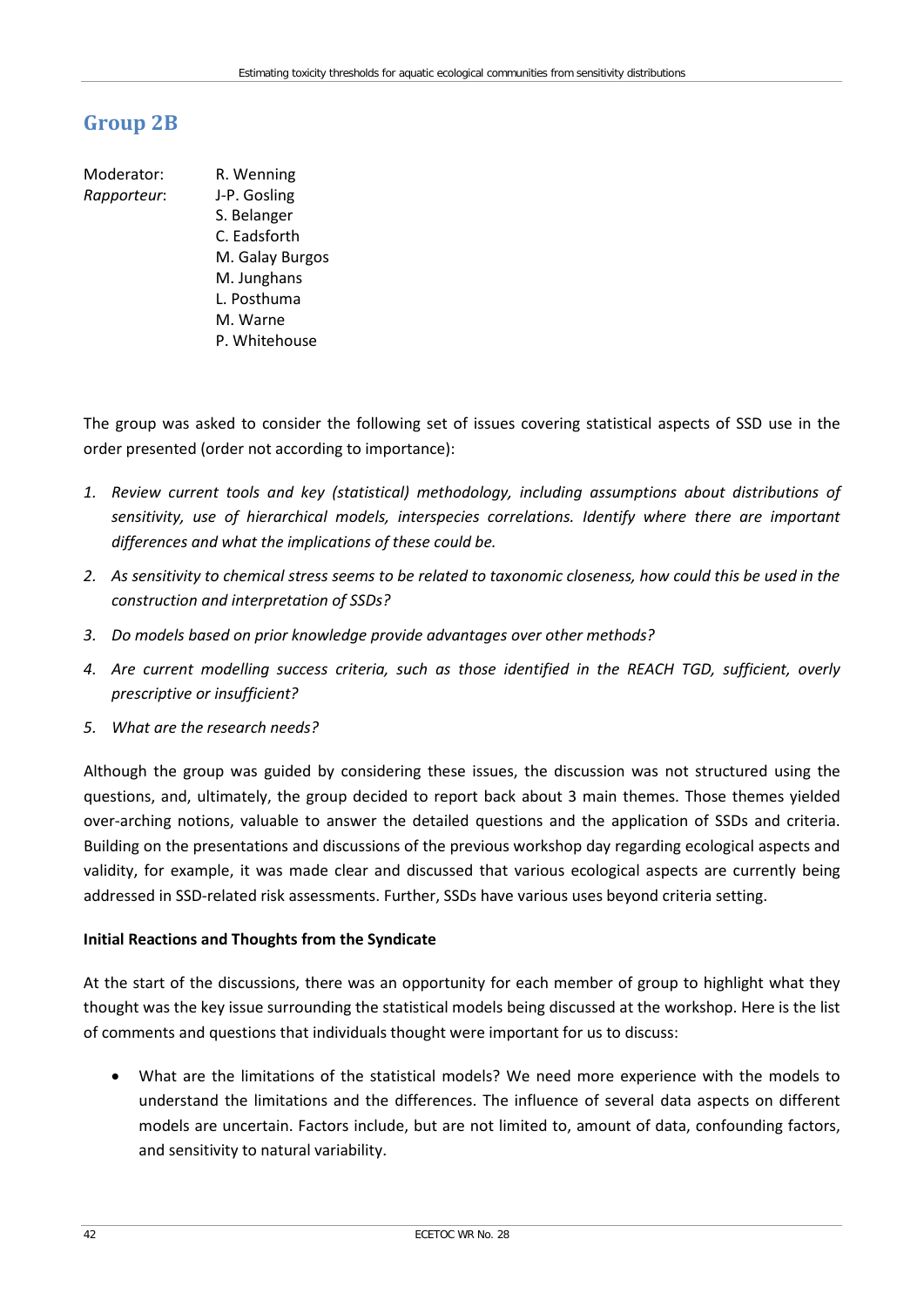- What are the possibilities for using the models for extrapolation outside the existing data? More experience is needed in understanding how chemicals and aquatic organisms differ in different climatic regimes and aquatic environments. It is uncertain how biological functions might differ between species and how structure might be different in various food webs.
- What extra ecological knowledge needs to be included in the models to add further value? The connection between mathematical models and ecology is tenuous. While the goal is to mimic biological response mathematically, it is important to understand the influential biological and ecological factors that need to be measured and accounted for in deriving models tailored to the problem. There are pathways to address ecological information in SSDs, like via hSSD, tailoring the model to a site or water body or system. Questions that arise then include when and how to do that and how to handle spatial differentiation in modelling results (here: criteria)? Would tiering apply to this (i.e. a generic model for 'the' ecosystem and tailored models for 'this' ecosystem?). Improving the connection between statistical models and ecological relevance will help to reduce uncertainty and elevate confidence in the protectiveness of threshold values derived from the models.
- Is the use of SSDs curves the best approach; are there other approaches? Tailoring and tiering also applies here. The regulatory community has prescribed the statistical methods behind SSD curves, and that appears to be one of the main reasons why SSD curves are being used, next to versatility. It would be useful to understand if sufficient effort has been invested to explore other options that provide equal or better confidence in the threshold values derived using the SSD approach. It would also add confidence to the current approach and perhaps point in new directions for improvements.
- What biological, chemical, and ecological aspects are important and, perhaps, unaddressed in the current SSD approach? We should not throw away what is known in terms of mode of action, species differences, chemical interactions in mixtures, exposure scenarios, food webs etc. We do not understand well how these aspects translate into a statistical model, though hSSD is an example of incorporating novel data and concepts within the classical 'flat' SSD modelling which is based on ecotoxicological test data and model choice.
- Are taxonomic similarities and differences important when extrapolating between species or adopting only available biota-response data (as opposed to a prescribed mix of different taxonomy or species)? There seems to be strong evidence that taxonomic closeness implies similar toxicological responses. It would be worth investigating similar relationships for mode of action or exposure scenarios. For mode of action, there expectedly is a stronger numerical effect of specific modes of action on SSD-modelling outcomes then there may be of narcotic action.
- Has sufficient attention been given to whether SSD curves answer the important questions that underlie this work? There should be careful consideration of the modelling assumptions. In particular, regulators and scientists should ask themselves what biota or ecology are they trying to protect?
- Does the use of SSD curves replace or compliment risk assessment? Using current models seems to be tinkering on the edge of what we expect from risk assessment. Are we trying to too hard to repackage risk assessment and its elements of exposure, dose-response, ecotoxicity and uncertainty into a different statistical method?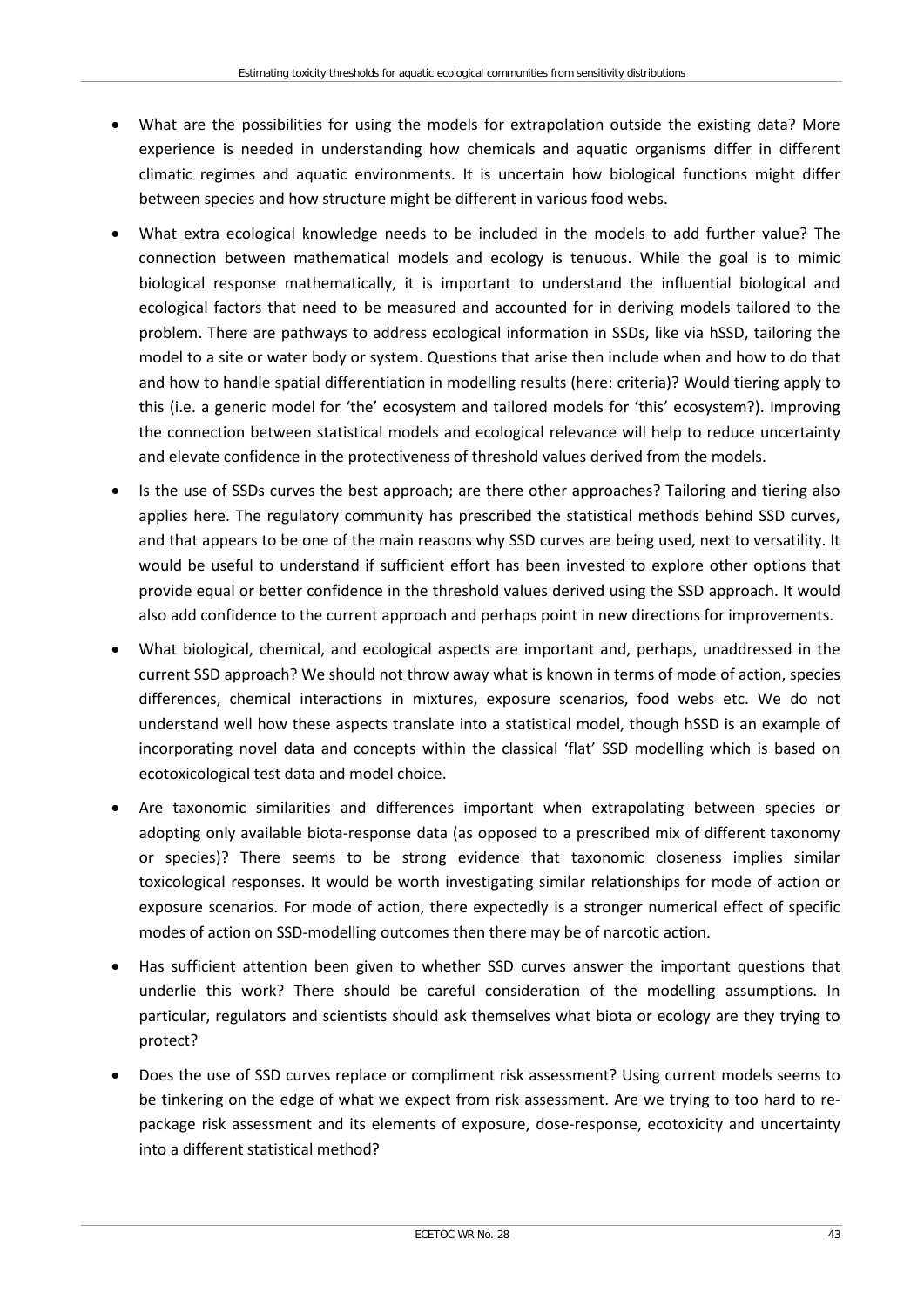In conclusion, the statistical questions posed are of actual relevance, but gain perspective when considered in relation to the wider perspective of scientific developments on e.g. mode of action, ecological aspects linked to SSDs, and so forth. The group summarised the above discussions and perspectives into 3 main themes: (1) *thoughtful decision processes*, (2) *inclusivity with regards to available data,* and (3) *interpretation of the uncertainty estimates from different models* and took a step back from the detailed questions to consider the context for applying SSD curves, the information used to populate an SSD curve, and the interpretation of results generated by the model.

#### **(1) Thoughtful decision processes**

A decision tree (or other formal decision process) could be used to help structure the prior thinking and the subsequent steps in the hazard or risk assessment. Risk assessments do have very different problem definitions, and do imply different data availabilities, while asking for either generic or specific answers. This context suggests a formal decision process. SSDs could then be contained within such a defined process, and their role, which may be small, will be appropriate for the risk assessment problem in hand. Given the emergence of new chemicals every day, a thoughtful decision process can help to anticipate key chemical and ecological characteristics that may be more or less important relative to the evaluation of other chemicals in the same or similar aquatic systems.

It was noted, for example, that the REACH Technical Guidance Document (ECHA, 2011) is probably the most well documented example of how a decision process can guide the framework for conducting a risk assessment that yields proposals for criteria (PNECs). The same approach to a decision process might be useful to guide the development of SSD curves, as well, and other similar tools useful to understanding biological/ecological responses to chemicals in the environment. In the context of SSD curves and similar models, the decision process could be extended further to incorporate recommended approaches for handling old data, new data and different types of knowledge. A decision process will help risk assessors to plan, implement and evaluate how to apply models and decide what data to use. In fact, decision processes can help us to understand the value of the model and data. A proper decision process yields approaches that are best tailored to the problem definitions that exist, and harbour (thus) contextual flexibility (which question is answered, which approach is chosen) as well as transparent consistency (given a chosen method, there is a clear way how to do it in that context).

Also, a well-documented decision process will add transparency which is needed to improve current practices. At present, the decision process used to select information for populating an SSD curve is known only to the extent that the developer has openly identified the assumptions used to judge the quality of available data and to select certain studies or aquatic species and not others.

As part of developing useful decision trees or data evaluation processes, regulators and scientists need to ask the following questions: what are the problem definitions for which the SSD model is applied, where are current processes recorded and do individual organisations have different assessment procedures when using SSD results. For example, RIVM refers to technical guidance and certain rules for what procedure(s) to follow depending on the circumstances of the risk assessment. However, the danger of over-prescription should be avoided. Guidance and recommendations are preferable to hard do – and – don't rules. There is a worry that guidance can rapidly evolve to become rules, which can lead to fossilisation of statistical models and approaches, or major communication problems when the SSD model is used in a different context (e.g.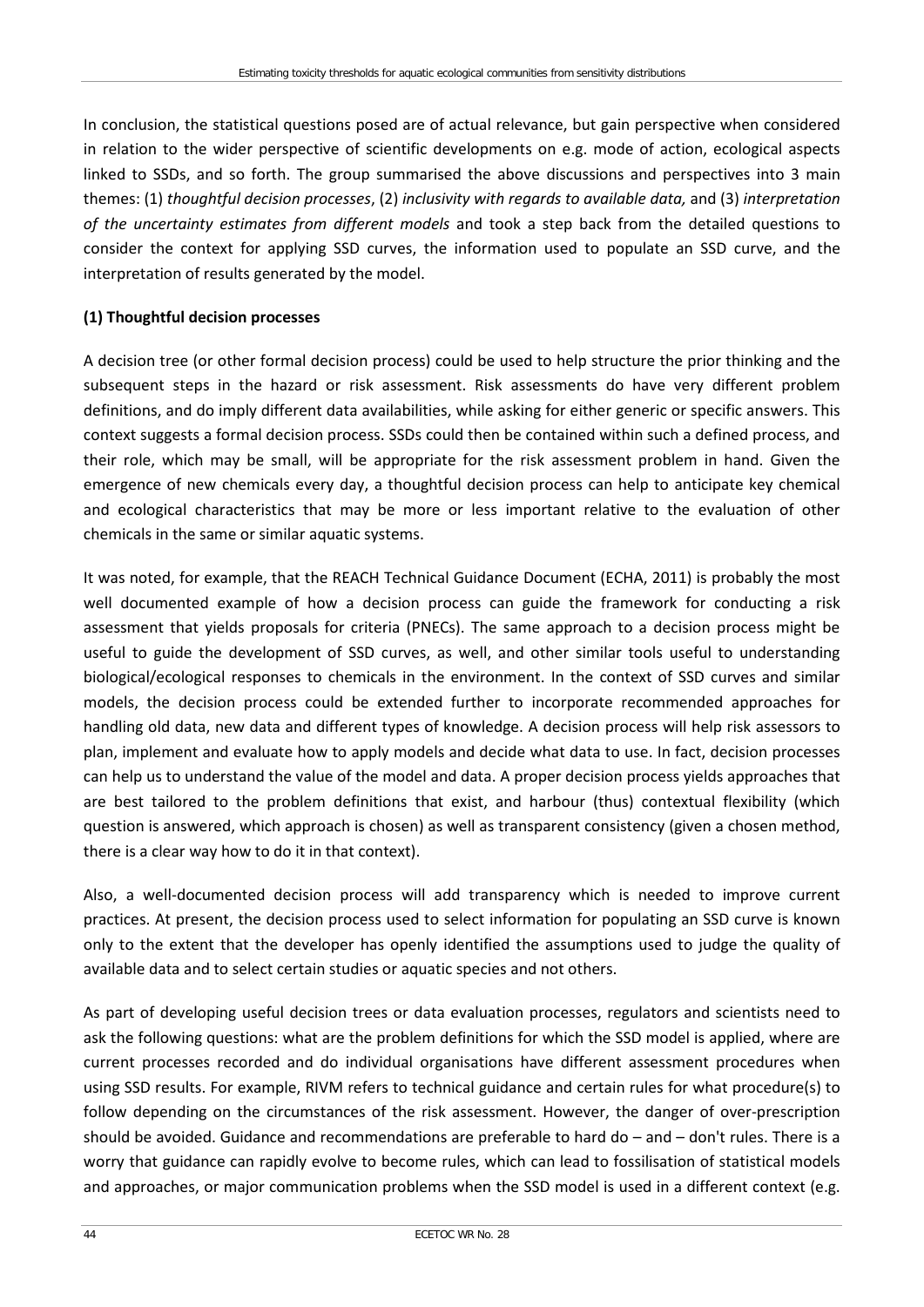disaster management as opposed to a generic risk assessment for which the SSD was derived) when the rules set for criteria derivation are assumed valid. Therefore, any guidance that is produced must also look to future proofing.

Lastly, there is a concern that overly prescriptive models and data assessment methodologies might stop regulators and scientists from thinking about the assumptions of the models and their best use for individual risk assessments. Coupled with this is the concern that regulation might constrict the process because transparency and uncertainty are difficult aspects to accept. The key for any process (and associated statistical methodology) is that it must be fit-for-purpose. We do not wish to be regimented in our assessment approaches, given the context of various applications of risk assessment.

#### **(2) Inclusivity with regards to available data**

Undoubtedly, scientists and regulators wish to use as much data as possible in the risk assessment process, including the populating of SSD curves. A formal weighting process is one approach that can help to qualify all available data and prioritise the importance and value of data.

To achieve this, there is a need for a more formal data evaluation process. There are often several good reasons for excluding data from an analysis (e.g. chemical purity issues, exposure and biological issues, and poor reporting of the testing procedures). However, attention should be given to whether so-called discarded/rejected data might have some utility in the evaluation of model results. Early exploration of models using high- and low- quality data might be a logical first step as part of early data exploration, and before settling on a formal and final model and analysis. The early consideration of all available data offers the opportunity for insight on chemical and ecological attributes that might be missed when certain data sets are removed from the risk assessment. Care should be given though that the less strict approach to data evaluation for SSD derivation is not flawed by creating a bias in the SSD, as would be expected to occur, if for example, a very volatile substance is tested in open vessels and the test concentration is not verified.

The importance of a principled weight-of-evidence approach would address the final outcome. The practice of including and excluding data sets in a systematic manner to explore the influence of different data sets used to develop an SSD curve and perform a risk assessment could be particularly valuable in a weight-ofevidence scheme. Such a scheme should be included with the presentation of results of modelling and risk assessment.

Data are not available for all possible risk assessment scenarios. It was felt that improvement is needed in the both the quality and breadth (in terms of taxonomic diversity, mode of actions etc.) of data used in assessments. For instance, Web-ICE is currently based upon a data repository that is fit for US risk assessments. It would be useful to know if Web-ICE and similar approaches could be fit for risk assessments in other regulatory arenas.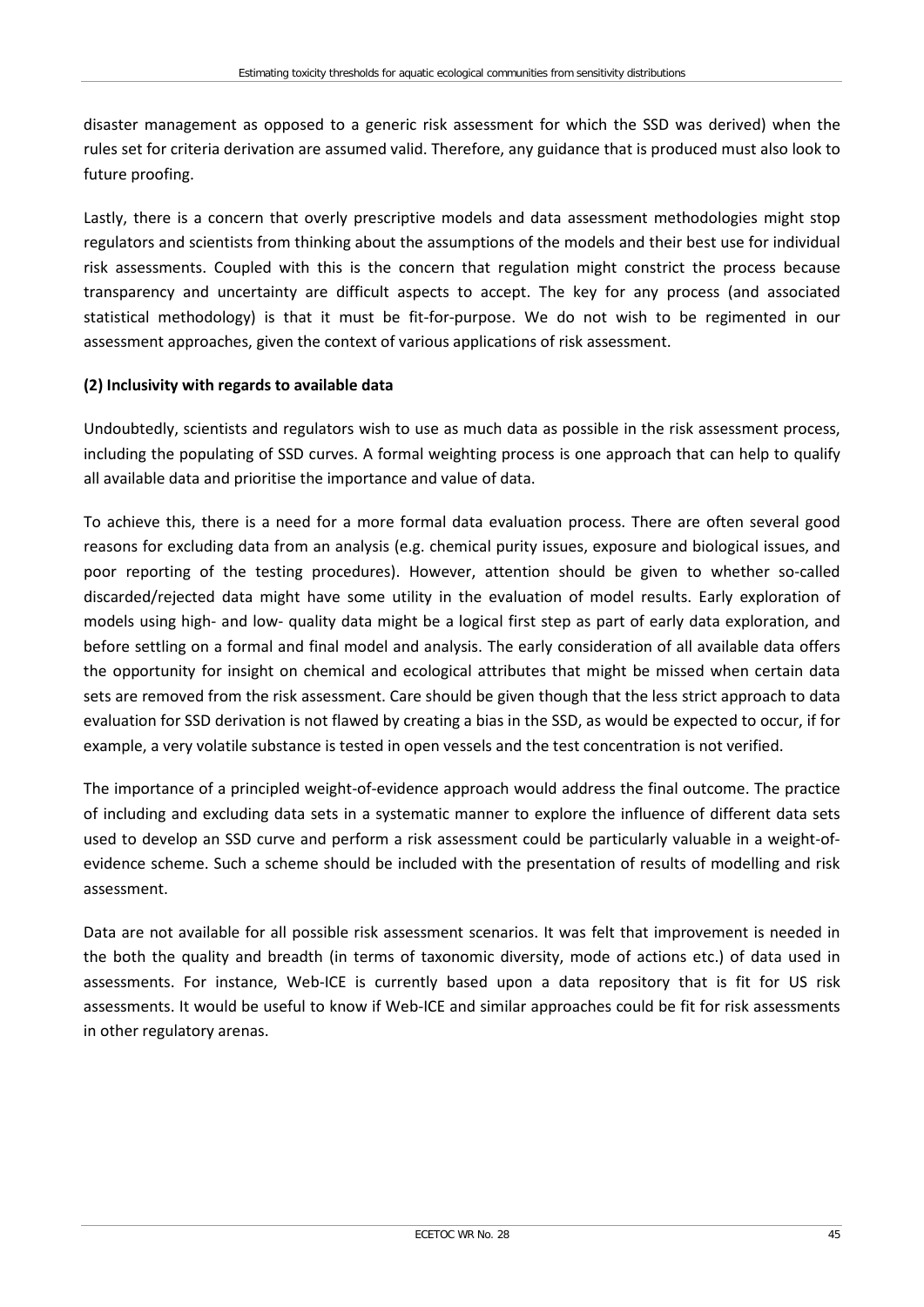#### **(3) Interpretation of uncertainty estimates**

It was evident to the group that the uncertainties associated with the HC5 results reported using each of the 3 primary statistical models discussed in the plenary meeting (i.e. ETX/R, Web-ICE and hSSD) are not the same in kind, representing different aspects of underlying variability, though numerically (partly) overlapping or (often) in the same order of magnitude. The different approaches to choice of data and data interpretation generate different types of uncertainties. The attributes of the uncertainties must be communicated properly.

For example, the confidence intervals reported using the ETX method stem from uncertainty in the fitted parameters of the underlying statistical distribution. The confidence intervals from the Web-ICE method attempt to capture uncertainty caused only by cross-species extrapolation. The credible intervals reported in the hSSD method stem from the characterisation of uncertainty about the underlying biological-response data and taxonomic differences. Each of these models is highlighting different model limitations.

This itself highlights the importance of data and model transparency when interpreting SSD curves and risk assessment models. There should be no blind application of statistical models (for instance, we should be concerned if the data underpinning the SSD is showing multi-modal behaviour and we are fitting a unimodal distribution due to habit or procedural prescription). Because uncertainty influences assessment factor specifications in some regulatory arenas, care must be taken in the interpretation of the uncertainty. Characterising and interpreting uncertainty correctly could influence the interpretation of SSD curves and risk assessments that encourage maximum insight from available data.

In addition to the uncertainty associated with the statistical modelling approach, there is a more general concern about ecological relevance and the interpretation of the models and the associated uncertainties. SSD curves as they are produced may have a fundamentally flawed misfit to the ecology and exposure conditions of the exposed ecosystem(s) of concern, and neither knowledge of the ecosystems nor the SSDmodel itself may be flexible enough to capture that variability in nature. By their nature, SSDs are statistical models, which can only to a limited extent be expected to incorporate ecological information in them. They are, and will probably remain, lower-tier approaches in terms of addressing ecological. This issue raises questions about the predictive accuracy of statistical models based entirely or predominantly on data extrapolation. We also need to be clear about whether the results of SSD curves should be correctly reported in terms of the HC5, and whether the upper and lower bounds of uncertainty should also be reported and considered in regulatory decision-making.

#### **Research questions**

Throughout the discussion, the group identified research questions and paths for new or additional work that could help to improve modelling and risk assessment.

- What are the limitations of the models and are they fit for purpose?
- What are viable methods for incorporating all relevant data?
- Is it possible to treat mode of action in the statistical models in the same way taxonomic distance is being used? (In particular, is this feasible for Web-ICE and hSSD?)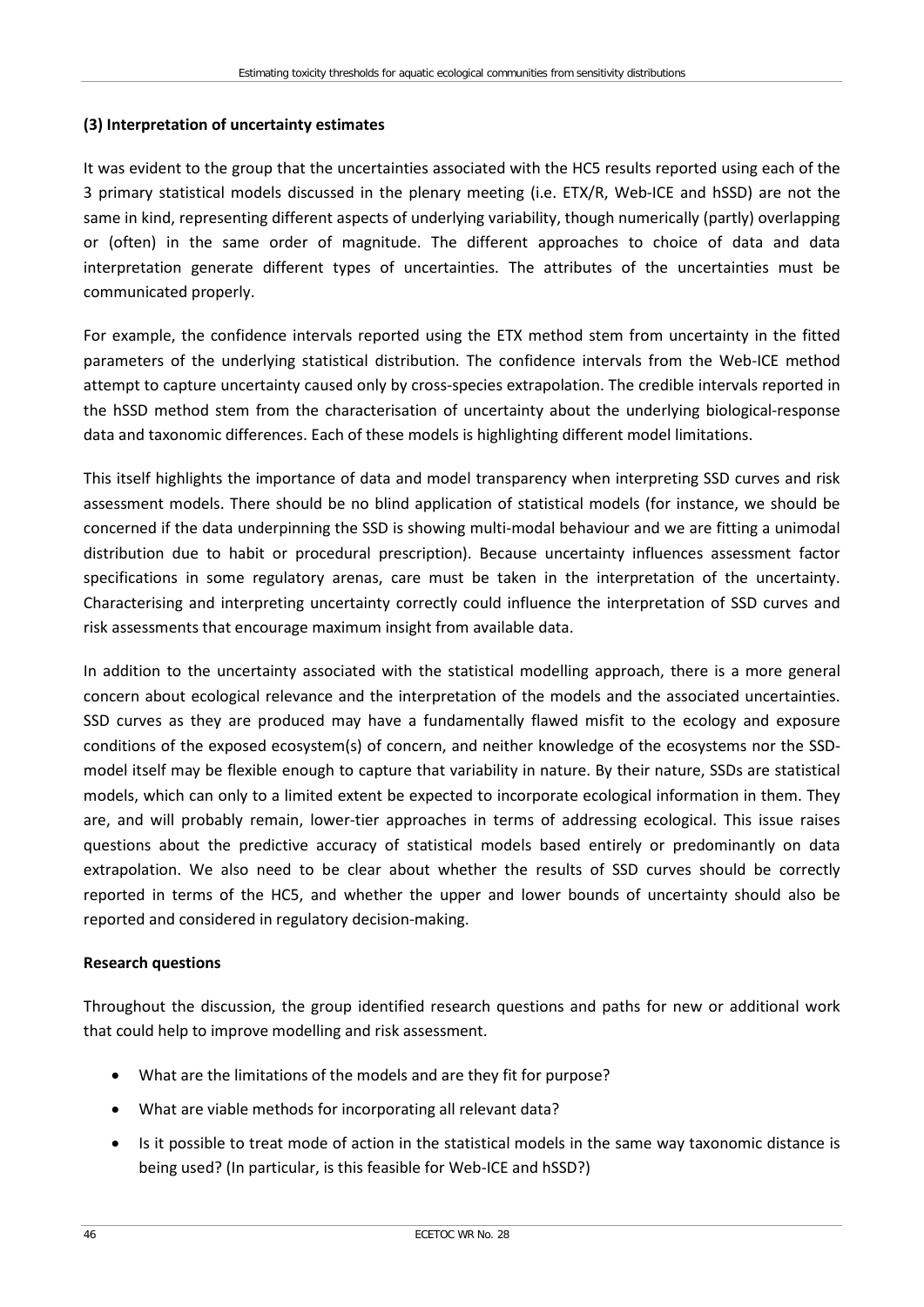- Can a formal decision tree approach that is inclusive of the available data and is transparent be defined?
- What additional ecological knowledge needs to be included to add value for the risk assessors?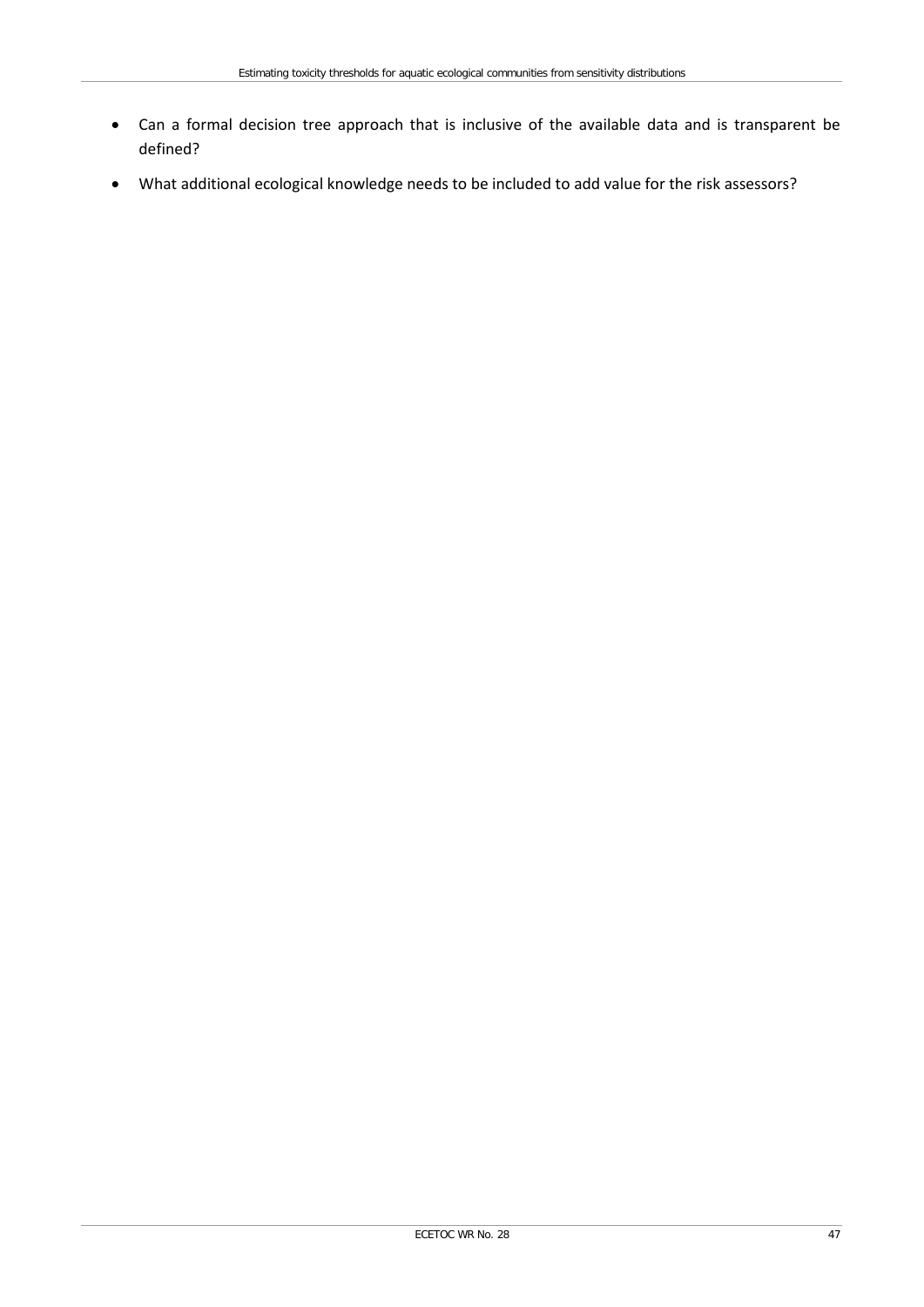## **Group 2C**

Moderator: A. Ragas *Rapporteur*: M. Barron J-L. Dorne S. Duquesne S. Dyer A. Gosselin M. Habekost J. Hendriks C. Michel F. Wu

The following questions / concerns were discussed:

*1. Review current tools and key (statistical) methodology, including assumptions about distributions of sensitivity, use of hierarchical models, interspecies correlations. Identify where there are important differences and what the implications of these could be.*

Statistical aspects considered by the group included SSD-based extrapolation methods as well as alternative approaches. 2 SSD-based extrapolation tools were discussed: U.S. EPA's Web-ICE [\(http://www.epa.gov/ceampubl/fchain/webice/\)](http://www.epa.gov/ceampubl/fchain/webice/) and a recent tool developed by Peter Craig (Craig, 2013). Both tools were limited to acute toxicity data, incorporated taxonomic distance, and provided similar outputs including HC5 estimates using limited data. Web-ICE was considered to have more defined user rules, but was a less statistically rigorous SSD generator than hSSD. Also, the level of confidence with Web-ICE is lower when extrapolating over large taxonomic distance. Outputs of the hSSD tool were considered to be user dependent, which could result in substantially varying results between users. Of additional concern was that a high degree of ecological community expertise or knowledge was necessary to provide reliable estimates. Both tools were considered better alternatives to the use of generic safety factors. Both tools also require the availability of appropriate datasets, including standardised toxicity values and relevant exposure metrics (e.g. dissolved metals).

A variety of alternative approaches to SSD development were discussed, including trait-based SSDs, chemoinformatic methods (e.g. QSAR, read across), and determination of protective levels by just focusing on sensitive species. While trait-based SSDs were considered to have potential utility, questions on what traits should be considered (e.g. ecological, physiological, etc.) remained. It was unclear if there was sufficient knowledge for a sensitive species approach that would ensure protection of multiple aquatic systems. Overall, there was no consensus recommendation for clear alternatives to the SSD-based extrapolation methods above, and additional research would be needed.

*2. As sensitivity to chemical stress seems to be related to taxonomic closeness, how could this be used in the construction and interpretation of SSDs?*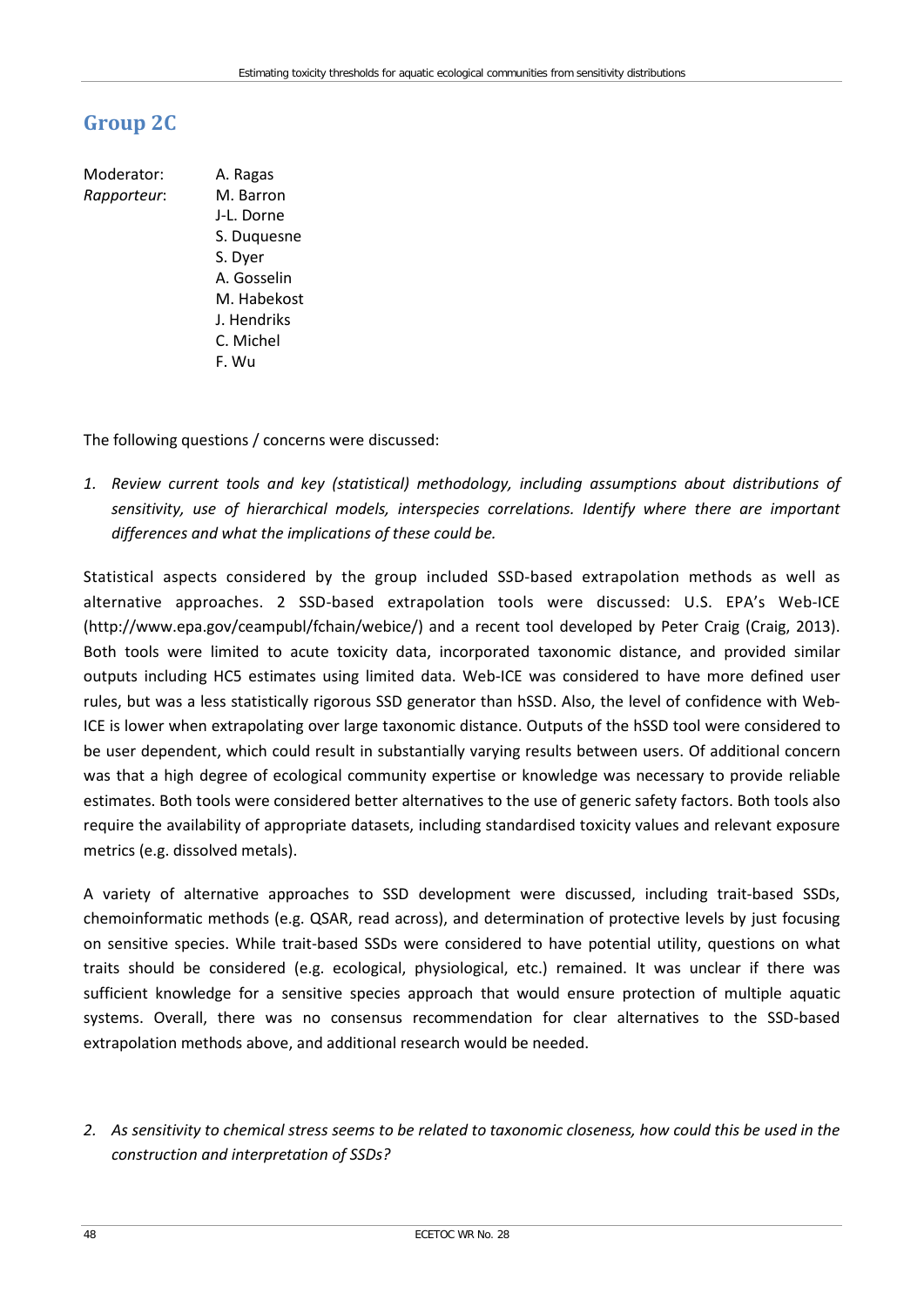There was general consensus that taxonomic closeness can be important in extrapolation of sensitivity across species. Species sensitivity may be considered highly correlated at the Family level. Understanding sensitive taxa, such as to Family level, could be used to ensure SSDs are representative of aquatic communities. Uncertainties remain regarding the need to alter SSD composition for different aquatic communities, including fresh versus saltwater species, large versus small assemblages, and sensitive versus robust systems. The proportion of invertebrates and fish in the SSD was noted as probably important in the estimation of HC5 of compounds that can have large differences in species sensitivity such as insecticides. The need to integrate water column species with other compartments such as sediment and terrestrial systems was also noted.

#### *3. Do models based on prior knowledge provide advantages over other methods?*

Prior knowledge can provide significant advantages to both constructing and interpreting SSDs. Important aspects include knowledge of MOA, taxon sensitivity, composition of the aquatic community being assessed, physiological and ecological species traits, and physico-chemical properties of the chemical. Relationships between taxon sensitivity and MOA are important because some chemicals will show large taxon specific differences in toxicity, such as herbicide sensitivity of plants versus fish, and acetylcholinesterase inhibitor toxicity to invertebrates versus fish. SSD development should consider this information, such as including plant species in a herbicide SSD and consider the proportion of invertebrates in constructing insecticide SSDs. Knowledge of chemical properties such as solubility are important in understanding maximum values to include in SSDs (i.e. should not exceed the solubility cut off).

### *4. Are current modelling success criteria, such as those identified in the REACH TGD, sufficient, overly prescriptive or insufficient?*

The current REACH criteria for SSD composition includes 10 species of 8 taxonomic groups. Overall, these requirements seem reasonable and are consistent with the 8 family minimum data requirement in U.S. EPA guidelines for developing U.S. Ambient Water Quality Criteria for aquatic life. However, these criteria may be hard to meet because of limited data for the number of substances. There was general consensus that additional research was needed on minimum datasets and taxa diversity requirements, and the use of extrapolation methods to fill species sensitivity data gaps. The question whether current modelling success criteria are sufficient should also be considered relative to alternative approaches. If the alternative is the use of assessment factors (AF), it has clearly been shown that they provide an inconsistent method, i.e. the method is more conservative for large data sets ( $n > 6$ ) than for small data sets ( $n < 6$ ). In this context, optimising the method by making the AF dependent of the number of available toxicity data or allowing the application of the SSD for smaller sample sizes should be considered. There was general consensus that the current modelling criteria of REACH TGD are a guideline and that motivated deviation of these guidelines, based on a solid scientific justification, should always be possible on a case-by-case basis.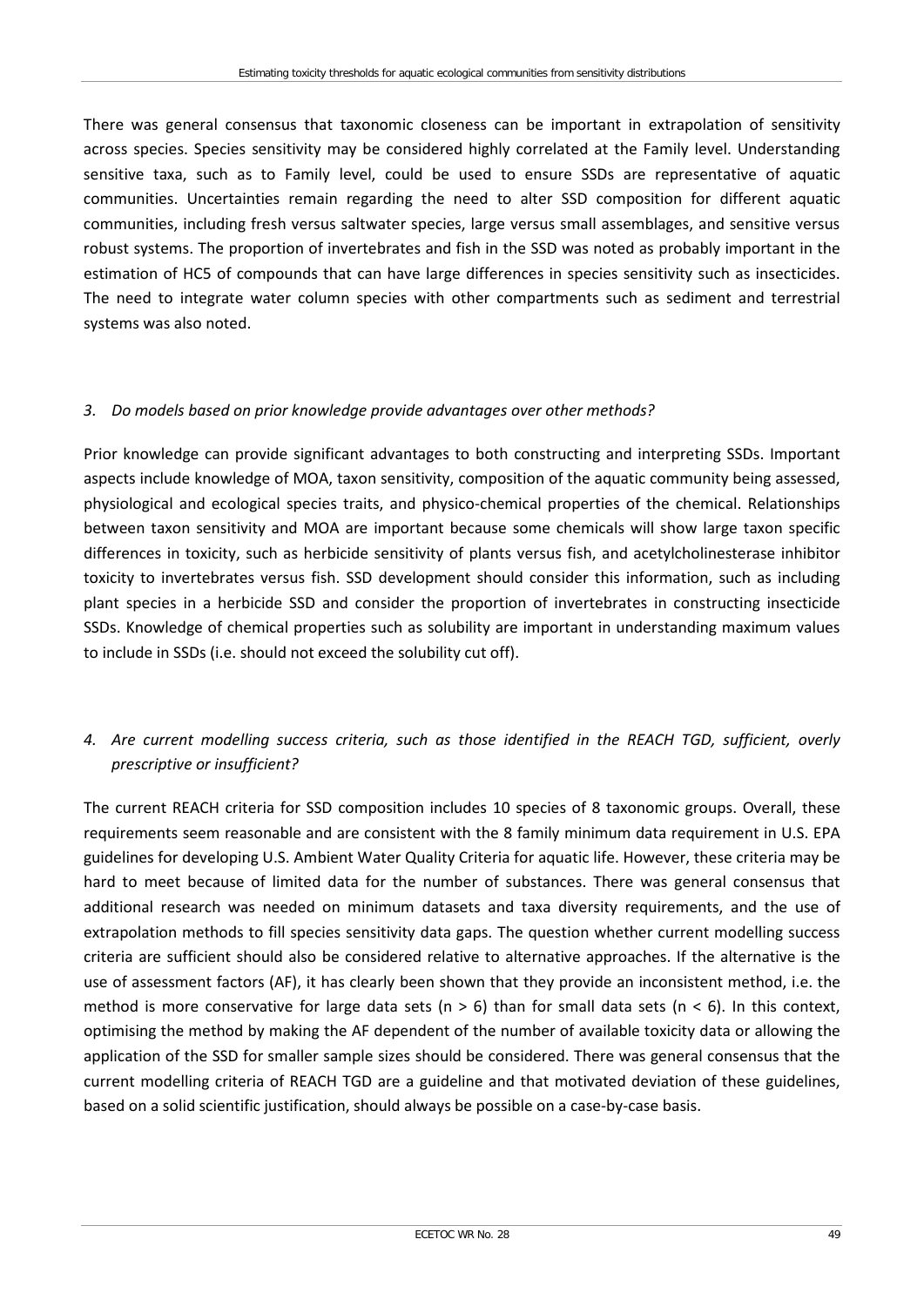#### *5. What are the research needs?*

A variety of research and development needs were discussed, including methods validation, developing alternative estimation approaches, incorporating knowledge of chemical properties and exposure, and peer review and engaging with stakeholders. One identified research need was to compare trait-based SSDs with traditional strictly taxonomic-based SSDs, and to define what traits are most relevant to SSD generation. Alternative approaches should be explored, including focusing on sensitive taxa rather than broadly populating an SSD. However, there is uncertainty of what the sensitive taxa will be for many substances. A sensitive species approach may require novel methods development, including integrating chemical structure, genomic, traits and MOA information. An additional research question was whether critical body residue (CBR)-based SSDs could be developed by incorporating bioconcentration factors into the SSD generation. There was general consensus that extrapolation approaches and minimal dataset SSDs are better alternatives to generic safety factors, but validation against field and mesocosm data is required. MOA was considered to be an important determinant of species sensitivity and research is needed to determine linkages between MOA and SSD composition requirements. SSD research and development has been focused on acute toxicity data for water column organisms. The development and validation of chronic toxicity extrapolation methods and approaches applicable to other environmental compartments (such as sediment, soil and air) both remain significant research needs. How to best leverage knowledge of the compounds chemical properties, behaviour and environmental exposure scenarios should be explored. Finally, stakeholders and others in the scientific community should be engaged to assist in peer review, validation and tool improvement, and to facilitate communication of uncertainties and the value of research investment.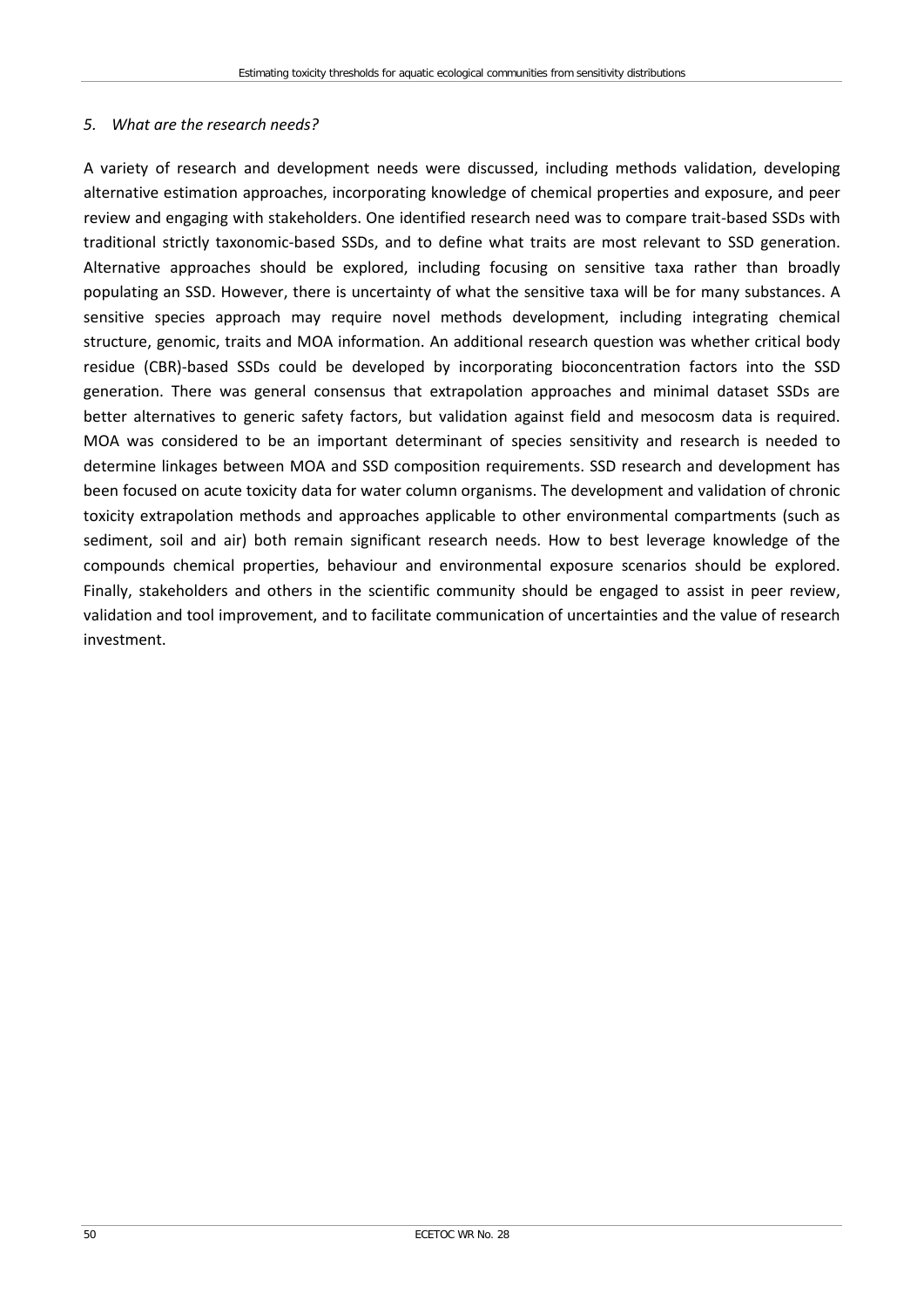## **Group 2D**

- Moderator: P. Chapman *Rapporteur*: S. Raimondo
	- S. Andres D. de Zwart A. Hart A. Macken S. Marshall Y. Pan H. Sanderson K. Solomon Z. Yan

The syndicate discussed the questions in the order they were presented and spent 50% of the allotted time on the first question.

*1. Review current tools and key (statistical) methodology, including assumptions about distributions of sensitivity, use of hierarchical models, interspecies correlations. Identify where there are important differences and what the implications of these could be.*

Assumptions about frequency distributions:

- In practice a number of different distributions are fitted to SSDs.
- In practice, even for large numbers of data values, it is difficult to distinguish (e.g. via a statistical test) 2 similar distributions (such as a log normal and a log logistic) but they may give different estimates of HC5 because of differences in the fit to the data in the tail.
- Different subsets of the data will give rise to different estimates of the HC5. This raises the question of whether the objective is to protect a certain group of sensitive species, in which case testing may need to be targeted, or whether the objective is more general.
- The distribution of importance for risk management is the distribution of sensitivities for the community you're trying to protect (not tested species).
- Tools: Aldenberg and Jaworska (2000) and Aldenberg and Slob (1993): These and other methods are statistically rigorous but not necessarily ecologically rigorous. Some of the methods use a Bayesian approach. They involve fitting a log-normal or log-logistic distribution or similar to measures of toxicity. The species measured are assumed to be a random selection of species in the community of interest (or exchangeable using Bayesian terminology). Under these assumptions, estimates of HC5 and confidence intervals are statistically sound. These methods were the first to be proposed and have been extensively used. Software, such as ETX (van Vlaardingen *et al*, 2004) and SSD Master (CCME, 2013) are readily available and are easy to set up from an Excel spreadsheet.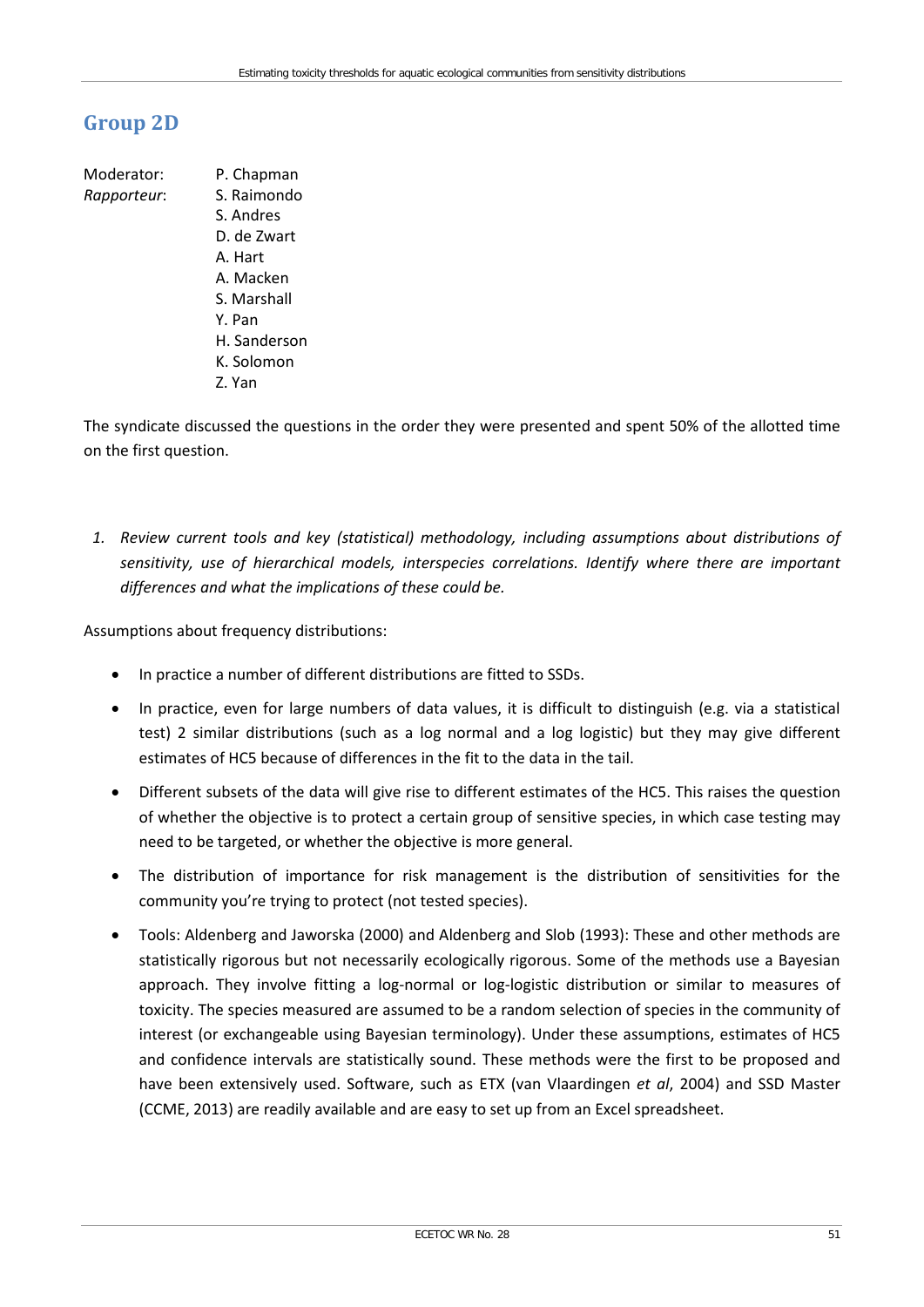- <span id="page-57-0"></span>• WebICE<sup>1</sup> (Raimondo *et al*, 2013): This method makes use of the historic database of toxicity values in ICE<sup>1</sup>[.](#page-57-0) First a community of relevant species is identified (e.g. aquatic or wildlife species), and then toxicity levels for absent species (predicted values) are estimated using measured toxicities (surrogate observations) and interspecies correlations (or regressions). A complex set of filters can be used to exclude predicted data both prior to and during the fitting process. Each surrogate results in different values to the same predicted species (where models are available) but Web-ICE includes only one value for each species in the SSD, so values predicted by multiple surrogates are evaluated to ensure the most robust prediction is included. This process results in a set of toxicities, some of which are measured and some of which are predicted. Finally an HC5 is computed from the mixed set of toxicities using a log-logistic distribution. The sample of species is again assumed to be a random selection (exchangeable) from a community or population. Confidence intervals for HC5 are not computed according to sound statistical principles, so the application can give odd results for intervals. The method was developed by US EPA who have built an easy to use online tool that is backed up by an extensive historic database. The method has been described in several published peer-reviewed papers and a user manual<sup>2</sup>. US colleagues have considerable experience of using WebICE but it has not been widely used in Europe. The historic database is regularly updated, which can change the model set used to predict to species. HC5 estimates obtained today may be somewhat different to those obtained in future if an updated suite of models yields additional species for the SSD.
- The hSSD concept: This method is based on a Bayesian hierarchical model. It is statistically rigorous and does not assume that measured species are a random sample from a community or population. It is currently in the prototype stage, very few people have experience using it, and it needs to be evaluated more widely and more thoroughly. Effective evaluation requires knowledge of communities of species actually found in the field so it cannot be evaluated from a purely statistical point of view. It makes use of an historic database of toxicity values provided by RIVM and, whilst there might be overlaps, the data set is not the same as that used in WebICE.
- *2. As sensitivity to chemical stress seems to be related to taxonomic closeness, how could this be used in the construction and interpretation of SSDs?*
	- It is important to first consider context and scoping.
	- We can have more diagnostic settings for screening resources for developing SSDs.
	- Taxonomic closeness can say something about communities, but not ecosystems.
	- Goal: need a protective HC5 with as little testing as possible.

 <sup>1</sup> <http://www.epa.gov/ceampubl/fchain/webice/>

<sup>2</sup> <http://www.epa.gov/ceampubl/fchain/webice/iceManual.html>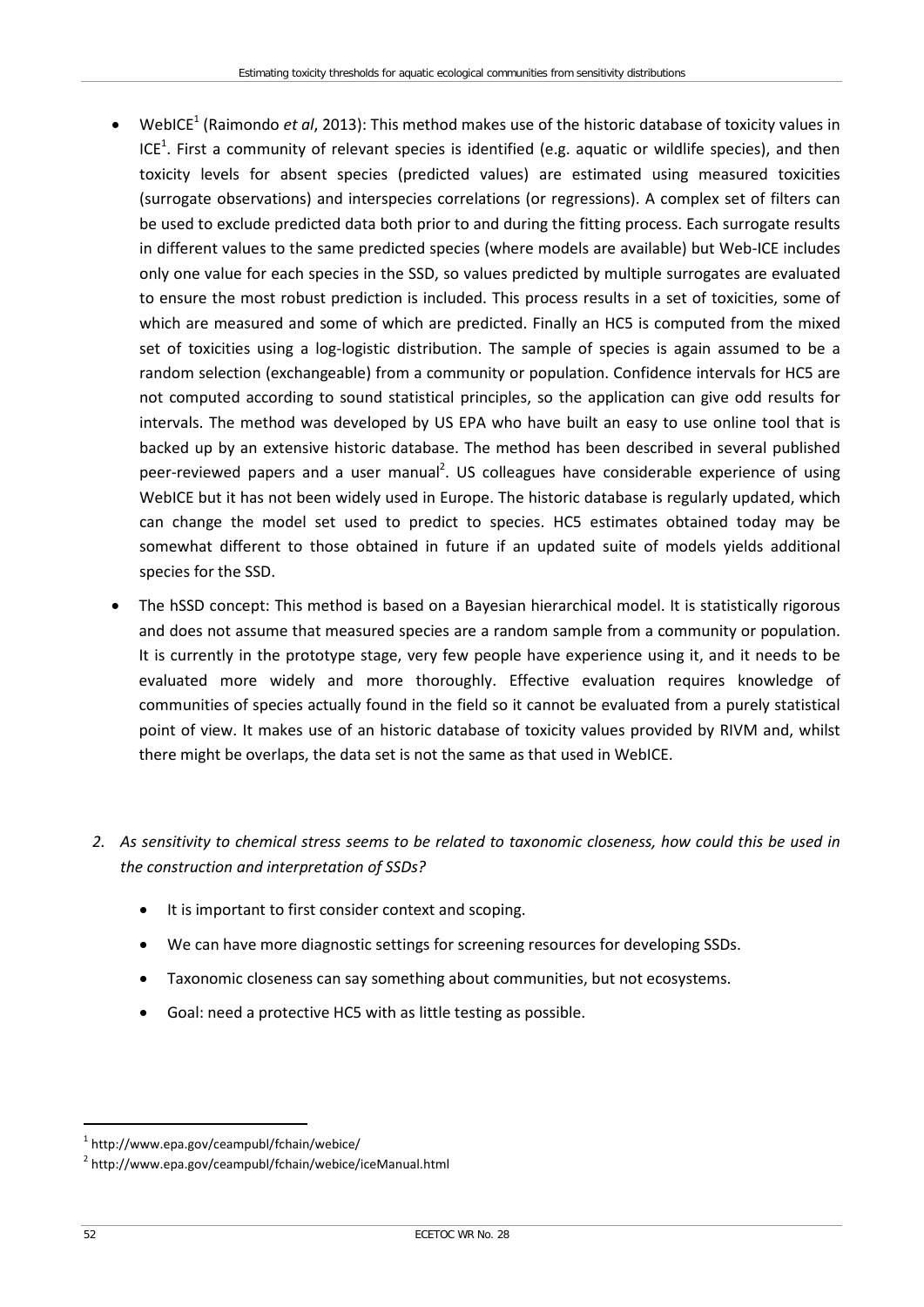The existence of taxonomic patterns (consistent sensitivity relationships) means that we must be cautious when extrapolating over large taxonomic distances, and also means that we will get better estimates of what we are interested in if we take patterns of sensitivity into consideration. Taxonomic structure of the community we are trying to protect needs to be taken into account in risk assessment and consideration of related differences in sensitivity can be useful in setting guidelines for protection of structure and function. Where sufficient data are available separate SSDs should be constructed for taxonomic- or sensitivity-groups to allow more ecological information to the incorporated into the assessment process.

#### *3. Do models based on prior knowledge provide advantages over other methods?*

Yes. The more that is known, the better the prediction will be. Methods that use prior knowledge will be better than methods that do not.

Prior knowledge can include what taxonomic groups might be more sensitive to a chemical class (e.g. molluscs, metals). Having this knowledge prior to developing SSDs can guide assessors to ensure that representatives of the sensitive taxonomic group are included in the SSD.

- *4. Are current modelling success criteria, such as those identified in the REACH TGD, sufficient, overly prescriptive or insufficient?*
	- The guidelines and criteria are fine, but it is important to define context. It is also important to distinguish between populations, communities, and ecosystems.
	- Question: Can SSDs be used when there are fewer than 10 tested species?
	- Question: Is it better to prescribe a criterion that has acceptable confidence intervals rather than a prescribed number of data species.
		- $\triangleright$  If we can show that confidence intervals and HC5 estimates obtained from 5 species are not materially different from those obtained from 10 species, can we assume that fewer species would be reliable enough for regulation purposes? Confidence intervals should indicate how well a method performs. This should be caveated with the discussion point above regarding *a priori* knowledge of sensitive taxa. If the 5 data points do not include the most sensitive taxa, but have robust confidence intervals, is it protective even if statistically sound?
		- $\triangleright$  Can/should existing criteria be replaced by confidence interval criteria? Should the criteria require either a confidence interval of a given size or use a specific list of taxa.
		- $\triangleright$  Can uncertainty factors be applied depending on amount of data used?
	- It is better to have more information than less. But if datasets have a large number of common taxa (e.g. fish), then it might be difficult to characterise impacts to less represented species such as amphibians.
	- We need to be sure to capture taxonomic diversity.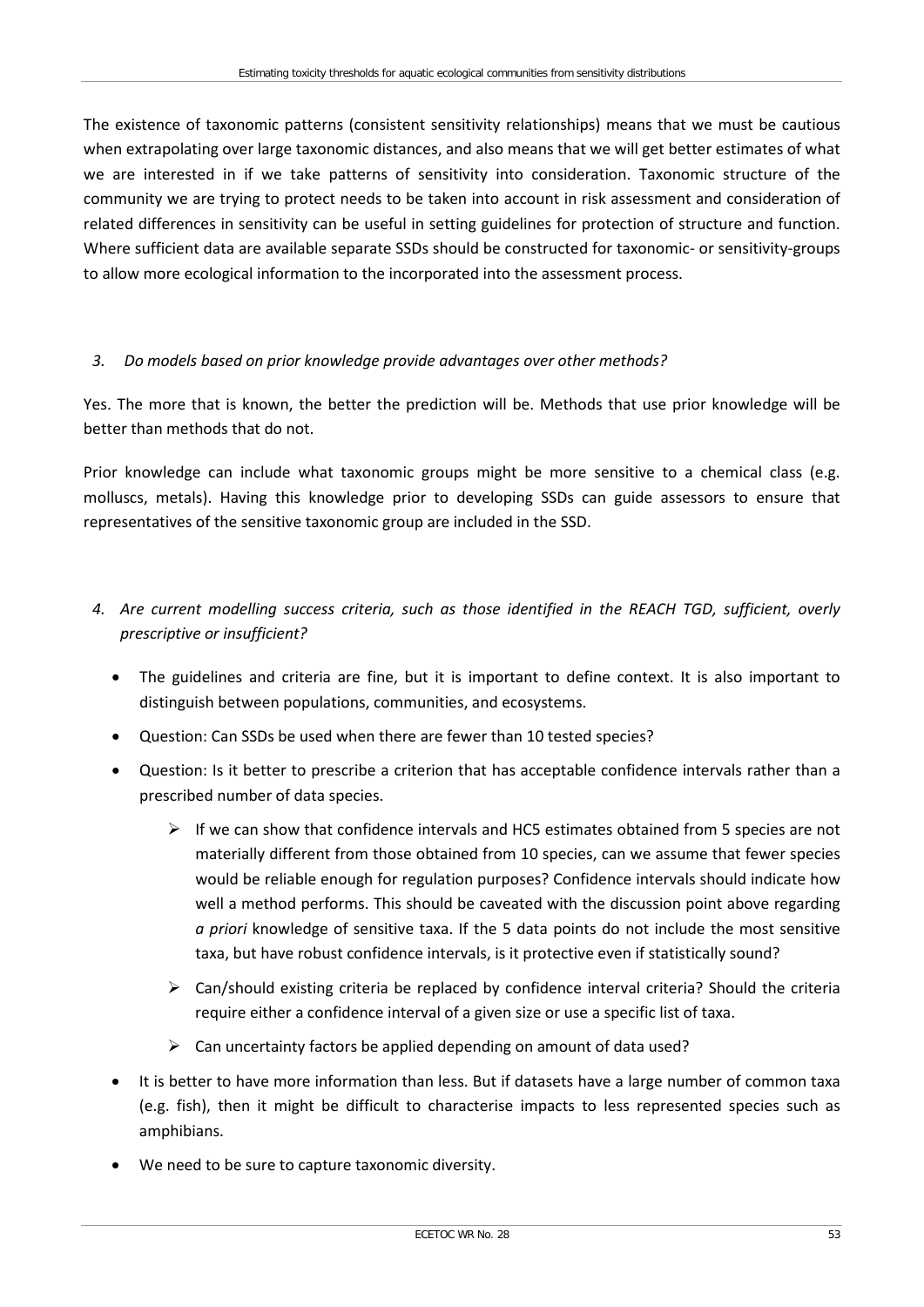#### *5. What are the research needs?*

There is a need to:

- determine whether traits are meaningful in development of SSDS.
- evaluate SSDs against high quality mesocosm studies.
- develop criteria for an acceptable confidence interval for SSDs and HC5s.
- develop a model that takes account of the number and type of species in a community and that shows you the consequences/reliability of what you get. Validity criteria – what do we practically need?
- be able to extrapolate better to all ecosystems. There is no strong science based evidence that an SSD based on example criteria is protective for ecosystems, however, this argument also applies to the simplistic use of the toxicity value for the most sensitive species tested.
- Agree how confident we want to be? Back calculate how confident assessments are given current criteria.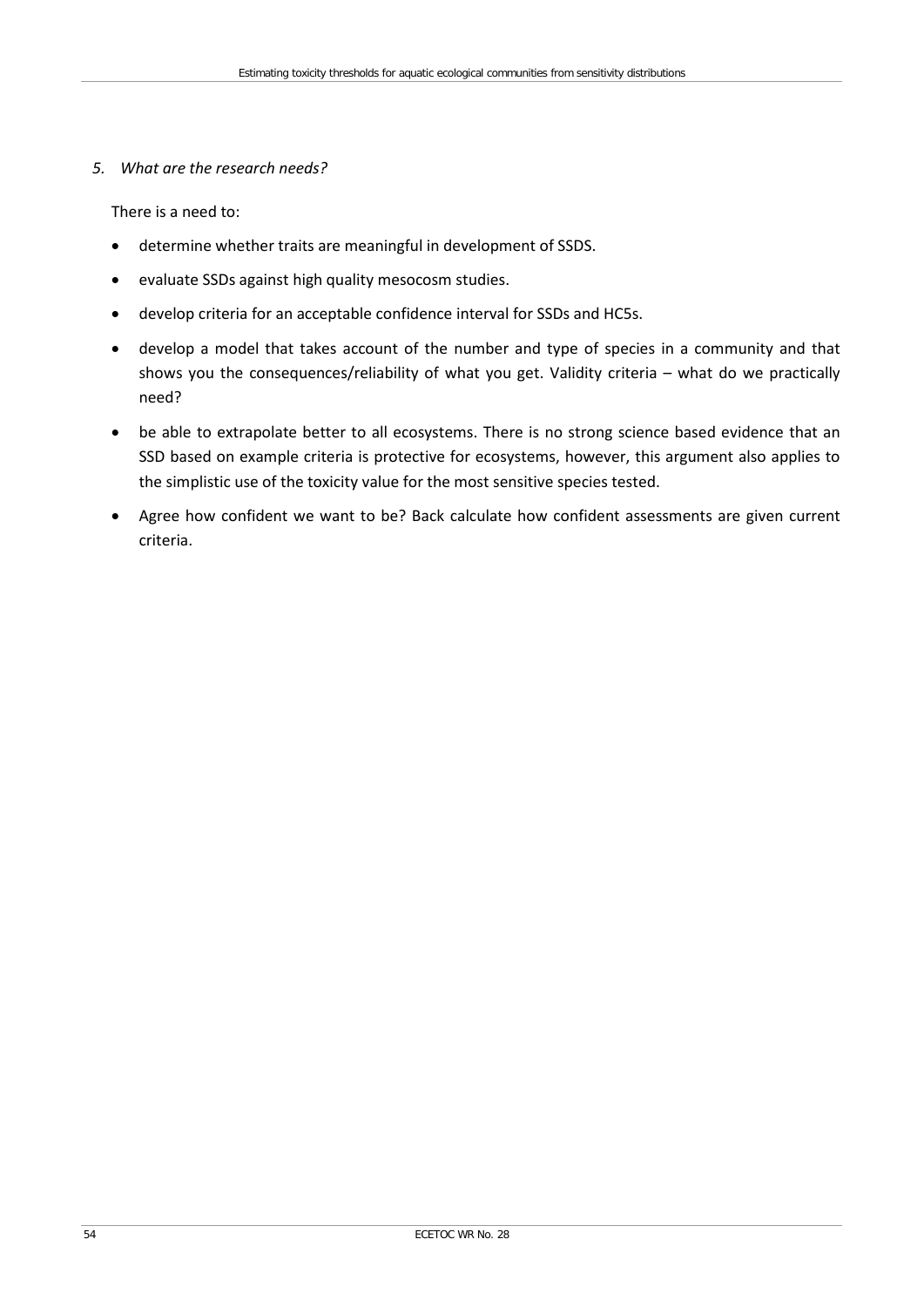# **4.3 Syndicate Session 3: Regulatory Considerations**

## **Group 3A**

- Moderator: A. Peters
- *Rapporteur*: M. Hamer T. Barber P. Craig P. de Vries G. Kon Kam King K. Leung L. Maltby

The following questions / concerns were discussed:

*1. Would the methods reviewed in this workshop be accepted for use in regulatory assessments under current guidance? If not, what steps would be needed to facilitate their acceptance in the future? What are the opportunities to update technical guidance?*

The use of SSDs is already widespread in regulation for data rich substances (e.g. for water quality standard derivation in various regulatory regimes), less common is the use of interspecies correlation approaches such as Web Ice and SSD when limited data are available. Some statistical instruments, for compiling SSDs from toxicity data and deriving threshold values, are already routinely in use for these purposes.

A possible limitation to the current application of SSD approaches within regulatory processes is the limited guidance available in some areas, although the availability of toxicity test data which fulfils the taxonomic diversity requirements established under several regulatory regimes is also an important potential limitation. Whilst the minimum data requirements for the use of an SSD differ between different regulatory regimes several European regimes require a minimum of 10 species, representing at least 8 different taxa and 5 different phyla. There is a need for balance in regulatory guidance between prescriptive approaches, which give more consistent outcomes, and flexible approaches based on best scientific practice. It is especially important that where professional or expert judgement is used the justification for the approach taken must be scientifically defensible and clearly documented.

The focus is on fulfilling the required number of species required for an SSD for it to be acceptable. Some flexibility around the number of species/taxa might be better with more emphasis on the uncertainty associated with the derived HC5. Additional guidance is required on the most appropriate ways to derive the confidence interval around the HC5. Furthermore, some attention should also be given to the uncertainty in HC5 that are hard or impossible to quantify (e.g. uncertainties associated with model assumptions). Currently the focus is on those sources of uncertainty that can be quantified, and more work is required to better address those areas of uncertainty which cannot be readily addressed statistically at present.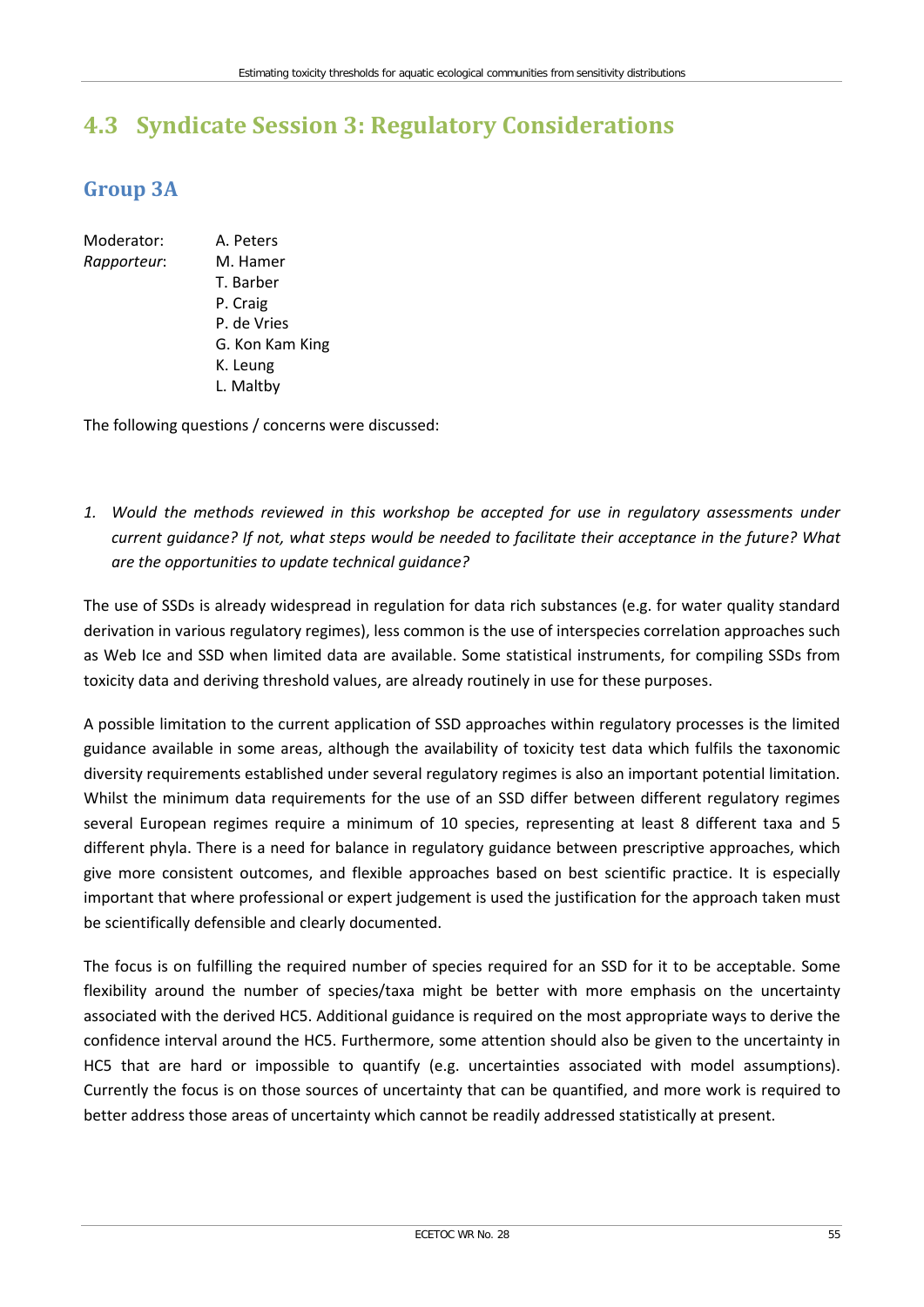Extrapolation and estimation techniques are used within some regulatory areas, and some limited general guidance exists for establishing their validity and applicability from the OECD. Again there is a need to understand the uncertainties introduced through the use of extrapolated data.

*2. Should current guidance on the use of SSDs be revised in the light of the issues and approaches discussed in this workshop, e.g. number of species?*

Some aspects of current guidance could be reviewed, particularly in light of the practical experience gained through the more widespread application of SSDs in regulation. Whilst the taxonomic diversity criteria defined by the London Workshop (EC, 2001<sup>\*</sup>) could be updated it is important to recognise that different applications of SSD have different requirements. It is likely that where there is an existing requirement for taxonomic diversity this would still be maintained. Knowledge concerning the mechanism of toxic action should be used when evaluating the appropriate number of species/taxa required for an SSD.

Guidance in the form of a decision tree would assist in identifying the most appropriate approach for any particular situation. There should be a principle of including as much information as possible, in an intelligent manner so that less reliable or relevant information makes a smaller overall contribution to the overall weight of evidence.

The assessment can be an iterative process but this will not always be the case.

### *3. What implications are there for the interpretation of SSDs and HC5s in risk assessment and risk management?*

Flexibility requires an intelligent approach, which should be fully documented with the supporting scientific justification for any decisions taken.

A distinction needs to be made between protective and predictive applications of SSDs, as this can have implications for the data requirements of different models and approaches. The use of an SSD to derive a PNEC, or similar threshold, for a substance is typically a protective application, and aims to derive an HC5 for the overall community. The use of an SSD to assess impacts at a contaminated site undergoing risk management, where the Potentially Affected Fraction of the overall community might be derived, would typically be a predictive application of an SSD.

SSDs should ideally be applied within approaches which employ multiple lines of evidence, and are updated to include new information as it becomes available.

 $\overline{a}$ 

<sup>∗</sup> EC. 2001. *Report of the expert consultation workshop on statistical extrapolation techniques for environmental effects assessment. London Workshop 18-19 January 2001.* Despite extensive efforts to track this report, we have only been able to locate a draft copy thanks to some participants. This draft is available by contacting the ECETOC Secretariat.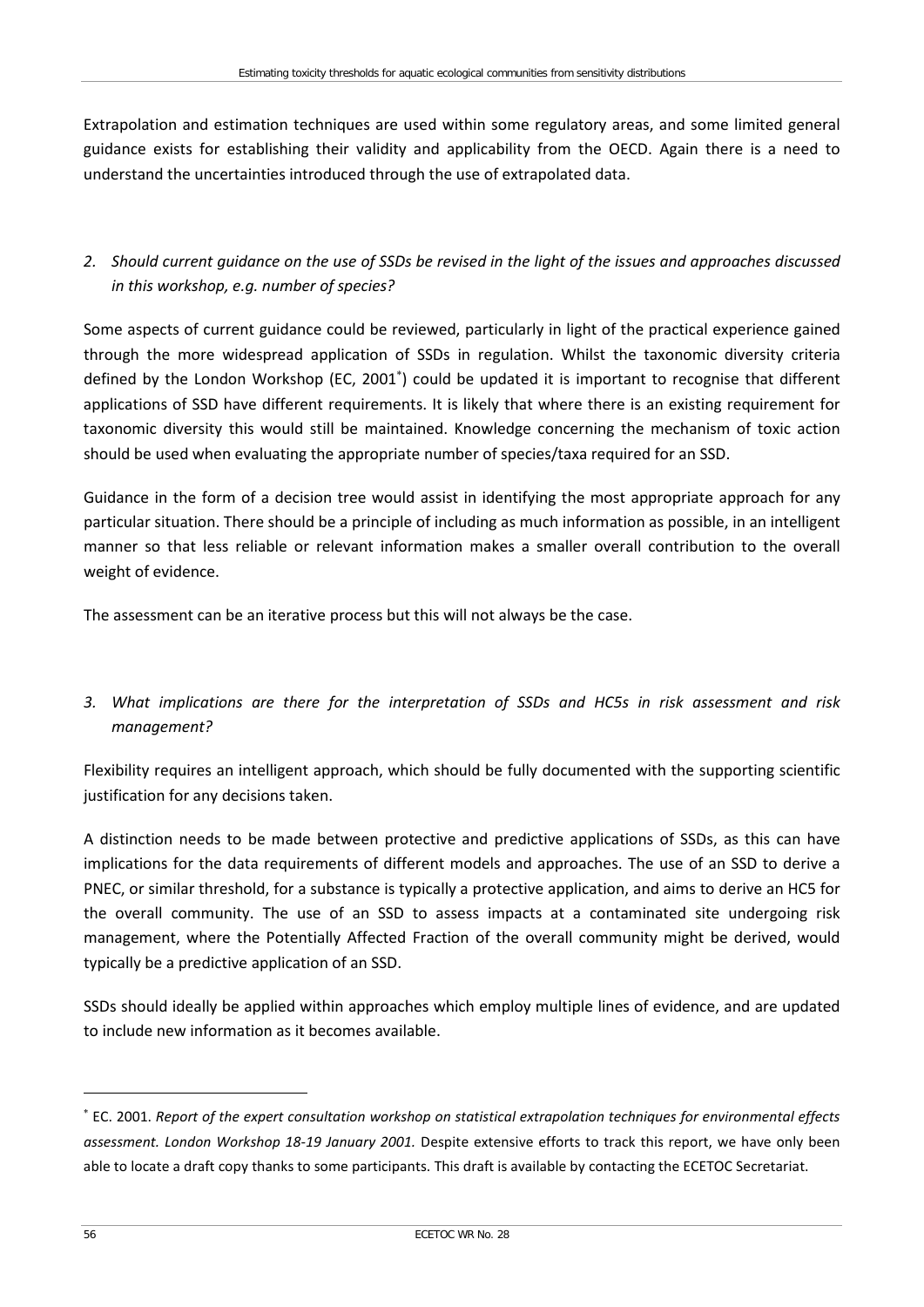#### *4. What are the research needs?*

The applicability of toxicity extrapolation methods should be further validated for acute effects, and should also be evaluated for chronic effects.

There is a need to better understand the uncertainties within the assessment which are currently unquantifiable.

Further validation of SSDs derived from laboratory data against field and mesocosm studies is required, as is guidance on the different approaches (including their limitation) which can be taken.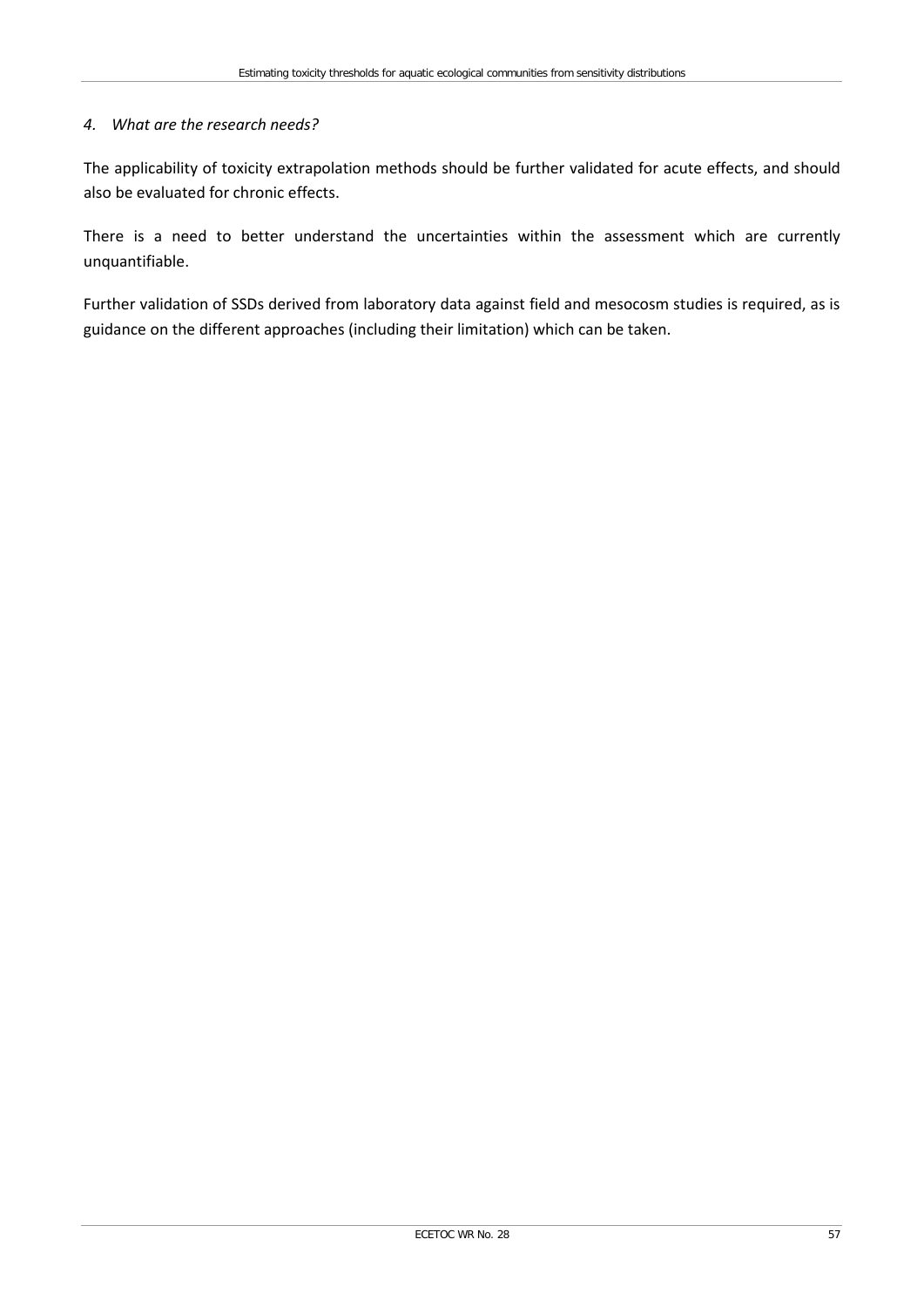## **Group 3B**

Moderator: M. Warne *Rapporteur*: M. Junghans S. Belanger C. Collin-Hansen C. Eadsforth M. Galay Burgos J-P.Gosling L. Posthuma R. Wenning P. Whitehouse

Whilst the original questions developed before the workshop were addressed in the other syndicates, group 3B choose to address another set of questions which were proposed by the workshop organisers immediately prior to this syndicate session. The new questions were:

- *1. What can we do to improve regulatory use of species sensitivity distribution methods?*
- *2. How can we achieve this?*

#### **Syndicate session report**

The 3 recommendations that arose from the syndicates discussions were to:

- 1. develop a compendium of SSD best practice;
- 2. use uncertainty to steer future research;
- 3. improve communication.

#### **1. A compendium of SSD best practices**

It was agreed, that the SSD methodology is a valuable regulatory and management tool since it can give more insight into the potential ecological effects than the assessment factor method (enabling better problem definitions) and it yields more generalisable results than a mesocosm-based methodology.

It was felt that a compendium of current best practices, the state of the science and answers to frequently asked questions would facilitate acceptance of SSDs by regulators and risk managers and their implementation in regulation and management. The compendium should be a technical document aimed at users with knowledge of SSDs and ecosystems. However, this would limit the usefulness of the compendium and therefore another document suitable for a general audience is also necessary.

During the workshop it was shown that SSDs are being derived differently by different jurisdictions, e.g. they have different minimal data requirements to sufficiently represent ecosystems of concern. Despite this, analyses of HC5 values (the SSD output used for standards or thresholds setting), showed that SSDs give robust results based on a relatively low number of input data, if the data are distributed uni-modally and the most sensitive taxonomic groups are included. Less robust HC5 values have to be expected, if a very sensitive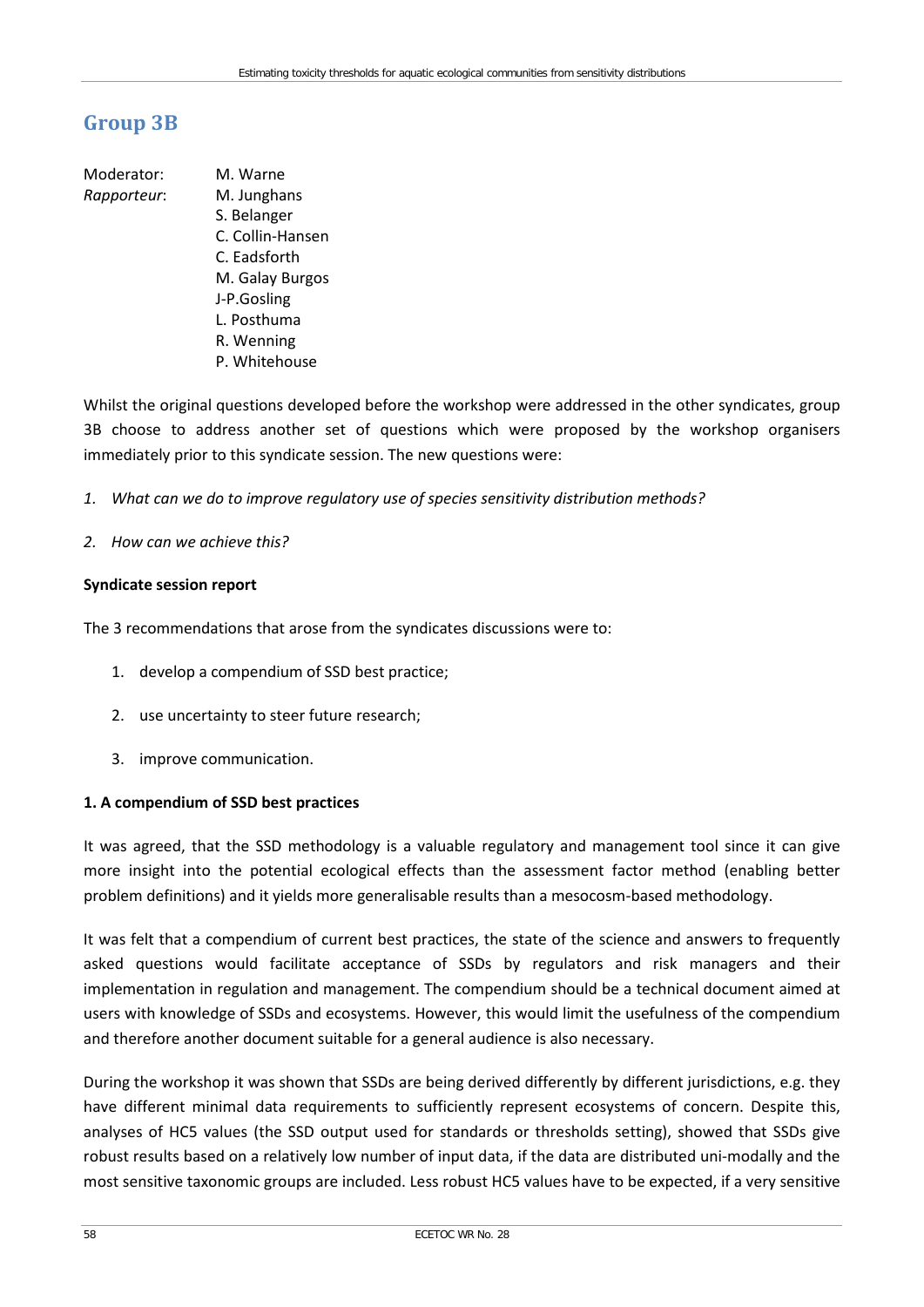taxonomic group is overlooked or if the data are patchy and seem to have multiple-modes. This variability supports the idea of deriving a compendium that will highlight to the risk assessor and regulator when such considerations are important. Within such a compendium, decision trees to guide professional judgement were seen as a good way to avoid overly strict use of data requirements and derivation methods while ensuring clear identification of situations where the application of strict requirements are necessary, e.g. as laid down in the REACH Technical Guidance Document (ECHA, 2011). For example, while for some herbicides missing insect data might not have a severe impact on the accuracy of the SSD, the example of the chronic SSDs for triclosan shown by Anne Gosselin (section 3.18) underlines the general usefulness of falling back on a broader set of data requirements. Although the REACH criteria were pretty much fulfilled in the case of triclosan, the identification of the most relevant data was difficult, resulting in HC5 values, derived by considering different groups, ranging over 1 order of magnitude. In any case, the compendium should be flexible enough to allow the risk assessor to tailor the use of SSDs to the actual ecological question being considered.

To make the best use of the already existing SSD guidelines and methods, it was also proposed to promote databases to increase the availability of toxicity data and to reduce duplication of effort. Together with more research on the question of how *in vitro* and *in silico* approaches can be used within a compendium of best practices for use of SSDs in risk assessment, greater availability of such databases may boost the use of SSDs as a versatile, lower-tier approach within current environmental risk assessment schemes.

When using SSDs for predicting effects in the field, knowledge of effects of non-chemical stressors should be incorporated where available, to promote a multi-stress ecotoxicology/ecology analysis. This is very important to ensure risk managers or regulators do not 'jump to the wrong conclusion' and take action to fix a less important pressure, or fail to fix a problem that really does need attention. This multi-stress analysis may be based on existing ecological knowledge on optimal population growth conditions, as well as existing knowledge on ecosystem modelling. Improved liaising to ecology is indeed possible within SSD-derivation and interpretation, as shown in various presentations.

The compendium should also answer 'frequently asked questions' such as whether the use of an SSD partially or totally based on species from regionally or climatically different ecosystems would be scientifically sound, and if not – which options are suggested.

Finally the compendium would be an important document that will facilitate international harmonisation of the use of SSDs. It will not be possible to have a single internationally agreed method for deriving water quality guidelines/limits/standards. However, by presenting the state of the science it should be possible to harmonise individual components of the overall methodology. For example, agreement could be reached on the types of toxicity data (measures and endpoints) that can be used, or methods for assessing the quality of toxicity data. By providing a common platform the compendium could be used to establish international peer groups that could provide guidance on the appropriateness of decisions based on professional (expert) judgement. Such peer review conducted during the derivation of Environmental Quality Standards (EQSs) for specific pollutants under the EU Water Framework Directive has proven valuable and could help promote consistency when standards for the same substance are derived by different authorities. A compendium could also facilitate the implementation of SSDs in newly established environmental risk assessment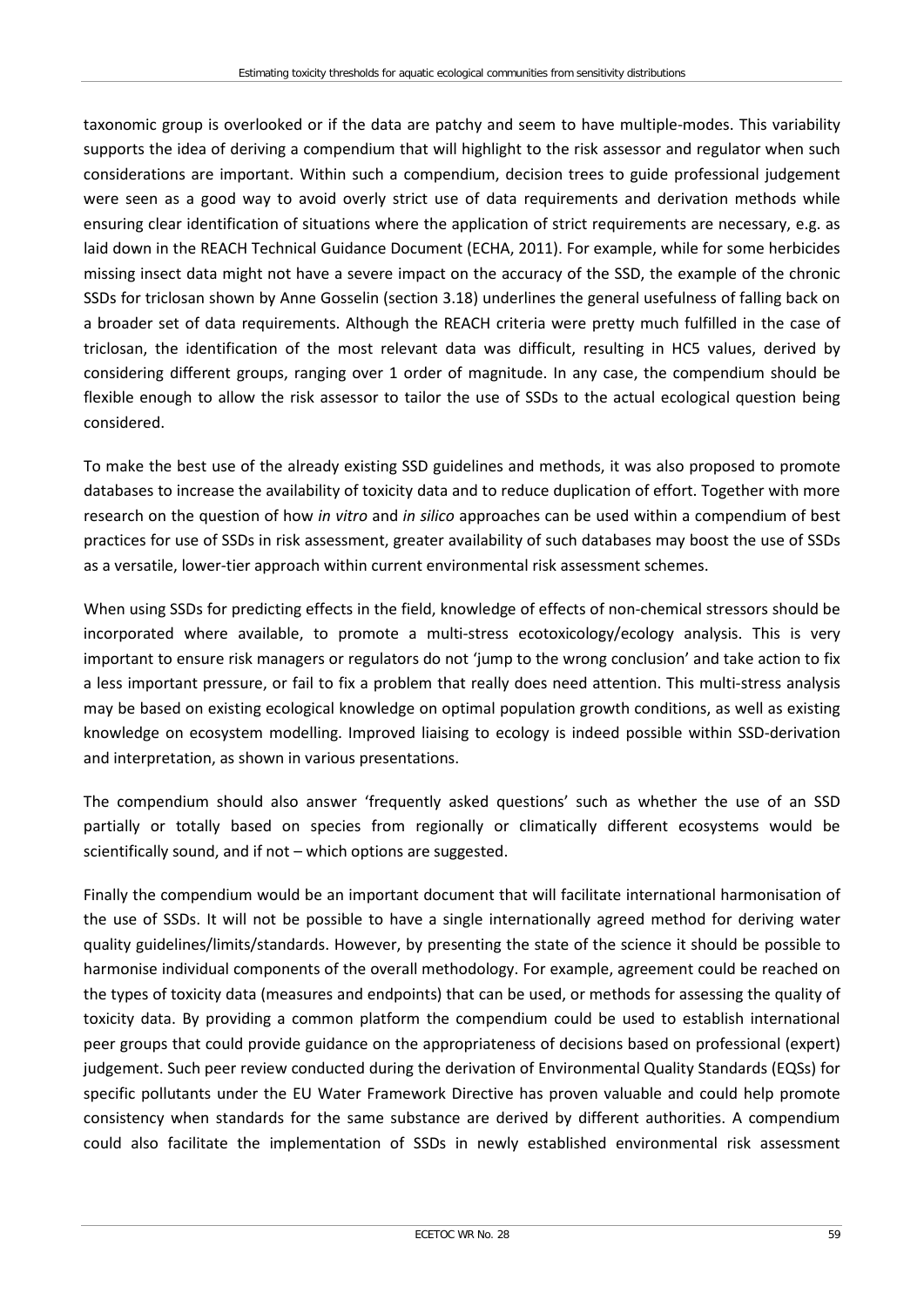schemes in other countries, both for deriving criteria and for evaluation of risk management scenarios for contaminated ecosystems.

#### **2. Uncertainty driven research**

Throughout the workshop and in all 3 sessions from syndicate B, uncertainty was identified as an important and recurring issue. Studies should be conducted to identify the magnitude of the uncertainty of various components of the SSD methodology. Uncertainty may be related to lack of data, (non)representativity of data, mode of action considerations, and many other aspects of real exposure situations. An understanding of the mathematical magnitude of uncertainty alone may not be enough as it is possible that large sources of error may have little ecological importance, and *vice-versa*. Research should then be focussed on reducing the uncertainty of the most important sources uncertainty in the SSD methodology. The group felt that uncertainty-driven research would be an important means to improve SSDs and maximise their usefulness in a cost-efficient manner. An uncertainty driven research agenda is also likely to increase uptake of the other methods that can be used in combination with SSDs e.g. QSARs, Web-ICE.

A simple example of uncertainty-driven research would be the selection of chemicals (or species) to be used in ecotoxicity tests. If the toxicity of a chemical to a large number of species belonging to different taxonomic groups has been determined then the need for further research for that chemical may be low compared to a chemical that has been the subject of no or minimal toxicity testing. Another example is that very few SSDs have been conducted for non-chemical stressors (e.g. temperature, salinity) or the combined action of chemical and non-chemical stressors. Conducting such research could dramatically reduce uncertainty in the ecological relevance of single chemical SSDs, and place the risks posed by chemicals into a more meaningful context that addresses all possible pressures.

#### **3. Communication**

Communicating the success and limitations of the SSD methodology was felt to be essential. 2 targets of communication were identified: (1) regulators and stakeholders and (2) users and potential users, representing passive (results) and active (analysers) users, respectively. For the first group some basic communication gaps need to be bridged such as how the SSD method works, its underlying assumptions as well as the magnitude of the uncertainties of SSD-based risk assessments. It was also felt important to explain the implications of the fact that regulatory decisions are often based on single numerical values, which ignores the underlying uncertainties in the estimate and model assumptions. The compendium (the first of our proposals) would certainly help address some of these issues, but is likely to be quite technical and not appropriate for all users and potential SSD- result users. Hence, a way must be found to also simply communicate the boundaries of certainty around the predicted HC estimate. A clear and easy to understand communication strategy is needed including 'success stories' of the SSD method. Such communication should assist stakeholder acceptance of risk management measures and hence be an important step in improving environmental quality by regulatory means. Proposals for communication with the second group (active users) focussed mainly around the establishment of communities of practice – whereby users were constantly informing and educating colleagues of the latest developments and the state of the science. This could also be of great benefit to scientists and regulators in developing countries who are just beginning the task of environmental regulation and management of chemicals.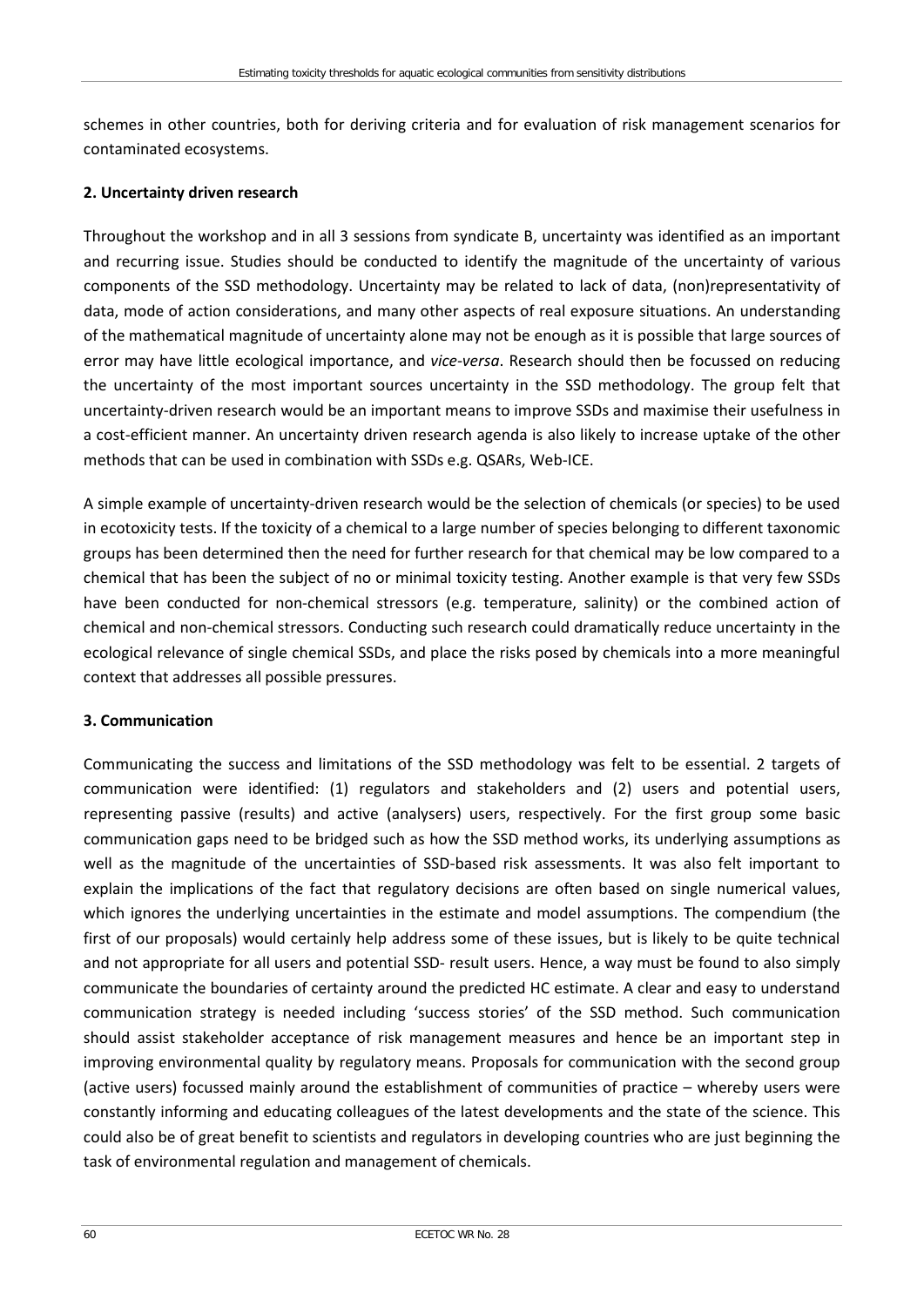## **Group 3C**

Moderator: A. Gosselin *Rapporteur*: M. Barron J-L. Dorne S. Duquesne M. Habekost C. Michel A. Ragas

The following questions / concerns were discussed:

*1. Would the methods reviewed in this workshop be accepted for use in regulatory assessments under current guidance? If not, what steps would be needed to facilitate their acceptance in the future? What are the opportunities to update technical guidance?*

Two general categories of methods were evaluated: fitting methods and tools, and extrapolation approaches. SSD distribution tools overviewed at the workshop included R and BurrliOz. R is a command-line based statistical programming software, which can be used to implement methods for deriving SSDs/HC5 analyses. BurrliOZ is a software specifically designed to derive SSDs/HC5. What BurrliOZ does could be also done in R. As such R is a more general software tool which, in its current form, is far less user friendly than BurrliOZ. Yet, R can be used to implement methods that can then be made available for more general use by incorporating them e.g. in a graphical user interface. BurrliOz was specifically developed to fit SSD models to data using multiple distribution types. Both provide approaches for quantifying uncertainty in HC5 estimations through rigorous statistical bases. The consensus recommendation was that both tools require more in depth evaluation and peer review before general acceptance.

Two SSD extrapolation tools were evaluated: Web-ICE and hSSD. ICE was considered to be a valuable tool for toxicity estimation to individual species, including identification of sensitive species. However, there were statistical concerns with the use of the ICE estimates within SSDs because of the potential correlation between the estimated values (e.g. how does the SSD generator deal with the correlation structure in toxicity data) that should be addressed before broad application. The hSSD tool required model ecosystem selection, potentially resulting in uncertainty in HC5 estimation and management/policy concerns. However, selecting the individual species of an ecosystem may conflict with the results of other studies that show that ecosystem sensitivity is not very dependent on ecosystem composition. The general consensus was that the hSSD tool required validation against measured SSD HC5 values and field results, and that the development of standardised model ecosystems should be considered. Both Web-ICE and hSSD were viewed as an opportunity to reduce the use of generic assessment factors.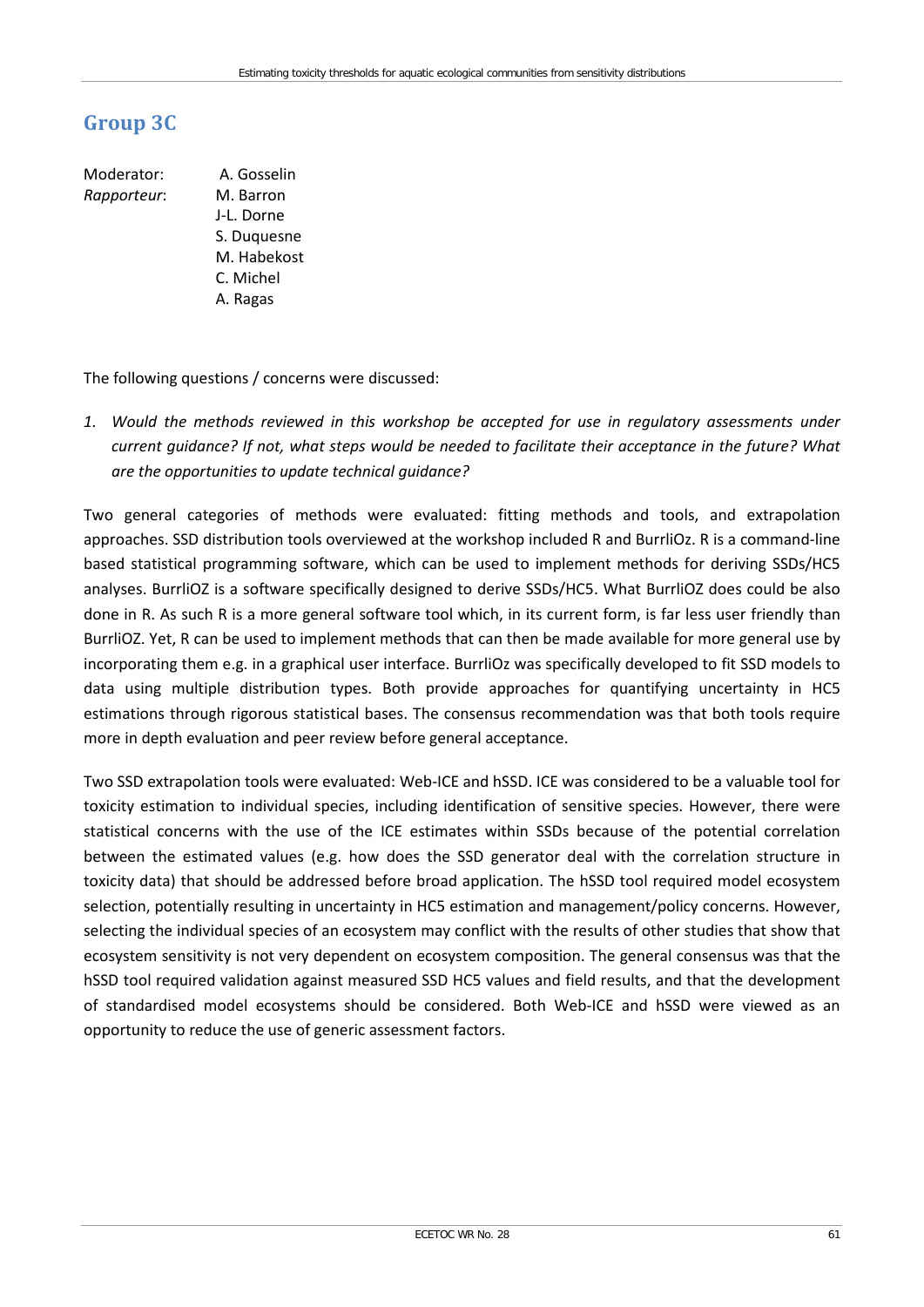### *2. Should current guidance on the use of SSDs be revised in the light of the issues and approaches discussed in this workshop, e.g. number of species?*

SSDs should be the preferred alternative rather than using generic assessment factors. Their utility may increase if the 10 species/8 taxon group requirements could be relaxed with an acceptable level of uncertainty in HC5 estimation. Extrapolation tools (ICE, hSSD) and additional distribution fitting methods should be considered in the advancement of SSD regulatory applications.

### *3. What implications are there for the interpretation of SSDs and HC5s in risk assessment and risk management?*

There is a need for balance between prescriptive guidance and user flexibility in terms of data quality, taxonomic and species number requirements, allowable extrapolation tools, and statistical approaches to HC5 estimation. Use of *a priori* knowledge of MOA and potentially exposed communities is recommended for determining SSD requirements. The group was uncertain on how best to apply and interpret protective values and quantitative protection goals, and what level of conservatism and subjectivity is reasonable. Peer review and uncertainty/sensitivity analyses by outside experts may facilitate an understanding of the degree of subjectivity in SSD generation. There was consensus that the interpretation of SSDs and HC5s in risk assessment and management should not follow a predefined recipe. It should be a case-by-case assessment in which all available data and knowledge are considered by experts in the field of ecological risk assessment.

#### *4. What are the research needs?*

A variety of research and development needs were considered that could improve future regulatory applications of SSDs. Incorporating dose-response or L(E)C50 confidence limits, rather than only point estimates of toxicity, could have value in representing the range of uncertainties in an SSD. A consistent theme was the need to compare SSD-based approaches to the use of generic AF values under different scenarios of data richness, and the need to explore uncertainty in relaxed (10 species/8 taxa group) requirements versus AF uncertainty and conservatism. Determination of the ecology and composition of representative ecosystems should inform requirements for taxa composition in SSDs. SSD-based estimates determined from various approaches and data richness scenarios should be compared to field data, and field monitoring should be performed to verify SSD-based predictions of community level effects. Research is also needed to determine how best to use available data (e.g. strict standardisation criteria with resulting loss of species diversity or use weighting based on data quality). The focus of SSD development has been on acute toxicity data, and chronic toxicity estimation approaches will need the same level of evaluation (e.g. minimum data sets, acute to chronic ratio estimation, lowest toxicity value approaches). Finally, there is a growing amount of information about chemicals that could be used to inform SSD development, application, and interpretation, including knowledge of 'omics, mechanisms, chemical properties, and exposure scenarios.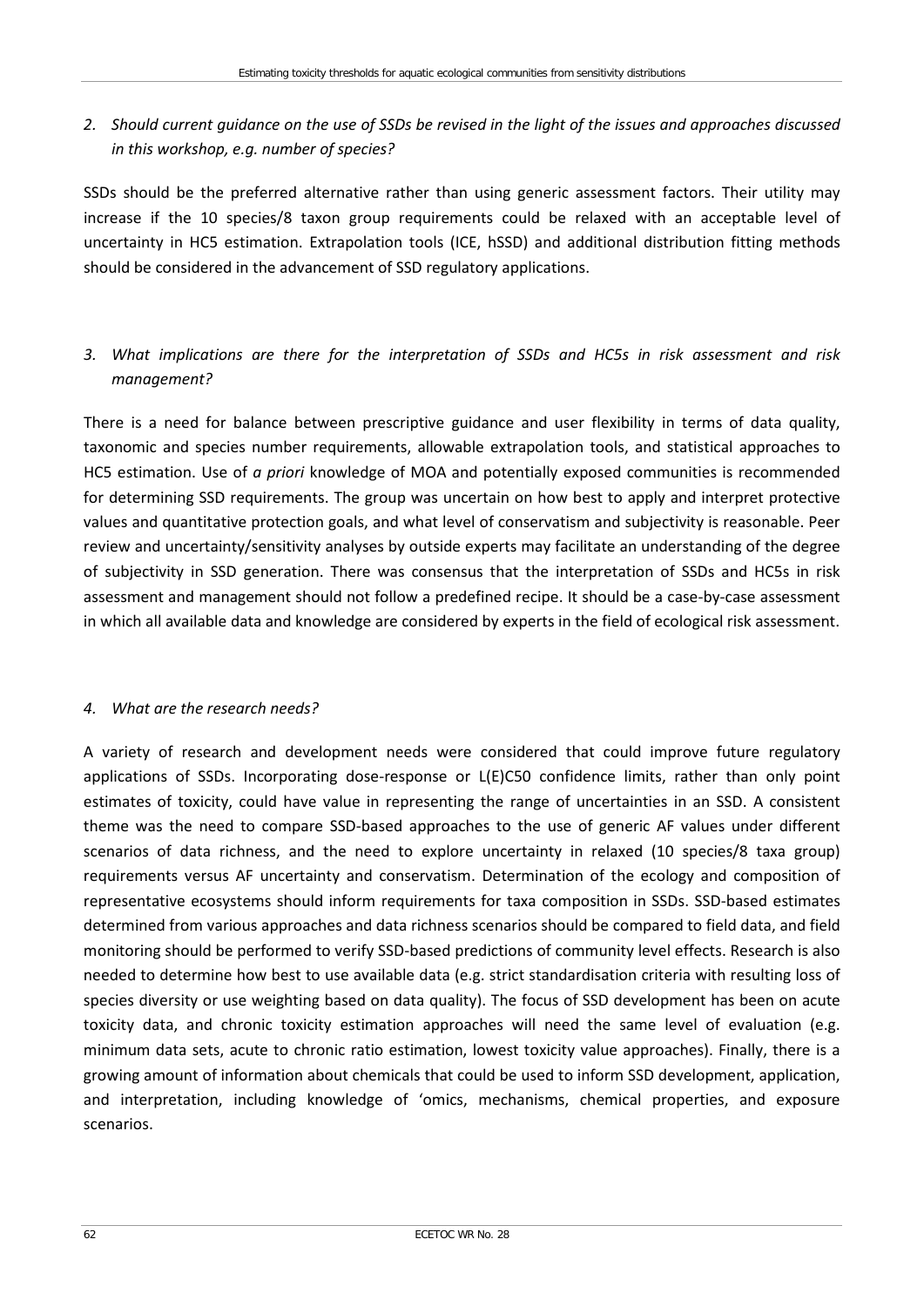## **Group 3D**

Moderator: D. De Zwart *Rapporteur*: A. Hart S. Andres P. Chapman A. Macken S. Marshall Y. Pan S. Raimondo H. Sanderson K. Solomon Z. Yan

The following questions / concerns were discussed:

*1. Would the methods reviewed in this workshop be accepted for use in regulatory assessments under current guidance? If not, what steps would be needed to facilitate their acceptance in the future? What are the opportunities to update technical guidance?*

The syndicate group discussed and concluded that some uses of SSDs are already accepted in some jurisdictions, e.g. ETx in Europe, Canada, Australia and WebICE in USA. The group identified that the type of tools that are most appropriately applicable is strongly depending on the regulatory setting:

- Evaluation of water quality.
- Site-specific risk assessment.
- REACH.
- Retrospective assessment and assignment of causality to effects in ecosystems.
- The protection of endangered species.
- Non-regulatory settings, e.g. internal business assessments.

It was concluded that SSDs could in principle be applied in appropriate ways to all settings. However, the group mentioned that there was more confidence in applying SSDs in prospective applications, e.g. ETx where the statistical methodology is well developed (compared to retrospective/diagnostic applications). A remark was that the discussion could be better structured by addressing precision, accuracy and domain for different policy uses (hereunder retro- and prospective risk assessments) in the use of SSDs, and the specific research needs to increase the applicability and acceptance of SSDs.

Regulatory acceptance is considered to require:

- Retrospective analyses showing the reliability of the proposed approaches.
- The availability of guidance and decision-trees on how to use SSDs in each setting and how to overcome limitations.
- Confidence needs to be built about the extrapolation to untested species.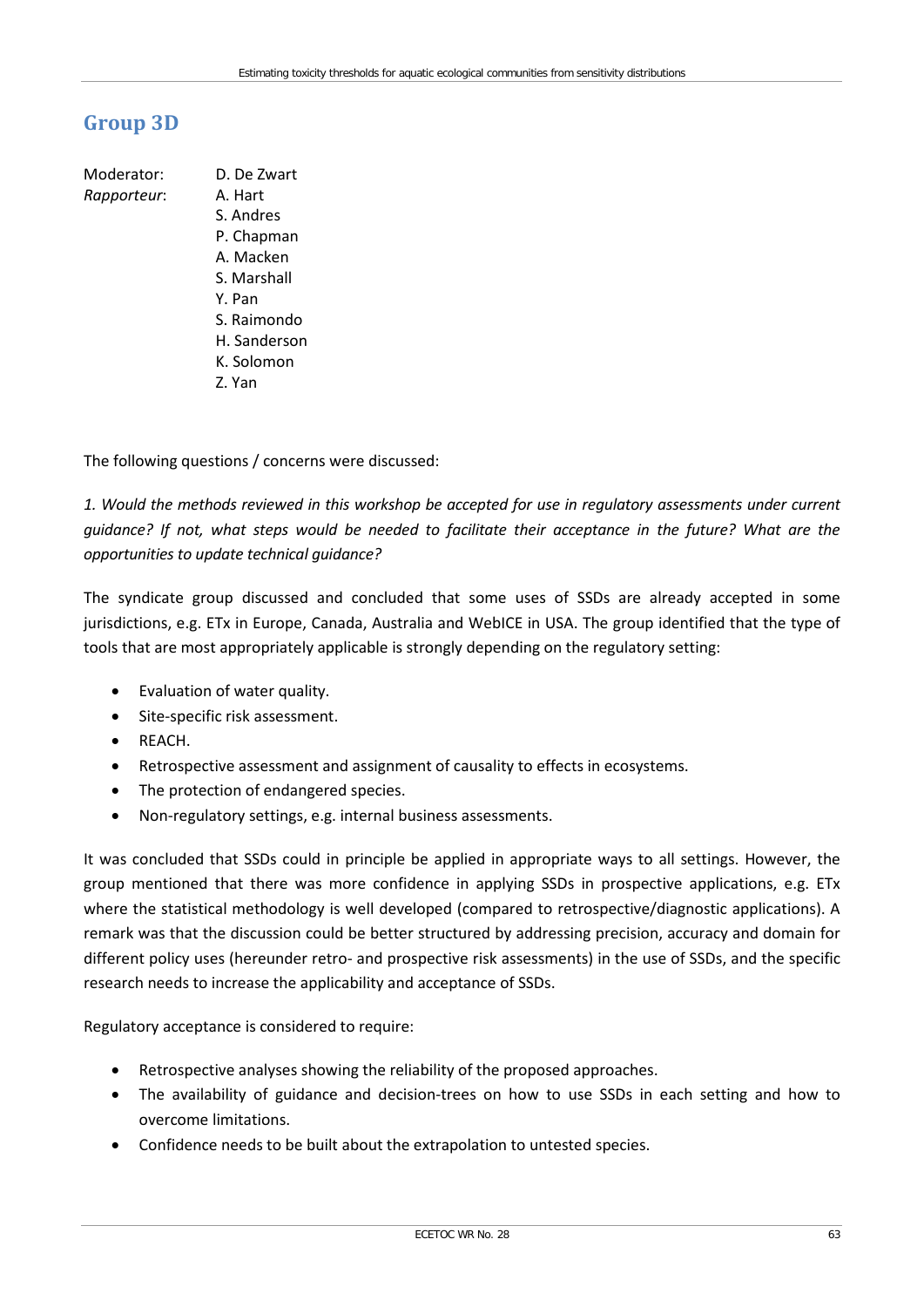- The concept of the dependency of the slope of the SSD on toxic mode of action urgently needs to be validated before it can be used for purposes of extrapolation.
- New approaches should be developed in collaboration with regulators taking account of their needs, including preference for rules on what to use and how in each context.
- Benefits of the use of SSDs need to be demonstrated this should include the benefits to the regulators themselves.
- Clear communication of approaches, results and limitations is needed.
- Formalised but appropriately conservative criteria are to be set in Tier-1, more complex use of weight of evidence and expert judgement is needed in higher tiers?

The group does not expect a major contribution from SSD to the reduction of animal testing. Coping with the trend for less testing in some jurisdictions will be a challenge for the SSD approach.

## *2. Should current guidance on the use of SSDs be revised in the light of the issues and approaches discussed in this workshop, e.g. number of species?*

The group concluded that more guidance is needed, mainly with respect to:

- The number and nature of tested species required for the construction of a valid SSD.
- The same holds for the number and nature of taxonomical groups to be tested.

Lengthy discussions lead to the conclusion that data quality is a major concern:

- Firm and consistent criteria for data-quality should be formulated and standardised for all uses of SSDs – lack of this now is considered a problem.
- The group is concerned about the possibilities for manipulating the SSD output by the selection of input data (cherry picking).
- The group was uncertain about the benefit of adding more data with weighting methods for reliability - more research is needed before this can be recommended.
- Lack of established testing guidelines for non-standard species is a potential problem.

### *3. What implications are there for the interpretation of SSDs and HC5s in risk assessment and risk management?*

The final topic addressed by the syndicate group on the interpretation value of SSDs leads to a very short conclusion: Garbage input will automatically lead to garbage output.

#### *4. What are the research needs?*

The syndicate group identified the following research needs: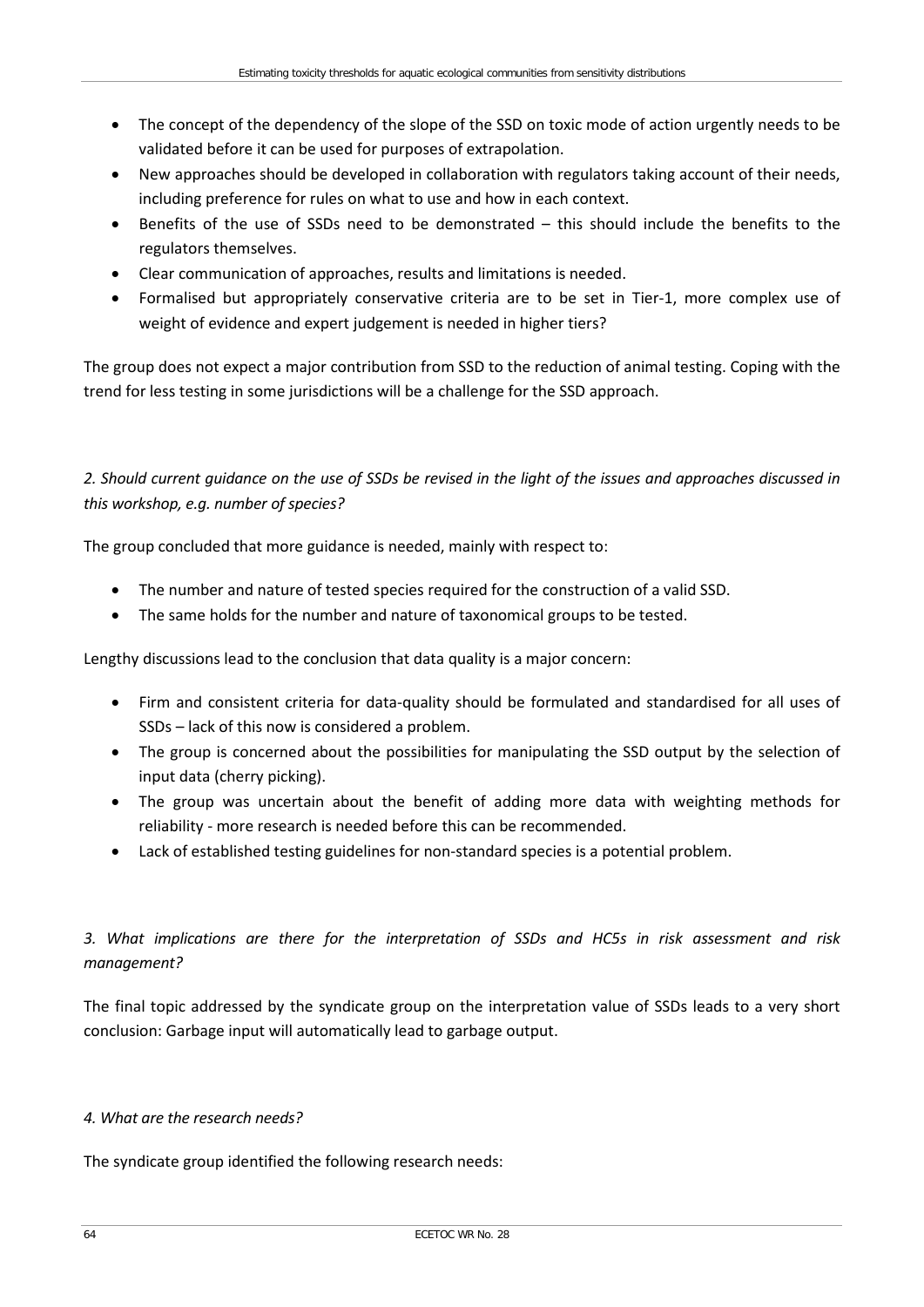- Guidelines need to be developed on how to deal with data quality.
- Guidance needs to be formulated for the use of non-standard test species.
- Guidance should be developed on which methods and tools can be used to generate SSDs this requires sensitivity analysis, identification of causes of differences, etc.
- Methods need to be developed to include censored input data, such as greater-than values for toxicity endpoints. These are addressed in SSD-Master.
- Methods may be developed to expand on data availability by adding less strictly selected input data and putting less weight on their inclusion, based on reliability of data.

### *5. Main overall conclusions*

- SSDs can, in principle, be applied to all regulatory settings if appropriately done as suggested in the following points.
- Regulatory acceptance may require the formulation of a challenging set of arguments and proof of concept.
- A strong focus on data quality and desire for strict standardisation of approaches is needed.
- There is a need to demonstrate when and where criteria of acceptance of data and/or requirements can be relaxed.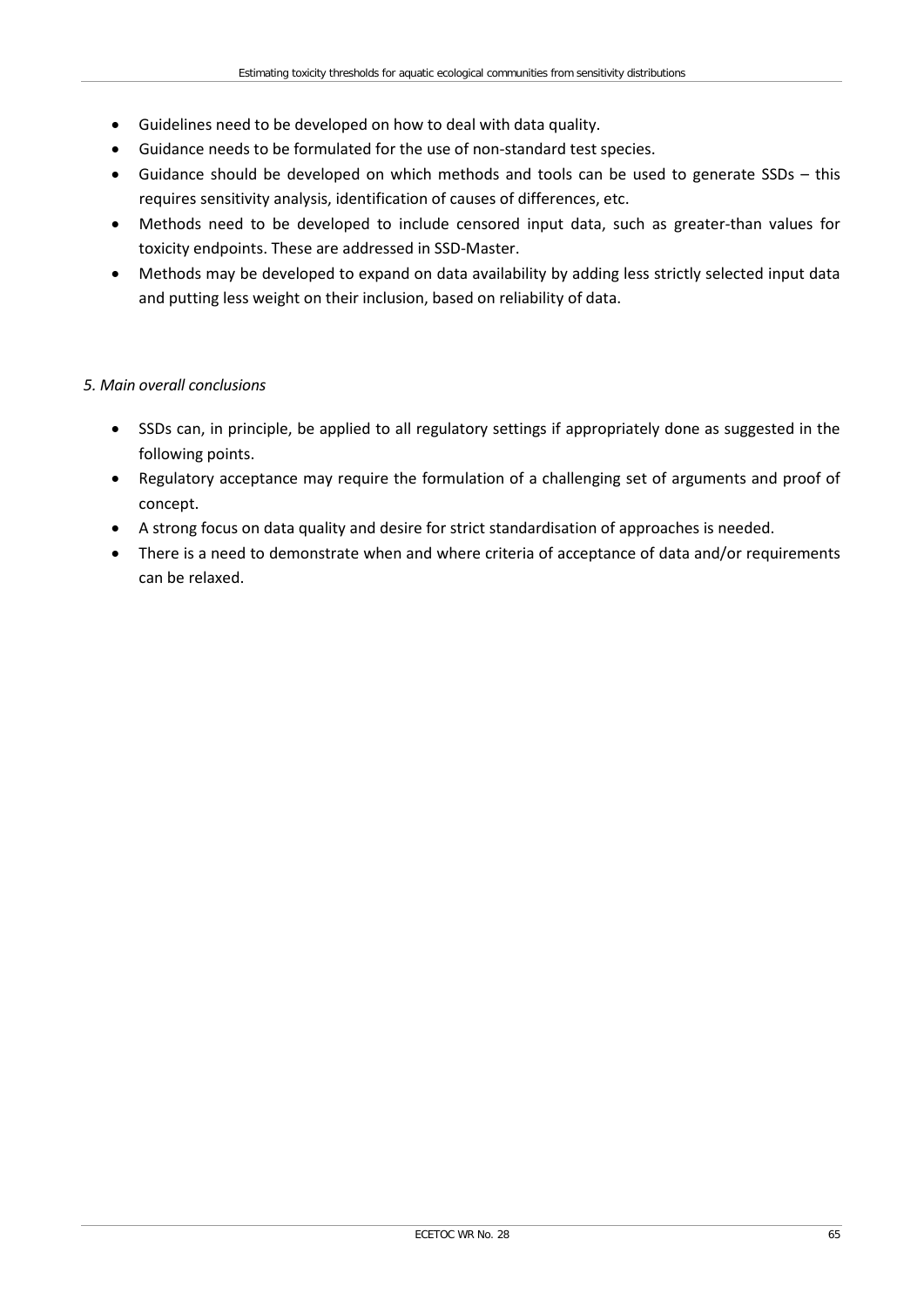# **4.4 Feedback from plenary sessions**

After the opening presentation in which Leo Posthuma covered the broader aspects of using SSDs in environmental protection and management, emphasising their origins and utility, the focus shifted to ecological considerations. How can a small set of toxicity data from a limited number of species, be used to assess risks or potential impacts in real world situations? Ecosystems differ, covering a range of different habitats, geographic locations and contain differing assemblages of species with complex, maybe unknown interactions. It is not unreasonable to assume that individuals, species, communities and ecosystems will all differ in their sensitivities to stressors, including chemicals.

The many ecological considerations raised with respect to SSDs were covered by the various presentations and highlighted in the questions posed and the responses given in the Syndicate Sessions. There was considerable discussion about the importance of species sensitivities and traits, particularly reproductive strategies, community structure and resilience, ecological redundancy, warm, cold, salt and freshwaters and the importance of considering modes of action of chemicals.

It is recognised that establishing protection goals is the important first step in the process. SSDs are used in both prospective risk- and retrospective impact assessment of chemicals. Prior to the registration of a particular chemical use and consequent environmental exposure, a prospective risk assessment needs to establish that its use will not cause unacceptable risk. In contrast, retrospective impact assessment uses diagnostic tools to identify the cause of existing adverse effects, including chemical thresholds, to quantify expected impacts. Prospective assessments need to be protective, generally deriving a single value from an SSD using the inverse method – establishing the concentration at which there is a tolerably low risk of an unacceptable effect. This is done when setting Environmental Quality Standards (EQS) for water quality, deriving Predicted No Effect Concentrations (PNECs) under REACH or Regulatory Acceptable Concentrations (RACs) under EU Plant Protection Product legislation, with similar procedures oriented on deriving and using quality standards in other jurisdictions.

It is important that the estimate or prediction is protective; perhaps with the proviso that it should not be over-protective and restrict safe chemical use. However, it is less important than, for example, correctly positioning each species within the distribution. There was some difference of opinion at the workshop about the potential for deriving *valid* generic PNEC values, i.e. a concentration that assures protection under all circumstances. However, limited data were presented to suggest that provided the protection goal is to achieve no worse than negligible effects, it is possible to derive a generic PNEC from an HCx derived from a generic SSD by applying appropriate assessment factors. As discussed in syndicate group 1B, a consequence of using a generic SSD to protect all ecosystems (including the most sensitive) implies that the margin of safety would vary when considering less-sensitive systems, and there is the potential to be overprotective, leaving scope for refinement in decision-making at higher tiers of assessment.

SSDs can have a role as a diagnostic tool in a site specific, retrospective assessment where they can help assign causality ('reasons for poor status') or perhaps in site remediation. In these situations, an SSD is used in a predictive and quantitative manner, quantifying expected impacts (as the fraction of species potentially affected when exposed to a contaminated sample). In this sort of application, the SSD needs to reflect reality for the ecosystem of concern and a site or scenario specific assessment is more likely to be representative.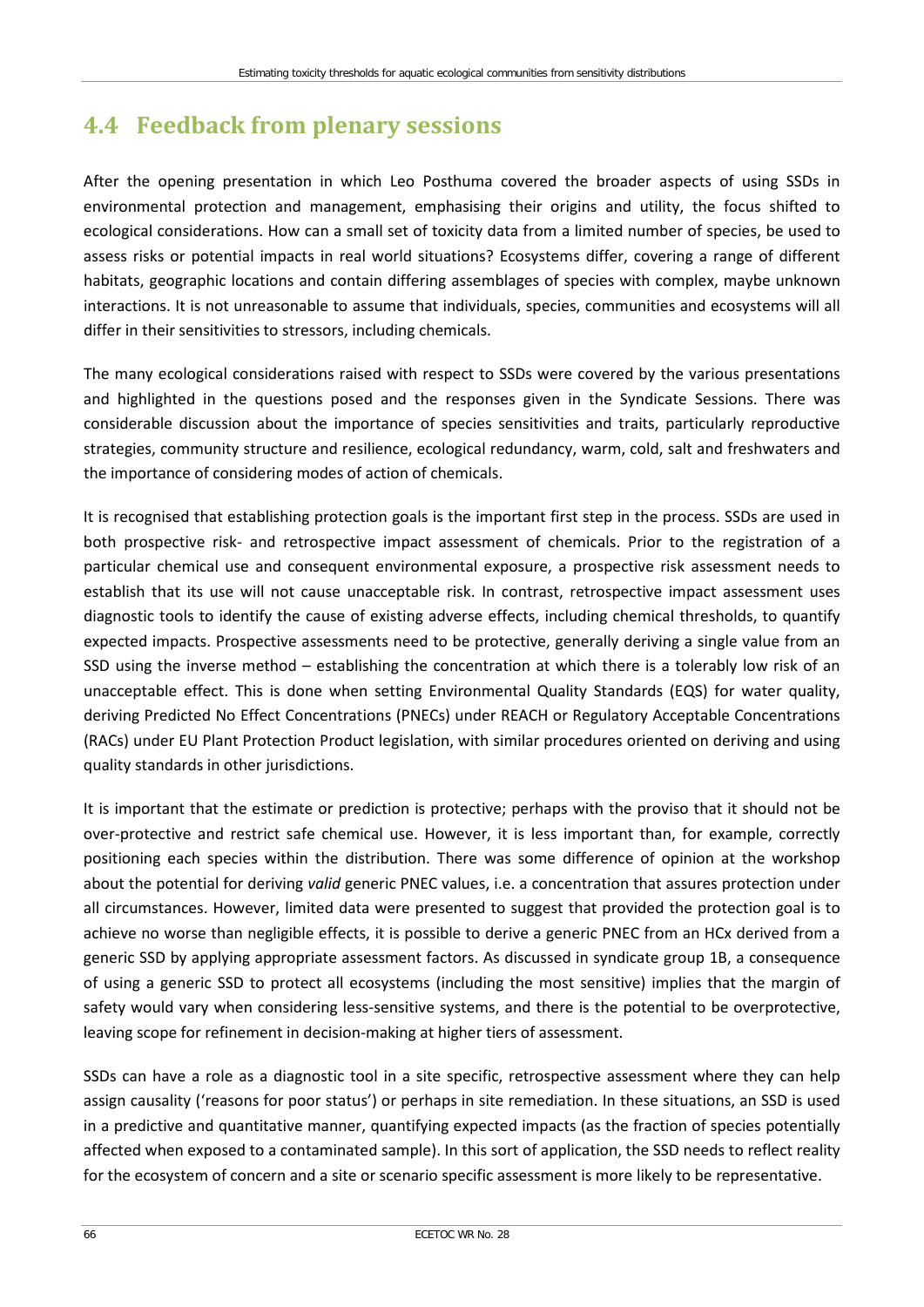Whilst SSDs have been, and continue to be applied across different sectors, there is still much to understand to allow them to be used more widely and confidently in taking environmental management decisions. Undoubtedly, questions remain about further field validation. Further insight into some of the considerations explored within the syndicate groups will allow the use of SSDs in a more flexible, perhaps less prescriptive manner when needed, increasing their versatility as one of the available tools for ERA.

The workshop has been effective in drawing together a range of highly relevant skills and experience from around the world. The focus on regulatory applications of SSDs is both rewarding and refreshing, as there are multiple practical and societally valued uses whilst there is a clear view on method limitations too.

Regulators are placing increasing reliance on the use of SSDs because it is thought that they make better use of the available data, have more relevance to threshold effects in the real world than traditional deterministic methods, and encourage all interested parties to think about the relationship between chemical exposure and risks to wildlife, and the environment on which the services we use depend. The regulatory communities around the world are starting to see the application of SSDs to other stressors (e.g. radionuclides) and to help understand risks from mixtures, and to situations of site-specific contamination where we need to account for the many other factors that can influence decision making. This is a very welcome development.

The wider uptake of SSDs is prevented by a perception that the approach is 'data hungry' so that only a small proportion of substances satisfy the minimum criteria that were set 3 decades ago for United States Ambient Water Quality Criteria and a decade ago for REACH in the context of deriving methods for transparent and reproducible derivation of protective quality criteria using NOECs as test endpoints. It is interesting to learn that, under some circumstances, useful insights can be gained and progress can be made with quite small datasets, and/or with data sets collected in the context of a novel problem, such as the use of EC50-based SSDs for ranking sanitation priorities. The development of non-testing approaches for augmenting test data to be fed into SSDs, or making better use of the data we already have, is particularly exciting. The prospect of a more rational approach to the selection of assessment factors is also encouraging because this will make the process of EQS derivation more transparent and reproducible. Some of these techniques can be applied in a regulatory context almost immediately. Regulators are seeing a greater interest in the ecological relevance of the way SSDs are constructed and/or interpreted. This is exemplified by studies where ecosystem differences and characteristics are actively taken into account in deriving and using SSDs; a better understanding of protection goals and the ecological significance of our risk management decisions is of considerable regulatory relevance.

To help appreciate how the tools and approaches discussed at the workshop could be applied to different regulatory questions, they were subsequently mapped onto the 3 distinct regulatory activities identified at the workshop (Figure 1):

1. The derivation of generic boundaries like an HC5 (which is used as the basis for generic criteria such as EQSs and PNECs in international risk assessments) that need to be applied to many different locations, perhaps over very large geographical regions. These are assumed to offer sufficient protection everywhere, even in the most sensitive systems.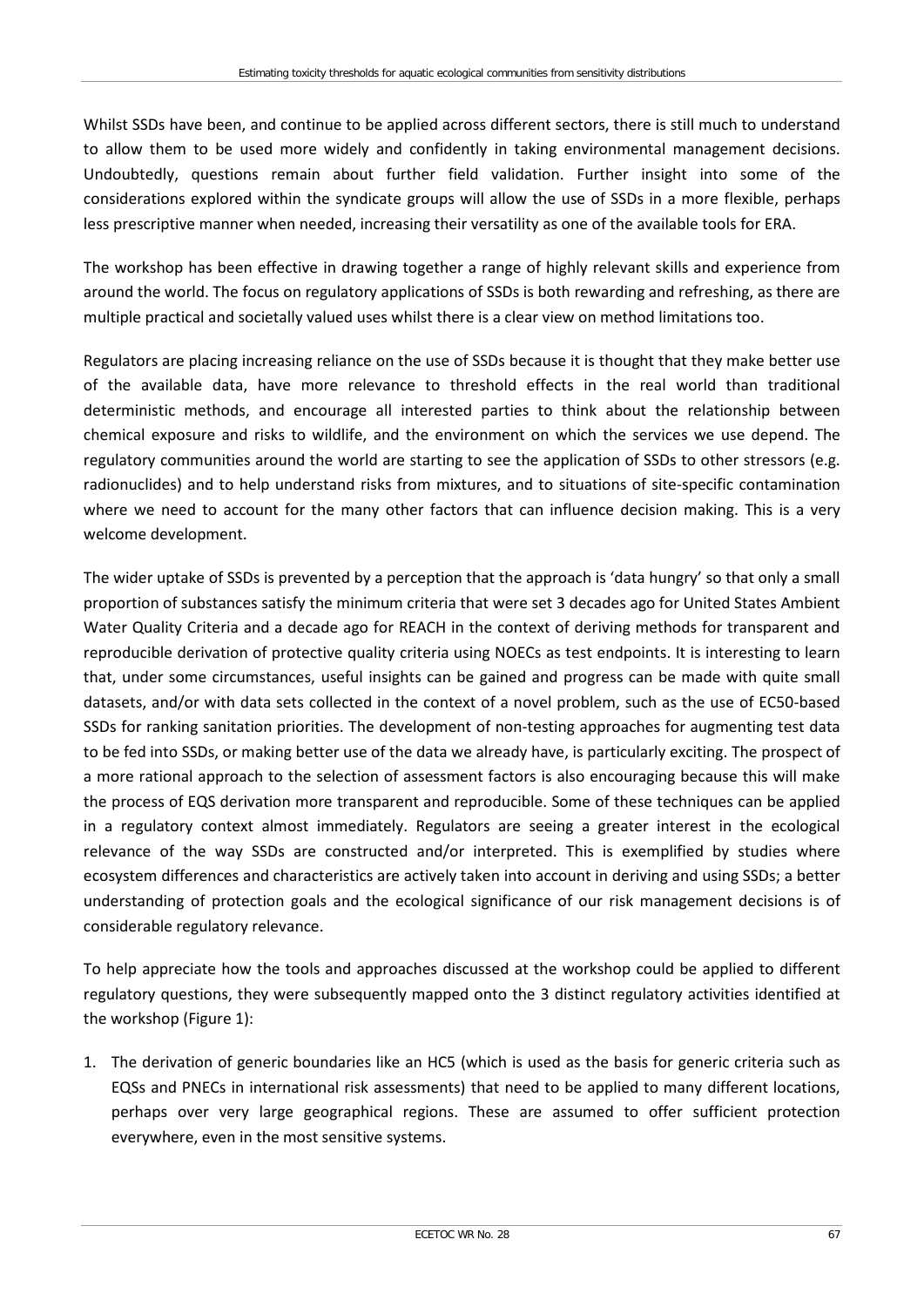- 2. The derivation of scenario-specific thresholds that more closely reflect local conditions but which may not be transferable from one place to another.
- 3. Identifying the causes of biological impact ('diagnosis') or expected impact magnitudes of existing (mixture) contamination, so that regulators can make sure that any remedial action focuses on the correct pressure and at a time of pressure on resources, effort is focussed on the sites of highest risks and impacts first.

*Figure 1: Mapping tools (blue font) onto risk/effects assessment scenarios (red font)*



Perhaps this sort of thinking will help identify where certain tools have a particular role to play. This could be further enhanced by thinking about the particular strengths of the various tools and techniques. Figure 2 was developed after the workshop but illustrates how the various tools and techniques now available could help deal with some of the challenges faced by risk assessors and regulators.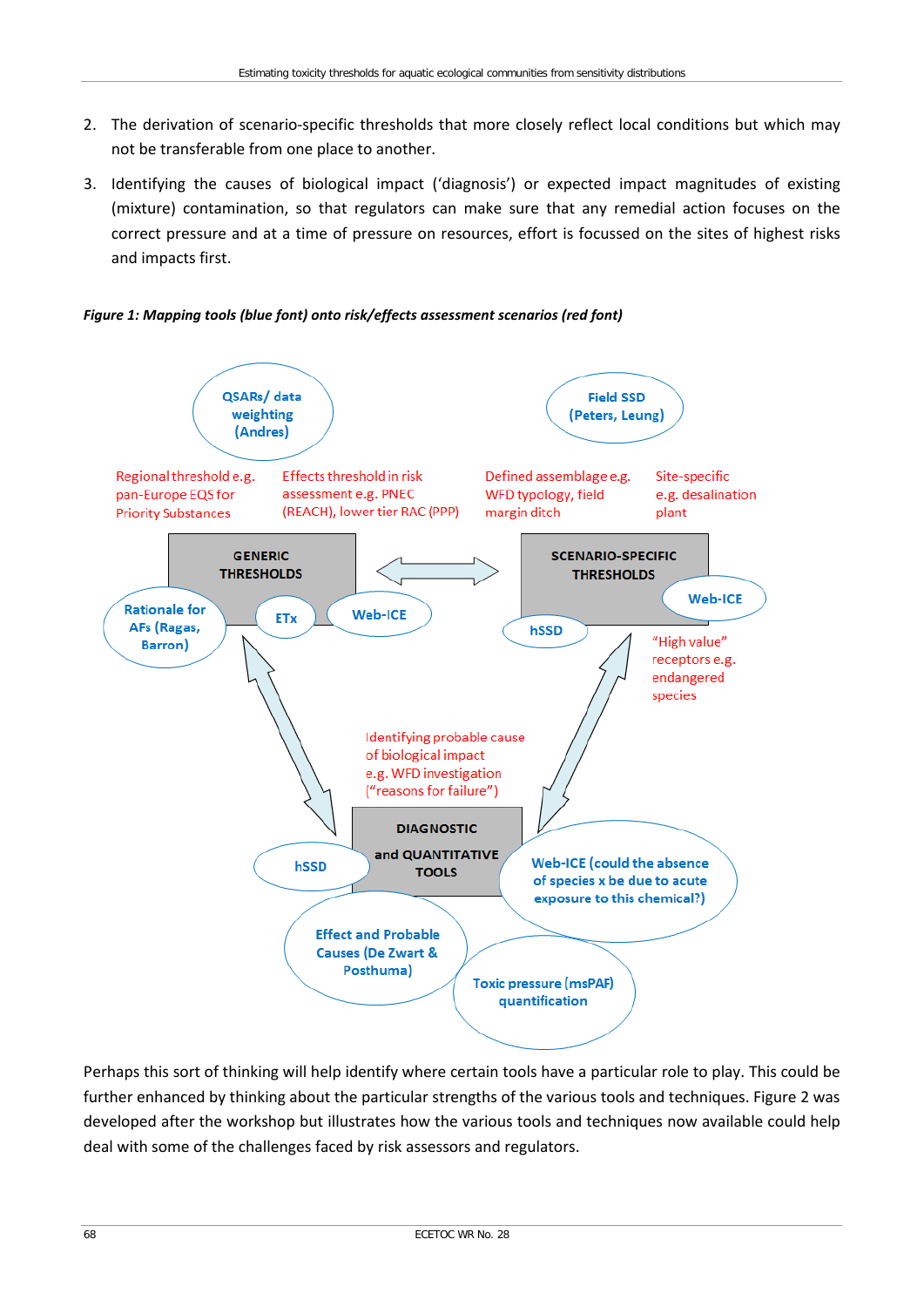| Figure 2: Linking tools with the challenges faced by risk assessors |                                                          | <b>Strong benefit</b>                                           |                                    | <b>Possible benefit</b>                          |                                                  | Uncertain benefit/not relevant                       |                                    |
|---------------------------------------------------------------------|----------------------------------------------------------|-----------------------------------------------------------------|------------------------------------|--------------------------------------------------|--------------------------------------------------|------------------------------------------------------|------------------------------------|
|                                                                     |                                                          |                                                                 |                                    | Tool                                             |                                                  |                                                      |                                    |
|                                                                     |                                                          | <b>ETx</b>                                                      | hSSD                               | Web-ICE                                          | <b>Rationale for AFs</b>                         | QSARs/<br>weighting                                  | <b>Field and</b><br>community SSDs |
|                                                                     | <b>Adequacy of taxonomic</b><br>'spread' in data for SSD |                                                                 | Receptor<br>community<br>defined   | <b>Better taxonomic</b><br>representation        |                                                  | Includes data that<br>would otherwise<br>not be used |                                    |
|                                                                     | Choice of AF applied to HC5                              |                                                                 |                                    |                                                  |                                                  |                                                      |                                    |
| Challenge                                                           | <b>Ecological relevance</b>                              |                                                                 | Receptor<br>community<br>defined   | <b>Better taxonomic</b><br>representation        |                                                  | <b>Better taxonomic</b><br>representation            |                                    |
|                                                                     | <b>Consistency in estimation</b><br>of thresholds        | Standardised<br>method with good<br>supporting<br>documentation | 'Bespoke'<br>receptor<br>community |                                                  | <b>Reduces</b><br>variability and<br><b>bias</b> |                                                      |                                    |
|                                                                     | <b>SSDs for other stressors</b>                          | In theory                                                       |                                    | In theory, could<br>be developed                 |                                                  |                                                      |                                    |
|                                                                     | <b>Precision of conclusions</b>                          | Cls around HC5<br>stabilise                                     |                                    | Add species until<br>CIs around HC5<br>stabilise |                                                  |                                                      |                                    |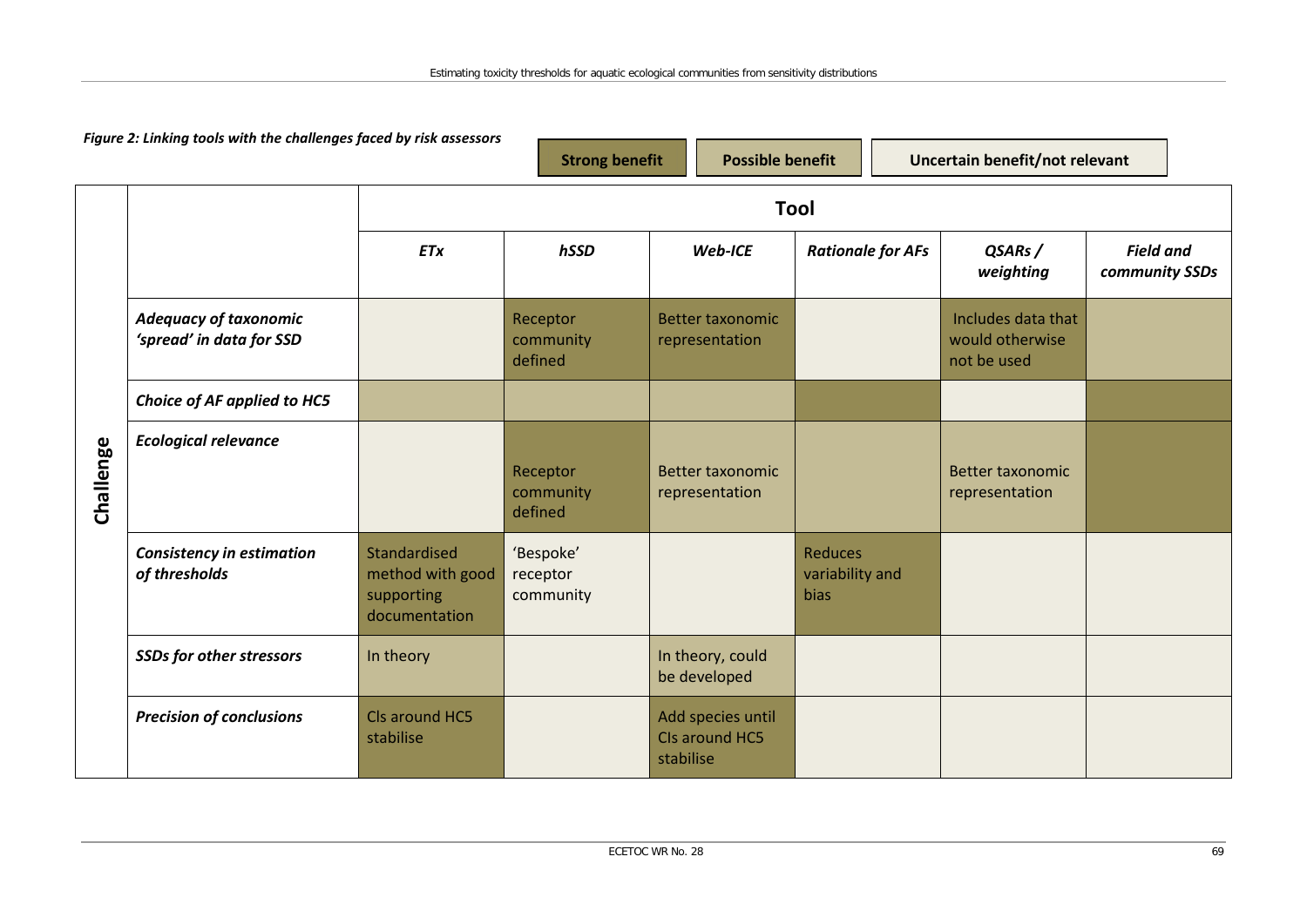Even when regulators are able to call upon a wider range of techniques (as is now probably the case), there will be a need for value judgement and this could give rise to different interpretations even when assessors are presented with the same information. Sometimes this will not matter but, for some questions, such as the development of pan-continental generic thresholds, this can be a problem. The preferred response is not to further restrict flexibility in technical guidance because this will only 'fossilise' the science and innovation. Instead, the regulatory authorities support the idea of devising guidance that prompts the assessor to think carefully about the protection goal (e.g. generic protection, local protection, contaminated site assessments), what is known about the particular case (e.g. local water chemistry conditions), the uncertainties being dealt with, and the growing range of tools now available.

There was general consensus that scientifically sound extrapolation approaches and even relatively minimal dataset SSDs can be better alternatives to deriving toxicity threshold concentrations/PNECs than the application of generic assessment factors to simple aquatic toxicity tests, However, continued validation against field and mesocosm data is required to ensure that a threshold like an EQS or PNEC has ecological relevance. Furthermore, the results of extrapolation from SSDs should be critically assessed using all available knowledge on the substance and related substances. It was agreed that the SSD methodology is a valuable regulatory and management tool since it can give more insight into the potential ecological effects than the assessment factor method (enabling better problem definitions) and it yields more generalisable results than a mesocosm-based methodology. However, it is important to validate predictions of risk or thresholds such as EQSs against field and mesocosm data.

It was proposed that a compendium of current best practices, the state of the science and answers to frequently asked questions would facilitate acceptance of SSDs by regulators and risk managers and their implementation in regulation and management. The compendium should be a technical document aimed at users with knowledge of SSDs and ecosystems. However, this could limit the usefulness of the compendium and therefore another document suitable for a general audience is also necessary.

There are a range of statistical SSD tools in use which can vary with regional regulatory application. For example the ETX tool is accepted for use in regulatory risk assessments in Europe. ETX uses data from acute or chronic toxicity tests as does the BurrliOZ tool used by Australian and New Zealand regulators although the latter applies the Burr family of distributions. Other variations of ETX-type tools are used in other jurisdictions such as Canada and China. A rather different tool, Web-ICE is available for regulatory use in the USA. Web-ICE uses both measured toxicity test data for a test chemical as well as estimated toxicity values based on interspecies correlations. There is a helpful guide for users to avoid inappropriate use of the tool, e.g. deriving HC5 values outside reasonable statistical limits.

Other examples of available tools include Mosaic and a tool developed by P&G using the R software. Both of these represent variations or extensions on the ETX approach. The hSSD tool developed by Peter Craig at the University of Durham uses taxonomic patterns of sensitivity and generates SSDs for specified communities. This prototype tool was considered to be statistically rigorous but requires more evaluation to determine its applicability in risk assessment.

During the workshop discussions of SSD tools and their applications several emerging themes developed. These themes should be considered in future development and application of SSD tools and include the following: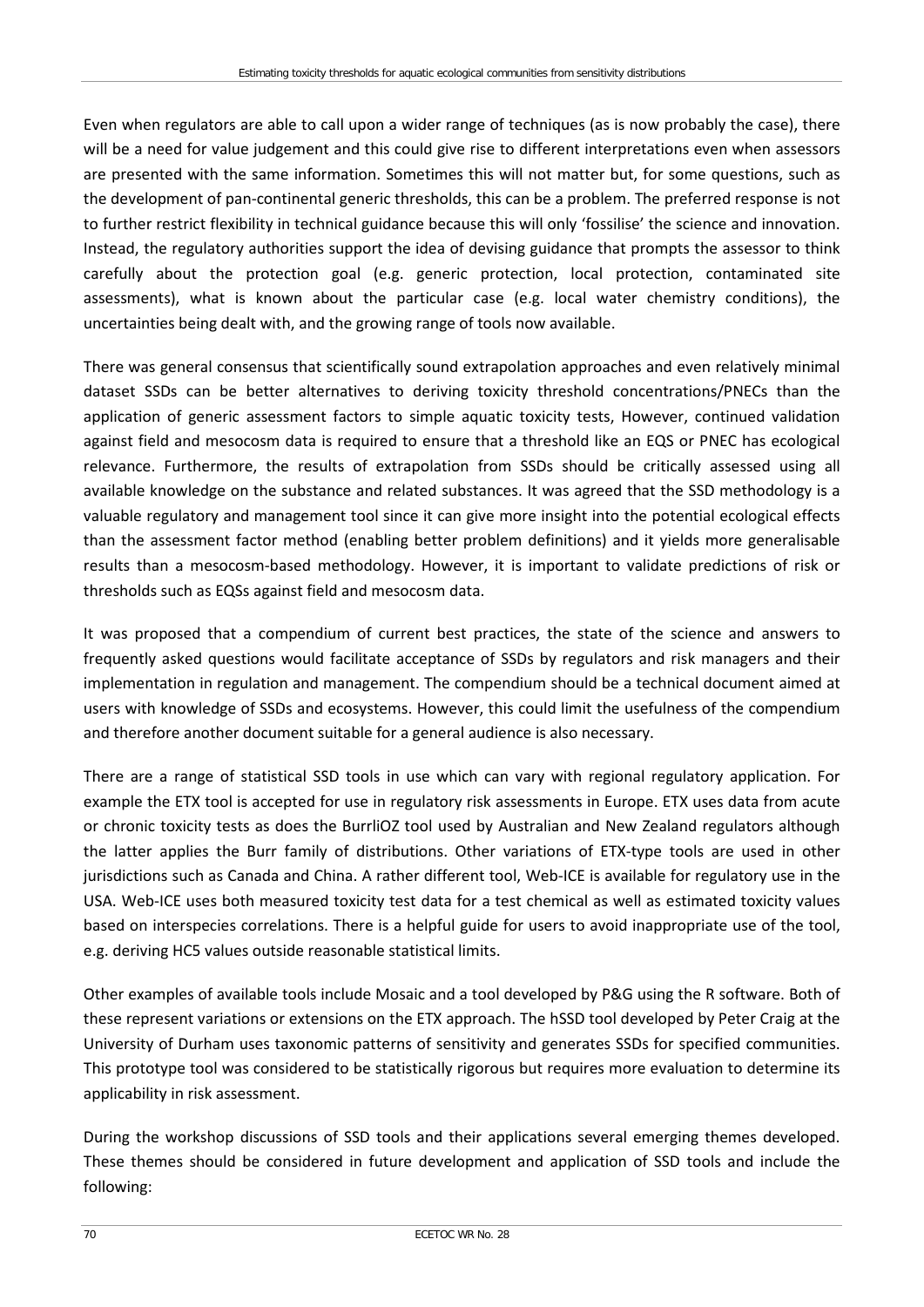- There is need to specify the protection goals more precisely. This can be important both in prospective and retrospective applications of SSD tools.
- Taxonomic distance is important, e.g. a fish species is likely to have more similar sensitivity to a given chemical to that of other fish species compared with more distantly related taxa such as algae, molluscs, or insects.
- Including prior information is useful, e.g. Web-ICE, hSSD.
- MOA can be important in deciding if particular taxonomic groups are expected to differ in their sensitivity to a chemical compared to the broader community, e.g. algal and macrophyte sensitivity to herbicides.
- Choice of statistical distribution does not seem to have a strong influence on the derived HC5.
- The current REACH guidance/criteria on the use of SSDs for deriving HC5/PNEC values were considered to be basically reasonable (the requirement to test a diverse range of taxa was understood and accepted), but experience gained so far indicated that it was also considered to be over-prescriptive and not flexible enough for certain situations, especially for deriving expected impacts (PAF) given an ambient exposure level. As a response, it was suggested a compendium of best practices be compiled. Using SSDs requires a thoughtful decision process and should not be over prescriptive following a regimented check-list mentality. Particular challenges include the need to be protective, but not overly so, with minimum new testing, e.g. can SSDs be used with less than 10 tested species?

Research needs for SSD tool development include the following considerations:

- Tools for regulatory decision making should be given high priority with particular focus on i) SSDs for chronic toxicity, ii) validating HC5s with mesocosms and real ecosystems and iii) maximising the use of available data, e.g. by applying weighting criteria.
- Further development of tools for assessing mixtures of chemicals.
- Trait-based SSDs appear to offer advantages over conventional taxonomic based approaches, but there is currently no practical application.
- SSDs for more taxa including plants and, possibly, micro-organisms.
- Cheminformatic approaches.
- Focus on sensitive groups.
- The usefulness/applicability of SSDs for defined communities.
- Internal dose (CBR)-based approaches have potential to incorporate mechanistic toxicokinetic/toxicodynamic modelling approaches that could help explain sensitivity differences between taxa/traits.
- Quantifying uncertainty as an alternative to standard assessment factors.
- What level of confidence do current criteria provide.

Given the various uses of SSDs discussed at the workshop, and the use of SSDs in decision support situations ranging from generic to specific, it is evident that application of expert knowledge can improve decision making when doing practical assessments of problems with chemical in the environment.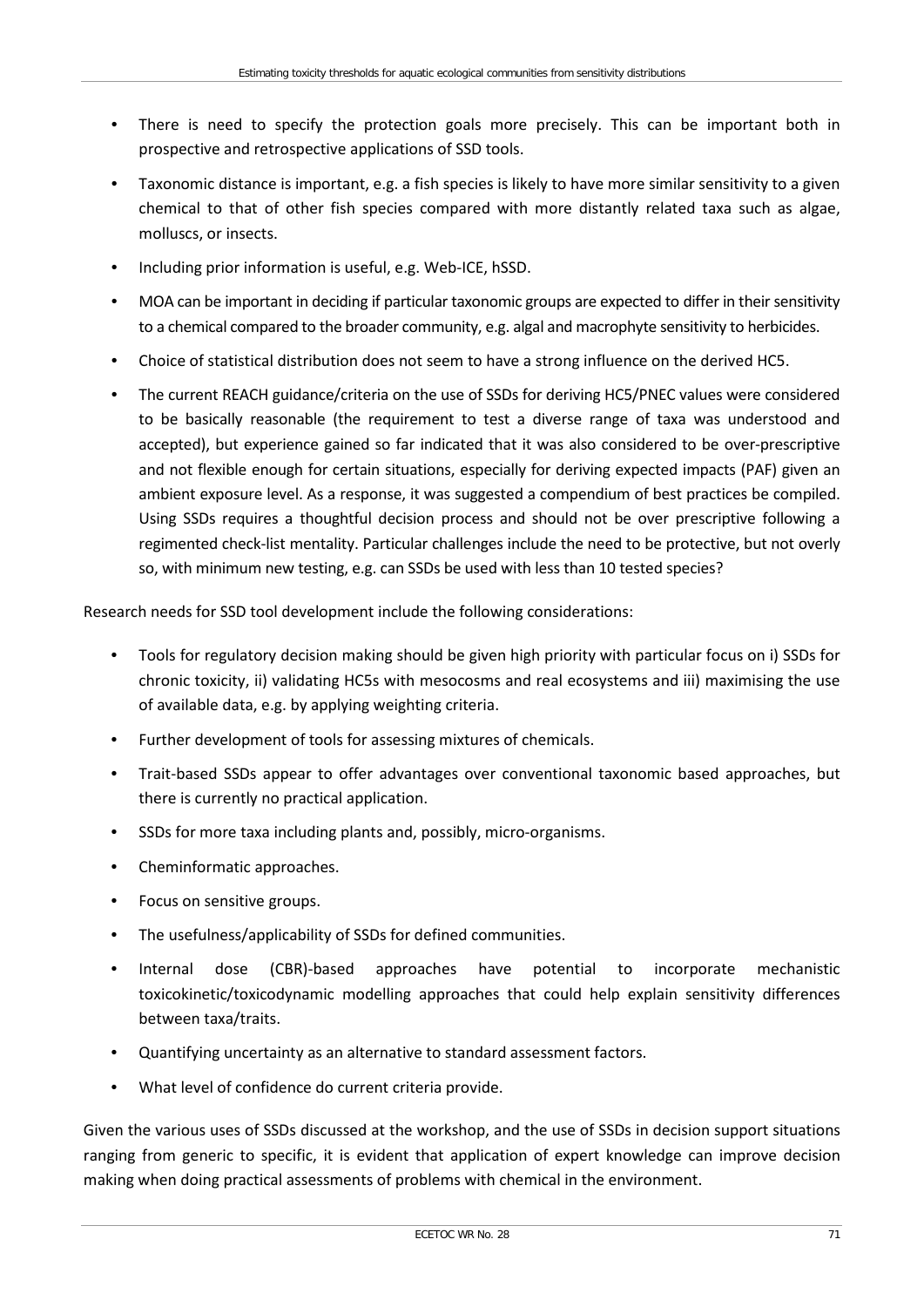## **5. CONCLUSIONS AND RECOMMENDATIONS**

The aim of the workshop was to discuss and report current thinking on when and how species sensitivity distributions (SSDs) should be used and how the methodology could be further developed to improve the quality and usefulness of decision making in environmental protection and management of chemicals.

The workshop covered the broader aspects of the use of SSDs in environmental protection and management, recent developments and specific case studies. In addition, there were sessions which focused on ecological considerations, statistical considerations and regulatory considerations. There was general consensus that, where data permit, the SSD approach should provide a more useful and transparent assessment of hazard thresholds than a deterministic approach using generic assessment factors. However, validation against field and mesocosm data is required where data permit, the SSD approach should provide a more useful and transparent assessment of risks than a deterministic approach using generic assessment factors. The ability to quantify uncertainty is important but could be used more explicitly in decision-making. There is also a need for better validation against field and mesocosm data. It was further agreed, that the SSD methodology is a valuable regulatory and management tool since it can give more insight into the potential ecological effects than the assessment factor method (enabling better problem definitions) and it yields more generalisable results than a mesocosm-based methodology.

For the future, it was proposed that a compendium of current best practices, the state of the science and answers to frequently asked questions would facilitate acceptance of SSDs by regulators and risk managers and their implementation in regulation and management. The compendium should be a technical document aimed at users with knowledge of SSDs and ecosystems. However, this would limit the usefulness of the compendium and therefore another document suitable for a general audience is also necessary.

In line with current uses in decision making, various research areas were identified to improve the usefulness and validity of output generated with SSDs to solve the array of problems encountered. The research areas identified in the various syndicate sessions have been listed in Table 1. Although not given a priority during the workshop, the report authors will seek an indication of priority for the work from the workshop attendees.

The table below collates the research ideas mentioned in the Syndicate sessions, and thereafter collated and sorted into subgroups. In some cases, similar suggestions were merged. The subgroups are, first, the use of SSDs in various decision contexts (protection, quantitative assessment, diagnosis). Secondly, in any decision context, the output of SSDs should be relevant for the ecosystem situation considered; this encompasses various research needs. Thirdly, guidelines should be adapted to accommodate standardisation for criteria setting under novel scientific insights, as well as novel uses of SSDs in other context. The fourth area addresses the underlying improvements that can be made in modelling as well as in data used for assessments. Again, various options are given. Attention for accommodating further knowledge sources, such as mode of action and body burdens is foreseen. Finally, decision making with SSDs requires attention for uncertainties, their types and origins and the options for reducing uncertainty.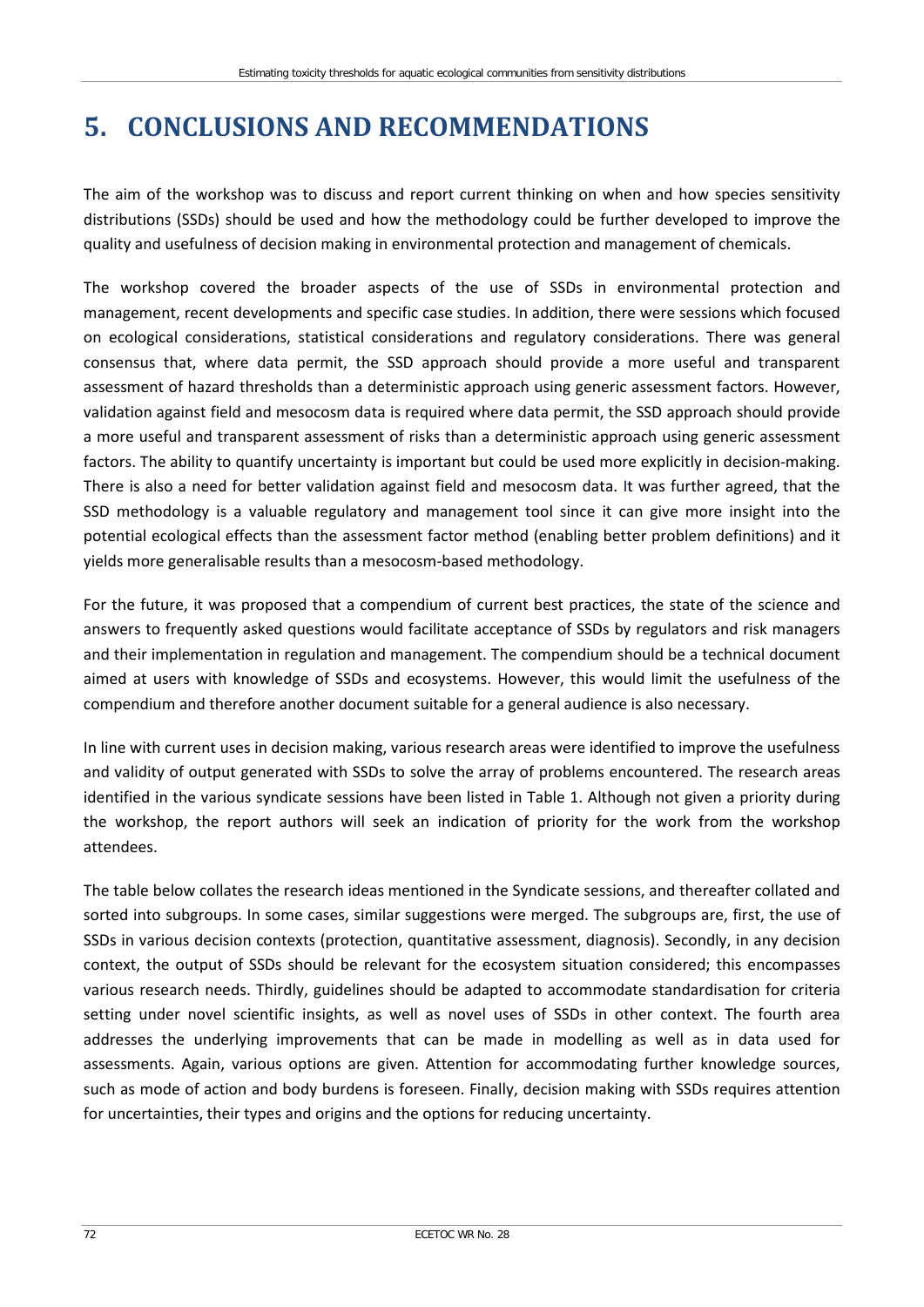#### *Table 1: Identified research areas*

| Research area                       | <b>Description</b>                                                                                                                                                                                                                                                                                                                                                                                                                                                                                                                                                                                           |
|-------------------------------------|--------------------------------------------------------------------------------------------------------------------------------------------------------------------------------------------------------------------------------------------------------------------------------------------------------------------------------------------------------------------------------------------------------------------------------------------------------------------------------------------------------------------------------------------------------------------------------------------------------------|
| Uses of SSD                         | Collate and review the uses of SSDs for purposes other than estimating the HC5 (e.g. using the entire SSD for probabilistic risk assessment and deriving other values (say<br>HC50) for trigger management action).                                                                                                                                                                                                                                                                                                                                                                                          |
| Ecology                             | Investigate whether an approach which allows better extrapolate to all ecosystems is viable.                                                                                                                                                                                                                                                                                                                                                                                                                                                                                                                 |
| Ecology                             | Compare trait-based SSDs with traditional strictly taxonomic-based SSDs, and to define what traits are most relevant to SSD generation. Alternative approaches should be<br>explored, including focusing on sensitive taxa rather than broadly populating an SSD. However, there is uncertainty of what the sensitive taxa will be for many<br>substances. A sensitive species approach may require novel methods development, including integrating chemical structure, genomic, traits and MOA information.                                                                                                |
| Ecology                             | Compare SSD-based approaches to the use of generic AF values under different scenarios of data richness, and the need to explore uncertainty in relaxed (10 species/8<br>taxa group) requirements versus AF uncertainty and conservatism. Determination of the ecology and composition of representative ecosystems should inform<br>requirements for taxa composition in SSDs. SSD-based estimates determined from various approaches and data richness scenarios should be compared to field data, and<br>field monitoring should be performed to verify SSD-based predictions of community level effects. |
| Ecology                             | (Further) Develop a model that takes account of the number and type of species in a community and that shows the consequences/reliability of the results. Establish<br>what validity criteria are needed.                                                                                                                                                                                                                                                                                                                                                                                                    |
| Ecology                             | Determine what additional ecological knowledge needs to be included to add value for the risk assessors.                                                                                                                                                                                                                                                                                                                                                                                                                                                                                                     |
| Guidelines                          | Develop a formal and transparent decision tree approach that is inclusive of the available data, and that considers the generic or specific use of SSDs in environmental<br>protection and management.                                                                                                                                                                                                                                                                                                                                                                                                       |
| Guidelines                          | Develop guidelines on how to deal with data quality (of the input data on species sensitivities, or sometimes functions sensitivities).                                                                                                                                                                                                                                                                                                                                                                                                                                                                      |
| Guidelines                          | Develop guidance on the use of non-standard test species.                                                                                                                                                                                                                                                                                                                                                                                                                                                                                                                                                    |
| Guidelines                          | Develop guidance on which methods and tools can be used to generate SSDs - this requires sensitivity analysis, identification of causes of differences, etc.                                                                                                                                                                                                                                                                                                                                                                                                                                                 |
| Model development<br>and validation | Investigate the limitations of the models and whether they are fit for the purpose for which they are used.                                                                                                                                                                                                                                                                                                                                                                                                                                                                                                  |
| Model development<br>and validation | Evaluate the viable methods for incorporating all relevant data in SSDs                                                                                                                                                                                                                                                                                                                                                                                                                                                                                                                                      |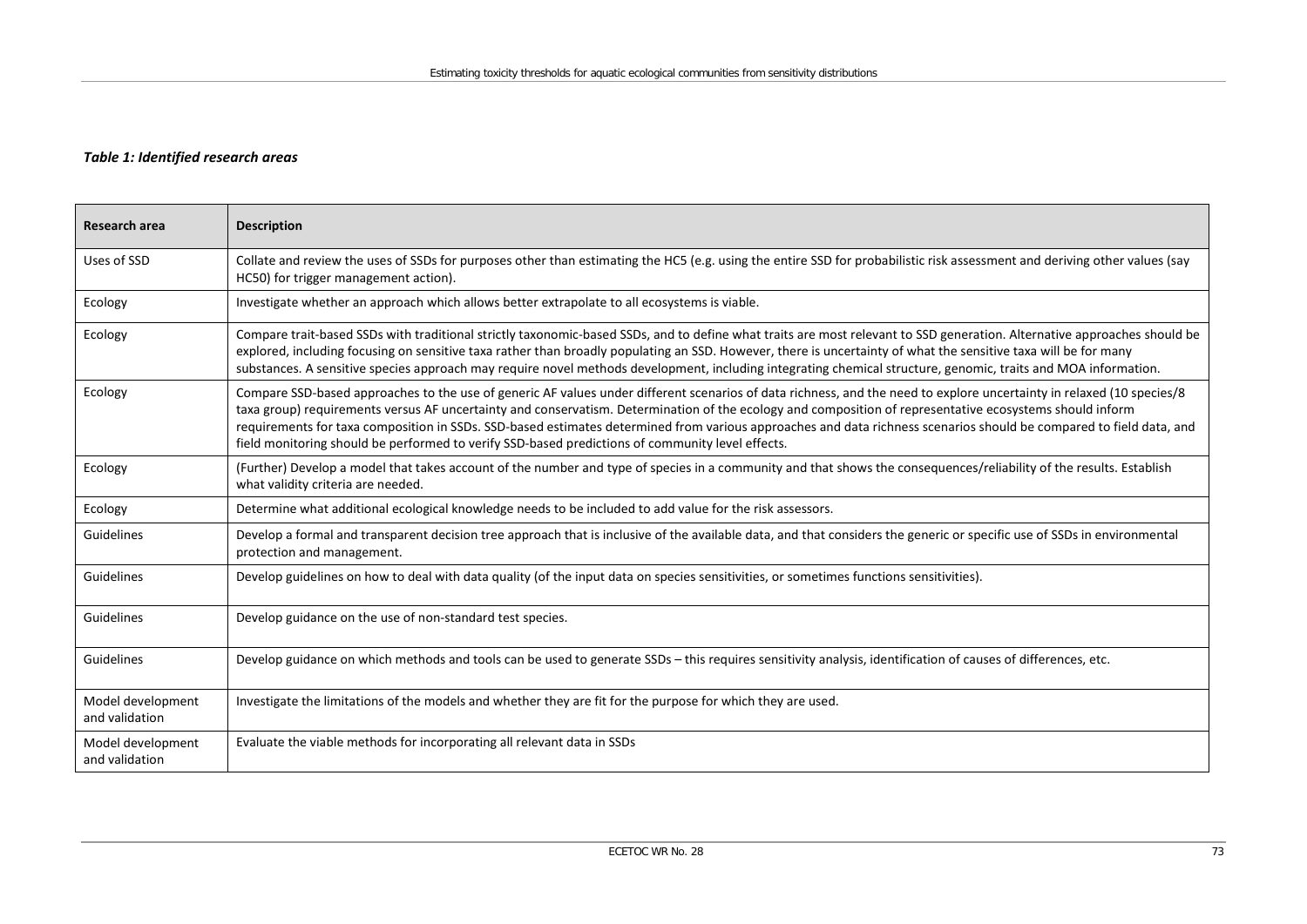| Research area                       | <b>Description</b>                                                                                                                                                                                                                                                                                                                                                                                                                                                                                                                                                                                                                                                                                                                        |
|-------------------------------------|-------------------------------------------------------------------------------------------------------------------------------------------------------------------------------------------------------------------------------------------------------------------------------------------------------------------------------------------------------------------------------------------------------------------------------------------------------------------------------------------------------------------------------------------------------------------------------------------------------------------------------------------------------------------------------------------------------------------------------------------|
| Model development<br>and validation | Further validation of SSDs derived from laboratory data against field and mesocosm studies is required, as is guidance on the different approaches (including their<br>limitations) that can be taken.                                                                                                                                                                                                                                                                                                                                                                                                                                                                                                                                    |
| Model development<br>and validation | Further validation for extrapolations that are in relevant models (i.e. hSSD and Web-ICE) and of consequences for HC5 uncertainty.                                                                                                                                                                                                                                                                                                                                                                                                                                                                                                                                                                                                        |
| Model development<br>and validation | Validation of hSSD scenario-specific HC5s relative to the field and/or mesocosm studies.                                                                                                                                                                                                                                                                                                                                                                                                                                                                                                                                                                                                                                                  |
| Model development<br>and validation | Critically review whether any of the growing amount of information types about chemicals and their impacts that is now available should be used to inform SSD<br>development, application, and interpretation, including for example knowledge of omics, mechanisms, chemical properties, and exposure scenarios.                                                                                                                                                                                                                                                                                                                                                                                                                         |
| Toxicity data                       | Research is needed to determine how best to use available data (e.g. strict standardisation criteria with resulting loss of species diversity or use weighting based on data<br>quality). The focus of SSD development has been on acute toxicity data, and chronic toxicity estimation approaches will need the same level of evaluation (e.g. minimum<br>data sets, acute to chronic ratio estimation, lowest toxicity value approaches). Develop better application of toxicological data in SSDs, e.g. using more chronic data,<br>mechanistic understanding. Develop methods to expand on data availability by adding less strictly selected input data and putting less weight on their inclusion, based on<br>reliability of data. |
| Toxicity data                       | Develop methodology to improve the use of predictive modelling to overcome limited data sets. The applicability of toxicity extrapolation method should be further<br>validated for acute effects, and should also be evaluated for chronic effects. Develop and extend software tools to add the capacity to predict chronic toxicity and<br>approaches applicable to other environmental compartments (such as sediment, soil and air) both remain significant research needs.                                                                                                                                                                                                                                                          |
| Toxicity data                       | Investigate the value of including microorganisms in SSDs to protect ecosystem functions e.g. when assessing the ecological risk of fungicides, investigate the effects of<br>including various fungal species in the test battery and incorporating their data into the SSD; Microorganisms should be considered in the HCx derivation but<br>development is currently hindered by the lack of available approved testing procedures for different groups of microorganisms.                                                                                                                                                                                                                                                             |
| Critical body burden                | Investigate whether critical body residue (CBR)-based SSDs could be developed.                                                                                                                                                                                                                                                                                                                                                                                                                                                                                                                                                                                                                                                            |
| Mode of action                      | MOA is an important determinant of species sensitivity. Research is needed to determine linkages between MOA and SSD composition requirements. Investigate<br>whether it is possible to treat MoA in the statistical models in the same way taxonomic distance is being used? (In particular, is this feasible for Web-ICE and hSSD?)                                                                                                                                                                                                                                                                                                                                                                                                     |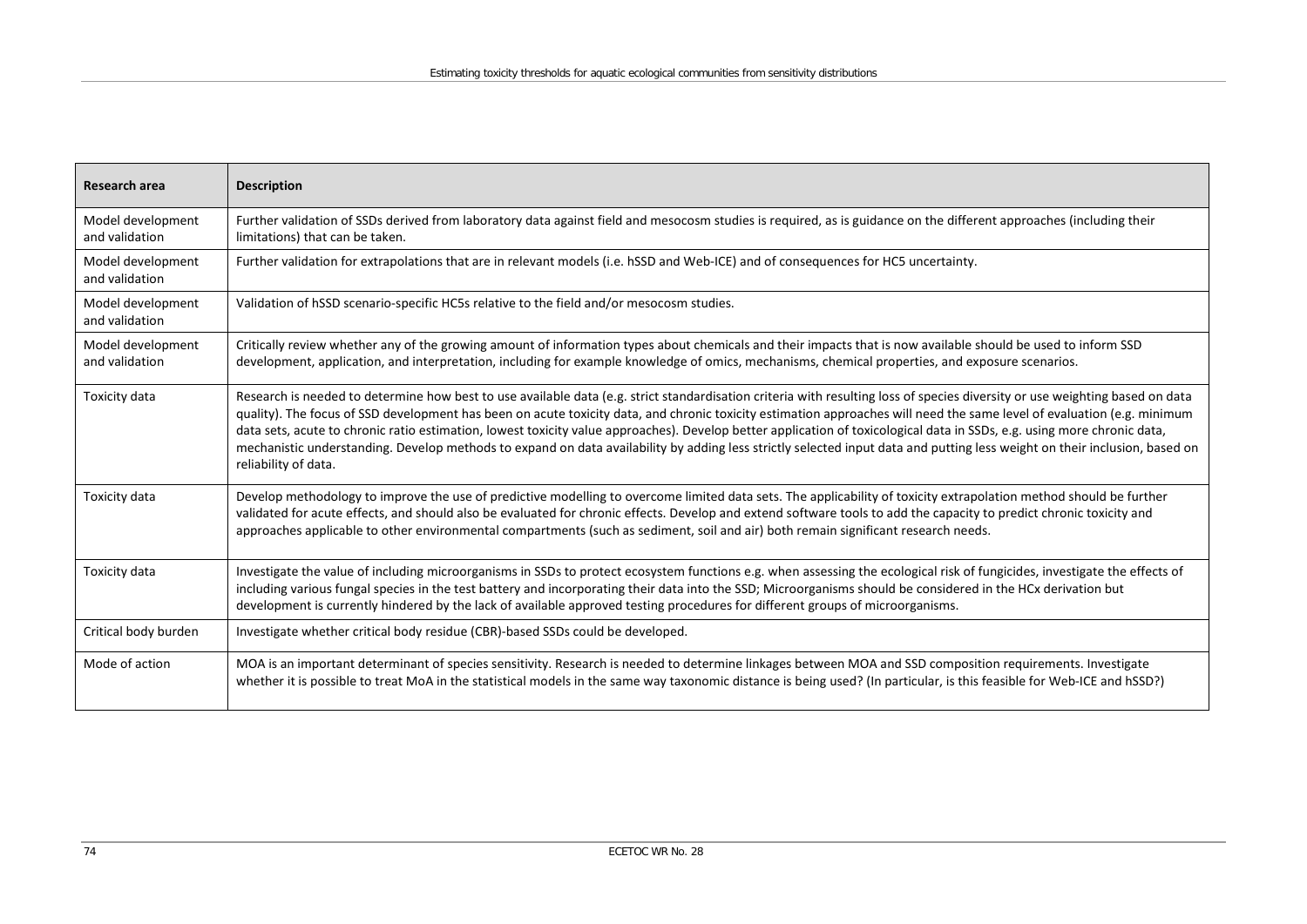| Research area | <b>Description</b>                                                                                                                                                                                                                                                                                                                                                                                                                                                                                                                                                                                                                                                                                                                                                                                                                                                                                                                                                                                                                                                  |
|---------------|---------------------------------------------------------------------------------------------------------------------------------------------------------------------------------------------------------------------------------------------------------------------------------------------------------------------------------------------------------------------------------------------------------------------------------------------------------------------------------------------------------------------------------------------------------------------------------------------------------------------------------------------------------------------------------------------------------------------------------------------------------------------------------------------------------------------------------------------------------------------------------------------------------------------------------------------------------------------------------------------------------------------------------------------------------------------|
| Uncertainty   | There is a need to better understand the uncertainties within the assessment which are currently unquantifiable. Studies should be conducted to identify the magnitude<br>of the uncertainty of various components of the SSD methodology. Uncertainty may be related to lack of data, (non)representativity of data, mode of action<br>considerations, and many other aspects of real exposure situations. An understanding of the mathematical magnitude of uncertainty alone may not be enough as it is<br>possible that large sources of error may have little ecological importance, and vice-versa. Research should then be focussed on reducing the uncertainty of the most<br>important sources uncertainty in the SSD methodology. The group felt that uncertainty-driven research would be an important means to improve SSDs and maximise<br>their usefulness in a cost-efficient manner. An uncertainty driven research agenda is also likely to increase uptake of the other methods that can be used in combination<br>with SSDs e.g. QSARs, Web-ICE. |
| Uncertainty   | A simple example of uncertainty-driven research would be the selection of chemicals (or species) to be used in ecotoxicity tests. If the toxicity of a chemical to a large<br>number of species belonging to different taxonomic groups has been determined then the need for further research for that chemical may be low compared to a<br>chemical that has been the subject of no or minimal toxicity testing. Another example is that very few SSDs have been conducted for non-chemical stressors (e.g.<br>temperature, salinity) or the combined action of chemical and non-chemical stressors. Conducting such research could dramatically reduce uncertainty in the ecological<br>relevance of single chemical SSDs, and place the risks posed by chemicals into a more meaningful context that addresses all possible pressures.                                                                                                                                                                                                                          |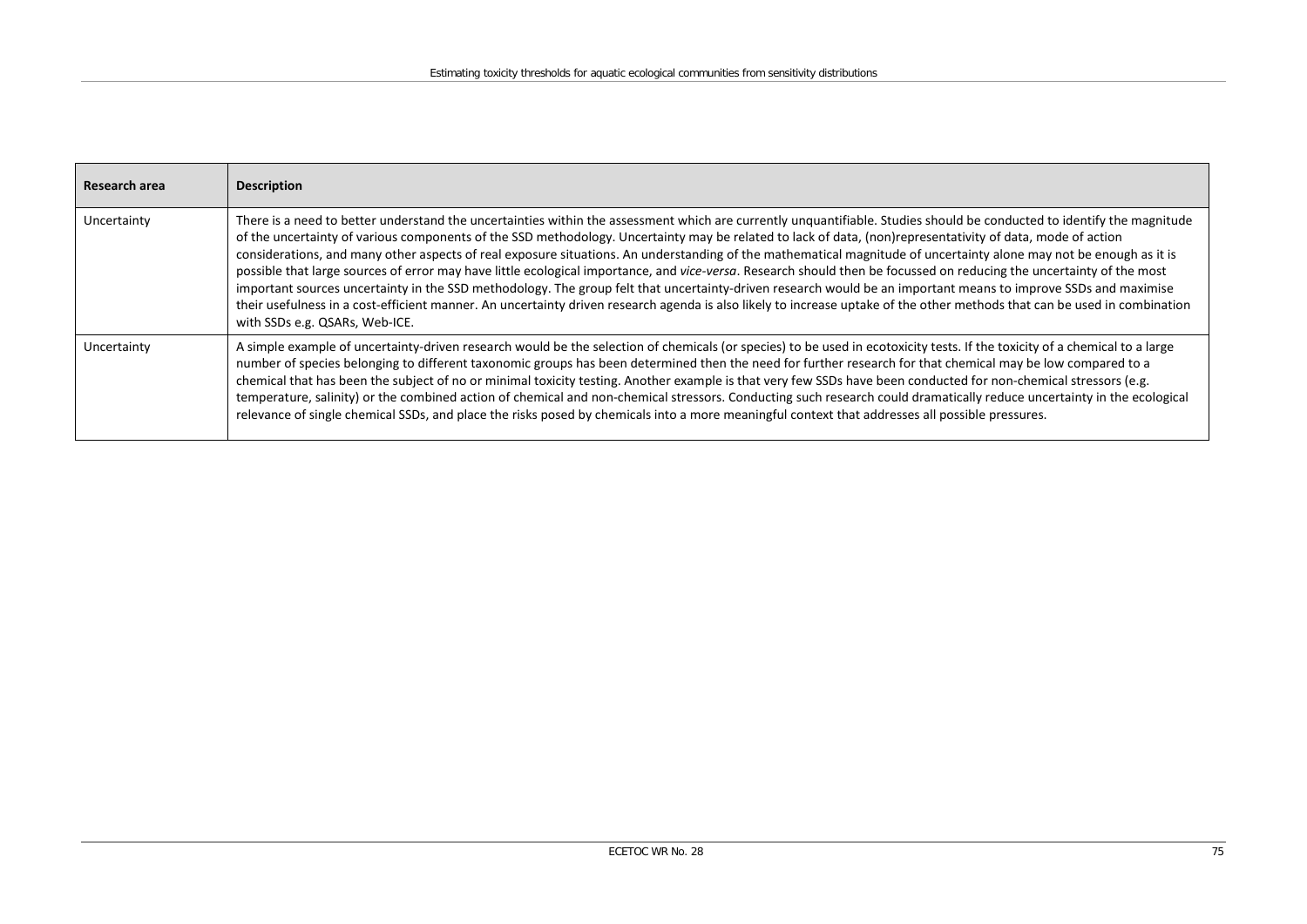# **ABBREVIATIONS**

| AF          | Assessment factor                                                |
|-------------|------------------------------------------------------------------|
| AOP         | Adverse outcome pathway                                          |
| AWQC        | Ambient water quality criteria                                   |
| <b>CBB</b>  | Critical body burden                                             |
| <b>CBR</b>  | Critical body residue                                            |
| <b>CCME</b> | (Canadian) Council of Ministers of the Environment               |
| <b>CSD</b>  | Community sensitivity distributions                              |
| EQS         | Environmental quality standards                                  |
| EPA         | (US) Environmental Protection Agency                             |
| EPT         | Ephemeroptera-plecoptera-trichoptera taxa                        |
| <b>ERA</b>  | Environmental risk assessment                                    |
| f-SSD       | field-based species sensitivity distribution                     |
| <b>FWQG</b> | (US) Federal water quality guideline                             |
| HCp         | Hazardous Concentration for p% of species (where p is usually 5) |
| hSSD        | Hierarchical species sensitivity distribution                    |
| ICE         | Interspecies correlation estimation                              |
| LAS         | Linear alkylbenzene sulfonate                                    |
| <b>LC50</b> | Lethal concentration for 50% of test population                  |
| LD50        | Lethal dose for 50% of test population                           |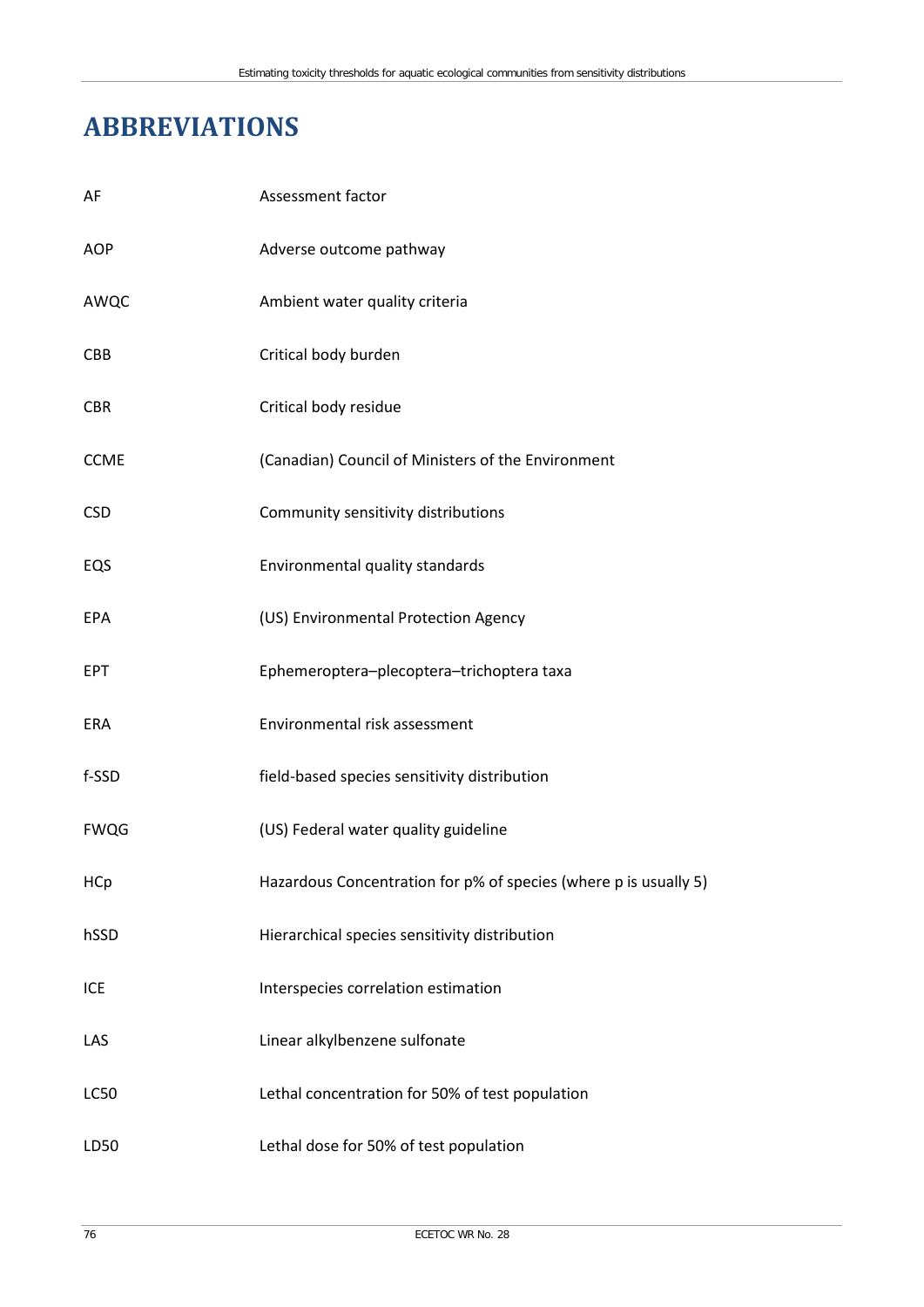| LLHC5        | Lower limit hazardous concentration for 5% of species                                             |
|--------------|---------------------------------------------------------------------------------------------------|
| <b>MCDA</b>  | Multi-criteria decision analysis                                                                  |
| <b>MDR</b>   | Minimum data requirement                                                                          |
| <b>MOA</b>   | Mode of action                                                                                    |
| <b>MSS</b>   | Mode-specific sensitivity                                                                         |
| <b>NOEC</b>  | No observed effect concentration                                                                  |
| <b>PBPK</b>  | Physiologically based pharmacokinetic                                                             |
| <b>PEC</b>   | Predicted environmental concentration                                                             |
| <b>PNEC</b>  | Predicted no effect concentration                                                                 |
| <b>PNOF</b>  | Potentially not occurring fractions                                                               |
| QSAR         | Quantitative structure activity relationship                                                      |
| QSSR         | Quantitative species sensitivity relationship                                                     |
| <b>RAC</b>   | Regulatory acceptable concentration                                                               |
| <b>REACH</b> | EU regulatory framework for the Registration,<br><b>Evaluation and Authorisation of Chemicals</b> |
| SSD          | Species sensitivity distribution                                                                  |
| SQG          | Sediment quality guidelines                                                                       |
| <b>TGD</b>   | Technical guidance document                                                                       |
| <b>WFD</b>   | European Water Framework Directive                                                                |
| <b>WoE</b>   | Weight of evidence                                                                                |
| <b>WQC</b>   | Water quality criteria                                                                            |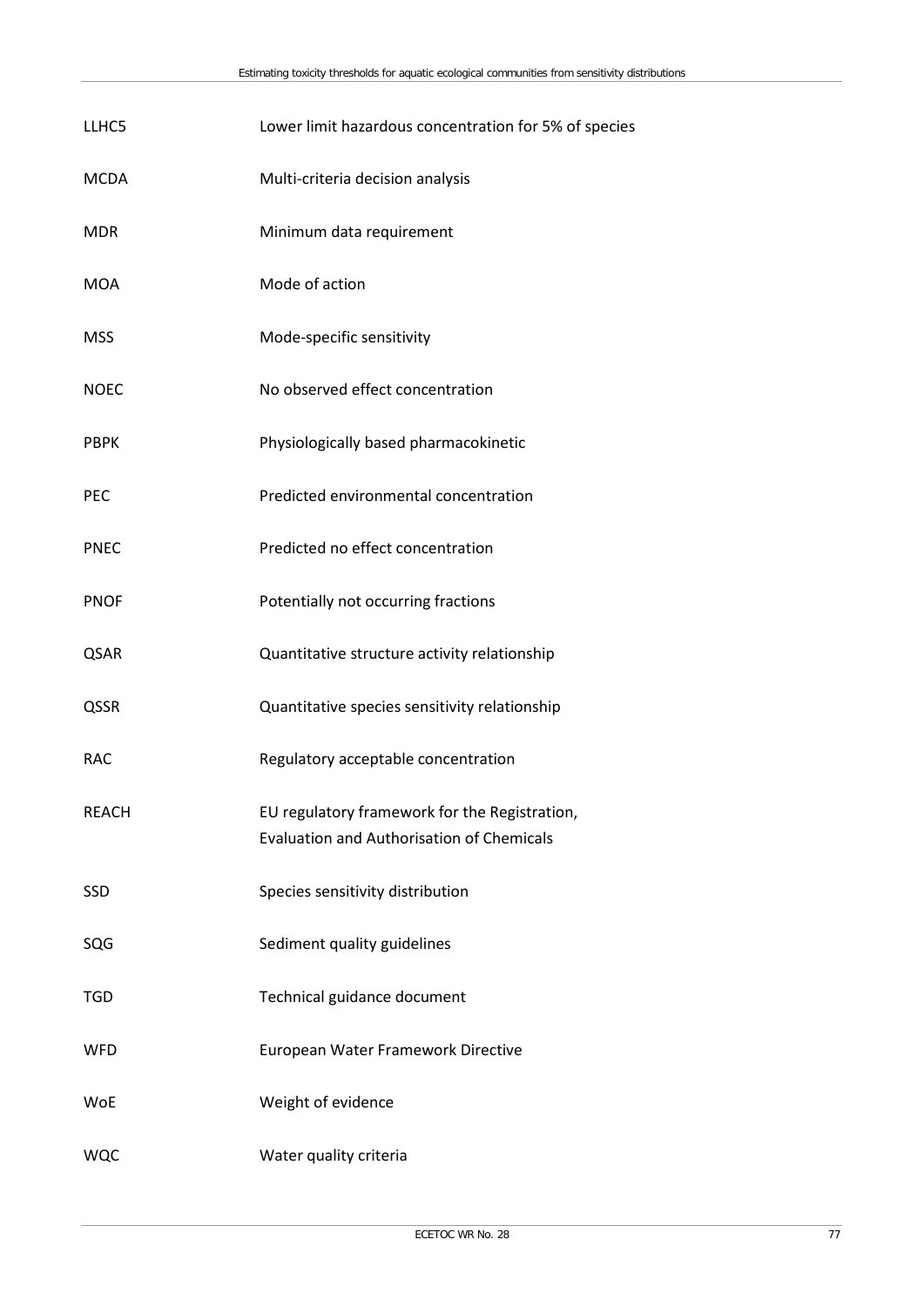### **BIBLIOGRAPHY**

Aldenberg T, Jaworska JS. 2000. Uncertainty of the hazardous concentration and fraction affected for normal species sensitivity distributions. *Ecotoxicol Environ Saf* 46(1):1-18.

Aldenberg T, Slob W. 1993. Confidence limits for hazardous concentrations based on logistically distributed NOEC toxicity data. *Ecotoxicol Environ Saf* 25(1):48-63.

Azevedo LB, Van Zelm R, Elshout PMF, Hendriks AJ, Leuven RSEW, Struijs J, De Zwart D, Huijbregts MAJ. 2014. Species richness – phosphorus relationships for lakes and streams worldwide. *Global Ecology and Biogeography*, in press.

CCME. 2007. A Protocol for the Derivation of Water Quality Guidelines for the Protection of Aquatic Life 2007. http:/[/www.ec.gc.ca](http://www.ec.gc.ca/)

CCME. 2013. Determination of Hazardous Concentrations with Species Sensitivity Distributions, SSD Master. Ottawa, ON, Canada: Canadian Council of Ministers of the Environment. Report 38.

CEPA. 1999. Canadian Environmental Protection Act 1999. [http://www.ec.gc.ca](http://www.ec.gc.ca/)

Craig PS, Hickey GL, Luttik R, Hart A. 2012. On species non-exchangeability in probabilistic ecological risk assessment. *J Roy Stat Soc Stat Soc A* 175:243-262.

Craig, PS. 2013. Exploring novel ways of using species sensitivity distributions to establish PNECs for industrial chemicals. Technical Report.<http://dro.dur.ac.uk/13383/>

De Hoop L, Smit M, Huijbregts MAJ, Leuven RSEW, Schipper AM, Hendriks AJ. 2011. Sensitivity of arctic species to oil and other contaminants in comparison to other species. *Environ Sci Technol* 45:9017-9023.

Dyer SD, Versteeg DJ, Belanger SE, Chaney JG, Mayer FL. 2006. Interspecies correlation estimates predict protective environmental concentrations. *Environ Sci Technol* 40:3102-3111.

EC. 2000. Directive 2000/60/EC of the European Parliament and of the Council of 23 October 2000 establishing a framework for Community action in the field of water policy (Water Framework Directive or WFD).

EC. 2006. Regulation (EC) no 1907/2006 of the European Parliament and Council of 18 December 2006 concerning the Registration, Evaluation, Authorisation and Restriction of Chemicals (REACH), establishing a European Chemicals Agency. (The latest consolidated version of REACH(December, 2011) is available on the legislation page of the European Chemicals Agency website.

EC. 2008. The marine strategy framework directive (MSFD) 2008/56/EC on establishing a framework for community action in the field of marine environmental policy adopted in July 2008.

EC. 2009. Regulation (EC) No 1107/2009 of the European Parliament and Council of 18 December 2006 21 October 2009 concerning the placing of plant protection products on the market and repealing Council Directives 79/117/EEC and 91/414/EEC Official Journal of the European Union L 309/1 from 24.11.2009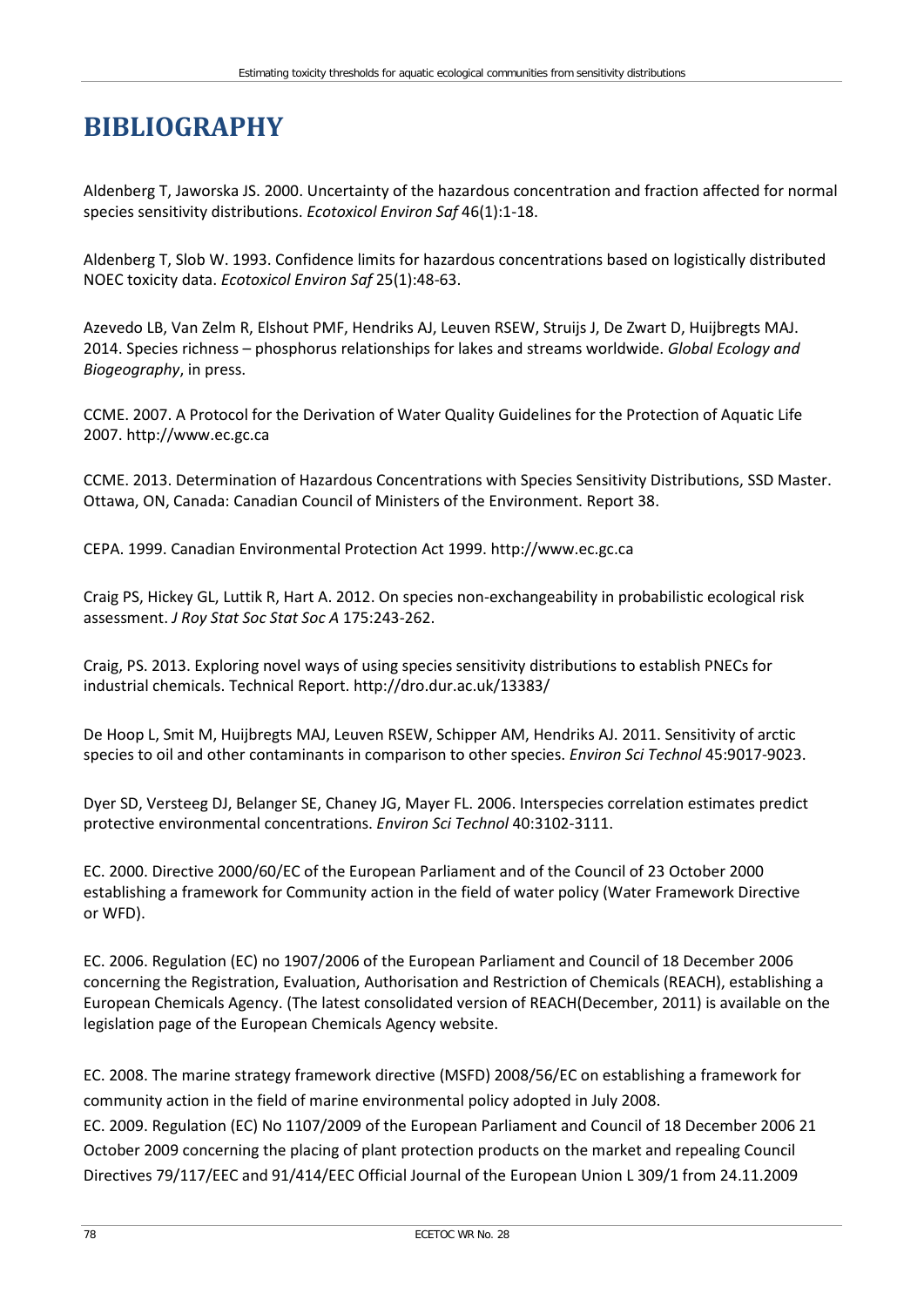EC. 2011. Common Implementation Strategy for the Water Framework Directive (2000/60/EC) Technical Report - 2011 - 055 Guidance Document No. 27 Technical Guidance For Deriving Environmental Quality Standards. European Commission.

ECHA. 2011. Guidance on information requirements and chemical safety assessment. Part B: Hazard assessment. [http://echa.europa.eu/documents/10162/13643/information\\_requirements\\_part\\_b\\_en.pdf](http://echa.europa.eu/documents/10162/13643/information_requirements_part_b_en.pdf)

ECETOC. 2008. Probabilistic approaches to marine hazard assessment. Workshop Report No 15. European Centre for Ecotoxicology and Toxicology of Chemicals, Brussels, Belgium.

Elshout PMF, Dionisio Pires LM, Leuven RSEW, Wendelaar Bonga SE, Hendriks AJ. 2013. Low oxygen tolerance of different life stages of temperate freshwater fish species*. J Fish Biology* 83:190-206.

Fedorenkova A, Lenders HJR, Ouborg J, Breure AM, Hendriks AJ. 2010. Ecotoxicogenomic: bridging the gap from genes to population, *Environ Sci Technol* 44:4328-4333.

Fedorenkova A, Vonk JA, Lenders HJR, Creemers R, Breure AM, Hendriks AJ. 2012. Ranking ecological risks of multiple chemical stressors on amphibians, *Environ Toxicol Chem* 31:1-6.

Fedorenkova A, Vonk JA, Breure AM, Hendriks AJ, Leuven RSEW. 2013. Tolerance of native and non-native fish species to chemical stress: a case study for the river Rhine. *Aquatic Invasions* 8:231–241.

Gilbert CS, Lui, Bjorgasaeter A, Leung KMY. 2014. Deriving field based sediment quality guidelines from the relationship between species density and contaminant level using a novel nonparametric empirical Baysian approach. *Environ Sci Pollution Res* 21:177-192

Golsteijn L, Van Zelm R, Hendriks AJ, Huijbregts MAJ. 2013. Statistical uncertainty in hazardous terrestrial concentrations estimated with aquatic ecotoxicity data. *Chemosphere* 93:366-372.

Golsteijn L, Van Zelm R, Veltman K, Musters G, Hendriks AJ, Huijbregts MAJ. 2012. Including ecotoxic impacts on warm-blooded predators in Life Cycle Impact Assessment, Integrated Environmental Assessment and Management 8:372–378.

Hendriks AJ. 2013. How to deal with 100,000+ substances, sites, and species: Overarching principles in environmental risk assessment. *Environ Sci Technol* 47:3546-3547.

Hendriks AJ, Awkerman JA, De Zwart D, Huijbregts MAJ. 2013. Sensitivity of species to chemicals: differences between test types (LC50, LD50), cold-blooded and warm-blooded species and modes of action. *Ecotoxicol Environ Saf* 97:10-16.

Hickey GL, Craig PS, Luttik R, De Zwart D. 2012. On the quantification of interest variability in ecotoxicity data with application to species sensitivity distributions. *Environ Toxicol Chem* 31(8):1903-1910. Kooijman S. 1987. A safety factor for LC50 values allowing for differences in sensitivity among species. *Water Research* 21(3):269-276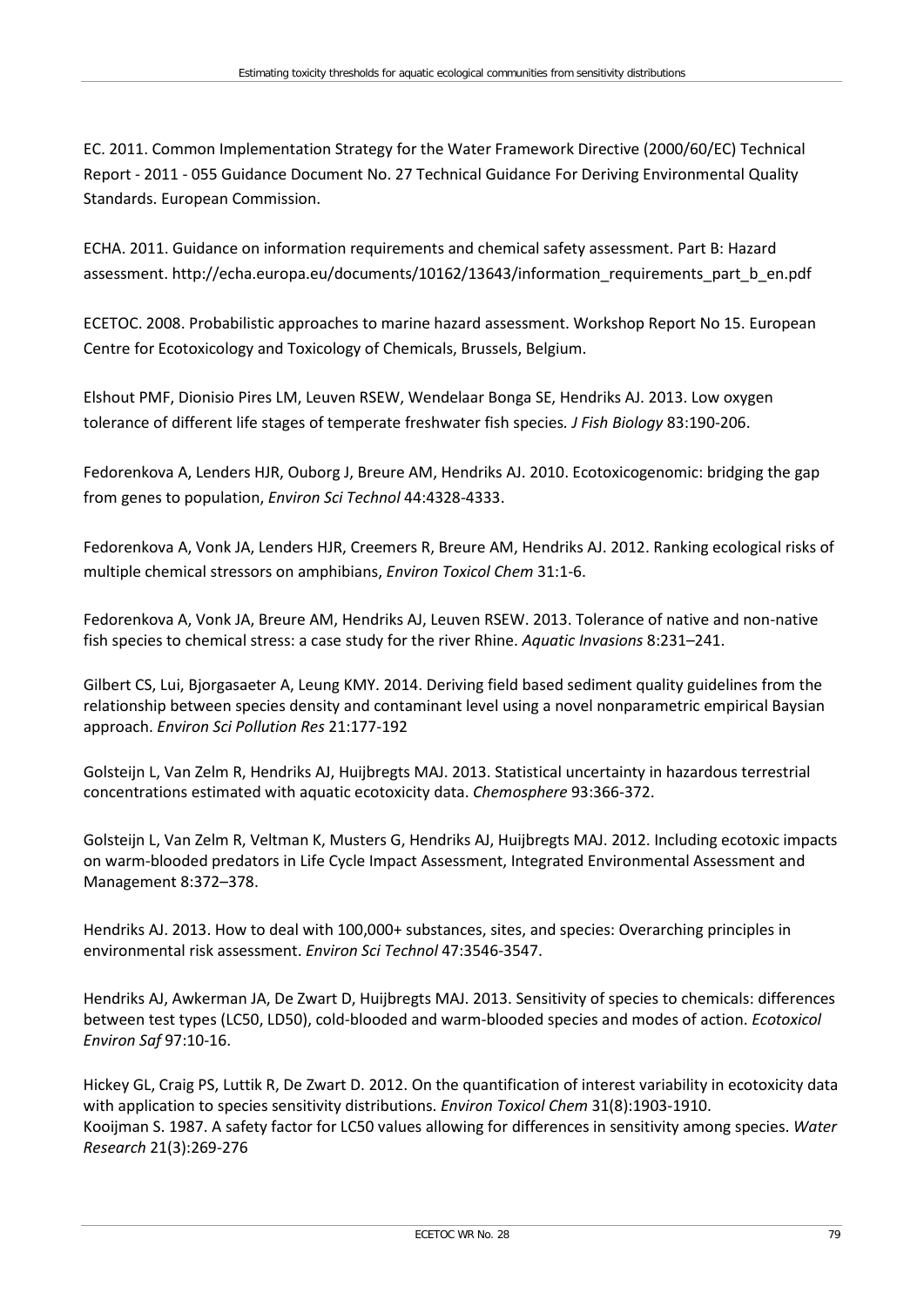Kwok KWH, Bjorgasaeter A, Leung KMY, Gilbert CS Lui, Gray JS, Shin PKS, Lam PKS. 2009. Deriving sitespecific sediment quality guidelines in Hong Kong marine environments using field based species sensitivity distributions. *Environ Toxicol Chem* 27:226-234.

Leung KMY, Bjorgesater A, Gray JS, Li WK, Lui GCS, Wang Y, Lam PKS. 2005. Deriving sediment quality guidelines from field-based species sensitivity distributions. *Environ Sci Technol* 39:5148-5156.

Maltby L, Blake N, Brock TCM, van den Brink PJ. 2005. Insecticide species sensitivity distributions: Importance of test species selection and relevance to aquatic ecosystems. *Environ Toxicol Chem* 24:379-388

Maltby L, Brock TCM, van den Brink, PJ. 2009. Fungicide risk assessment for aquatic ecosystems: Importance of interspecific variation, toxic mode of action and exposure regime. *Environ Sci Technol* 43:7556-7563.

Sijm DTHM, Van Wezel AP, Crommentuijn T. 2002. Environmental risk limits in the Netherlands. In Posthuma L, Suter GW, II, Traas TP, eds, Species sensitivity distributions in ecotoxicology. Lewis Publishers, Boca Raton, FL, USA, pp 221-253.

Smit MGD, Bechman RK, Hendriks AJ, Skadsheim A, Larssen BK, Baussant T, Bamber S, Sanni S. 2009. Relating biomarkers to whole-organism effects using species sensitivity distributions: a pilot study for marine species exposed to oil. *Environ Toxicol Chem* 28:1104-1109.

Van den Brink PJ, Blake N, Brock TCM, Maltby L. 2006. Predictive values of species sensitivity distributions for effects of herbicides in water. *Human Ecol Risk Assessment* 12:645-674.

Van Straalen NM, Denneman CAJ. 1989. Ecotoxicological evaluation of soil quality criteria. *Ecotoxicology and Environmental Safety* 18:241-251

van Vlaardingen TP, Traas TP, Wintersen AM, Aldenberg T. 2004. *ETX* 2.0: A Program to Calculate Hazardous Concentrations and Fraction Affected, Based on Normally Distributed Toxicity Data. RIVM Report 601501028/2004.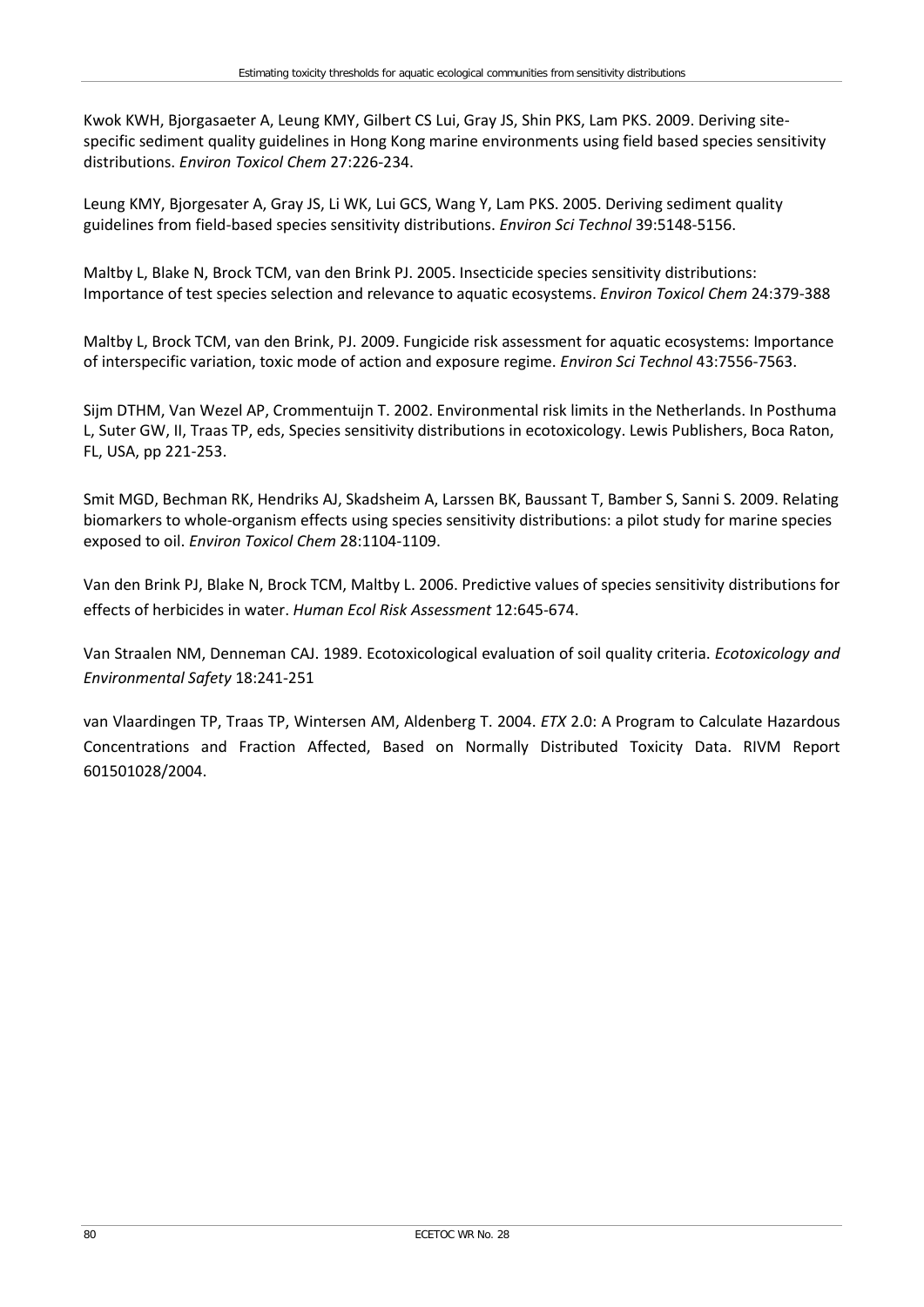### **APPENDIX A: LIST OF PARTICIPANTS**

| Name      |                     | <b>Affiliation</b>                 | E-mail                               |
|-----------|---------------------|------------------------------------|--------------------------------------|
| Tom       | Aldenberg           | RIVM, NL                           | tom.aldenberg@rivm.nl                |
| Sandrine  | <b>Andres</b>       | <b>INERIS, France</b>              | sandrine.andres@ineris.fr            |
| Timothy   | Barber              | Environ, USA                       | tbarber@environcorp.com              |
| Mace      | Barron              | US Environmental Protection Agency | barron.mace@epa.gov                  |
| Scott     | Belanger            | Procter & Gamble, USA              | belanger.se@pg.com                   |
| Peter     | Chapman             | Unilever, UK                       | pe51ter.chapman@gmail.com            |
| Christian | Collin-Hansen       | Statoil, Norway                    | chrc@statoil.com                     |
| Peter     | Craig               | University of Durham, UK           | p.s.craig@durham.ac.uk               |
| Pepijn    | de Vries            | IMARES, NL                         | pepijn.devries@wur.nl                |
| Dick      | de Zwart            | RIVM, NL                           | dick.de.zwart@rivm.nl                |
| Jean Lou  | Dorne               | EFSA, Italy                        | jean-lou.dorne@efsa.europa.eu        |
| Sabine    | <b>Duquesne</b>     | UFZ, Germany                       | sabine.duquesne@uba.de               |
| Scott     | Dyer                | Procter & Gamble, USA              | dyer.sd@pg.com                       |
| Charles   | Eadsforth           | Shell, UK                          | charles.eadsforth@shell.com          |
| Chenglian | Feng                | Chinese Research Academy           | fengcl@craes.org.cn                  |
| Malyka    | <b>Galay Burgos</b> | ECETOC, Belgium                    | malyka.galay-burgos@ecetoc.org       |
| John Paul | Gosling             | University of Leeds, UK            | j.p.gosling@leeds.ac.uk              |
| Anne      | Gosselin            | Environment Canada, Canada         | anne.gosselin@ec.gc.ca               |
| Maike     | Habekost            | BASF, Germany                      | maike.habekost@basf.com              |
| Mick      | Hamer               | Syngenta, UK                       | mick.hamer@syngenta.com              |
| Andy      | Hart                | FERA, UK                           | andy.hart@fera.gsi.gov.uk            |
| Jan       | <b>Hendriks</b>     | Radboud University, NL             | a.j.hendriks@science.ru.nl           |
| Marion    | Junghans            | EAWAG, Switzerland                 | marion.junghans@oekotoxzentrum.ch    |
| Guillaume | Kon Kam King        | Université Claude Bernard, France  | guillaume.kon-kam-king@univ-lyon1.fr |
| Kenneth   | Leung               | University of Hong Kong, China     | kmyleung@hku.hk                      |
| Ailbhe    | Macken              | NIVA, Norway                       | ama@niva.no                          |
| Lorraine  | Maltby              | University of Sheffield, UK        | l.maltby@sheffield.ac.uk             |
| Stuart    | Marshall            | Unilever, UK                       | stuart.marshall@unilever.com         |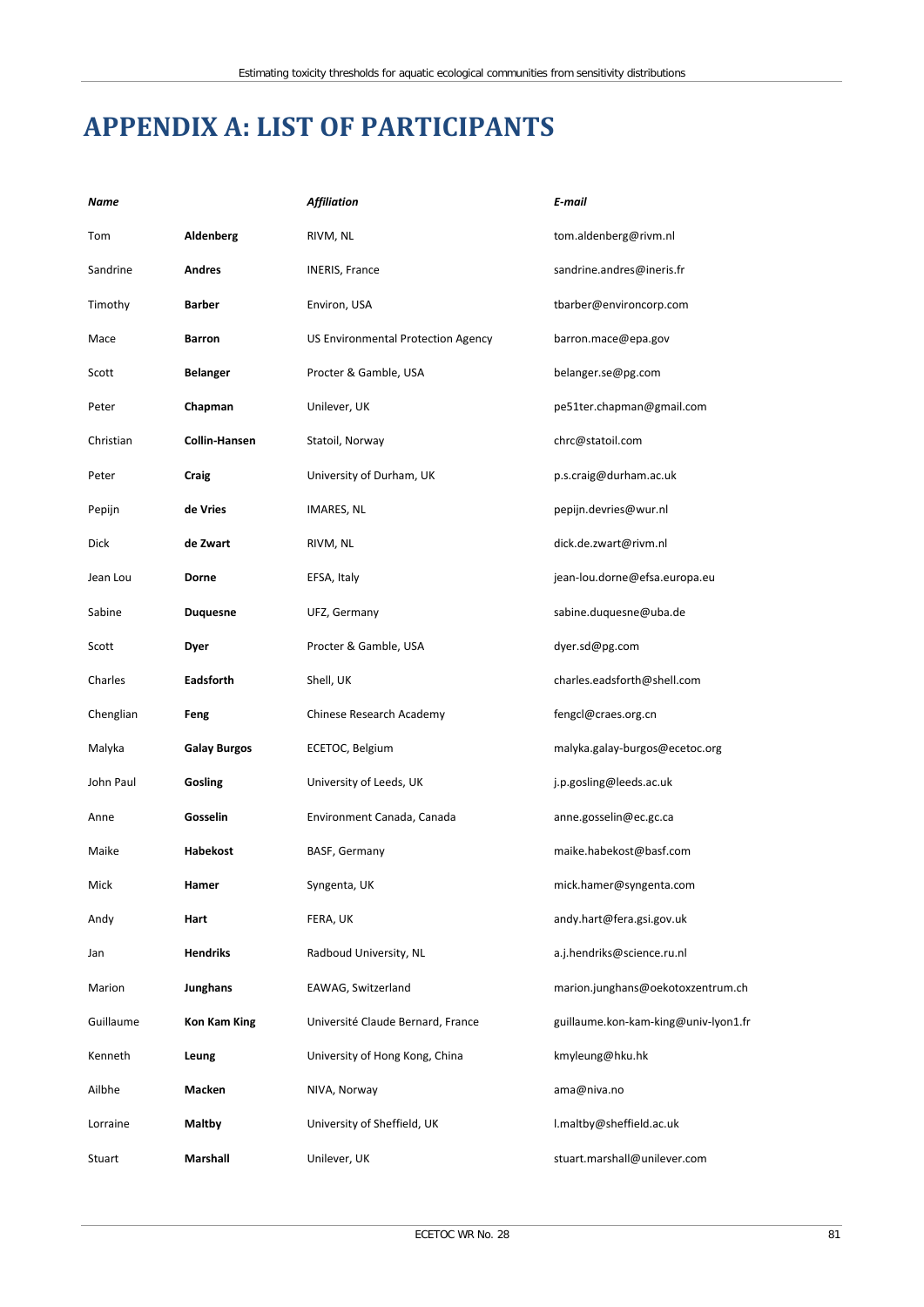| Christian  | <b>Michel</b>  | Eawag, Switzerland                        | christian.michel@eawag.ch                 |
|------------|----------------|-------------------------------------------|-------------------------------------------|
| Yuan       | Pan            | University of Sheffield, UK               | ypan8@sheffield.ac.uk                     |
| Adam       | Peters         | <b>WCA Environment, UK</b>                | adam.peters@wca-environment.com           |
| Leo        | Posthuma       | RIVM, NL                                  | leo.posthuma@rivm.nl                      |
| Ad         | Ragas          | Radboud University, NL                    | a.ragas@science.ru.nl                     |
| Sandy      | Raimondo       | <b>US Environmental Protection Agency</b> | raimondo.sandy@epa.gov                    |
| Hans       | Sanderson      | University of Aarhus, Denmark             | hasa@dmu.dk                               |
| Keith      | Solomon        | University of Guelph, Canada              | ksolomon@uoguelph.ca                      |
| Paul       | Van den Brink* | Alterra, Wageningen University, NL        | paul.vandenbrink@wur.nl                   |
| Michael    | Warne          | DSITIA, Australia                         | michael.warne@science.dsitia.qld.gov.au   |
| Richard    | Wenning        | Environ, USA                              | rjwenning@environcorp.com                 |
| Paul       | Whitehouse     | Environment Agency, England               | paul.whitehouse@environment-agency.gov.uk |
| Fengchang  | Wu             | Chinese Research Academy                  | wufengchang@vip.skleg.cn                  |
| Zhen-guang | Yan            | Chinese Research Academy                  | zgyan@craes.org.cn                        |

\*Cancelled due to ill health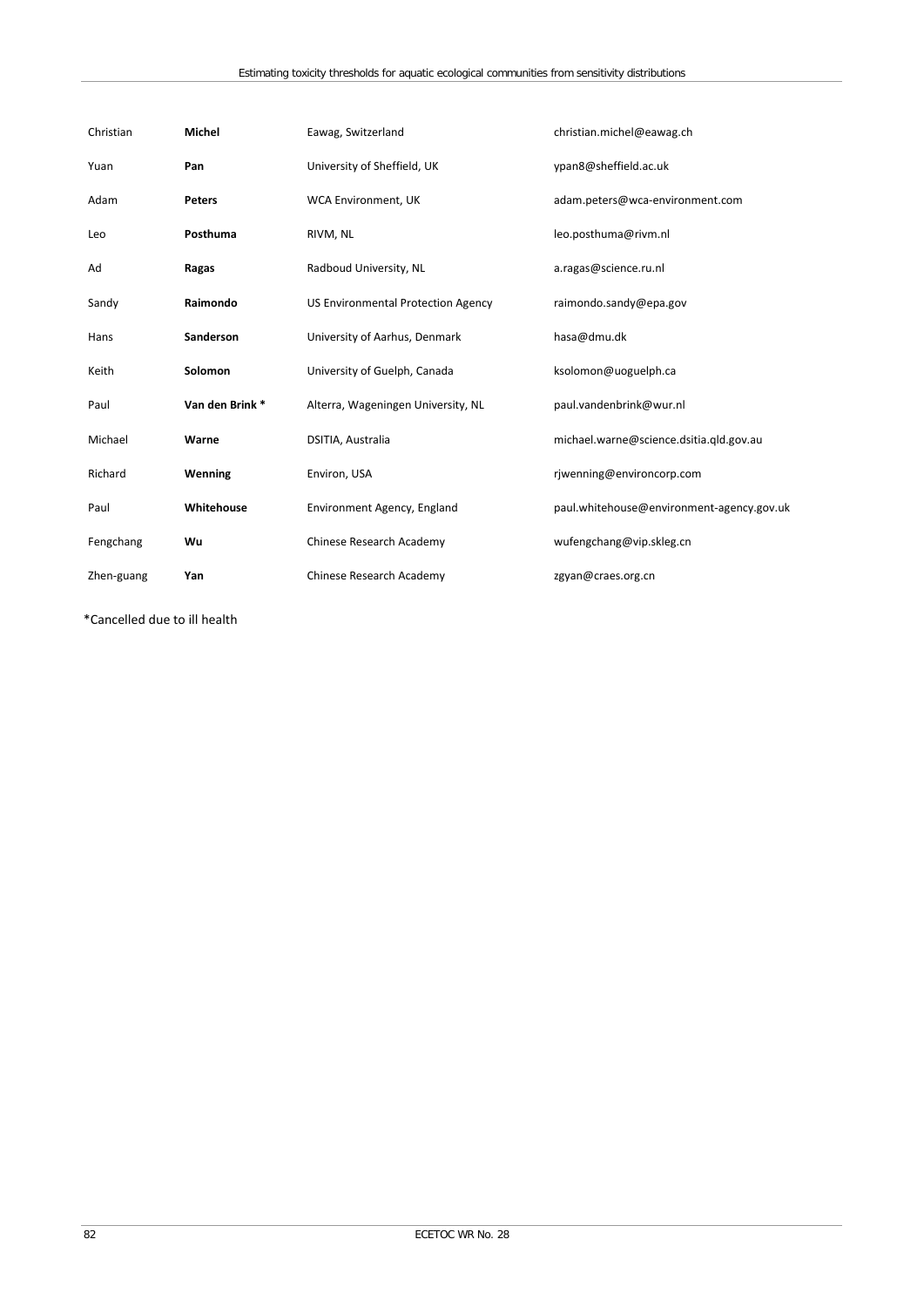### **APPENDIX B: WORKSHOP PROGRAMME**

#### *Tuesday 11 February 2014*

| $08:00 - 09.00$ | Registration and coffee                                                                                                      |                                                       |                                                                                                                                                                                          |                                                |                                                |
|-----------------|------------------------------------------------------------------------------------------------------------------------------|-------------------------------------------------------|------------------------------------------------------------------------------------------------------------------------------------------------------------------------------------------|------------------------------------------------|------------------------------------------------|
| $09:00 - 09.10$ |                                                                                                                              | Welcome and introductory remarks                      |                                                                                                                                                                                          |                                                | <b>Organising Committee</b>                    |
| $09:10 - 09.40$ | Sense, simplicity and successes of SSDs in environmental<br>protection, assessment and management                            |                                                       |                                                                                                                                                                                          | Leo Posthuma<br>RIVM, The Netherlands          |                                                |
|                 |                                                                                                                              |                                                       | What is the ecological relevance of an SSD?                                                                                                                                              |                                                | Chair: Scott Belanger<br>P&G, USA              |
| $09:40 - 10:10$ | <b>Ecological limitations of SSDs</b>                                                                                        |                                                       |                                                                                                                                                                                          |                                                | Lorraine Maltby<br>University of Sheffield, UK |
| $10:10 - 10:40$ | How do species traits influence sensitivity and herewith<br>species sensitivity distributions? (Cancelled due to ill health) |                                                       |                                                                                                                                                                                          | Paul van den Brink<br>Alterra, The Netherlands |                                                |
| $10:40 - 11:00$ | Coffee break                                                                                                                 |                                                       |                                                                                                                                                                                          |                                                |                                                |
| $11:00 - 11:30$ |                                                                                                                              | Field validation of species sensitivity distributions |                                                                                                                                                                                          |                                                | <b>Adam Peters</b><br>WCA Environment, UK      |
| 11:30 - 12:00   |                                                                                                                              | of QSARs, SSDs, mesocosms, and field data             | Derivation of toxicity thresholds for LAS - integration                                                                                                                                  |                                                | Scott Belanger<br>P&G, USA                     |
| $12:00 - 12:30$ |                                                                                                                              |                                                       | Field-based species sensitivity distribution and community<br>sensitivity distribution as alternative ways for field validation<br>of the PNECs derived from laboratory based approaches |                                                | Kenneth Leung<br>University of Hong Kong       |
| $12:30 - 13:30$ | Lunch                                                                                                                        |                                                       |                                                                                                                                                                                          |                                                |                                                |
| 13:30 - 15:00   |                                                                                                                              | <b>Syndicate Session 1: Ecological considerations</b> |                                                                                                                                                                                          |                                                | Chair: Scott Belanger<br>P&G, USA              |
|                 | Group:<br>Moderator:<br>Rapporteur:                                                                                          | <b>1A</b><br>L Maltby<br>M Hamer                      | 1B<br>L Posthuma<br>P Whitehouse                                                                                                                                                         | 1C<br>S Duquesne<br>S Dyer                     | 1D<br>K Solomon<br>S Marshall                  |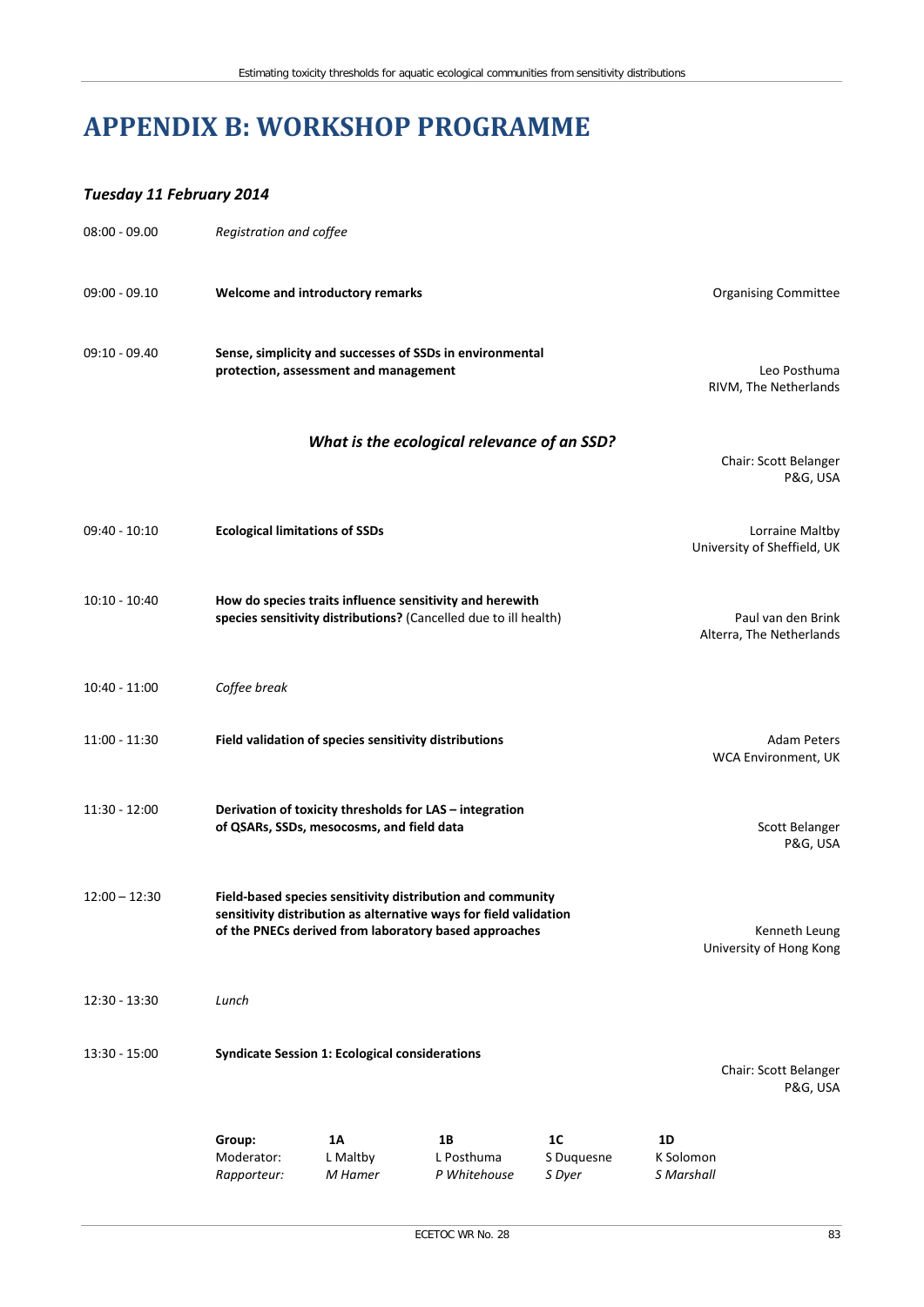|                 | - Are we making ecologically relevant assessments?                                                                                                                                                                 |                                                     |
|-----------------|--------------------------------------------------------------------------------------------------------------------------------------------------------------------------------------------------------------------|-----------------------------------------------------|
|                 | - Are regulatory protection goals explicit and clear?                                                                                                                                                              |                                                     |
|                 | - Are they set in relation to environmental quality?                                                                                                                                                               |                                                     |
|                 | - How do prospective and retrospective approaches differ?                                                                                                                                                          |                                                     |
|                 | - Are all species of equal importance, or are there keystone species that are more important than others?                                                                                                          |                                                     |
|                 | - Is a generic PNEC derived from an SSD overly simplistic in terms of ecological representativeness or should<br>we develop representative assemblages/communities (archetypes) to represent different typologies? |                                                     |
|                 | - Should protection goals account for local community composition?                                                                                                                                                 |                                                     |
|                 | - How does aquatic community sensitivity vary with species composition?                                                                                                                                            |                                                     |
|                 | - How can knowledge of chemical MoA help construct SSDs for HC5 estimation?                                                                                                                                        |                                                     |
|                 | - What are the research needs?                                                                                                                                                                                     |                                                     |
| $15:00 - 16:00$ | Plenary feedback & discussion with panel                                                                                                                                                                           | Chair: Scott Belanger and Mick Hamer                |
|                 | Breakouts report back (5-10 minutes each)<br>Identify key points, consensus and research needs                                                                                                                     |                                                     |
| $16:00 - 16:30$ | Coffee break                                                                                                                                                                                                       |                                                     |
|                 | What SSD statistical models are available for deriving<br>toxic thresholds (HC5/PNEC) for aquatic communities?                                                                                                     | Chair: Peter Craig                                  |
| $16:30 - 16:50$ | <b>HC5 estimation in SSDs revisited</b>                                                                                                                                                                            | Tom Aldenberg<br>RIVM, The Netherlands              |
| $16:50 - 17:10$ | Assessment factors for deriving PNECs: food for thought                                                                                                                                                            | Ad Ragas<br>Radboud University, The Netherlands     |
| 17:10 - 17:30   | Weight of evidence approaches for deriving HC5s                                                                                                                                                                    | Sandrine Andres<br><b>INERIS, France</b>            |
| $17:30 - 17:50$ | Sample size in PNEC derivation                                                                                                                                                                                     | Scott Dyer<br>P&G, USA                              |
| $17:50 - 18:10$ | How to extrapolate across 100,000+ substances, sites and<br>species with SSDs?                                                                                                                                     | Jan Hendriks<br>Radboud University, The Netherlands |

*Close of first day*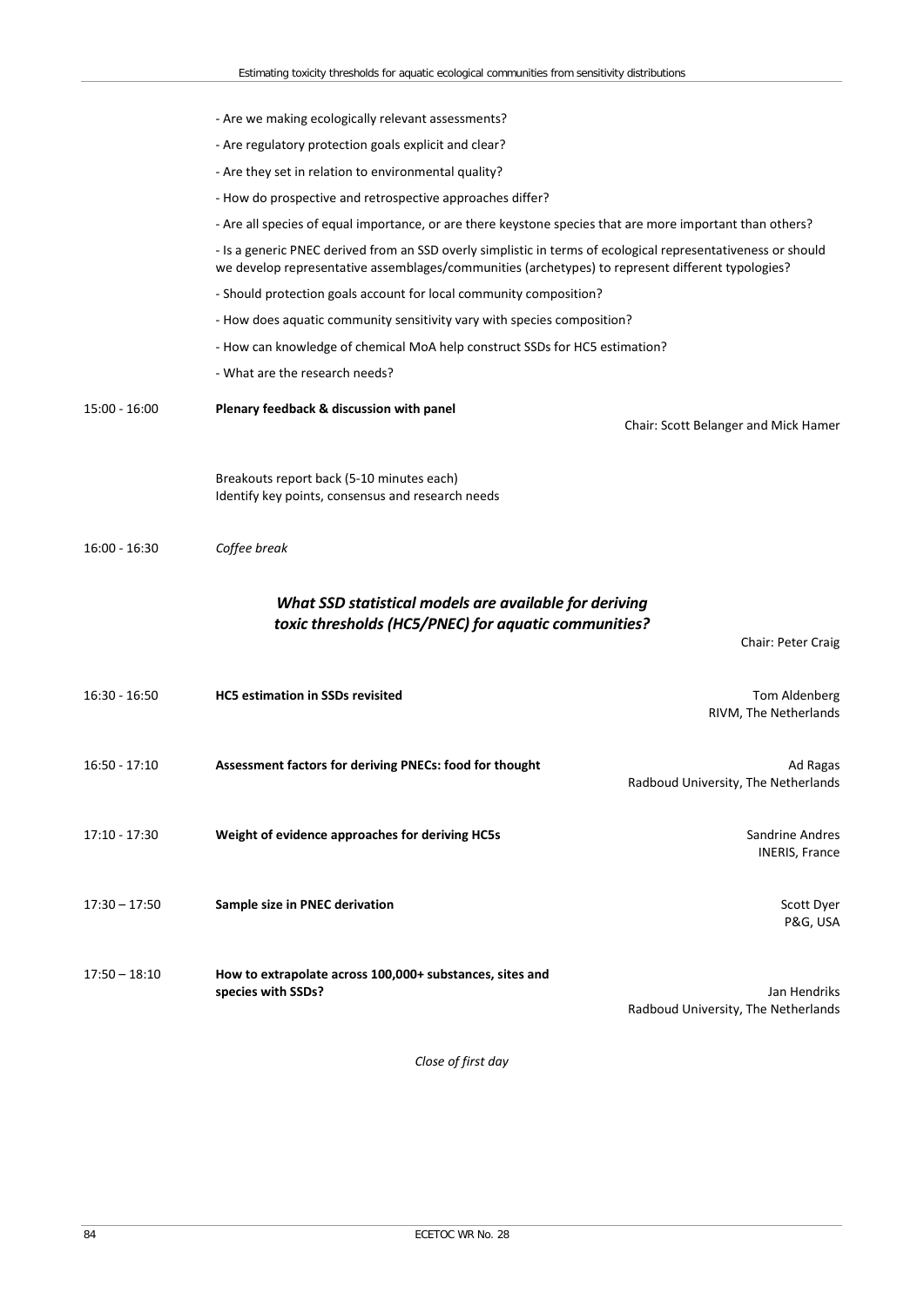### *Wednesday 12 February 2014*

### *What SSD statistical models are available for deriving toxic thresholds (HC5/PNEC) for aquatic communities?*

Chair: Andy Hart FERA, UK

| $09:00 - 09:30$ | Interspecies correlation estimation (ICE) models predict<br>supplemental toxicity data for SSDs                                                                                                                                                                              |                                                        |                                                                             | Sandy Raimondo<br>US EPA, USA |                                                                                                               |
|-----------------|------------------------------------------------------------------------------------------------------------------------------------------------------------------------------------------------------------------------------------------------------------------------------|--------------------------------------------------------|-----------------------------------------------------------------------------|-------------------------------|---------------------------------------------------------------------------------------------------------------|
| $09:30 - 10:00$ | HC5s from taxonomically structured hierarchical species<br>sensitivity distributions<br>Peter Craig<br>University of Durham, UK                                                                                                                                              |                                                        |                                                                             |                               |                                                                                                               |
| $10:00 - 10.30$ | Coffee break                                                                                                                                                                                                                                                                 |                                                        |                                                                             |                               |                                                                                                               |
| $10:30 - 12:00$ | (web-ICE) modelling application                                                                                                                                                                                                                                              |                                                        | Demonstration of the web-based interspecies correlation estimation          |                               | Peter Craig/ Mace Baron/Sandy Raimondo                                                                        |
| 12:00 - 13:00   | Lunch                                                                                                                                                                                                                                                                        |                                                        |                                                                             |                               |                                                                                                               |
| 13:00 - 14:00   | <b>Case studies Session</b>                                                                                                                                                                                                                                                  |                                                        |                                                                             |                               | Stuart Marshall, Mick Hamer, Scott Belanger and Peter Craig                                                   |
|                 |                                                                                                                                                                                                                                                                              |                                                        |                                                                             |                               |                                                                                                               |
|                 | - 2 case studies will be described and discussed using a surfactant LAS and a pesticide, chlorpyrifos.<br>- For each chemical, HC5s will be derived with available data using a range of SSD methods/tools.                                                                  |                                                        |                                                                             |                               |                                                                                                               |
|                 |                                                                                                                                                                                                                                                                              |                                                        | - Different ecological scenarios will be assessed: stream, pond, marine.    |                               |                                                                                                               |
| 14:00 - 15:30   |                                                                                                                                                                                                                                                                              | <b>Syndicate Session 2: Statistical considerations</b> |                                                                             |                               |                                                                                                               |
|                 |                                                                                                                                                                                                                                                                              |                                                        |                                                                             |                               | Chair: Andy Hart<br>FERA, UK                                                                                  |
|                 | Group:                                                                                                                                                                                                                                                                       | 2A                                                     | 2B                                                                          | 2C                            | 2D                                                                                                            |
|                 | Moderator:<br>Rapporteur:                                                                                                                                                                                                                                                    | K Leung<br>P Craig                                     | R Wenning<br>JP Gosling                                                     | A Ragas<br>M Barron           | P Chapman<br>S Raimondo                                                                                       |
|                 | - Review current tools and key (statistical) methodology, including assumptions about distributions of<br>sensitivity, use of hierarchical models, interspecies correlations. Identify where there are important<br>differences and what the implications of these could be. |                                                        |                                                                             |                               |                                                                                                               |
|                 |                                                                                                                                                                                                                                                                              | construction and interpretation of SSDs?               |                                                                             |                               | - As sensitivity to chemical stress seems to be related to taxonomic closeness, how could this be used in the |
|                 |                                                                                                                                                                                                                                                                              |                                                        | - Do models based on prior knowledge provide advantages over other methods? |                               |                                                                                                               |
| 15:30 - 16:00   | Coffee break                                                                                                                                                                                                                                                                 |                                                        |                                                                             |                               |                                                                                                               |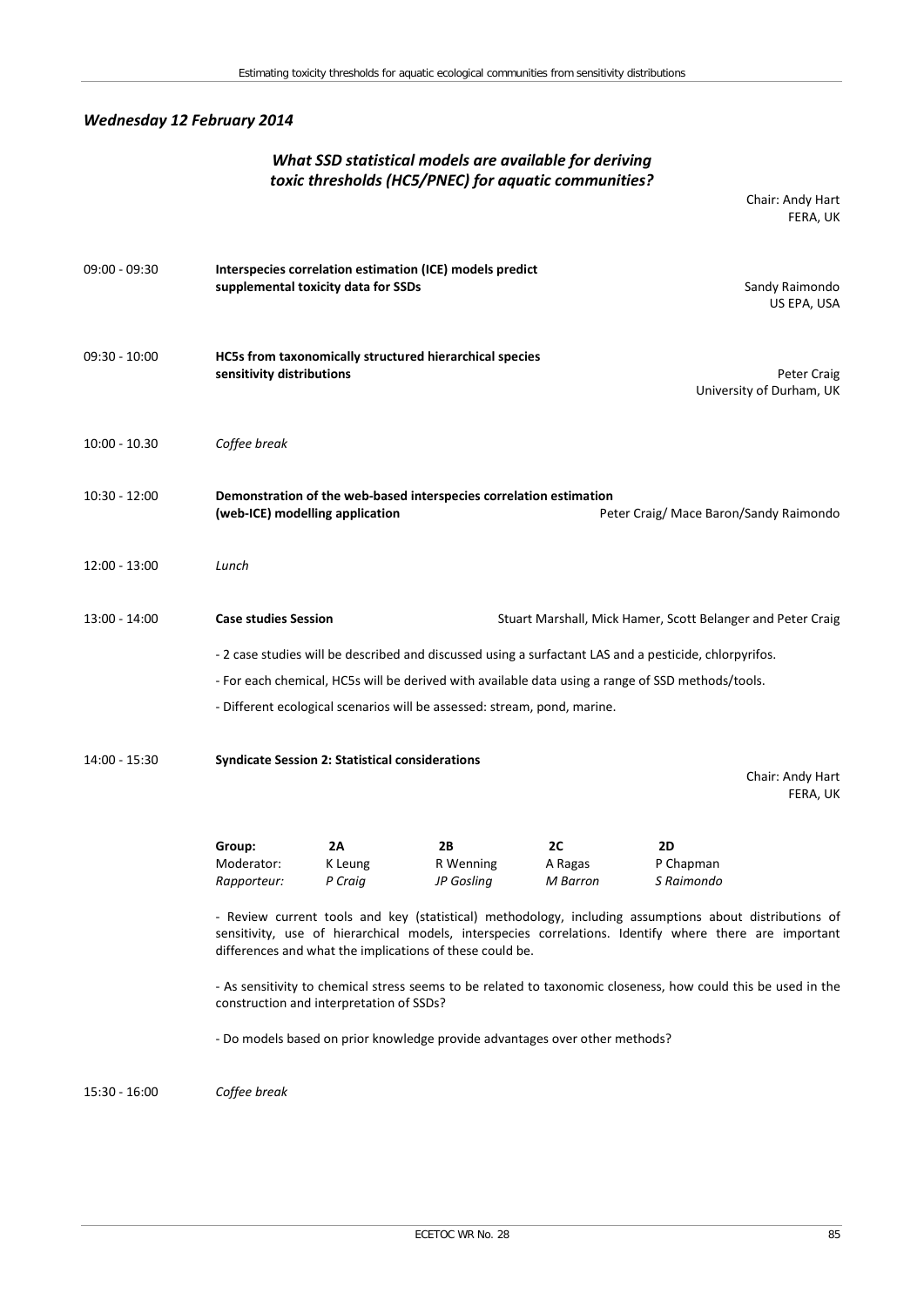| $16:00 - 17:00$ | Plenary: feedback & discussion with panel              | Chair: Andy Hart/Peter Craig                               |
|-----------------|--------------------------------------------------------|------------------------------------------------------------|
|                 | - Breakouts report back (5-10 minutes each)            |                                                            |
|                 | - Identify key points, consensus and research needs    |                                                            |
|                 | <b>Regulatory Applications</b>                         | <b>Chair: Mace Barron</b><br>US EPA, USA                   |
| 17:00 - 17:30   | Regulatory application of SSDs in European regulations | Paul Whitehouse<br>Environment Agency, England             |
| $17:30 - 18:00$ | Regulatory use of SSDs in Australia and New Zealand    | <b>Michael Warne</b><br>DSITIA Science Delivery, Australia |

*Close of second day*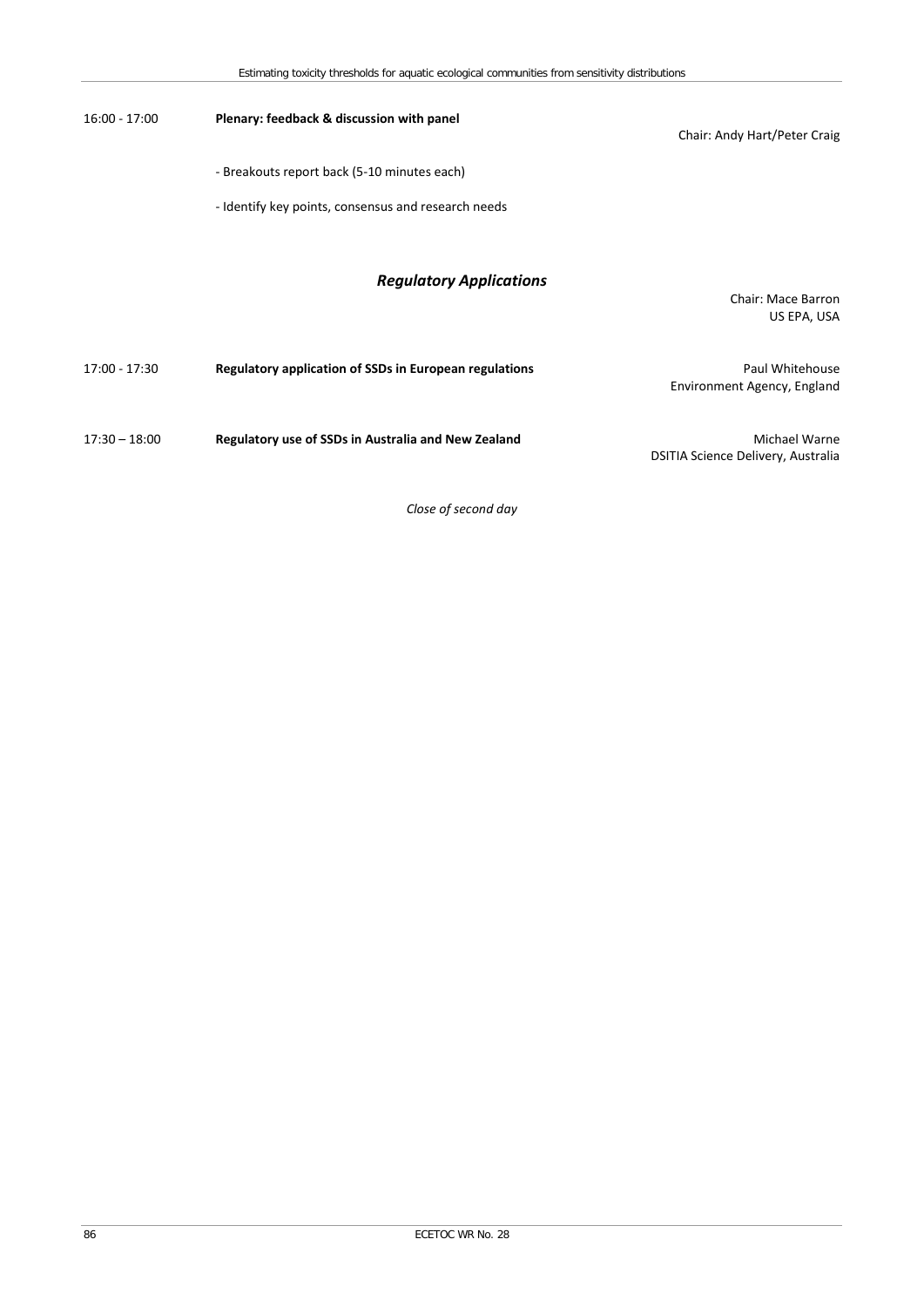#### *Thursday 13 February 2014*

### *Regulatory Applications*

Chair: Paul Whitehouse Environment Agency, England

| $08:30 - 09:00$ | Use of SSD in China                                                                                                                                                                                                                                                 |                           |                                                                                                                    | Fengchang Wu<br>Chinese Research Academy of Environmental Sciences |                                    |                            |
|-----------------|---------------------------------------------------------------------------------------------------------------------------------------------------------------------------------------------------------------------------------------------------------------------|---------------------------|--------------------------------------------------------------------------------------------------------------------|--------------------------------------------------------------------|------------------------------------|----------------------------|
| $09:00 - 09:30$ |                                                                                                                                                                                                                                                                     |                           | Use of SSD to derive no-effect thresholds for water quality<br>guidelines and ecological risk assessment in Canada |                                                                    | Environment Canada, Canada         | Anne Gosselin              |
| $09:30 - 10:00$ | Use of SSDs in the USA – endangered species and water quality criteria                                                                                                                                                                                              |                           |                                                                                                                    |                                                                    |                                    | Mace Barron<br>US EPA, USA |
| $10:00 - 10:30$ | Coffee break                                                                                                                                                                                                                                                        |                           |                                                                                                                    |                                                                    |                                    |                            |
| $10:30 - 11:30$ | <b>SYNDICATE SESSION 3: REGULATORY CONSIDERATIONS</b><br><b>Chair: Paul Whitehouse</b>                                                                                                                                                                              |                           |                                                                                                                    |                                                                    |                                    |                            |
|                 | Group:<br>Moderator:<br>Rapporteur:                                                                                                                                                                                                                                 | 3A<br>A Peters<br>M Hamer | 3В<br>M Warne<br>S Belanger                                                                                        | зс<br>A Gosselin<br>M Barron                                       | 3D<br>D de Zwart<br>A Hart         |                            |
|                 | - Would the methods reviewed in this workshop be accepted for use in regulatory assessments under current<br>guidance? If not, what steps would be needed to facilitate their acceptance in the future? What are the<br>opportunities to update technical guidance? |                           |                                                                                                                    |                                                                    |                                    |                            |
|                 | - Should current guidance on the use of SSDs be revised in the light of the issues and approaches discussed in<br>this workshop, e.g. number of species?                                                                                                            |                           |                                                                                                                    |                                                                    |                                    |                            |
|                 | - What implications are there for the interpretation of SSDs and HC5s in risk assessment and risk<br>management?                                                                                                                                                    |                           |                                                                                                                    |                                                                    |                                    |                            |
|                 | - What are the research needs?                                                                                                                                                                                                                                      |                           |                                                                                                                    |                                                                    |                                    |                            |
| 11:30 -12:30    | Plenary: feedback & discussion with panel                                                                                                                                                                                                                           |                           |                                                                                                                    |                                                                    | Chair: Paul Whitehouse/Mace Barron |                            |
|                 | Breakouts report back (5-10 minutes each)<br>Identify key points, consensus and research needs                                                                                                                                                                      |                           |                                                                                                                    |                                                                    |                                    |                            |
| 12:30 - 13:30   | Final Plenary discussion: synthesis of key points and research needs from the 3 sessions<br>Chair: Mick Hamer/Andy Hart/Paul Whitehouse                                                                                                                             |                           |                                                                                                                    |                                                                    |                                    |                            |
|                 | Identify key points and consensus<br>What are the research needs?<br>Next steps                                                                                                                                                                                     |                           |                                                                                                                    |                                                                    |                                    |                            |
| $13:30 - 14:30$ | Adjourn and lunch                                                                                                                                                                                                                                                   |                           |                                                                                                                    |                                                                    |                                    |                            |
|                 |                                                                                                                                                                                                                                                                     |                           | Close of Workshop                                                                                                  |                                                                    |                                    |                            |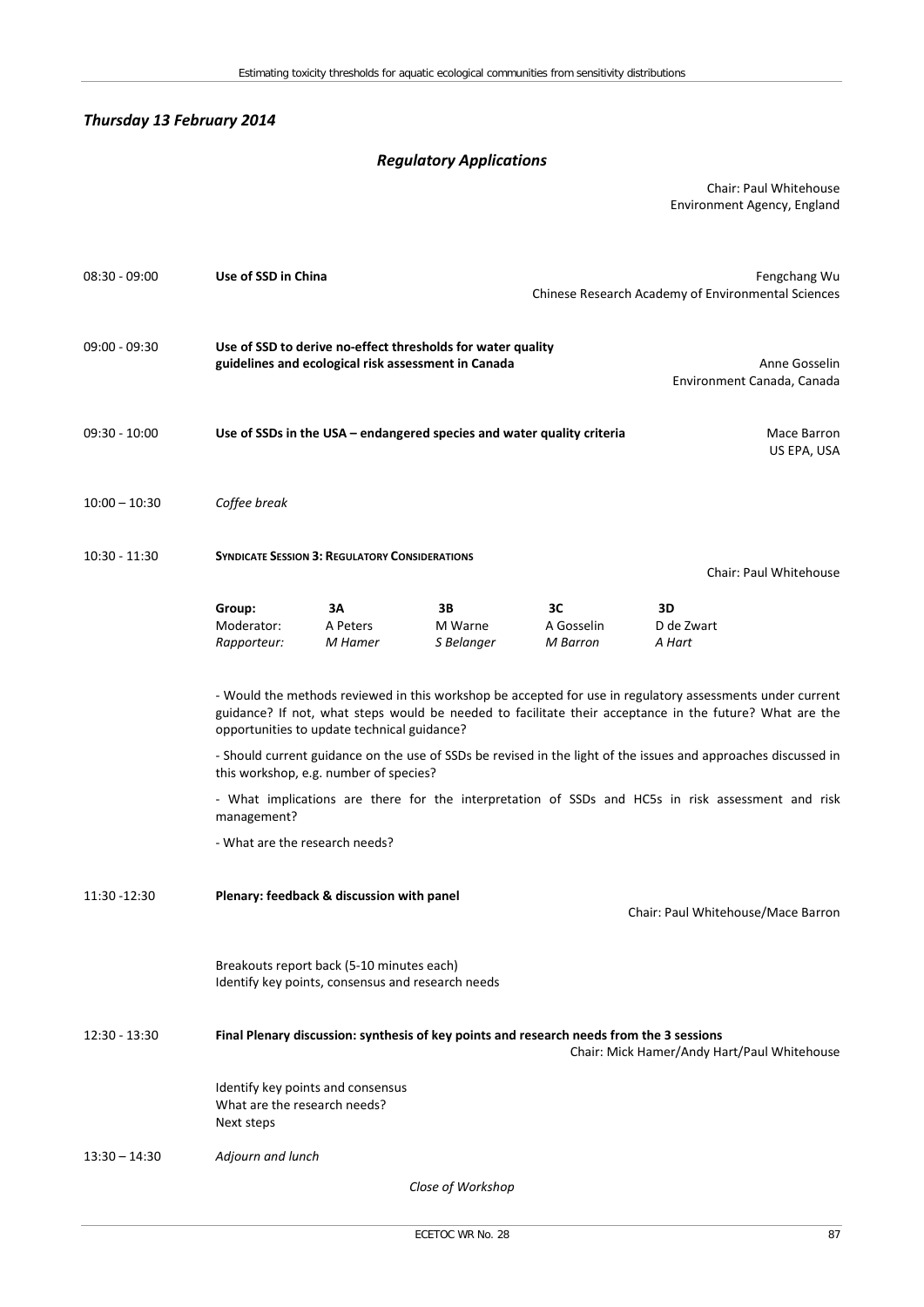### **APPENDIX C: ORGANISING COMMITTEE**

Scott Belanger (Chairman) Procter & Gamble Miami Valley Laboratories Cincinnati 45253-8707, USA

Peter Craig Durham University South Road Durham DH1 3LE, UK

Scott Dyer Procter & Gamble Miami Valley Laboratories Cincinnati 45253-8707, USA

Malyka Galay Burgos ECETOC Avenue E. Van Nieuwenhuyse, 2 B - 1160 Brussels, Belgium

Mick Hamer Syngenta Jealotts Hill Research Station Bracknell RG42 6EY, UK

Andy Hart Food and Environment Research Agency Sand Hutton York YO41 1LZ, UK

Stuart Marshall Unilever Colworth Science Park Bedford MK44 1LQ, UK

Leo Posthuma National Institute of Public Health and the Environment (RIVM) PO Box 1, NL-3720 BA Bilthoven, The Netherlands

Paul Whitehouse Environment Agency Isis House Howbury Park Wallingford, Oxon OX10 8BD, UK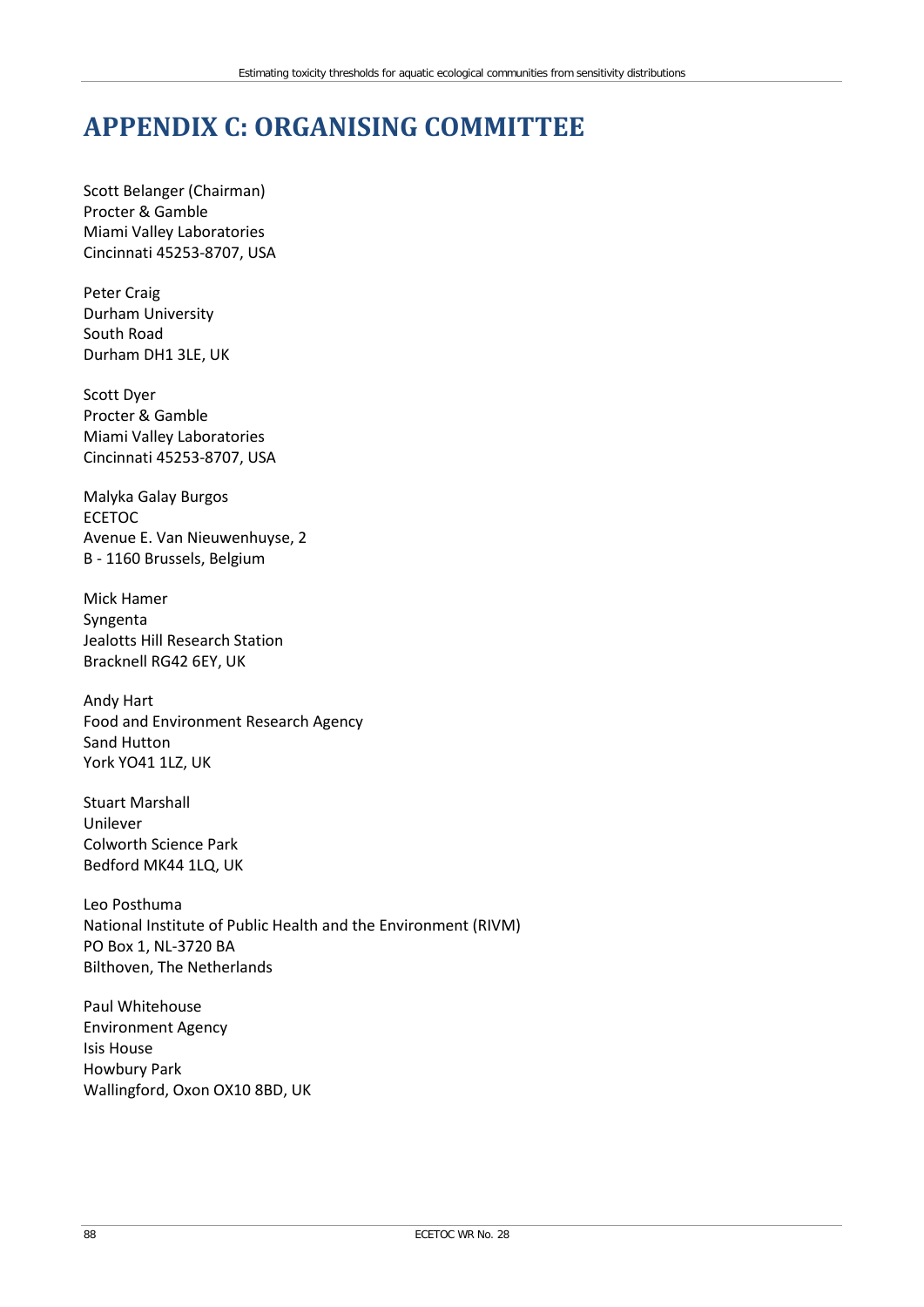### **ECETOC PUBLISHED REPORTS**

The full catalogue of ECETOC publications can be found on the ECETOC website: <http://www.ecetoc.org/publications>